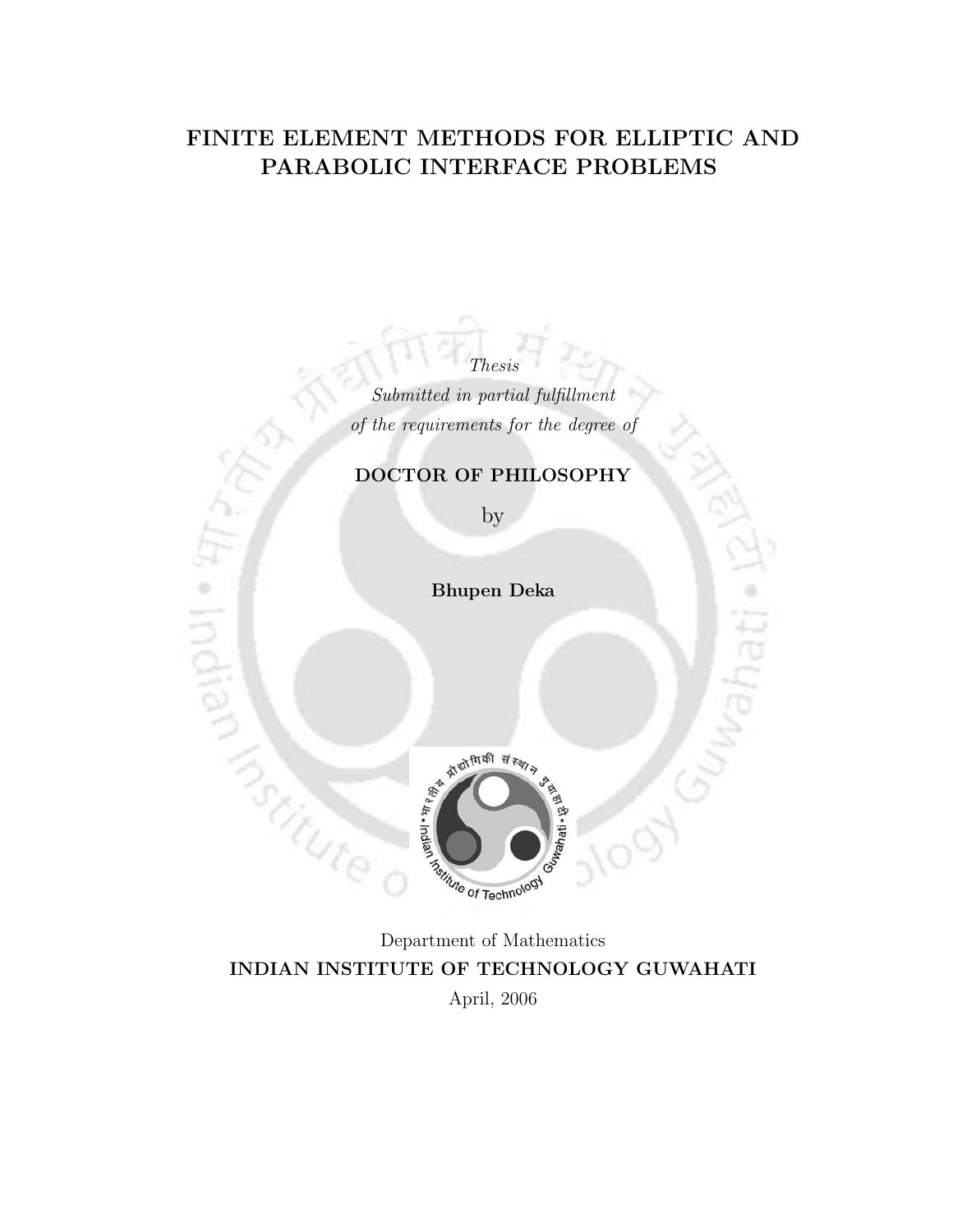Dedicated To my Parents õ

रे छागिकी *संस्था*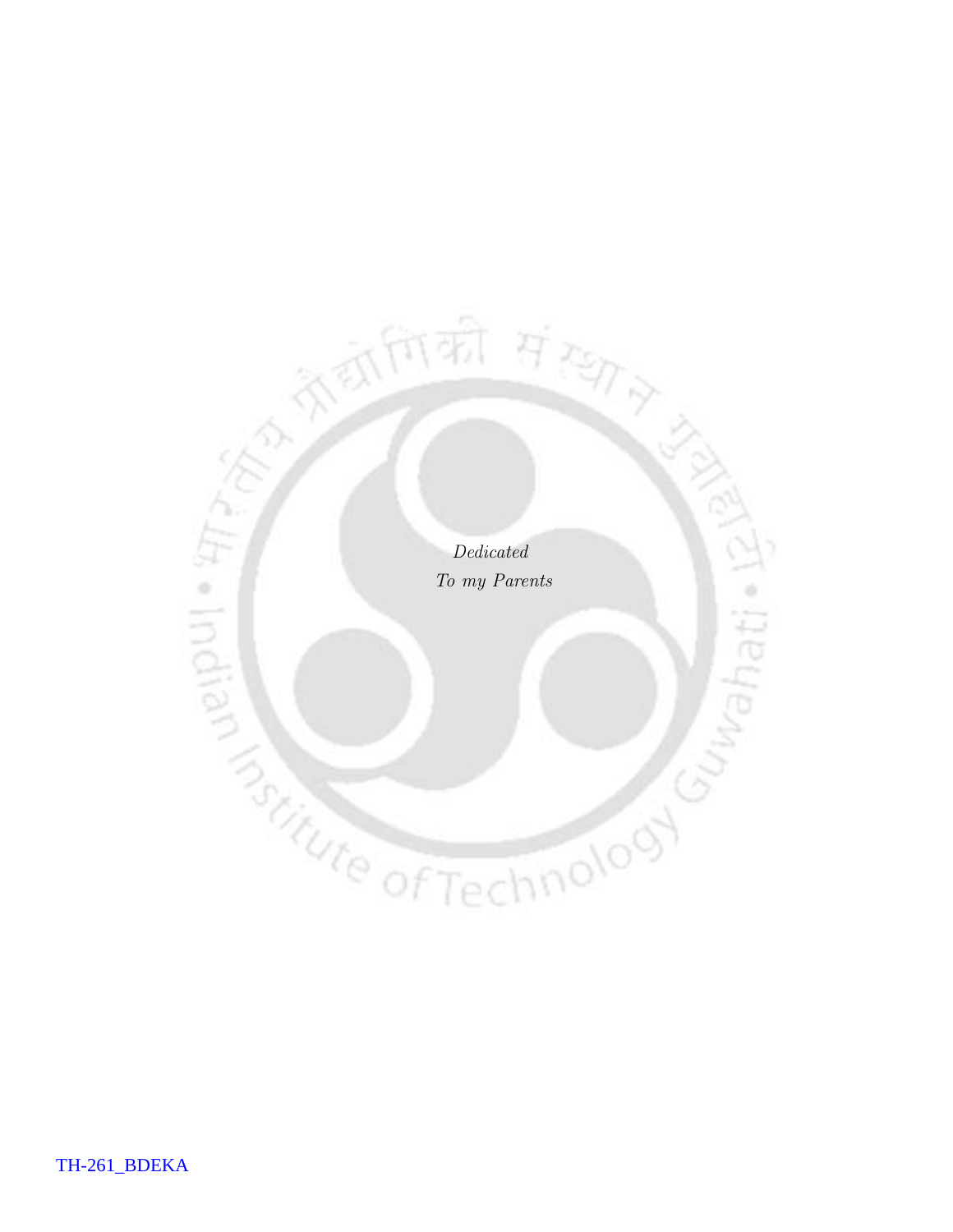## **Certificate**

It is certified that the work contained in this thesis entitled "Finite Element Methods for Elliptic and Parabolic Interface Problems" by Bhupen Deka, a student of Department of Mathematics, Indian Institute of Technology Guwahati, for the award of the degree of Doctor of Philosophy has been carried out under my supervision and that this work has not been submitted elsewhere for a degree.

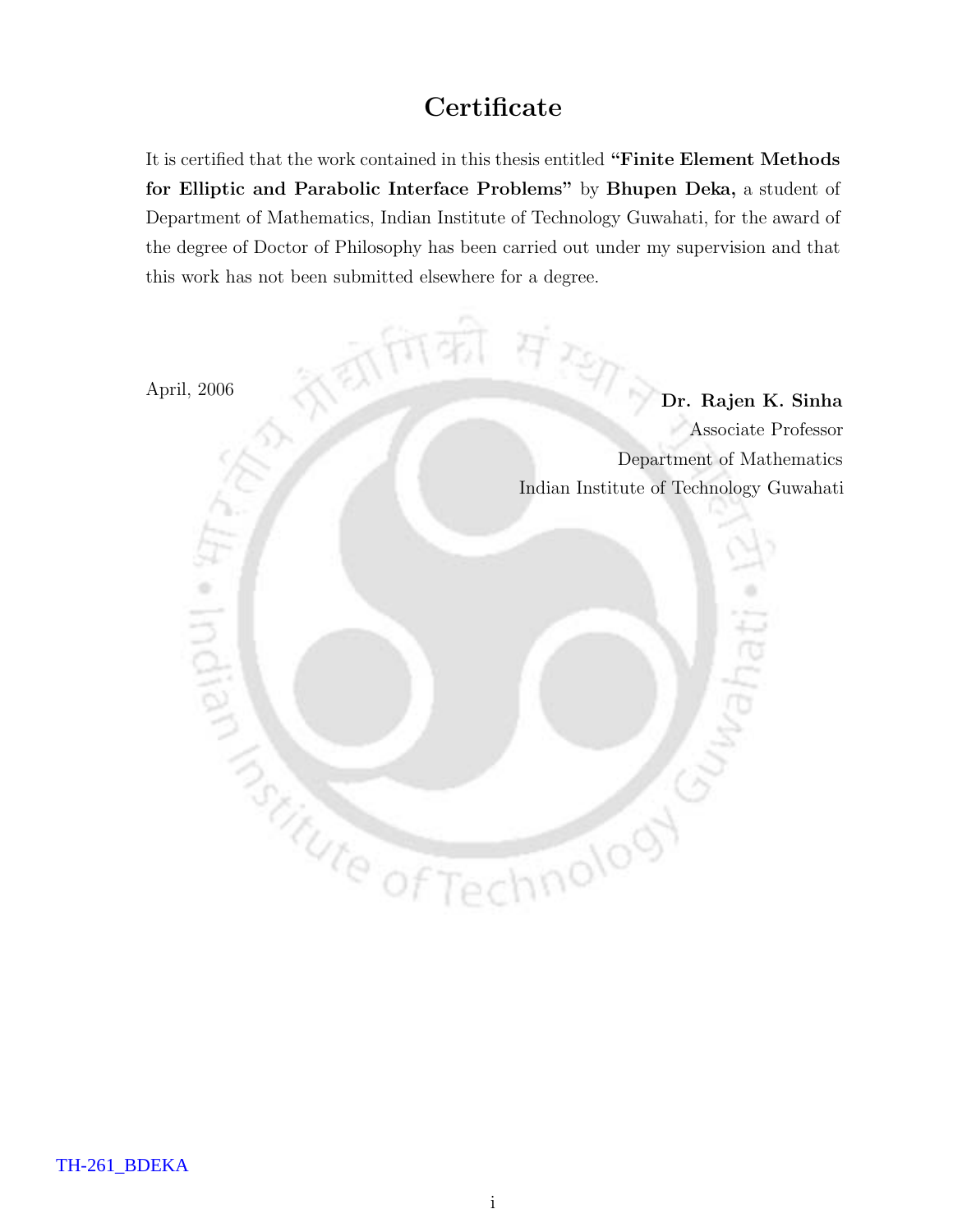#### Acknowledgement

I am glad to take this opportunity to express my deep sense of gratitude to my thesis supervisor Dr. Rajen K. Sinha who introduced me to the research field and suggested this problem. I am deeply indebted to him for his invaluable guidance, immense patience, utmost care and constant encouragement through out this work. I am also thankful to him for making me feel free to express my views and for sharing an excellent rapport with me.

I thank Dr. R. Alam, Dr. D. C. Dalal and Dr. S. Natesan for their cooperation and useful comments during the progress of my works.

I owe my thankfulness to Dr. D. C. Dalal, Head, Department of Mathematics, IIT Guwahati, for providing me with the necessary facilities regarding my work.

I also take this opportunity to express my gratitude to all faculty members of the Department of Mathematics for their help on various occasions.

This work would have not been possible but for the strong moral support and the unfailing faith of my parents that has sustained me throughout this endeavour. I have no words to express my thankfulness to them. I owe my appreciation to my friend Rupam, Lecturer, Department of Mathematics, Tezpur Central University, Assam, for his encouragement during the course of my work.

Last but not least, I must say that without the love and encouragement of all my friends at IIT Guwahati, this investigation would have not been possible. All of my friends at IIT Guwahati contributed in their own away. I especially thank Tarakanta, Martha, Madhusmita, Sasmita, Milan, Safique and Swapan with whom the time spent in the last four years was enjoyable and memorable. Thanks are also due to Brijesh and Supriya for their friendship and help in all official matters. Thus, through this acknowledgement I express my heartiest regards to my all well-wishers.

April, 2006 With Regards

Bhupen Deka Department of Mathematics Indian Institute of Technology Guwahati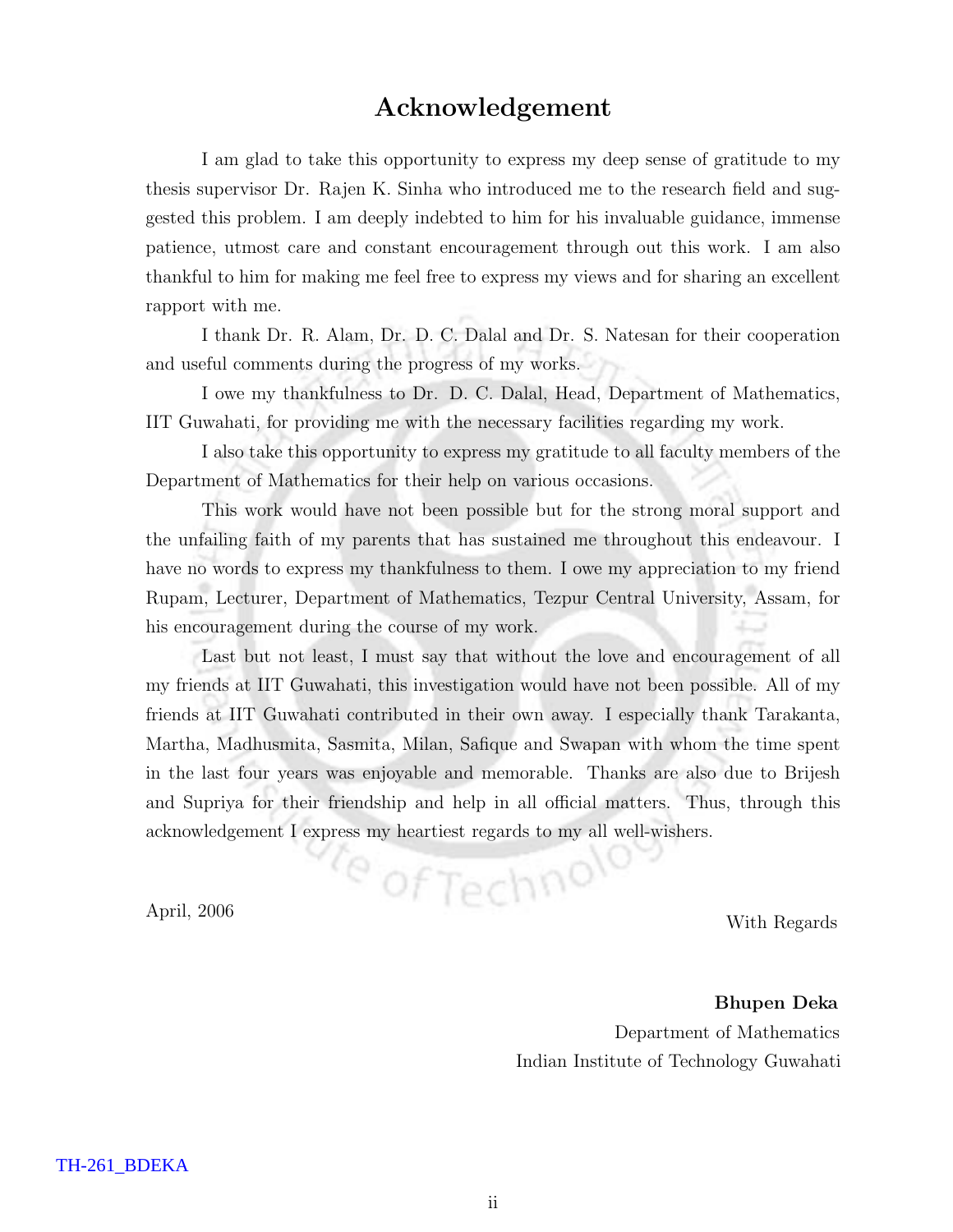#### Abstract

The main objective of this thesis is to study the convergence of finite element solutions to the exact solutions of elliptic and parabolic interface problems by means of classical finite element method. Due to low global regularity of the true solution it is difficult to apply the classical finite element analysis to obtain optimal order of convergence for interface problems (cf. [3, 14]). The emphasis is on the theoretical aspects of such methods.

In order to maintain the best possible convergence rate, a finite element discretization is proposed and analyzed for both elliptic and parabolic interface problems. More precisely, we have shown that the finite element solution converges to the exact solution at an optimal rate in  $L^2$  and  $H^1$  norms if the grid lines coincide with the actual interface by allowing interface triangles to be curved triangles. Further, if the grid lines form an approximation to the actual interface, optimal order of convergence in  $H<sup>1</sup>$  norm and sub-optimal order in  $L^2$  norm are derived for elliptic problems.

Since the error analysis in finite element method for parabolic equation depends on the error analysis of the corresponding elliptic equation, an attempt has been made to extend the convergence analysis of elliptic interface problems to the parabolic interface problems. Both continuous time Galerkin method and discrete time discontinuous Galerkin methods are discussed. Optimal order error estimates in  $L^2(L^2)$  and  $L^2(H^1)$ norms are established for both semidiscrete and fully discrete schemes if the grid lines coincide with the interface. Further, we have shown that semidiscrete and fully discrete solutions converge at optimal rate in  $L^2(H^1)$  norm if we used straight triangles instead of curved interface triangles.

As it may be computationally inconvenient to fit the mesh to the interface, a finite element discretization based on a mesh which is independent of the location of the interface is considered and analyzed for both elliptic and parabolic interface problems. For the elliptic case, we establish error estimates of optimal order in  $H<sup>1</sup>$  norm and almost optimal order in  $L^2$  norm using an unfitted finite element method. Moreover, we show that the proposed method can be used to derive optimal rate of convergence in  $L^2(H^1)$ norm and almost optimal in  $L^2(L^2)$  norm in the spatially discrete scheme for parabolic problems. A fully discrete scheme based on backward Euler method is also discussed and related error estimate is derived.

Finally, numerical results for one dimensional test problems are presented to illustrate our theoretical findings.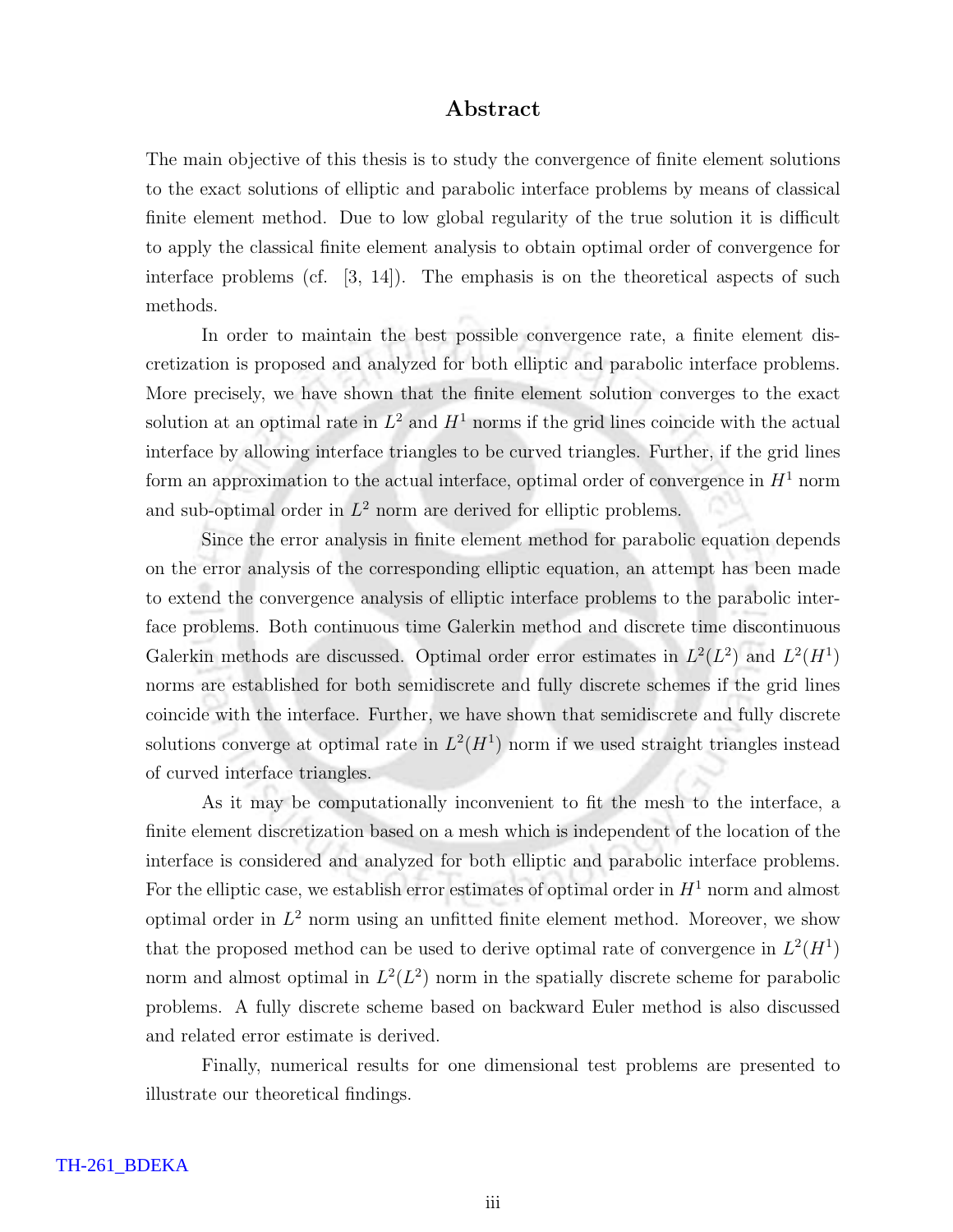# **Contents**

| 1        |     | Introduction                                                           | 1              |
|----------|-----|------------------------------------------------------------------------|----------------|
|          | 1.1 | Problem Description                                                    | 1              |
|          | 1.2 |                                                                        | 3              |
|          | 1.3 |                                                                        | $\overline{7}$ |
|          | 1.4 |                                                                        | 9              |
|          | 1.5 |                                                                        | 11             |
| $\bf{2}$ |     | Finite Element Method for Elliptic Interface Problems: Part-I          | 13             |
|          | 2.1 |                                                                        | 13             |
|          | 2.2 |                                                                        | 14             |
|          | 2.3 |                                                                        | 17             |
|          | 2.4 |                                                                        | 22             |
|          |     |                                                                        |                |
| 3        |     | Finite Element Method for Elliptic Interface Problems: Part-II         | 27             |
|          | 3.1 | Introduction                                                           | 27             |
|          | 3.2 | Finite Element Discretization and Some Auxiliary Estimates             | 29             |
|          | 3.3 |                                                                        | 37             |
| 4        |     | Error Estimates for Spatially Discrete Schemes for Parabolic Interface |                |
|          |     | Problems<br>IPCDI                                                      | 40             |
|          | 4.1 | Introduction                                                           | 40             |
|          | 4.2 | The Continuous time Galerkin Approximation with Curved Triangles       | 43             |
|          | 4.3 | The Continuous time Galerkin Approximation with Straight Triangles     | 50             |
| 5        |     | Fully Discrete Schemes for Parabolic Interface Problems                | 53             |
|          | 5.1 | Introduction<br>$\mathbf{r}$                                           | 53             |
|          | 5.2 | The Discrete time DG Method with Curved Triangles                      | 55             |
|          | 5.3 | The Discrete time DG Method with Straight Triangles                    | 60             |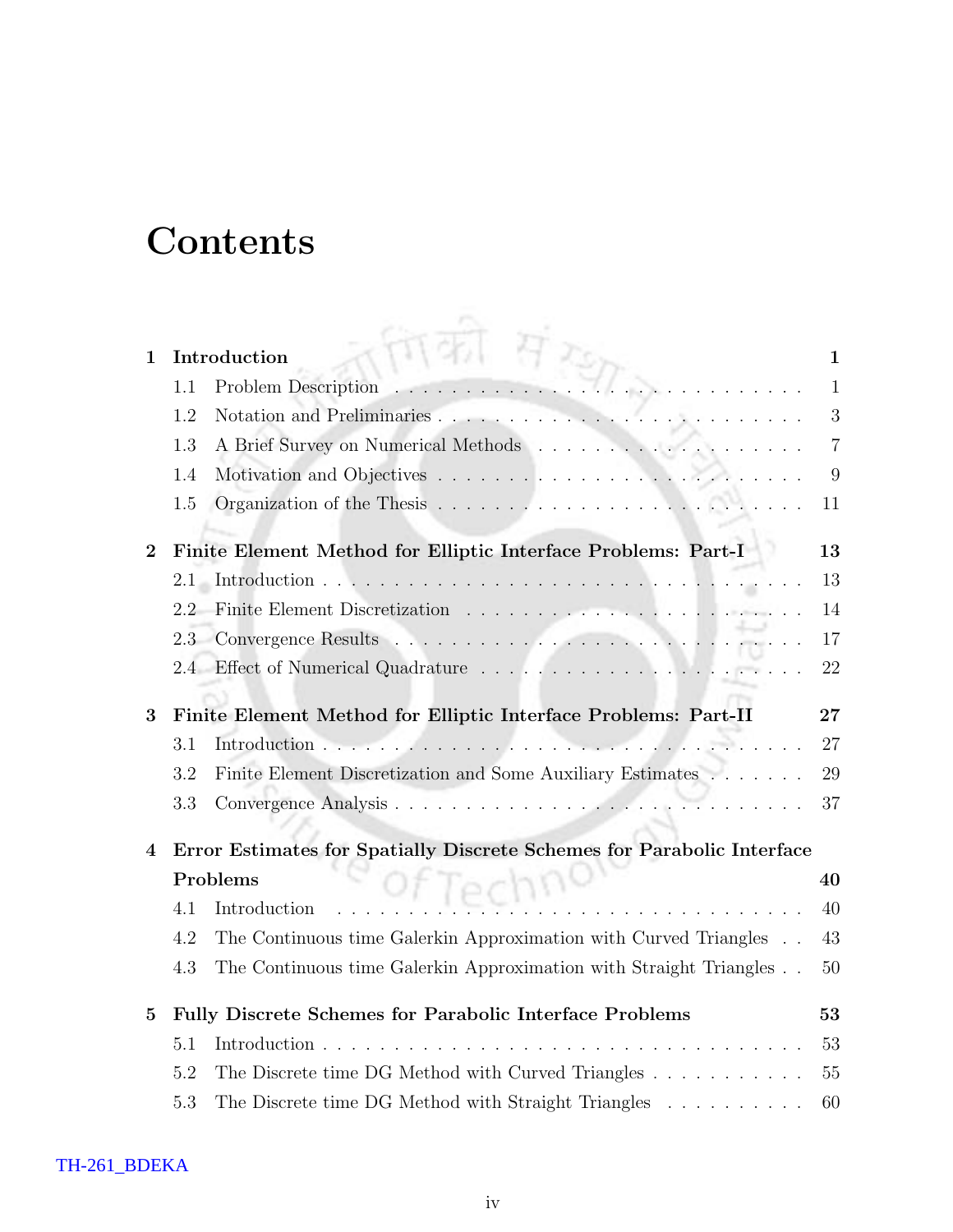| 6                         |                                     | Unfitted Finite Element Method for Elliptic and Parabolic Interface                |    |  |  |  |
|---------------------------|-------------------------------------|------------------------------------------------------------------------------------|----|--|--|--|
|                           |                                     | Problems                                                                           | 65 |  |  |  |
|                           | 6.1                                 |                                                                                    | 65 |  |  |  |
|                           | 6.2                                 |                                                                                    | 67 |  |  |  |
|                           | 6.3                                 | Convergence Analysis for Elliptic Interface Problems                               | 70 |  |  |  |
|                           | 6.4                                 |                                                                                    | 73 |  |  |  |
|                           |                                     | The continuous time Galerkin approximation $\ldots \ldots \ldots \ldots$<br>6.4.1  | 74 |  |  |  |
|                           |                                     | Discrete time Galerkin method $\ldots \ldots \ldots \ldots \ldots \ldots$<br>6.4.2 | 78 |  |  |  |
| 7                         |                                     | <b>Numerical Results</b>                                                           | 82 |  |  |  |
|                           | 7.1                                 | 5.                                                                                 | 82 |  |  |  |
|                           | 7.2                                 |                                                                                    | 83 |  |  |  |
|                           |                                     |                                                                                    |    |  |  |  |
| 8                         |                                     | <b>Conclusion and Extensions</b>                                                   | 85 |  |  |  |
|                           | 8.1                                 | Critical Review of the Results                                                     | 85 |  |  |  |
|                           | 8.2                                 |                                                                                    | 87 |  |  |  |
| <b>Bibliography</b><br>91 |                                     |                                                                                    |    |  |  |  |
|                           |                                     |                                                                                    |    |  |  |  |
|                           |                                     |                                                                                    |    |  |  |  |
|                           |                                     |                                                                                    |    |  |  |  |
|                           |                                     |                                                                                    |    |  |  |  |
|                           |                                     |                                                                                    |    |  |  |  |
|                           |                                     |                                                                                    |    |  |  |  |
|                           |                                     |                                                                                    |    |  |  |  |
|                           |                                     |                                                                                    |    |  |  |  |
|                           |                                     |                                                                                    |    |  |  |  |
|                           |                                     |                                                                                    |    |  |  |  |
|                           | <b><i>Pritute of Technology</i></b> |                                                                                    |    |  |  |  |
|                           |                                     |                                                                                    |    |  |  |  |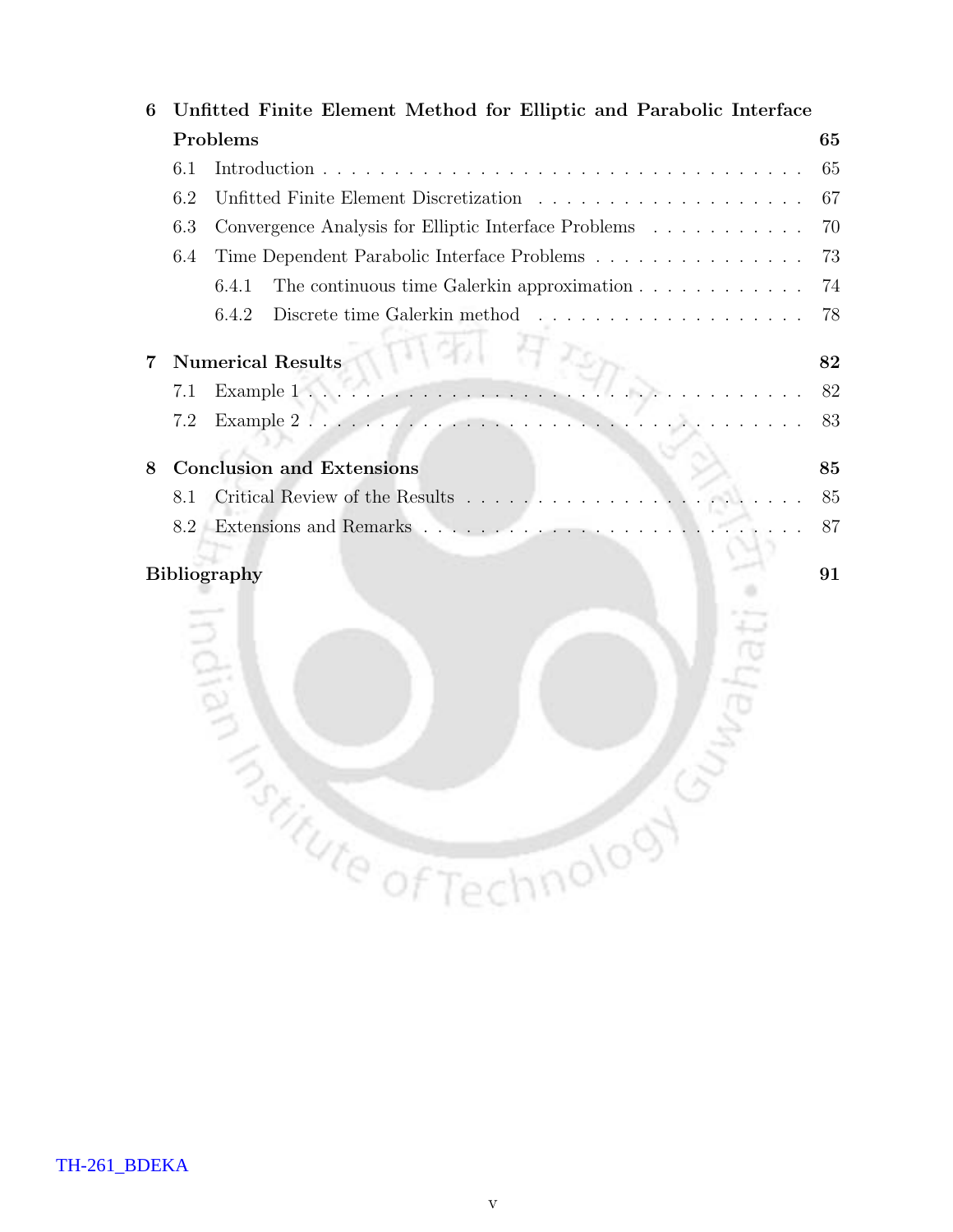## Chapter 1

## Introduction

The purpose of this thesis is to present some results on finite element Galerkin methods for linear elliptic and parabolic interface problems.

T Fizen

#### 1.1 Problem Description

Interface problems are often referred as differential equations with discontinuous coefficients. The discontinuity of the coefficients corresponds to the fact that the medium consists of two or more physically different materials. To begin with, we first introduce both elliptic and parabolic interface problems.

**Elliptic interface problems**: Let  $\Omega$  be a bounded domain in  $\mathbb{R}^2$  with smooth boundary  $\partial Ω$ . Further, let  $Ω_1 ⊂ Ω$  be an open domain with  $C^2$  smooth boundary Γ and  $Ω_2 =$  $\Omega \backslash \Omega_1$ . We now consider the following linear elliptic interface problems of the form

$$
\mathcal{L}u = f(x) \quad \text{in } \Omega \tag{1.1.1}
$$

subject to the homogeneous Dirichlet boundary condition

$$
u(x) = 0 \quad \text{on } \partial\Omega \tag{1.1.2}
$$

and interface conditions

$$
[u] = 0, \qquad \left[ \mathcal{A} \frac{\partial u}{\partial \mathbf{n}} \right] = g(x) \quad \text{along } \Gamma. \tag{1.1.3}
$$

The symbol [v] is a jump of a quantity v across the interface  $\Gamma$ , i.e.,  $[v](x) = v_1(x)$  $v_2(x)$ ,  $x \in \Gamma$ , where  $v_i(x) = v(x)|_{\Omega_i}$ ,  $i = 1, 2$  and **n** denotes the unit outward normal to the boundary  $\partial\Omega_1$ . Here, the operator  $\mathcal L$  is a second order elliptic partial differential operator of the form

TH-261\_BDEKA

$$
\mathcal{L}v = -\nabla \cdot (\mathcal{A}\nabla v) + a(x)v.
$$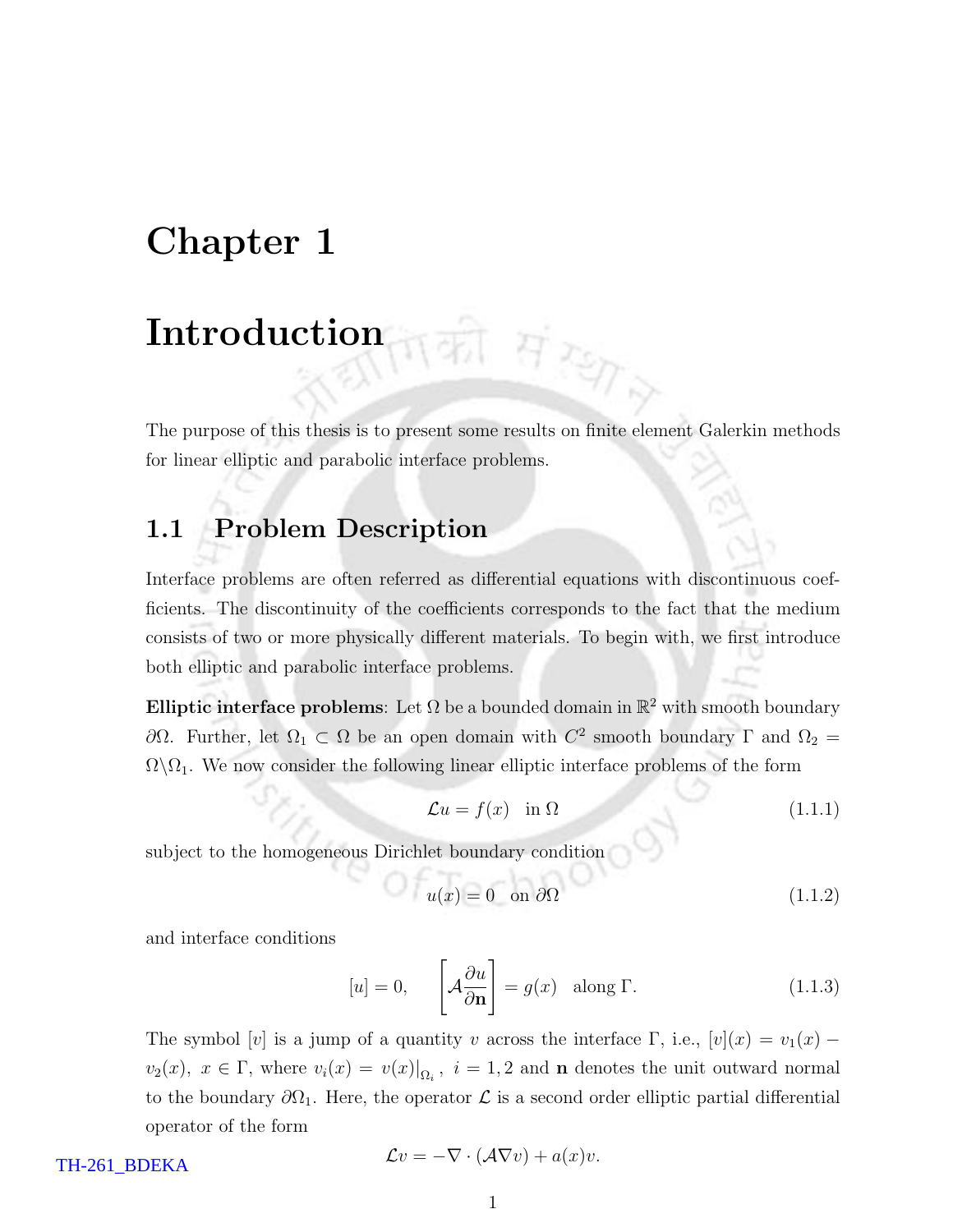We assume that the coefficient matrix  $\mathcal{A} = (a_{ij}(x))_{i,j=1}^2$  is symmetric and uniformly positive definite in  $\Omega$ , and  $a(x) > 0$  is bounded. Moreover, the matrix A is assumed to be discontinuous along  $\Gamma$  but piecewise smooth in each subdomain  $\Omega_1$  and  $\Omega_2$ , i.e.,

$$
\mathcal{A} = \mathcal{A}_l = (a_{ij}^l(x))_{i,j=1}^2 \quad \text{for } x \in \Omega_l, \ l = 1, 2.
$$

Here for each  $l, \mathcal{A}_l$  is a uniformly positive definite matrix.

Parabolic interface problems: We shall also consider the following linear parabolic interface problems of the form A ren

$$
u_t + \mathcal{L}u = f(x, t) \quad \text{in } \Omega \times (0, T] \tag{1.1.4}
$$

with initial and boundary conditions

$$
u(x,0) = u_0(x) \text{ in } \Omega; \quad u(x,t) = 0 \quad \text{on } \partial\Omega \times (0,T] \tag{1.1.5}
$$

and interface conditions

$$
[u] = 0, \quad \left[ \mathcal{A} \frac{\partial u}{\partial \mathbf{n}} \right] = g(x, t) \quad \text{along } \Gamma,
$$
\n(1.1.6)

where  $\Omega$  is a bounded domain in  $\mathbb{R}^2$  with smooth boundary  $\partial\Omega$ ,  $\Omega_1 \subset \Omega$  is an open domain with  $C^2$  boundary  $\Gamma$  and  $\Omega_2 = \Omega \backslash \Omega_1$ . The operator  $\mathcal{L}$ , symbols [v] and **n** are defined as before, and  $T < \infty$ .

The equations of the form  $(1.1.1)-(1.1.3)$  are often encountered in stationary heat conduction problems, material sciences and fluid dynamics. It is the case when two distinct materials or fluids with different conductivities or densities or diffusions are involved. For the literature relating to applications of elliptic differential equations with discontinuous coefficients, one may refer to Ewing [20], Nielsen [42] or Peacemen [45] for the model of the pressure equation arising in reservoir simulation, Reddy [49] for reactor dynamics, Z. Li *et al.* [37] for the model of the potential in the computation of micromagnetics for the ferromagnetic materials or electrostatics for macromolecules. The model equations of the form  $(1.1.4)-(1.1.6)$  involving discontinuous coefficients are sometimes called diffraction problems of parabolic types. Such problems arise in nonstationary heat conduction problems in two dimensions with a conduction coefficient which is discontinuous across a smooth interface. For a detailed discussion on models for heat conduction in materials with discontinuous coefficients, see Dautray and Lions [17], Gilberg and Trudinzer [21], Hackbush [24], Ladyzhenskaya et al. [30] and Marti [39].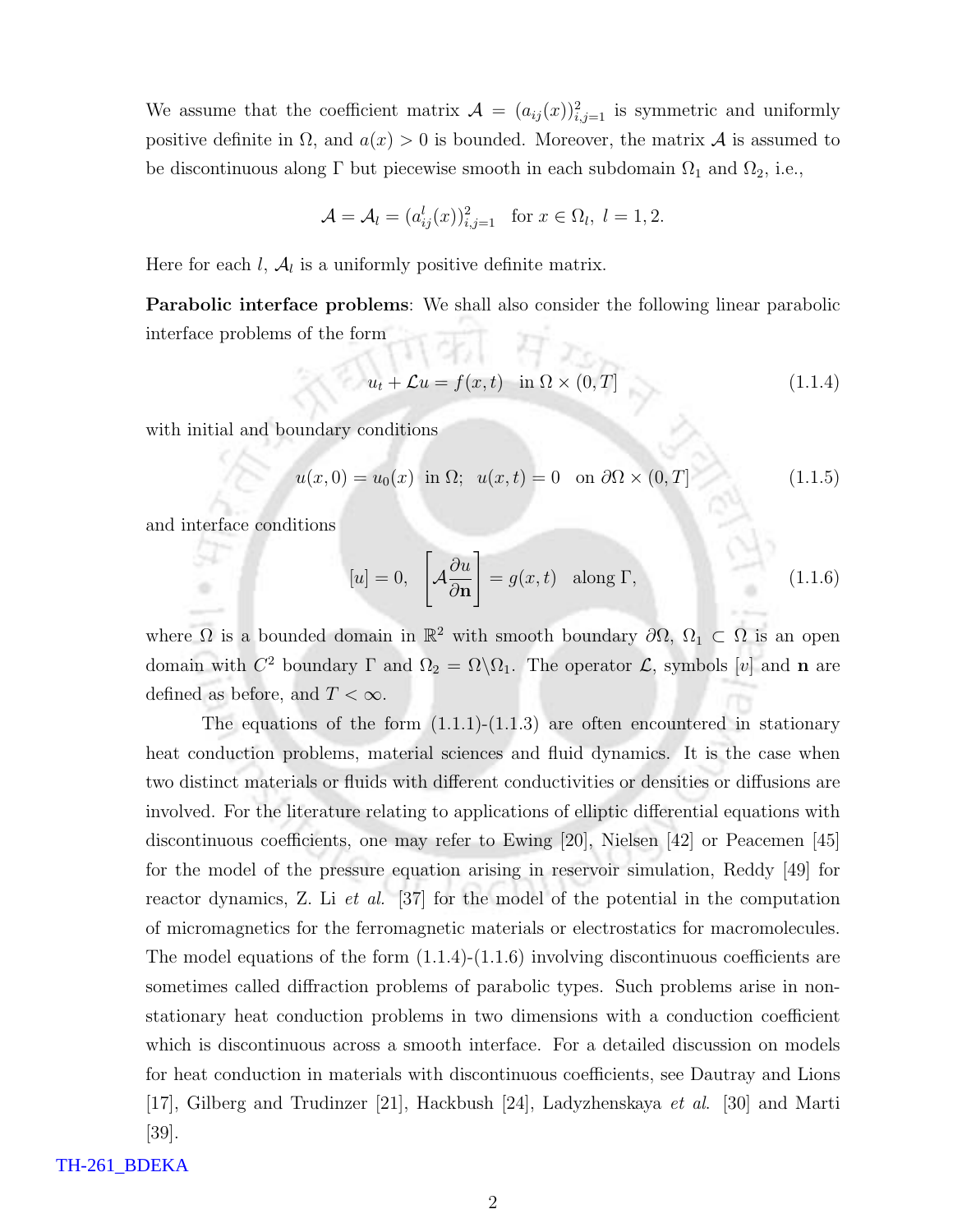#### 1.2 Notation and Preliminaries

In this section, we shall introduce some standard notation and preliminaries to be used throughout of this work.

All functions considered here are real valued. Let  $\Omega$  be a bounded domain in  $\mathbb{R}^d$ , d-dimensional Euclidean space and  $\partial\Omega$  denote the boundary of  $\Omega$ . Let  $x =$  $(x_1, x_2,..., x_d) \in \Omega$ , and let  $dx = dx_1,... dx_d$ . Further, let  $\alpha = (\alpha_1,..., \alpha_d)$  be a d-tuple with nonnegative integer components and denote order of  $\alpha$  as  $|\alpha| = \alpha_1 + \alpha_2 + \ldots + \alpha_d$ . Then, by  $D^{\alpha}\phi$ , we shall mean the  $\alpha$ th derivative of  $\phi$  defined by

$$
D^{\alpha}\phi = \frac{\partial^{|\alpha|}\phi}{\partial x_1^{\alpha_1}, \dots, \partial x_d^{\alpha_d}}.
$$

We shall make frequent reference to the following well-known function spaces. For  $1 \leq p < \infty$ ,  $L^p(\Omega)$  denotes the linear space of equivalence classes of measurable functions  $\phi$  in  $\Omega$  such that  $\int_{\Omega} |\phi(x)|^p dx$  exists and is finite. The norm on  $L^p(\Omega)$  is given by

$$
||u||_{L^{p}(\Omega)} = \left(\int_{\Omega} |\phi(x)|^{p} dx\right)^{\frac{1}{p}}, \quad 1 \le p < \infty.
$$

For  $p = \infty$ ,  $L^{\infty}(\Omega)$  denotes the space of functions  $\phi$  on  $\Omega$  such that

$$
\|\phi\|_{L^\infty(\Omega)} = \operatorname*{ess\,sup}_{x\in\Omega}|\phi(x)| < \infty.
$$

When  $p = 2$ ,  $L^2(\Omega)$  is a Hilbert space with respect to the inner product

$$
(\phi, \psi) = \int_{\Omega} \phi(x)\psi(x)dx.
$$

By support of a function  $\phi$ , supp  $\phi$ , we mean the closure of all points x with  $\phi(x) \neq 0$ ,  $4t_{\odot}$ i.e.,

$$
supp \phi = \overline{\{x : \phi(x) \neq 0\}}.
$$

For any nonnegative integer m,  $C^m(\overline{\Omega})$  denotes the space of functions with continuous derivatives upto and including order m in  $\overline{\Omega}$ .  $C_0^m(\Omega)$  is the space all  $C^m(\Omega)$  functions with compact support in  $\Omega$ . Also,  $C_0^{\infty}(\Omega)$  is the space of all infinitely differentiable functions with compact support in  $\Omega$ .

We now introduce the notion of Sobolev spaces. Let  $m$  be the nonnegative integer and let p be such that  $1 \leq p < \infty$ . The Sobolev space of order  $(m, p)$  on  $\Omega$ , denoted by  $W^{m,p}(\Omega)$ , is defined as a linear space of functions (or equivalence class of functions) in  $L^p(\Omega)$  whose distributional derivatives upto order m are also in  $L^p(\Omega)$ , i.e.,

$$
W^{m,p}(\Omega) = \{ \phi : \ D^{\alpha} \phi \in L^p(\Omega) \text{ for } 0 \leq |\alpha| \leq m \}.
$$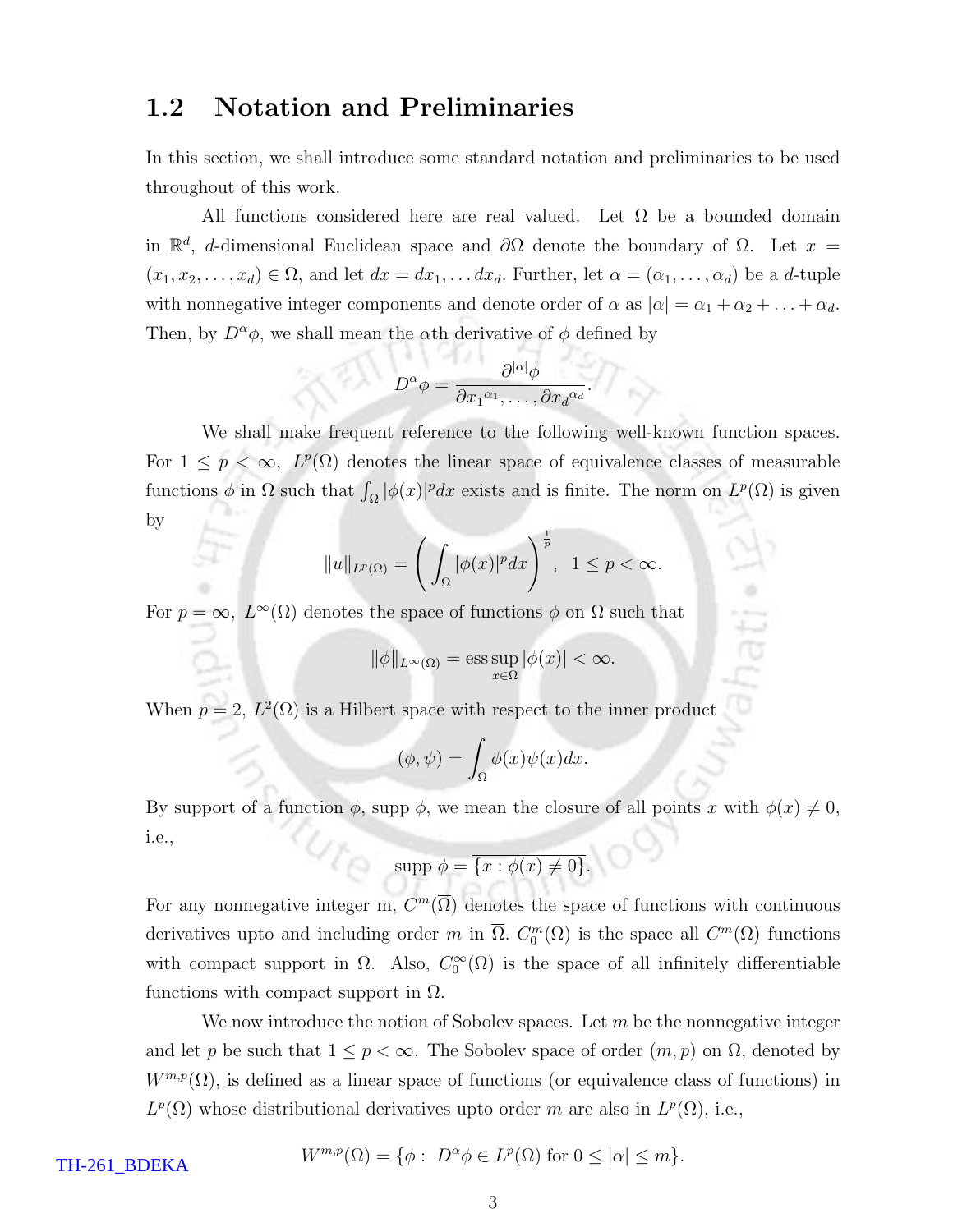The space  $W^{m,p}(\Omega)$  is endowed with the norm

$$
\|\phi\|_{m,p} = \left(\int_{\Omega} \sum_{0 \leq |\alpha| \leq m} |D^{\alpha}\phi(x)|^p dx\right)^{\frac{1}{p}}\n= \left(\sum_{0 \leq |\alpha| \leq m} \|D^{\alpha}\phi\|^p\right)^{\frac{1}{p}}, \quad 1 \leq p < \infty.
$$

When  $p = \infty$ , the norm on the space  $W^{m,\infty}(\Omega)$  is defined by

$$
\|\phi\|_{m,\infty} = \max_{0 \leq |\alpha| \leq m} \|D^{\alpha}\phi(x)\|_{L^{\infty}(\Omega)}.
$$

For  $p = 2$ , these spaces will be denoted by  $H^m(\Omega)$ . The space  $H^m(\Omega)$  is a Hilbert space with natural inner product defined by

$$
(\phi, \psi) = \sum_{0 \leq |\alpha| \leq m} \int_{\Omega} D^{\alpha} \phi D^{\alpha} \psi dx, \quad \phi, \psi \in H^m(\Omega).
$$

The Sobolev space  $H^m(\Omega)$  (respectively,  $H_0^m(\Omega)$ ) is also defined as the closure of  $C^m(\Omega)$ (respectively,  $C_0^{\infty}(\Omega)$ ) with respect to the norm  $\|\phi\|_m = \|\phi\|_{m,2}$ . This result is true under some smoothness assumption on the boundary  $\partial\Omega$ . Clearly,  $L^2(\Omega) = H^0(\Omega)$  and  $H^m(\Omega) = W^{m,2}(\Omega)$ . We also need the fractional space  $H^{\frac{1}{2}}(\Omega)$  equipped with the norm

$$
\|\psi\|_{H^{\frac{1}{2}}(\partial\Omega)} = \inf_{w \in H^1(\Omega)} \{ \|w\|_{H^1(\Omega)} : \gamma_0 w = \psi \},
$$

where  $\gamma_0$  is a trace operator. For a more complete discussion on Sobolev spaces, see Adams [1].

We shall also use the following spaces in our error analysis. For a given Banach space  $\mathcal{B}$ , we define, for  $m = 0, 1$ ,

$$
W^{m,p}(0,T;\mathcal{B}) = \left\{ u(t) \in \mathcal{B} \text{ for a.e. } t \in (0,T) \text{ and } \sum_{j=0}^{m} \int_{0}^{T} \left\| \frac{\partial^{j} u(t)}{\partial t^{j}} \right\|_{\mathcal{B}}^{p} dt < \infty \right\}
$$

equipped with the norm

$$
||u||_{W^{m,p}(0,T;\mathcal{B})} = \left(\sum_{j=0}^m \int_0^T \left\|\frac{\partial^j u(t)}{\partial t^j}\right\|_{\mathcal{B}}^p dt\right)^{\frac{1}{p}}.
$$

We write  $H^m(0,T;\mathcal{B})=W^{m,2}(0,T;\mathcal{B})$  and  $L^2(0,T;\mathcal{B})=H^0(0,T;\mathcal{B})$ . When no risk of confusion exists we shall write  $L^2(\mathcal{B})$  for  $L^2(0,T;\mathcal{B})$ .

Below, we shall discuss some preliminary materials which will be of frequent use in error analysis in the subsequent chapters. TH-261\_BDEKA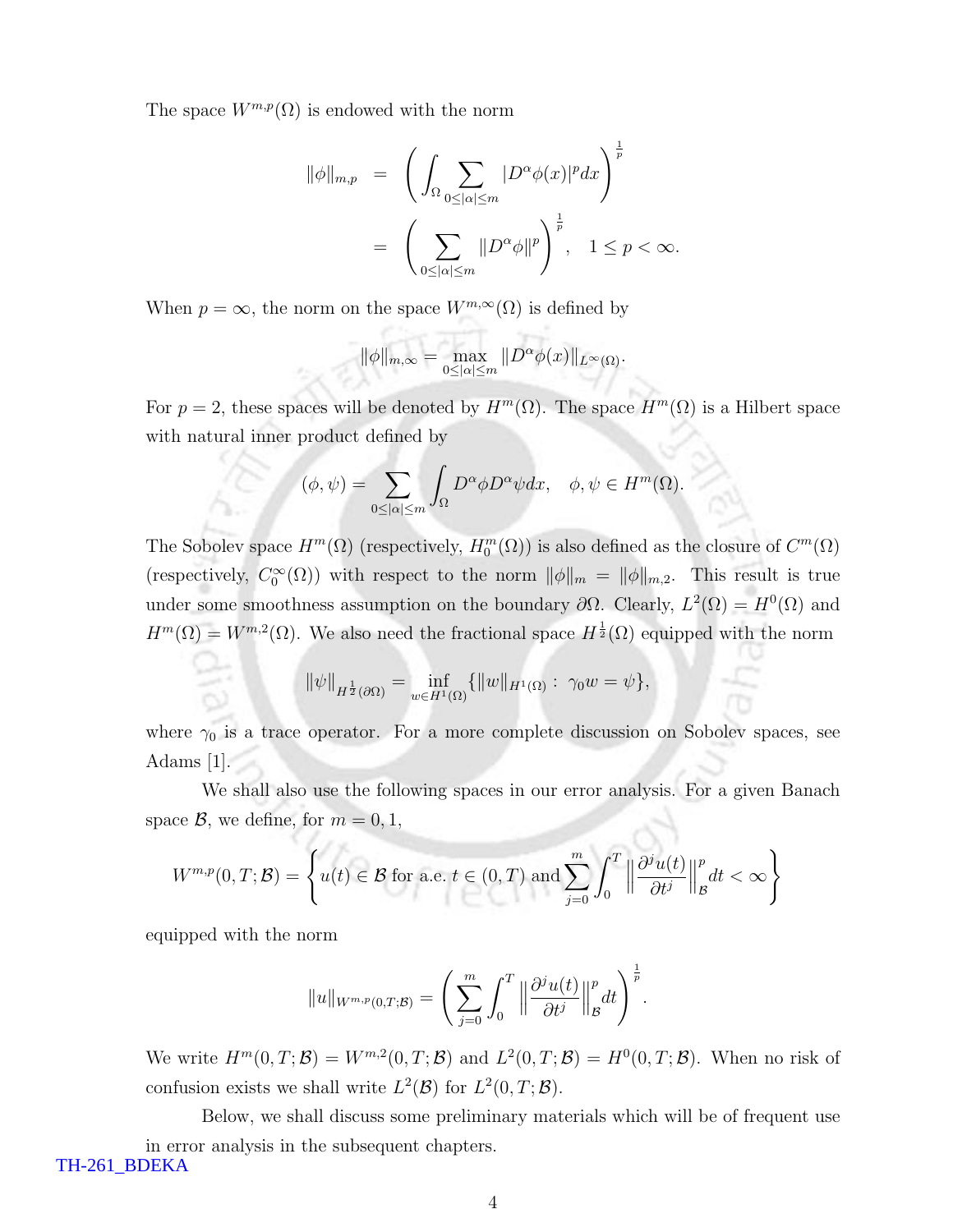The bilinear form  $A(\cdot, \cdot)$  associated with the operator  $\mathcal{L}$ , given by

$$
A(w,v) = \int_{\Omega} \{A\nabla w \cdot \nabla v + a(x)wv\} dx, \qquad (1.2.1)
$$

satisfies the following boundedness and coercive properties: For  $\phi, \psi \in H^1(\Omega)$ , there exists positive constants  $C$  and  $c$  such that

$$
A(\phi, \psi) \le C \|\phi\|_{H^1(\Omega)} \|\psi\|_{H^1(\Omega)}
$$

and

$$
A(\phi,\phi) \geq c \|\phi\|_{H^1(\Omega)}^2.
$$

From time to time we shall also use the following inequalities (see, Hardy *et al.*) [25]):

(*i*) Young's inequality: For  $a, b \ge 0$  and  $\epsilon > 0$ , the following inequality

$$
ab \le \frac{a^2}{2\epsilon} + \frac{\epsilon b^2}{2}
$$

holds.

(*ii*) Cauchy-Schwarz inequality: For all  $a, b \geq 0, 1 < p < \infty$  and  $\frac{1}{p} + \frac{1}{q} = 1$ ,

$$
ab \le \frac{a^p}{p} + \frac{b^q}{q}
$$

.

In integral form, if  $\phi$  and  $\psi$  are both real valued and  $\phi \in L^p$  and  $\psi \in L^q$ , then

$$
\int_{\Omega} \phi \psi \leq \|\phi\|_{p} \|\psi\|_{q}.
$$

For  $p = q = 2$ , the above inequality is known as **Schwarz's inequality**. The discrete version of Schwarz's inequality may be stated as:

(*iii*) Let  $\phi_j, \psi_j, j = 1, 2, \ldots, n$  be positive real numbers. Then

$$
\sum_{j=1}^{n} \phi_j \psi_j \le \left(\sum_{j=1}^{n} \phi_j^2\right)^{\frac{1}{2}} \left(\sum_{j=1}^{n} \psi_j^2\right)^{\frac{1}{2}}.
$$

Below, we state without proof, the following continuous version of Grownwall's lemma. For a proof, see [47].

**Lemma 1.2.1 (Grownwall's Lemma)** Let  $G(t)$  be a continuous function and  $H(t)$  a nonnegative continuous function on its interval  $t_0 \le t \le t_0 + a$ . If a continuous function  $F(t)$  has the property

$$
F(t) \le G(t) + \int_{t_0}^t F(s)H(s)ds \text{ for } t \in [t_0, t_0 + a],
$$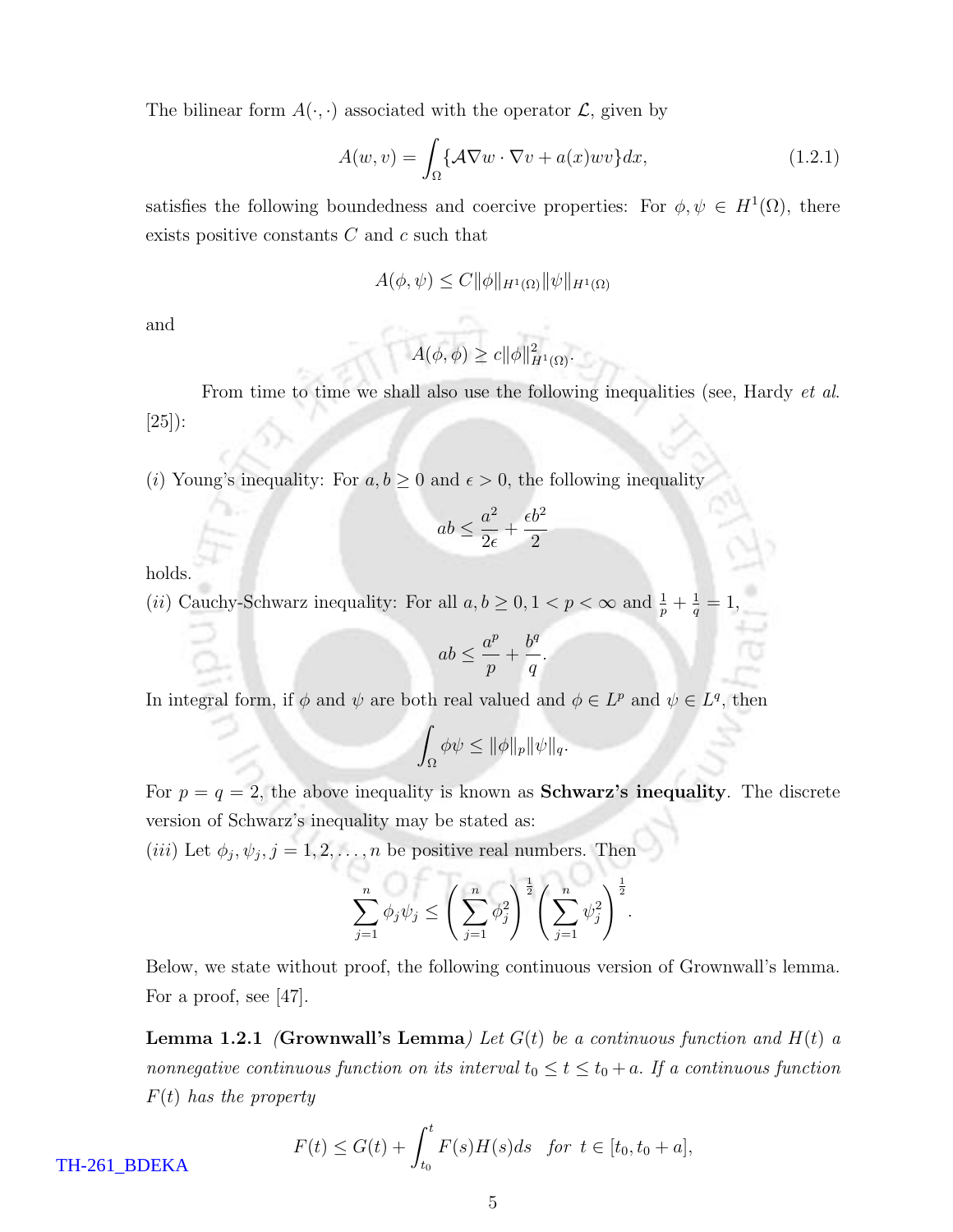then

$$
F(t) \le G(t) + \int_{t_0}^t G(s)H(s)exp\left[\int_s^t H(\tau)d\tau\right]ds \text{ for } t \in [t_0, t_0 + a].
$$

In particular, when  $G(t) = C$  a nonnegative constant, we have

$$
F(t) \leq C \exp \left[ \int_{t_0}^t H(s) ds \right] \text{ for } t \in [t_0, t_0 + a].
$$

In addition, we shall also work on the following spaces

$$
X = H^1(\Omega) \cap H^2(\Omega_1) \cap H^2(\Omega_2)
$$

and

$$
Y = L^2(\Omega) \cap H^1(\Omega_1) \cap H^1(\Omega_2)
$$

equipped with the norms

$$
||v||_X = ||v||_{H^1(\Omega)} + ||v||_{H^2(\Omega_1)} + ||v||_{H^2(\Omega_2)}
$$

and

$$
||v||_Y = ||v||_{L^2(\Omega)} + ||v||_{H^1(\Omega_1)} + ||v||_{H^1(\Omega_2)},
$$

respectively.

We now turn to the literature concerning the regularity of elliptic and parabolic problems with discontinuous coefficients. A good number of articles are available in literature describing existence, uniqueness and regularity results for the problems (1.1.1)-  $(1.1.3)$  and  $(1.1.4)-(1.1.6)$  (see, [14], [17], [21], [24], [30] and [39]). Due to the presence of discontinuous coefficients, the solution u, in general, does not belong to  $H^2(\Omega)$  even if the coefficients are very smooth in each individual subdomain. But one can expect higher local regularity of the solution when the coefficients are locally smoother (cf. [30]). Concerning the elliptic interface problems, we have the following regularity result. For a proof, see Chen and Zou [14], and Ladyzhenskaya *et al.* [30].

**Theorem 1.2.1** Let  $f \in L^2(\Omega)$  and  $g \in H^{\frac{1}{2}}(\Gamma)$ . Then the problem (1.1.1)-(1.1.3) has a unique solution  $u \in X \cap H_0^1(\Omega)$  and u satisfies a priori estimate

$$
||u||_X \leq C \left( ||f||_{L^2(\Omega)} + ||g||_{H^{\frac{1}{2}}(\Gamma)} \right).
$$

Regarding the parabolic interface problems  $(1.1.4)-(1.1.6)$ , we have the following regularity result (cf.  $[14, 30]$ ).

**Theorem 1.2.2** Let  $f \in H^1(0,T; L^2(\Omega))$ ,  $g \in H^1(0,T; H^{\frac{1}{2}}(\Gamma))$  and  $u_0 \in H_0^1(\Omega)$ . Then the problem  $(1.1.4)$ - $(1.1.6)$  has a unique solution  $u \in L^2(0,T;X) \cap H^1(0,T;Y) \cap H_0^1(\Omega)$ . TH-261\_BDEKA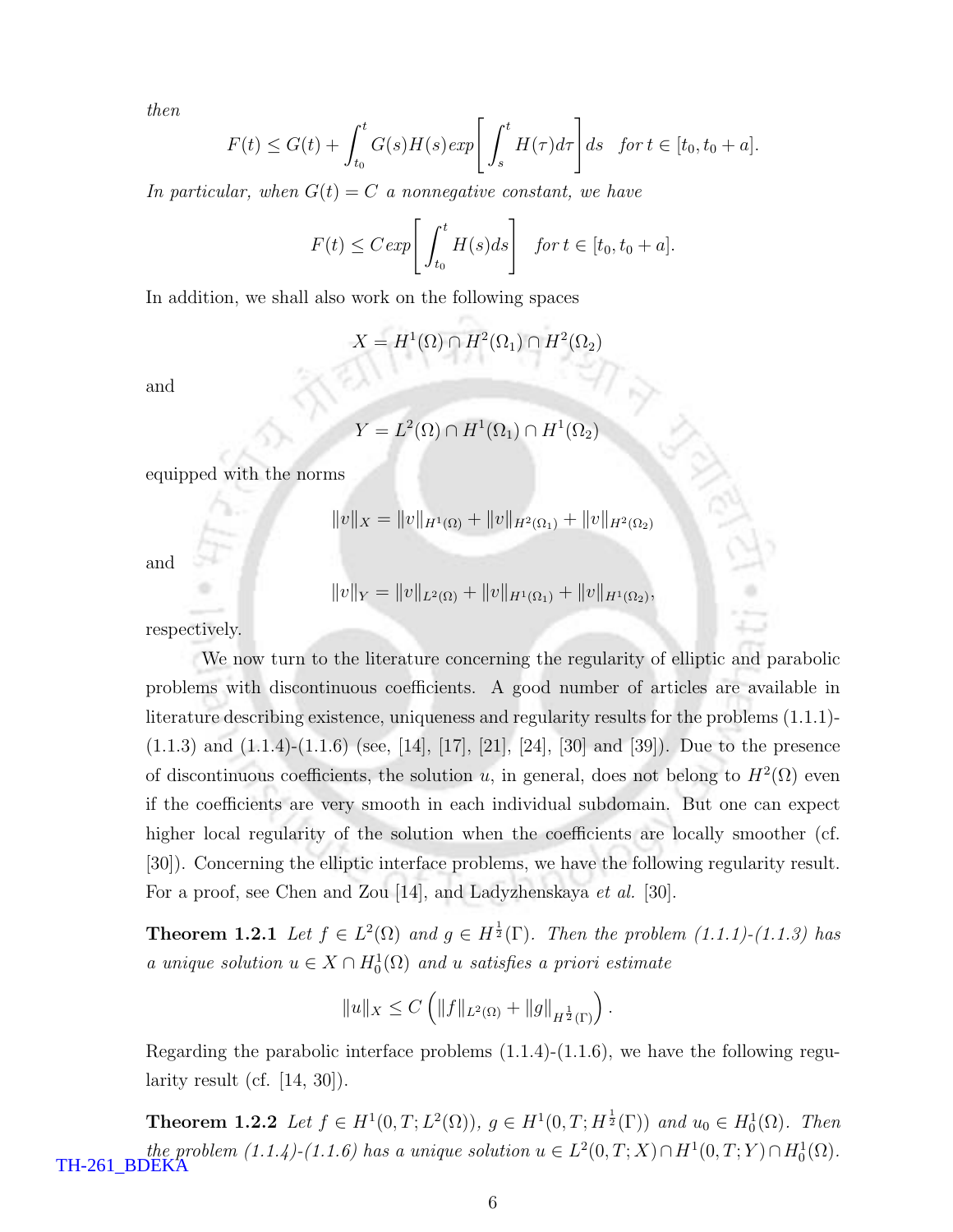### 1.3 A Brief Survey on Numerical Methods

In this section, we shall discuss a brief survey of the relevant literature concerning elliptic and parabolic interface problems. Solving interface problems efficiently and accurately is still a challenge because of many irregularities associated with them. Many numerical methods designed for interface problems do not work or work poorly. Thus, the numerical solution to the interface problem is challenging as well as interesting also.

Finite Difference Method: LeVeque and Li [32] proposed an immersed interface method for elliptic interface problems defined on a regular domain for which a uniform rectangular grid can be used. Then finite difference methods were constructed based on the uniform grid and the jump conditions on the interface. The authors applied their methods also for other interface problems, e.g. Stokes flow [33] and the one dimensional moving interface problems [34]. One major disadvantage of these methods is that the resultant linear systems from these methods are non-symmetric and indefinite even if the original problems are self-adjoint and uniformly elliptic. The convergence proofs of these methods are still open.

Finite Element Methods: The analysis of finite element methods for interface problem has become an active research area over the years. The finite element methods for interface problems may be grouped into two categories: Fitted finite element method and Unfitted finite element method depending on the choice of the discretization. In fitted finite element method, the discretization is made in such a way that the grid line is either isoparametrically fitted to the interface or an approximation of the smooth interface. In unfitted finite element methods, the discretization is independent of the location of the interface.

In order to put the results of this thesis into proper prospective, we first give a brief account of the development of the finite element methods for such problems. The numerical solutions of interface problems by means of finite element Galerkin procedures have been investigated by several authors. One of the first finite element methods treating interface problem  $(1.1.1)-(1.1.3)$  has been studied by Babuška in [3]. In [3], the author has formulated the problem as an equivalent minimization problem and then finite element methods are used to solve the minimization problem. Under some approximation assumptions on finite element spaces, Babuška has obtained sub-optimal order error estimate in  $H^1$  norm. The algorithm in [3] requires the exact evaluation of line integrals on the boundary of the domain and on the interface, and exact integrals on the interface finite elements are also needed. The author of [23] has proposed an infinite element method which may be considered as a certain scheme of mesh refinement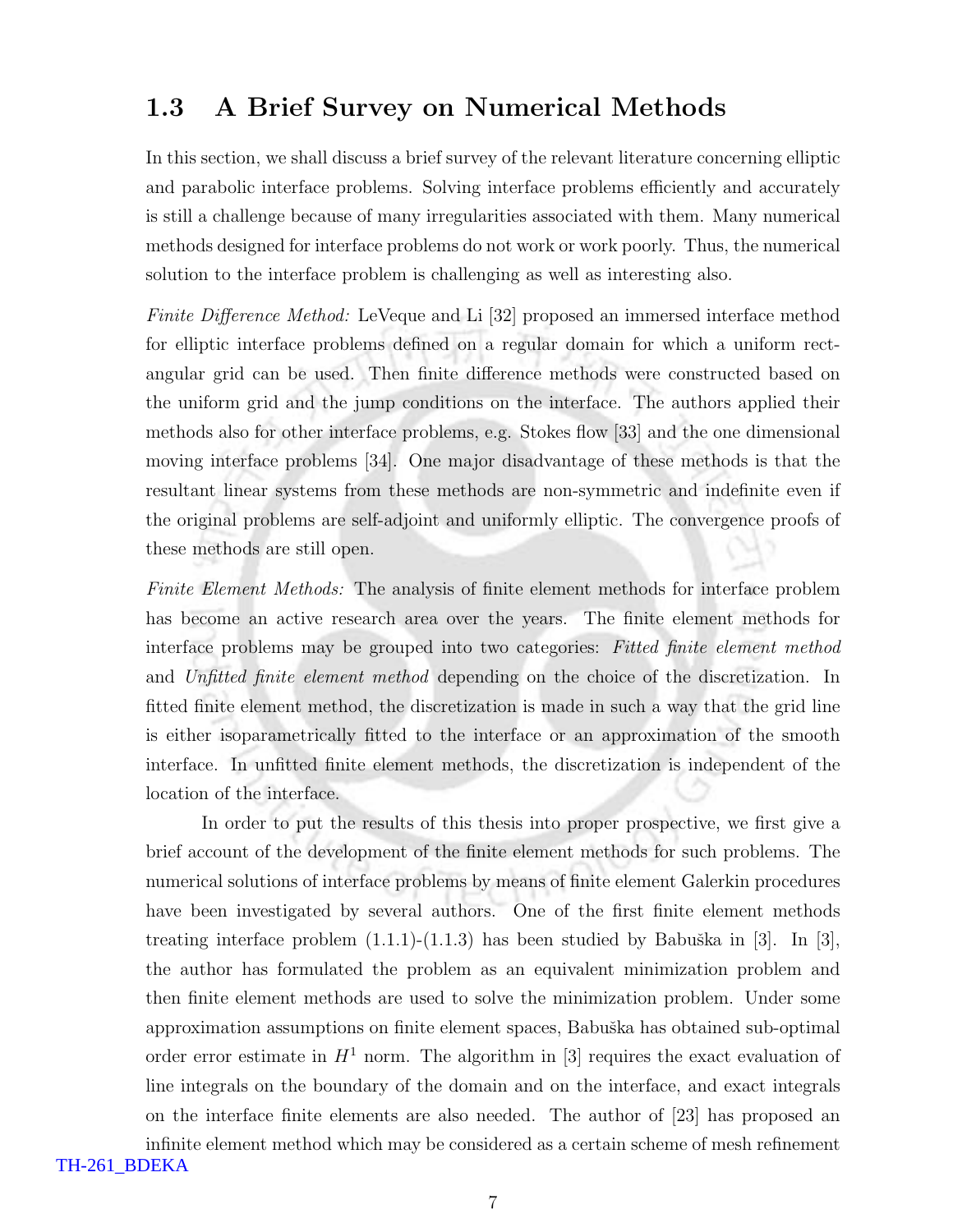for elliptic interface problems with interfaces consisting of straight lines. The optimal energy norm error estimate has been achieved in [23]. The algorithm discussed in [23] is not suitable for curved interfaces. In the absence of variational crimes, finite element approximation of  $(1.1.1)-(1.1.3)$  has been studied by Barrett and Elliott in [8]. They have shown that the finite element solution converges to the true solution at optimal rate in  $L^2$  and  $H^1$  norms over any interior subdomain. In [8], it is assumed that the solution and the normal derivatives of the solution are continuous along the interface, and fourth order differentiable on each subdomain.

For the problems (1.1.1)-(1.1.3), Bramble and King [9] have considered a finite element method in which the domains  $\Omega_1$  and  $\Omega_2$  are replaced by polygonal domains  $\Omega_{1,h}$  and  $\Omega_{2,h}$ , respectively. Then, the Dirichlet data and the interface function are transferred to the polygonal boundaries. Finally, discontinuous Galerkin finite element method is applied to the perturbed problem defined on the polygonal domains. Optimal order error estimates are derived for rough as well as smooth boundary data.

Recently, under practical regularity assumptions on the true solution, the convergence of finite element method is studied in [14] and [42]. In [14], Chen and Zou have considered a practical piecewise linear finite element approximation for solving second order elliptic interface problem with  $\mathcal{L}u = -\nabla \cdot (\beta \nabla u)$  in a polygonal domain, where the coefficient  $\beta$  is assumed to be positive and piecewise constant in each subdomains. They have proved almost optimal order of convergence in  $L^2$  and energy norms. More precisely, the error bounds obtained by Chen and Zou [14] are optimal up to the factor log h. Under the assumptions on the source term  $f|_{\Omega_1} = 0$  and the interface function  $g = 0$ , Neilsen [42] has proved optimal order of convergence in  $H<sup>1</sup>$  norm in the presence of arbitrarily small ellipticity. The algorithm in [42] requires that the interface triangles follow exactly the actual interface Γ.

More recently, for non-matching grids, the authors of [27] have studied elliptic interface problems by mortar element method and obtained the optimal order estimates in  $L^2$  and  $H^1$  norms. Explicitly realizable mortar conditions are introduced to couple the individual discretizations. In addition, the effect of numerical quadrature on finite element solution has also been discussed in [27] and the related optimal order estimates are derived. In [27], it is assumed that the grid lines coincide with the smooth interface. The authors of [46] have used the spectral theory in a crucial way to derive optimal error estimates in weighted norms. The error bounds in this method are independent of the coefficients in the appropriate weighted norms.

Since it is computationally inconvenience to construct a mesh fitted to the interface  $\Gamma$ , an unfitted finite element method for the elliptic interface problem  $(1.1.1)-(1.1.3)$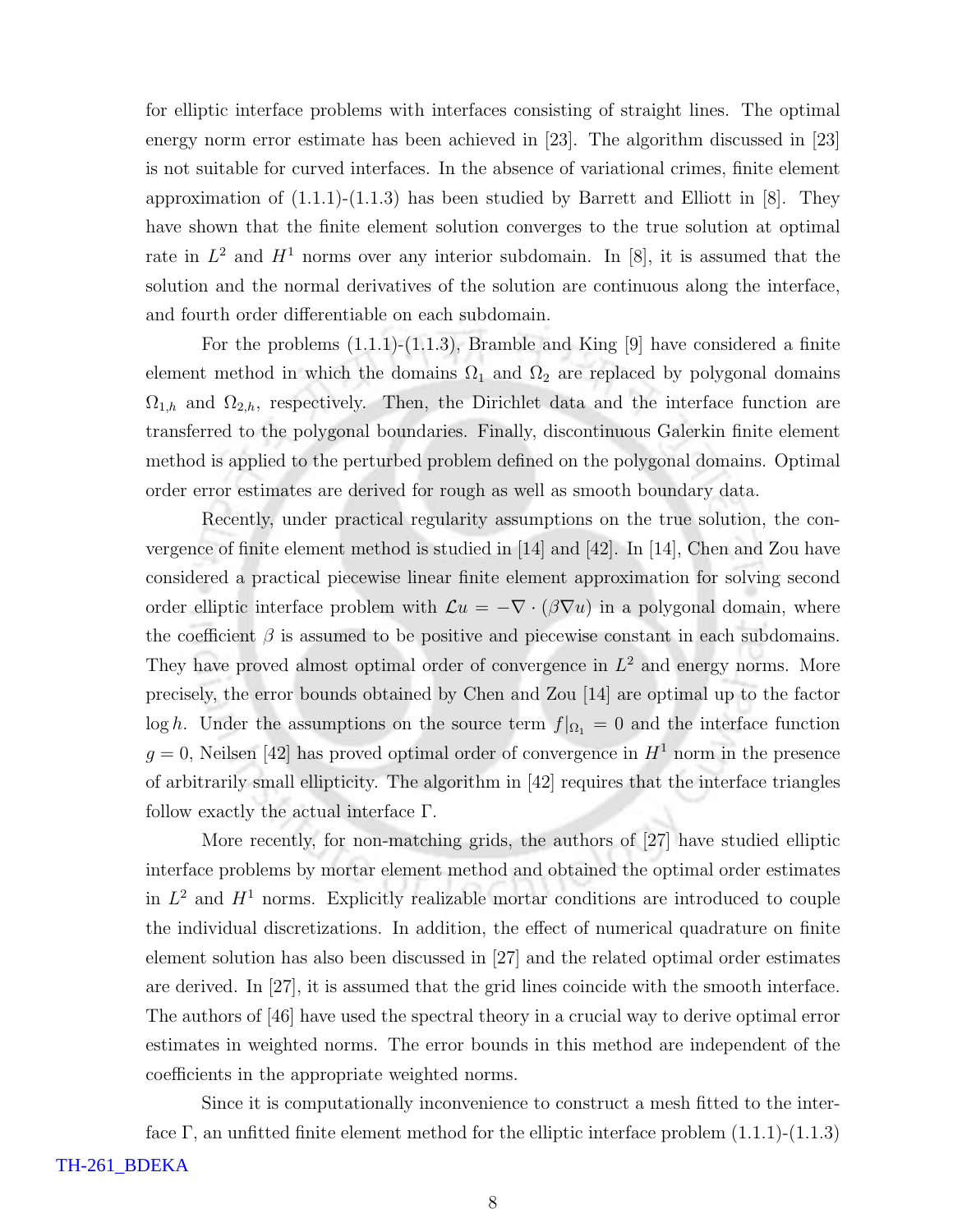is proposed by several authors in [5]-[8], [26] and [37]. The first unfitted finite element method for elliptic interface problem is due to Barrett and Elliott [8]. Instead of studying the convergence of the interface problem  $(1.1.1)-(1.1.3)$ , the authors of  $[8]$  have studied the finite element approximation to a penalized problem. They have shown that the finite element solution converges to true solution at optimal rate in the  $L^2$  and energy norms over any interior subdomain for a mesh which is independent of the location of the interface. Recently, while the elliptic interface problem is treated by discontinuous Galerkin methods in [26], based on the cartesian triangulations the authors of [37] have obtained the optimal rate of convergence for energy norm via conforming finite element method. The basis functions in [37] are constructed to satisfy the interface jump conditions either exactly or approximately. For non conforming case, the convergence of finite element solution to the exact solution is still open.

We now turn to the finite element Galerkin approximation to parabolic interface problems  $(1.1.4)-(1.1.6)$ . Although a good number of articles is devoted to the finite element approximation of elliptic interface problems, the literature seems to lack concerning the convergence of finite element solutions to the true solutions of parabolic interface problems. For the backward Euler time discretization, Chen and Zou [14] have studied the convergence of fully discrete solution to the exact solution using fitted finite element methods. They have proved almost optimal error estimates in  $L^2$  and energy norms when global regularity of the solution is low. Semidiscrete and fully discrete finite element approximations of linear parabolic equations without interface have been studied extensively, [58] offers an excellent review of the main results and mathematical techniques of this subject and contains a comprehensive list of references.

### 1.4 Motivation and Objectives

This section elucidates our contributions and motivation for the present study. The physical world is replete with examples of free surfaces, material interface and moving boundaries that interact with a surrounding fluid. There are interfaces that separate air and water (in the case of bubbles or free surface flows) and boundaries between two materials of different physical properties (in porous media flow or mixing layers). While the mathematical modelling of the interaction is a difficult problem in itself, another formidable task is developing a numerical method that solves these problems effectively and efficiently.

Solving the elliptic or parabolic equations with discontinuous coefficients by means of classical finite element methods usually leads to the loss in accuracy (cf. [3, 14]).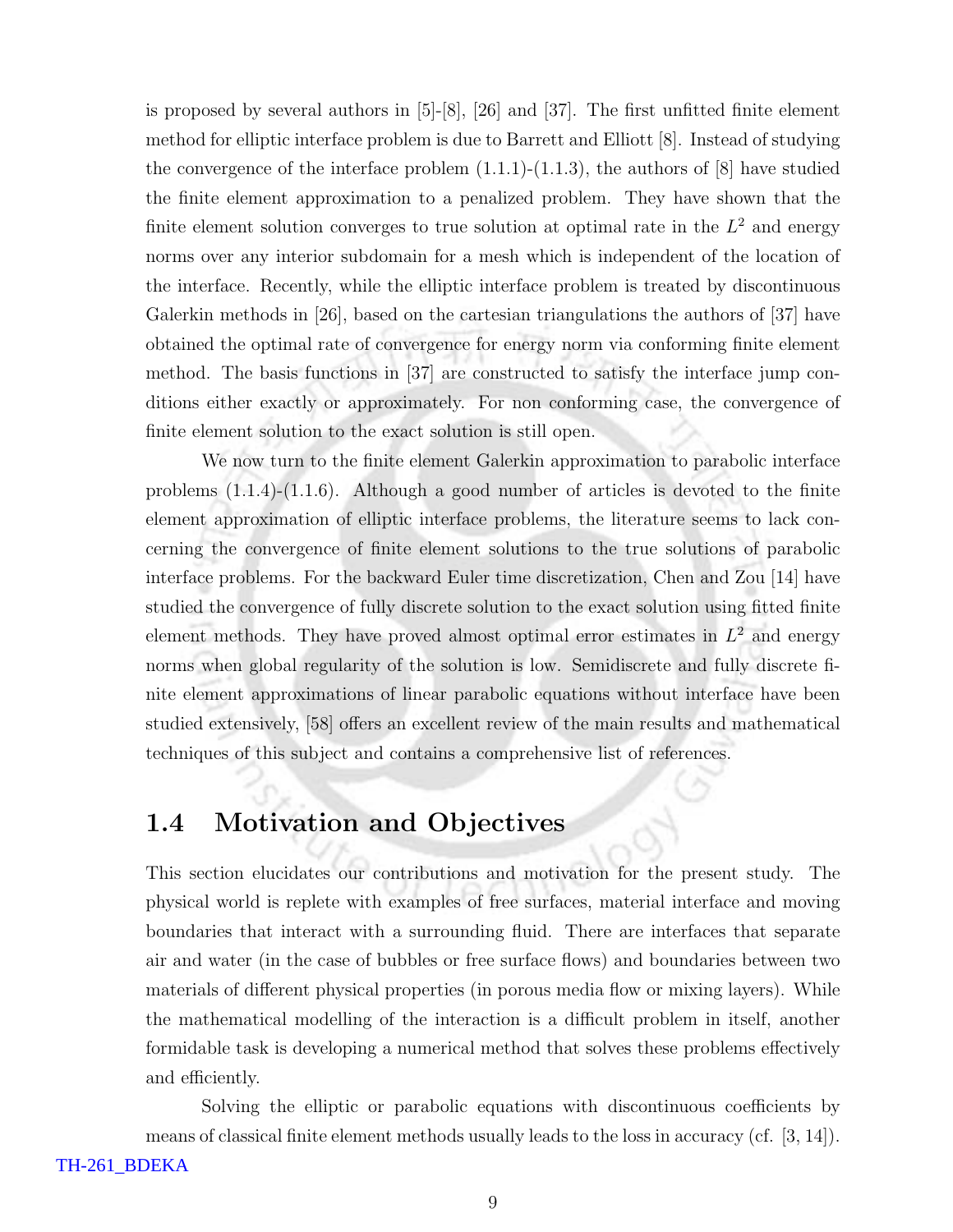One major difficulty is that the solution has low global regularity and the elements do not fit with the interface of general shape. For non-interface problems, one can assume full regularities of the solutions (at least  $H^2(\Omega)$ ) on whole physical domain. But, for the interface problems, the global regularity of the solutions is low. So the classical analysis is difficult to apply for the convergence analysis of the interface problems.

In the present work, we have used three types of different meshes to study the convergence of finite element solutions to the exact solutions of elliptic and parabolic interface problems. Optimal order error estimates in  $L^2$  and  $H^1$  norms are shown to hold for a finite element discretization where grid lines coincide with the actual interface. The results presented in this thesis not only generalize the work of [42] but also establish the optimal rate of convergence in  $L^2$  norm for elliptic interface problems (cf. [52]). Further, for the purpose of numerical computations we discuss the effect of numerical quadrature on finite element solution and the related optimal order estimates are also established.

It is costly to generate the mesh whose grid lines coincide with the actual interface of general shape. Therefore, a modification of the method is proposed and analyzed in this thesis by assuming interface triangles to be straight triangles instead of curved triangles. The proposed method yields optimal order convergence in  $H<sup>1</sup>$  norm and suboptimal in  $L^2$  norm for the elliptic interface problems.

Since the finite element analysis of parabolic problem depends on the analysis of elliptic problem, therefore, an attempt has been made to extend the convergence analysis of elliptic interface problems to the parabolic problems with discontinuous coefficients. The goal of this work is to study the convergence of parabolic interface problems for both types of triangulation in the case of fitted finite element methods. While the continuous time Galerkin method is discussed for the spatially discrete scheme, the discontinuous Galerkin method is analyzed for the fully discrete scheme. If the grid lines coincide with the interface, optimal order of convergence in  $L^2(L^2)$  and  $L^2(H^1)$  norms are established (cf. [53]). When the finite element discretization is based on a triangulation consisting of straight triangles, the semidiscrete and fully discrete solutions converge at optimal rate in  $L^2(H^1)$  norm.

If the triangulation is aligned with the interface (body fitting grid), a second order accurate approximation to the solution of interface problem can be generated by the Galerkin finite element method with standard linear basis functions (cf. [8], [14], [52]-[53]). However, it is difficult and time consuming to generate body fitting grid for an interface problem in which the interface changes its topology during the iteration. Such a difficulty becomes even more severe for moving interface problems because a new grid has to be generated at each time step. In that case, it may be advantageous to use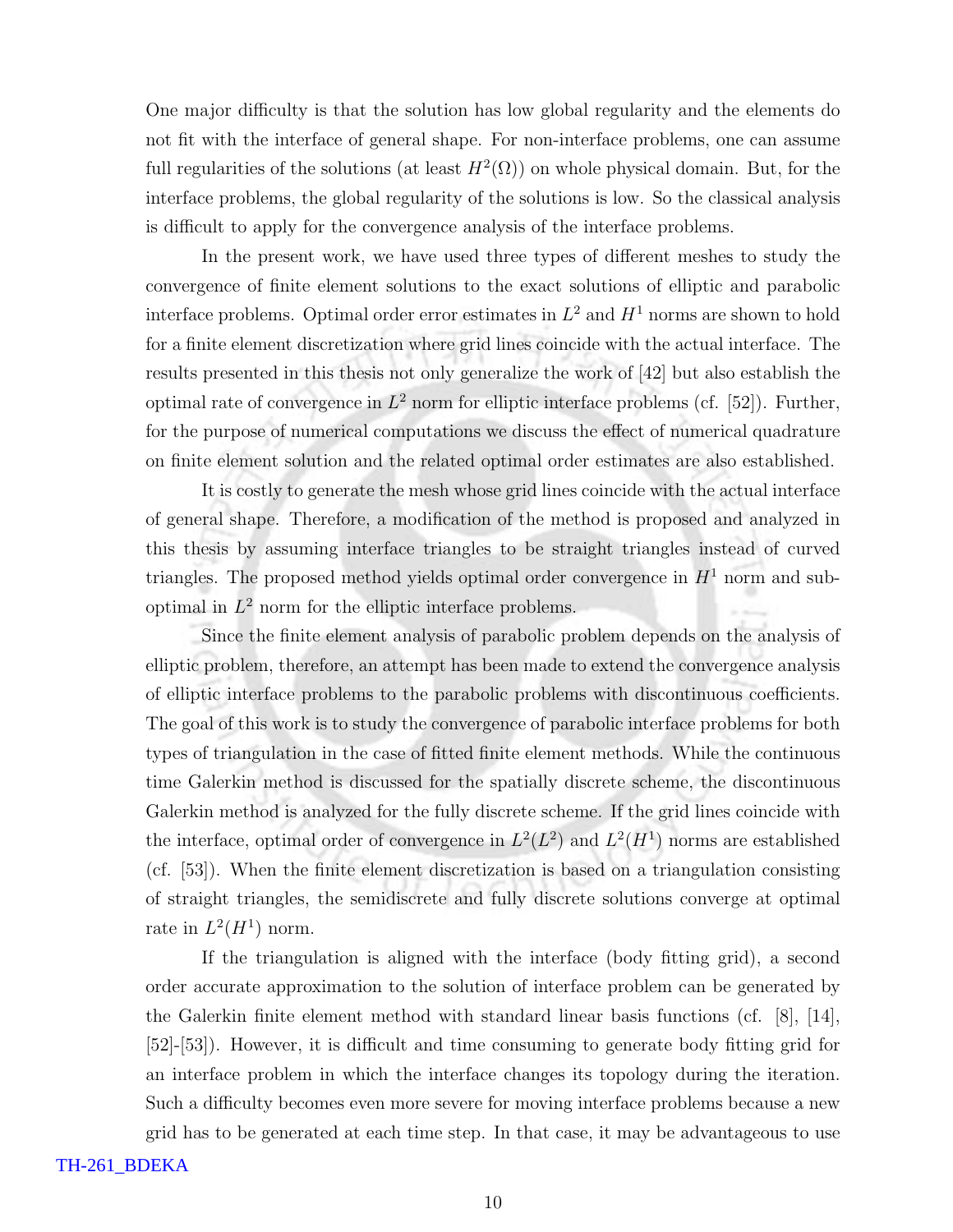the same mesh on the domain for the moving problems. This gives the motivation to work on unfitted mesh for interface problems.

In this thesis, we have analyzed an unfitted finite element method for both elliptic and time dependent parabolic interface problems. Optimal error estimate is derived in  $H<sup>1</sup>$  norm and almost optimal in  $L<sup>2</sup>$  norm for elliptic interface problems. Moreover, for the time dependent parabolic problems, we have shown that the proposed method can be used to obtain optimal rate of convergence in  $L^2(H^1)$  norm for both semidiscrete and fully discrete solutions. Further, the error estimate for the spatially discrete scheme is shown to be almost optimal in  $L^2(L^2)$  norm. To the best of our knowledge, the analysis of an unfitted finite element method for the time dependent problems has not been studied before.

#### 1.5 Organization of the Thesis

The organization of the thesis is as follows: Chapter 2 deals with the error analysis for elliptic interface problems using curved interface triangles. In addition, for the purpose of practical implementation the effect of numerical quadrature on finite element solution is also analyzed.

Chapter 3 is devoted to the convergence of finite element Galerkin method for elliptic interface problems with straight triangles. Optimal  $H<sup>1</sup>$  norm and sub-optimal  $L<sup>2</sup>$  norm error estimates are derived for arbitrary shape but smooth interfaces.

In Chapter 4, we analyze the continuous time Galerkin method for the spatially discrete scheme for parabolic interface problems. Optimal error estimates in  $L^2(L^2)$ and  $L^2(H^1)$  norms are established for a finite element discretization where the interface triangles are assumed to be curved triangles instead of straight triangles like classical finite element methods. When the triangulation is based on straight triangles, we have shown that the semidiscrete solution converges to the exact solution at optimal rate in  $L^2(H^1)$  norm for the fitted finite element method.

In Chapter 5, we discuss the fully discrete schemes based on backward Euler type time discretization for the fitted finite element methods. Optimal error estimates in  $L^2(L^2)$  and  $L^2(H^1)$  norms are derived if the grid lines coincide with the actual interface. Further, optimal error estimate in  $L^2(H^1)$  norm is also achieved when the triangulation is based on straight triangles.

Chapter 6 is concerned with the a priori error estimates of an unfitted finite element method for both linear elliptic and time dependent parabolic interface problems.

The proposed method yields optimal order error estimates in  $H<sup>1</sup>$  norm and almost TH-261\_BDEKA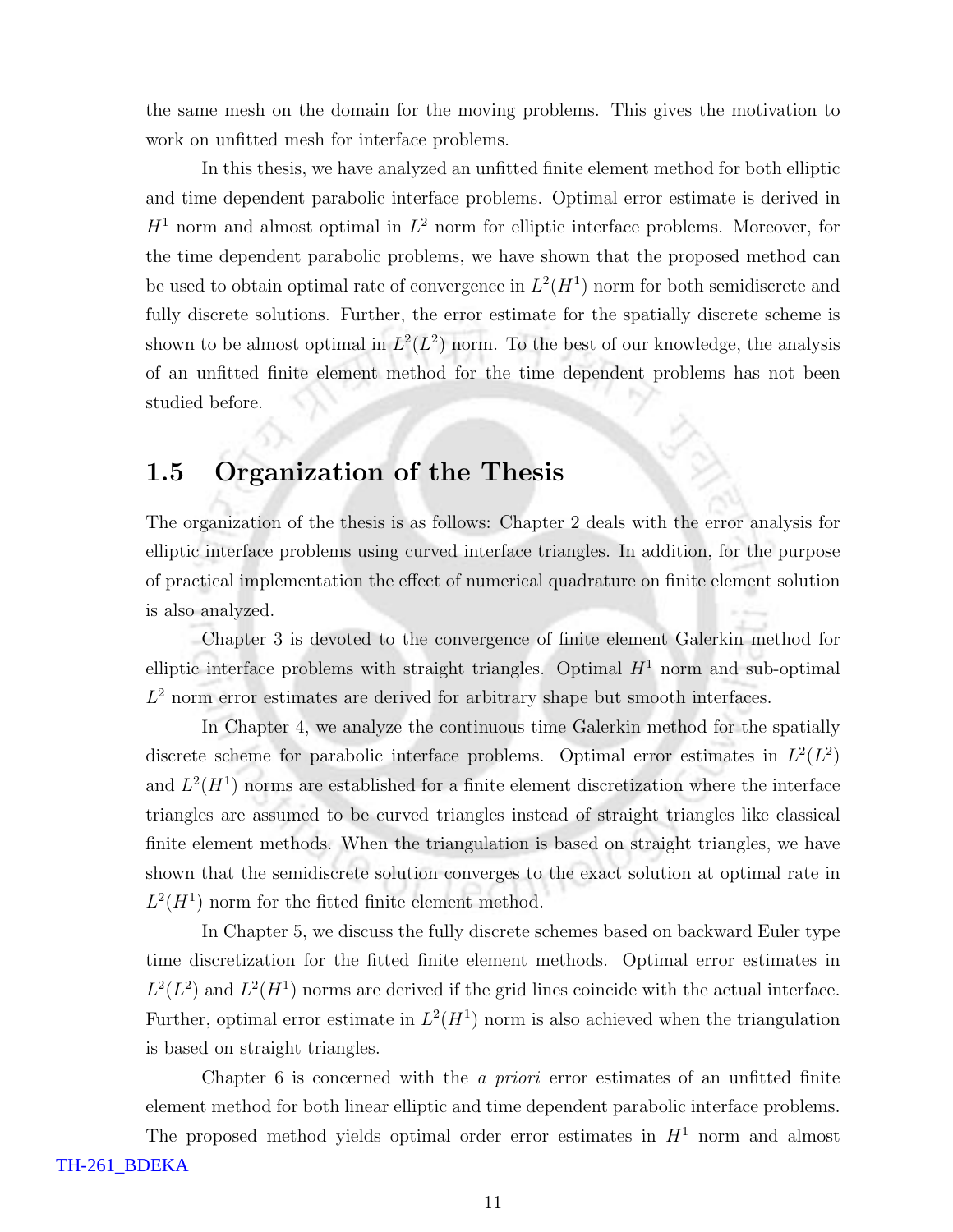optimal in  $L^2$  norm for elliptic interface problems. Moreover, the proposed method can be used to obtain optimal rates of convergence in  $L^2(H^1)$  norm for both semidiscrete and fully discrete schemes. Further,  $L^2(L^2)$  norm error estimate is shown to be optimal upto a factor  $\log h$  for the semidiscrete problem.

Chapter 7 provides the information about the performance of our numerical algorithms for one dimensional test problems.

Finally, Chapter 8 concerns with the critical evaluation of results highlighting the contributions made by this thesis. It also provides information for the scope of future investigations.

For clarity of presentation we have repeatedly given equations (1.1.1)-(1.1.3) or (1.1.4)-(1.1.6) at the beginning of subsequent chapters.

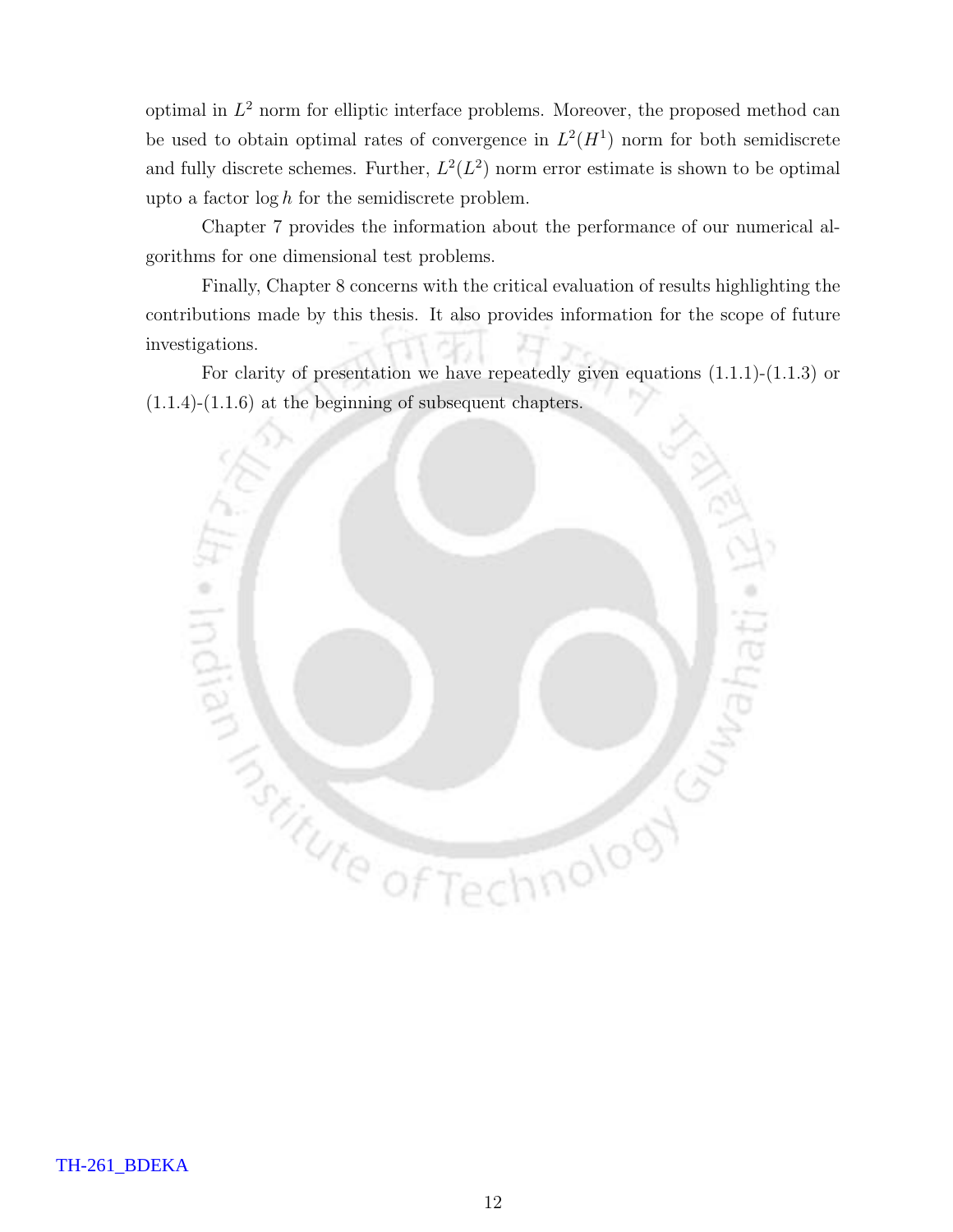## Chapter 2

# Finite Element Method for Elliptic Interface Problems: Part-I

In this chapter, we analyze the finite element method for elliptic interface problems. An isoparametric type of discretization is used to prove optimal order error estimates in  $L^2$  and  $H^1$  norms when the global regularity of the solution is low. In addition, for the purpose of practical implementation, the effect of numerical quadrature on finite element solution is also analyzed and related optimal error estimates are obtained. <sup>1</sup>

### 2.1 Introduction

Let  $\Omega$  be a bounded domain in  $\mathbb{R}^2$  with smooth boundary  $\partial\Omega$  and  $\Omega_1 \subset \Omega$  is an open domain with  $C^2$  boundary Γ. Let  $\Omega_2 = \Omega \backslash \Omega_1$ . We recall the following linear elliptic interface problems of the form

$$
\mathcal{L}u = f(x) \quad \text{in } \Omega \tag{2.1.1}
$$

subject to the boundary condition

$$
u(x) \equiv 0 \quad \text{on } \partial\Omega
$$
 (2.1.2)

and jump conditions on the interface

$$
[u] = 0, \qquad \left[ \mathcal{A} \frac{\partial u}{\partial \mathbf{n}} \right] = g(x) \quad \text{along } \Gamma. \tag{2.1.3}
$$

Here,  $f = f(x)$  and  $g = g(x)$  are real valued functions in  $\Omega$  and  $\Gamma$ , respectively. The operator  $\mathcal{L}$ , symbols [v] and **n** are defined as in Chapter 1.

 $1$  Numer. Funct. Anal. Optim., 27 (2006), pp. 99-115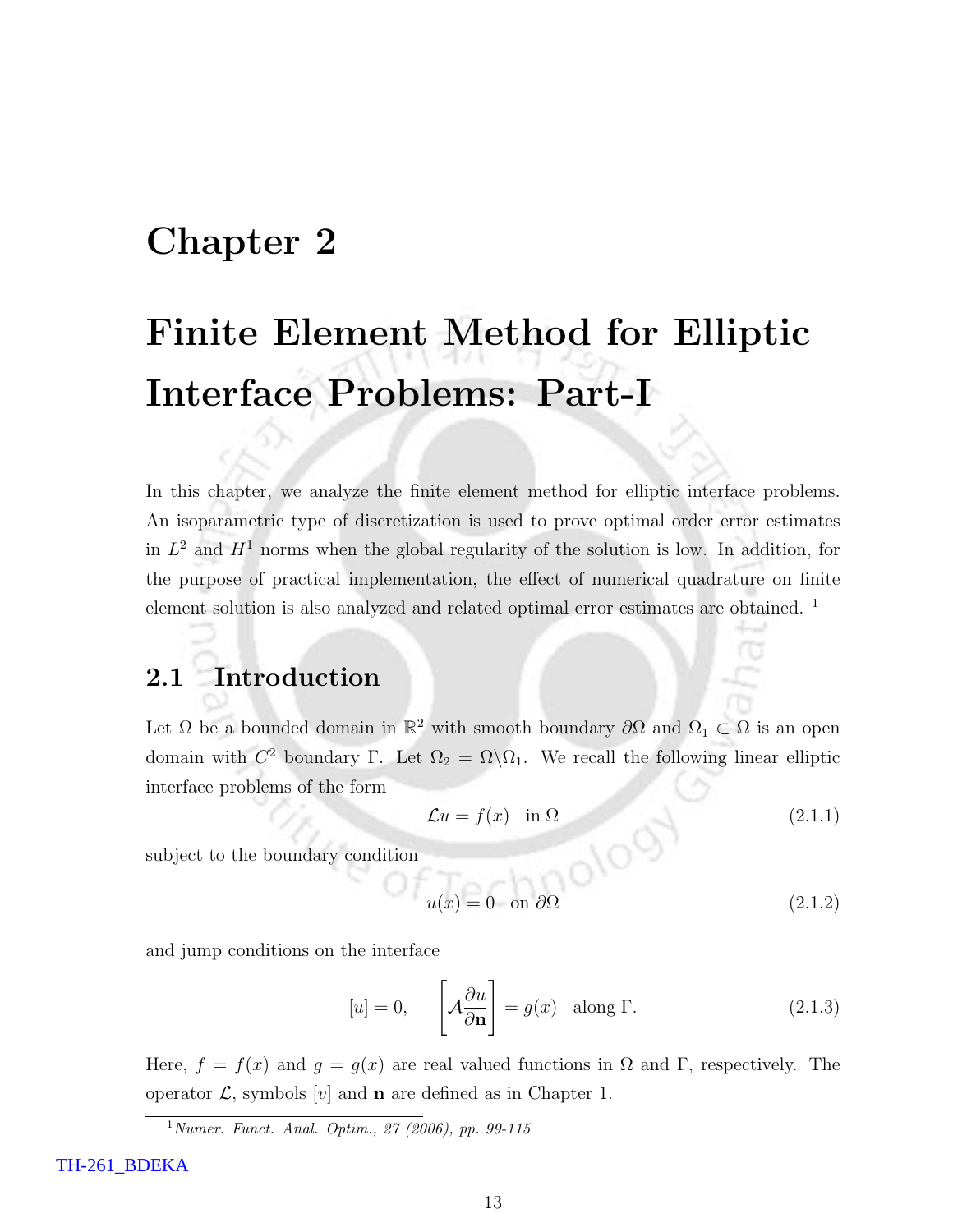As a first step towards finite element approximation for the elliptic interface problem  $(2.1.1)-(2.1.3)$ , let us define  $H_0^1(\Omega) = \{ \phi \in H^1(\Omega) : \phi = 0 \text{ on } \partial \Omega \}$ . Further, we recall the bilinear form  $A(.,.) : H^1(\Omega) \times H^1(\Omega) \to \mathbb{R}$  corresponding to the operator  $\mathcal{L}$ , i.e.,

$$
A(w, v) = \int_{\Omega} \{A\nabla w \cdot \nabla v + a(x)wv\} dx.
$$

n.

Then the weak formulation of the problem  $(2.1.1)-(2.1.3)$  may be stated as: Find  $u \in$  $H_0^1(\Omega)$  such that u satisfies

$$
A(u, v) = (f, v) + \langle g, v \rangle_{\Gamma} \quad \forall \ v \in H_0^1(\Omega). \tag{2.1.4}
$$

Here,  $(\cdot, \cdot)$  and  $\langle \cdot, \cdot \rangle_{\Gamma}$  are used to denote the inner products of the  $L^2(\Omega)$  and  $L^2(\Gamma)$ spaces, respectively.

The purpose of the present chapter is to establish optimal a *priori* error estimates for elliptic interface problems. An attempt has been made to study the convergence of elliptic interface problem  $(2.1.1)-(2.1.3)$  by using a finite element discretization where interface triangles are assumed to be curved triangles instead of straight triangles as in classical finite element methods. Optimal order error estimates in  $L^2$  and  $H^1$  norms are derived when the global regularity of the solution is low. In practice, it may cause some technical difficulties for the evaluation of the integrals over those curved elements near the interface Γ. It would make the numerical implementation much easier if we can replace these integrals over the curved elements by some well-known quadrature rule. Therefore, for the purpose of numerical computations, we discuss the effect of numerical quadrature on finite element solution and the related optimal order error estimates are also established. Based on the fact that the curved triangles follow exactly the actual interface Γ, the convergence of finite element solution is studied by several authors, see [3], [8] and [42]. The main crucial technical tools used in our analysis are some Sobolev embedding inequality, extension theorem and Nitsche's trick.

The organization of this chapter is as follows. In Section 2.2, we describe the finite element discretization and the related approximation properties of the finite element spaces. Section 2.3 is concerned with the error analysis and finally, the effect of numerical quadrature is discussed in Section 2.4.

#### 2.2 Finite Element Discretization

In this section, we shall describe an isoparametric type finite element discretization for the problems (2.1.1)-(2.1.3) and recall some basic approximation properties associated TH-261\_BDEKA<sup>the finite element spaces.</sup>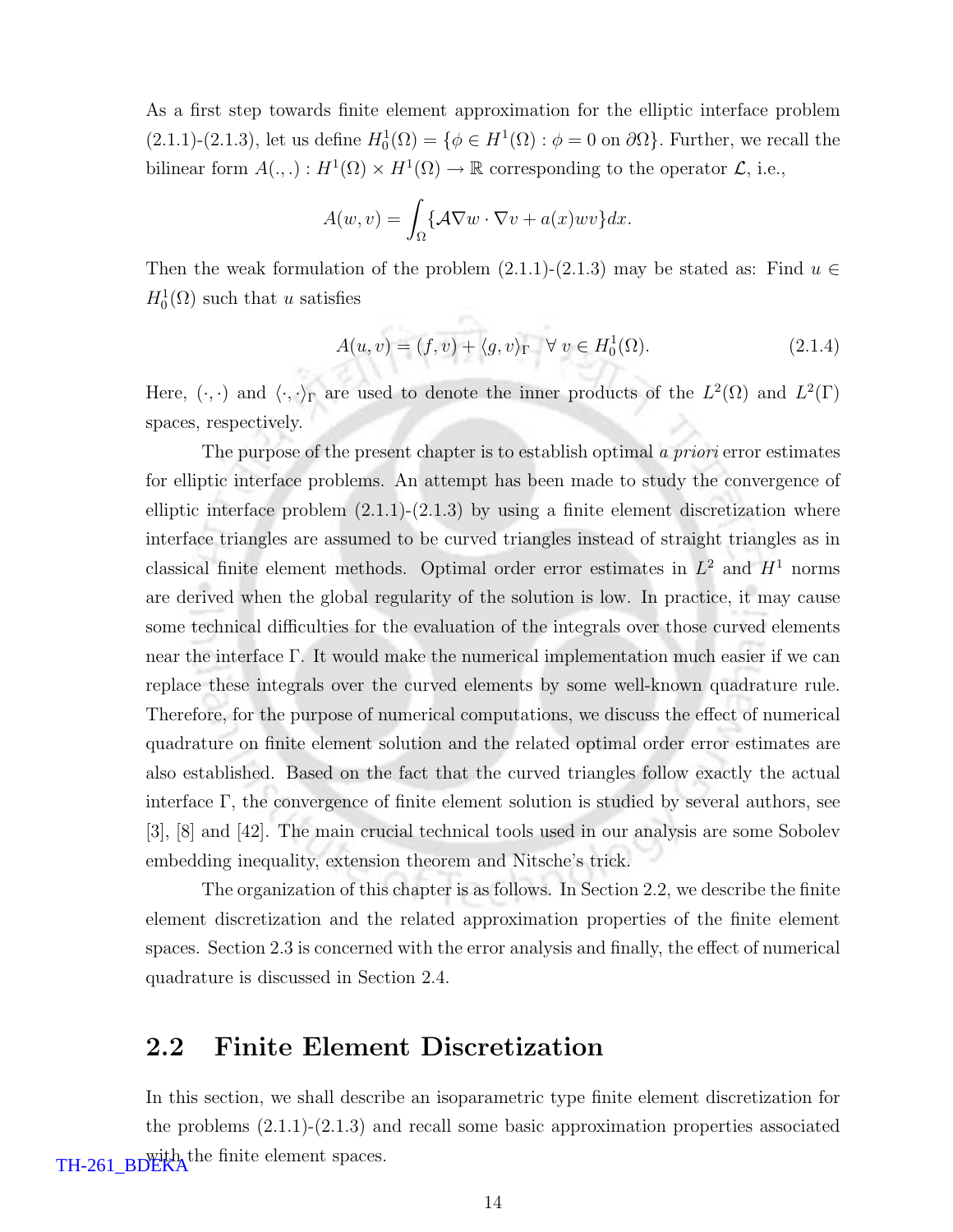For the purpose of finite element approximation we now describe the triangulation of  $\Omega$ as follows: Let  $\mathcal{T}_h$  be a triangulation of  $\Omega$  with mesh parameter  $h, 0 < h < 1$ . We first approximate the domain  $\Omega_1$  by a domain  $\Omega_1^h$  with the polygonal boundary  $\Gamma_h$  whose vertices all lie on the interface  $\Gamma$ . Let  $\Omega_2^h$  be the approximation for the domain  $\Omega_2$  with polygonal exterior  $\partial\Omega_2^h$  and interior boundary  $\Gamma_h$ . Further, let  $\{P_j\}_{j=1}^{m_h}$  be the set of all nodes of the triangulation  $\mathcal{T}_h$  lying on the interface  $\Gamma$ , and let  $\{e_j\}(j = 1, \ldots, m_h)$  be the edge connecting the two neighboring points  $P_j$  and  $P_{j+1}$  such that  $P_{m_h+1} = P_1$ . Let  $\mathcal{T}_{h}^{*}$  be a triangulation obtained with a modification of  $\mathcal{T}_{h}$ .  $\mathcal{T}_{h}^{*}$  is obtained by changing those triangles of  $\mathcal{T}_h$  having one edge  $e_j$  (for some  $1 \leq j \leq m_h$ ) into curved triangles having two original edges unchanged but having their third edge  $e_j$  replaced with the curved segment. The element  $K \in \mathcal{T}_{h}^{*}$  with one curved edge along interface  $\Gamma$  is called interface curved triangle. The set of all curved triangles in  $\Omega$  is denoted by  $\mathcal{T}_{\mathcal{C}}^*$ .

Triangulation  $\mathcal{T}_h^*$  of the domain  $\Omega$  be such that it satisfies the following conditions:

- $(A1) \Omega = \bigcup_{K \in \mathcal{T}_h^*} K.$
- (A2) If  $K_1, K_2 \in \mathcal{T}_h^*$  and  $K_1 \neq K_2$ , then either  $K_1 \cap K_2 = \emptyset$  or  $K_1 \cap K_2$  is a common vertex or edge or one curved edge of both triangles.
- $(A3)$  Each interface triangle K intersects Γ(interface) in at most two vertices and has at most one curved edge.
- (A4) For each triangle  $K \in \mathcal{T}_{h}^{*}$ , let  $r_K$ ,  $\overline{r}_K$  be the radii of its inscribed and circumscribed circles, respectively. Let  $h = \max{\lbrace \overline{r}_K : K \in \mathcal{T}_h^* \rbrace}$ . We assume that, for some fixed  $h_0 > 0$ , there exists two positive constants  $C_0$  and  $C_1$  independent of h such that

$$
C_0h \le \text{diam}(K) \le C_1h \quad \forall K \in \mathcal{T}_h^*, \quad \forall h \in (0, h_0).
$$

Assumption (A4) allows us to relate  $L^2$  and  $H^1$  norms of the polynomials in each element of  $\mathcal{T}_h^*$  by

$$
||v||_{H^{1}(K)} \leq Ch^{-1}||v||_{L^{2}(K)} \quad \forall K \in \mathcal{T}_{h}^{*}
$$
\n(2.2.1)

for any polynomial  $v \in P_1(K)$  (cf. Lemma 4.5.3, [12]), where  $P_1(K)$  denotes the set of all polynomials defined over  $K$  of degree less than or equal to one.

Let  $V_h$  be a family of finite element subspaces of  $H_0^1(\Omega)$  defined on  $\mathcal{T}_h^*$  consisting of piecewise linear polynomials vanishing on the boundary  $\partial\Omega$ . For the existence of such type of finite element space based on a triangulation where the grid lines coincide with the actual interface, we refer to [42] (see, pages 372, 373, 384, and 385).

The finite element approximation is then defined to be the function  $u_h \in V_h$  such that

$$
A(u_h, v_h) = (f, v_h) + \langle g, v_h \rangle_{\Gamma} \quad \forall \ v_h \in V_h. \tag{2.2.2}
$$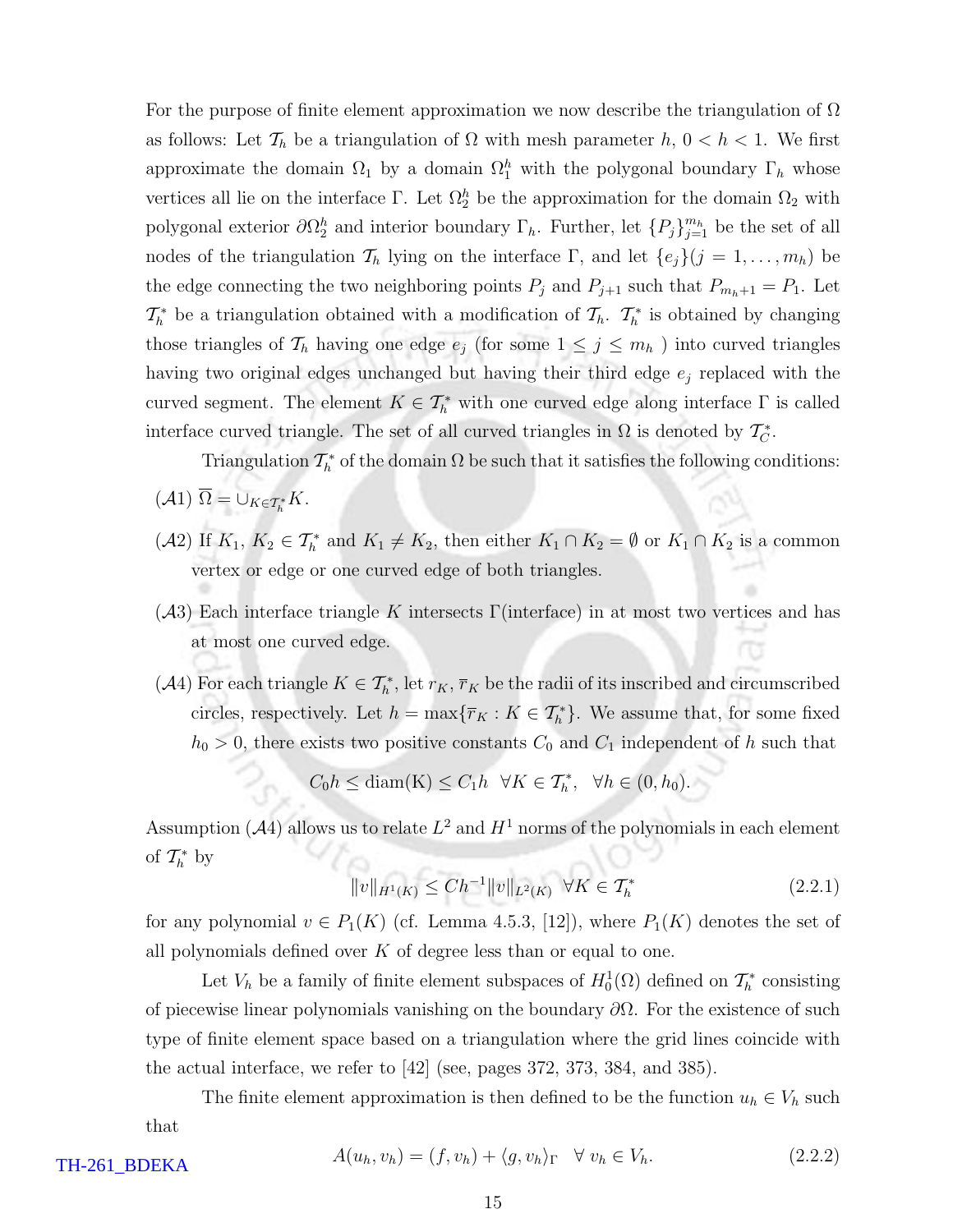From  $(2.1.4)$  and  $(2.2.2)$ , we notice that

$$
A(u - u_h, v_h) = 0 \quad \forall \ v_h \in V_h. \tag{2.2.3}
$$

Since  $u_h$  is the best approximation of u with respect to the  $H^1$  norm, we have

$$
||u - u_h||_{H^1(\Omega)} \leq C \inf_{w_h \in V_h} ||u - w_h||_{H^1(\Omega)}.
$$

Define the inner product  $[\cdot, \cdot]_E$  on  $H^1(\Omega) \times H^1(\Omega)$  by

$$
[\phi,\psi]_E = [\phi,\psi]_{1,\Omega_1} + [\phi,\psi]_{1,\Omega_2},
$$

where  $[\phi, \psi]_{1,\Omega_k}$ :  $H^1(\Omega_k) \times H^1(\Omega_k) \to \mathbb{R}$  is defined by

$$
[\phi,\psi]_{1,\Omega_k} = \int_{\Omega_k} \{ \mathcal{A}_k \nabla \phi \cdot \nabla \psi + a(x) \phi \psi \} dx, \quad k = 1, 2,
$$
 (2.2.4)

and the associated energy norms are

$$
\|\phi\|_{E} = ([\phi, \phi]_{E})^{\frac{1}{2}}, \ \|\phi\|_{1, \Omega_{k}} = ([\phi, \phi]_{1, \Omega_{k}})^{1/2}, \ \ k = 1, 2.
$$

Then

$$
\|\phi\|_{E} \le C \left(\sum_{k=1}^{2} \|\phi\|_{1,\Omega_k}^2\right)^{1/2}
$$

for some  $C > 0$ . By the poincare's inequality and the assumptions on the coefficients, there exists positive constants  $C_1$ ,  $C_2$ ,  $C_3$  and  $C_4$  such that

$$
C_1 \|\phi\|_{H^1(\Omega)} \le \|\phi\|_E \le C_2 \|\phi\|_{H^1(\Omega)} \quad \forall \phi \in H_0^1(\Omega)
$$
\n(2.2.5)

,

and

 $C_3 \|\phi\|_{1,\Omega_k} \le \|\phi\|_{H^1(\Omega_k)} \le C_4 \|\phi\|_{1,\Omega_k} \quad \forall \phi \in H^1$  $(2.2.6)$ 

hold true for  $k = 1, 2$ . For optimal error estimates it is not convenient to work on general finite element space  $V_h$ . We, therefore, need the following specific assumptions on  $V_h$ .

(i) For all  $\phi \in H^2(\Omega_1)$  and for all  $\chi \in H^2(\Omega_2) \cap \{\psi : \psi = 0 \text{ on } \partial\Omega\}$ 

$$
\inf_{w_h^{(1)} \in V_{h,\Omega_1}} \|\phi - w_h^{(1)}\|_{H^1(\Omega_1)} \le Ch \|\phi\|_{H^2(\Omega_1)}\tag{2.2.7}
$$

and

$$
\inf_{w_h^{(2)} \in V_{h,\Omega_2}} \|\chi - w_h^{(2)}\|_{H^1(\Omega_2)} \le Ch \|\chi\|_{H^2(\Omega_2)},\tag{2.2.8}
$$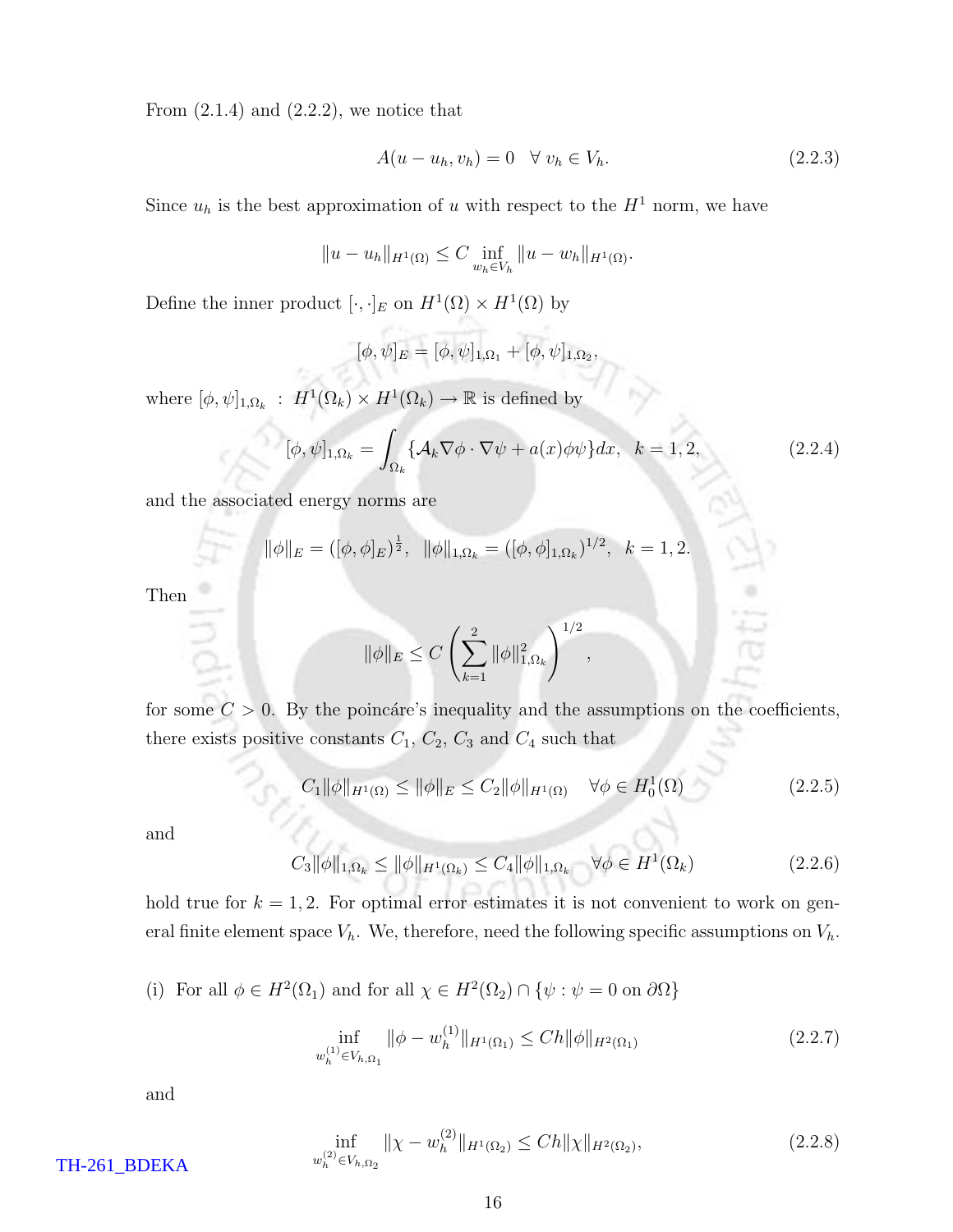where  $V_{h,\Omega_k} = \{v_h|_{\Omega_k} : v_h \in V_h\}$ . Note that the assumptions  $(2.2.7)-(2.2.8)$  are satisfied as the triangulation  $\mathcal{T}_h^*$  is constructed such that the interface  $\Gamma$  coincides with grid lines of  $\mathcal{T}_{h}^{*}$  (cf. Brenner and Scott [12] or Hackbusch [24]). In addition, we shall need the following assumptions on  $V<sub>h</sub>$  which are now stated in terms of sets. These assumptions can be verified for various types of finite element spaces (cf.  $[10]$  and  $[11]$ ).

(ii) Let  $T_{\Omega_k}: H^1(\Omega_k) \to H^{\frac{1}{2}}(\Gamma)$ , for k=1,2, be the trace operators. Set  $G_{h,\Omega_k}$  to be the restriction of all  $\psi \in V_{h,\Omega_k}$  on the interface  $\Gamma$ , i.e.,

$$
G_{h,\Omega_k} = \{T_{\Omega_k}(\psi) : \psi \in V_{h,\Omega_k}\}.
$$

We now introduce an important operator  $F_{h,k}$  :  $G_{h,\Omega_k} \to V_{h,\Omega_s}$  with  $s = 1(2)$ whenever  $k = 2(1)$ . For any  $\alpha_h \in G_{h,\Omega_k}$ , define  $F_{h,k}\alpha_h|_{\Gamma} = \alpha_h$ . Then the discrete system

$$
[F_{h,k}\alpha_h,\psi]_{1,\Omega_s}=0 \quad \forall \ \psi\in V_{h,\Omega_s}\cap H_0^1(\Omega_s)
$$

with the boundary condition  $F_{h,k} \alpha_h|_{\Gamma} = \alpha_h$  has a unique solution.

For  $\alpha_h \in G_{h,\Omega_k}$ , it now follows from Nielsen ([42], p. 372) that

$$
C||F_{h,k}\alpha_h||_{H^{\frac{1}{2}}(\Gamma)} = C||\alpha_h||_{H^{\frac{1}{2}}(\Gamma)} \le ||F_{h,k}\alpha_h||_{H^1(\Omega_s)} \le C||\alpha_h||_{H^{\frac{1}{2}}(\Gamma)}.
$$
\n(2.2.9)

### 2.3 Convergence Results

This section is devoted to estimate the error between the finite element solution  $u<sub>h</sub>$  and the exact solution u. We shall prove optimal order error bounds in  $H<sup>1</sup>$  and  $L<sup>2</sup>$  norms.

Let  $v_h^{(k)}$  $h_h^{(k)}$ ,  $k = 1, 2$ , be the best approximation of u on  $V_{h,\Omega_k}$  with respect to the inner product  $[\cdot, \cdot]_{1,\Omega_k}$ , i.e.,

$$
[u - v_h^{(k)}, \psi]_{1, \Omega_k} = 0 \quad \forall \ \psi \in V_{h, \Omega_k}.
$$
 (2.3.1)

This implies

$$
[u - v_h^{(k)}, \psi]_{1, \Omega_k} = 0 \quad \forall \ \psi \in V_{h, \Omega_k} \cap H_0^1(\Omega_k). \tag{2.3.2}
$$

Now, consider the following subspaces of  $V_h$ 

$$
S_{h,\Omega_k} = \left\{ \psi^{(k)} \in V_h : \text{ supp } (\psi^{(k)}) \subset \overline{\Omega}_k \text{ and } \psi^{(k)}|_{\Omega_k} \in H_0^1(\Omega_k) \right\},
$$
  

$$
S_{h,\Omega_k}^{\perp} = \left\{ q_h^{(k)} \in V_h : [q_h^{(k)}, \psi]_E = 0 \quad \forall \psi \in S_{h,\Omega_k} \right\}.
$$

Let

$$
\tilde{\psi}^{(k)} = \begin{cases} \psi^{(k)} & \text{in} \quad \Omega_k, \\ 0 & \text{in} \quad \Omega \backslash \Omega_k \end{cases} \tag{2.3.3}
$$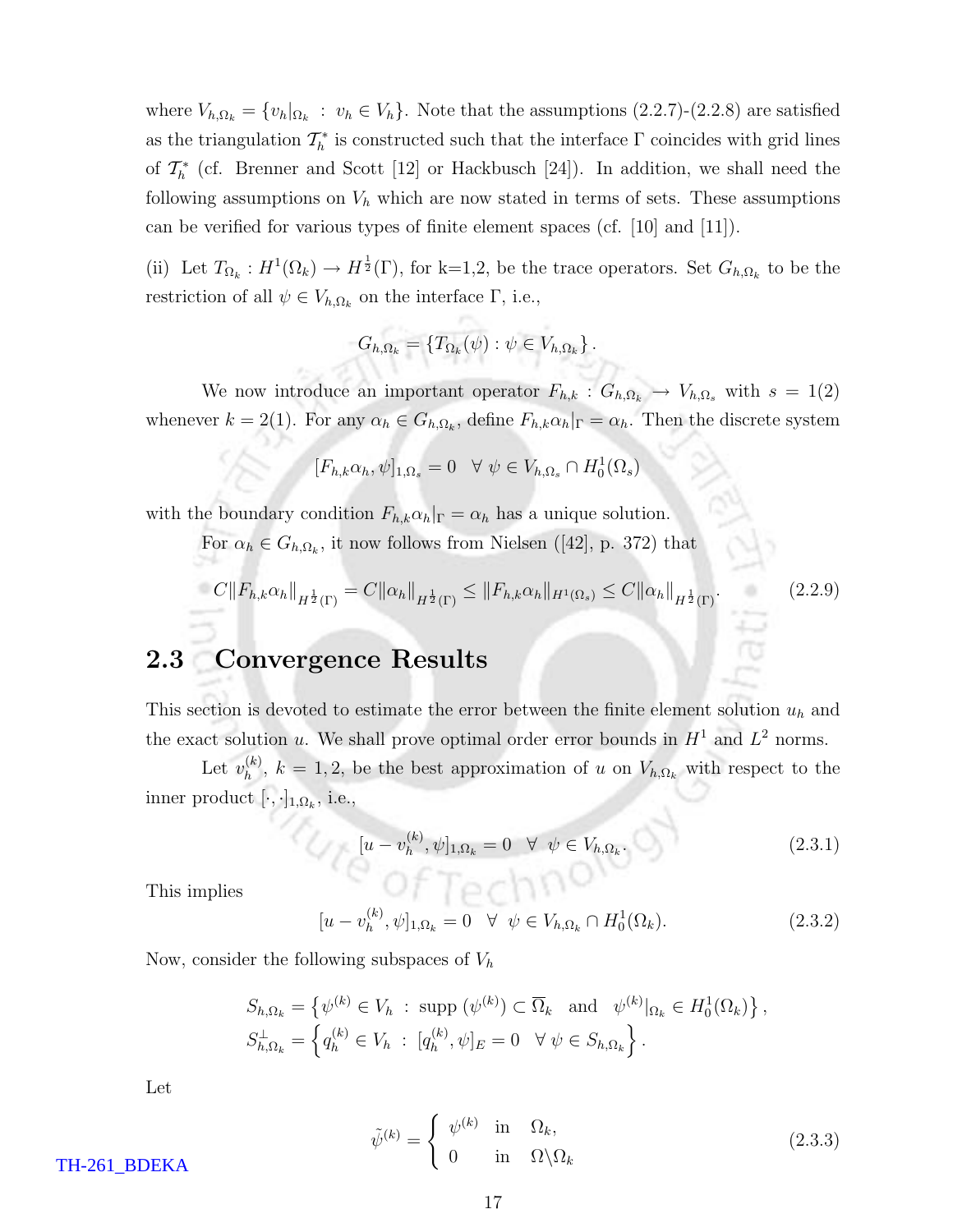be an extension of  $\psi^{(k)} \in V_{h,\Omega_k} \cap H_0^1(\Omega_k)$ . Clearly,  $\tilde{\psi}^{(k)} \in V_h$ . Thus, the space  $S_{h,\Omega_k}^{\perp}$ defined above is equivalent to: For every  $q_h^{(k)} \in S_{h,\Omega_k}^{\perp}$ ,

$$
[q_h^{(k)}, \psi]_{1,\Omega_k} = 0 \quad \forall \psi \in V_{h,\Omega_k} \cap H_0^1(\Omega_k)
$$
 (2.3.4)

and hence, subtracting from (2.3.2), we have

$$
[v_h^{(k)} - q_h^{(k)}, \psi^{(k)}]_{1,\Omega_k} = [u, \psi^{(k)}]_{1,\Omega_k} \quad \forall \ \psi^{(k)} \in V_{h,\Omega_k} \cap H_0^1(\Omega_k), \ \forall q_h^{(k)} \in S_{h,\Omega_k}^{\perp}.\tag{2.3.5}
$$

Below, we shall prove a lemma which plays a crucial role in the subsequent analysis.

**Lemma 2.3.1** Assume that either  $f|_{\Omega_1} = 0$  or  $f|_{\Omega_2} = 0$ . Then, for  $k = 1, 2$ , there exists a positive constant C independent of h such that the following estimates

$$
||v_h^{(k)} - q_h^{(k)}||_{H^1(\Omega_k)} \le C ||v_h^{(k)} - q_h^{(k)}||_{H^{\frac{1}{2}}(\Gamma)} \quad \forall q_h^{(k)} \in S_{h,\Omega_k}^{\perp}
$$

hold true, where  $f|_{\Omega_k}$  is the restriction of f over  $\Omega_k$ .

*Proof.* Take  $k = 1$ . For  $\alpha_h \in V_{h,\Omega_1}$ , let  $\phi \in X \cap H_0^1(\Omega)$  be the solution of the following interface problem:

$$
\mathcal{L}\phi = 0 \text{ in } \Omega,
$$

$$
\phi = 0 \text{ on } \partial\Omega,
$$

$$
[\phi] = 0, \left[ \mathcal{A} \frac{\partial \phi}{\partial \mathbf{n}} \right] = \alpha_h \text{ along } \Gamma.
$$

By Theorem 1.2.1,  $\phi$  satisfies the regularity estimate

$$
\|\phi\|_{X} \le C \|\alpha_h\|_{H^{\frac{1}{2}}(\Gamma)}.
$$
\n(2.3.6)

Note that, for the extension  $\tilde{\psi}^{(1)} \in V_h$  defined by  $(2.3.3)$  of  $\psi^{(1)} \in V_{h,\Omega_1} \cap H_0^1(\Omega_1)$ , we have

$$
[\phi, \tilde{\psi}^{(1)}]_E = [\phi, \psi]_{1,\Omega_1} = 0.
$$
\n(2.3.7)

Since  $f|_{\Omega_1} = 0$ , using (2.1.4), we obtain

$$
[u, \psi^{(1)}]_{1,\Omega_1} = 0 \quad \forall \ \psi^{(1)} \in V_{h,\Omega_1} \cap H_0^1(\Omega_1),
$$

and hence, with an aid of (2.3.5), yields

$$
[v_h^{(1)} - q_h^{(1)}, \psi^{(1)}]_{1,\Omega_1} = 0 \quad \forall \ \psi^{(1)} \in V_{h,\Omega_1} \cap H_0^1(\Omega_1), \ \forall q_h^{(1)} \in S_{h,\Omega_1}^{\perp}.\tag{2.3.8}
$$

From  $(2.3.7)$  and  $(2.3.8)$ , we obtain

$$
\mathbf{TH}\text{-}261\_\mathbf{BDEKA}[\phi - (v_h^{(1)} - q_h^{(1)}), \psi^{(1)}]_{1,\Omega_1} = 0 \quad \forall \ \psi^{(1)} \in V_{h,\Omega_1} \cap H_0^1(\Omega_1), \ \forall q_h^{(1)} \in S_{h,\Omega_1}^{\perp}.\tag{2.3.9}
$$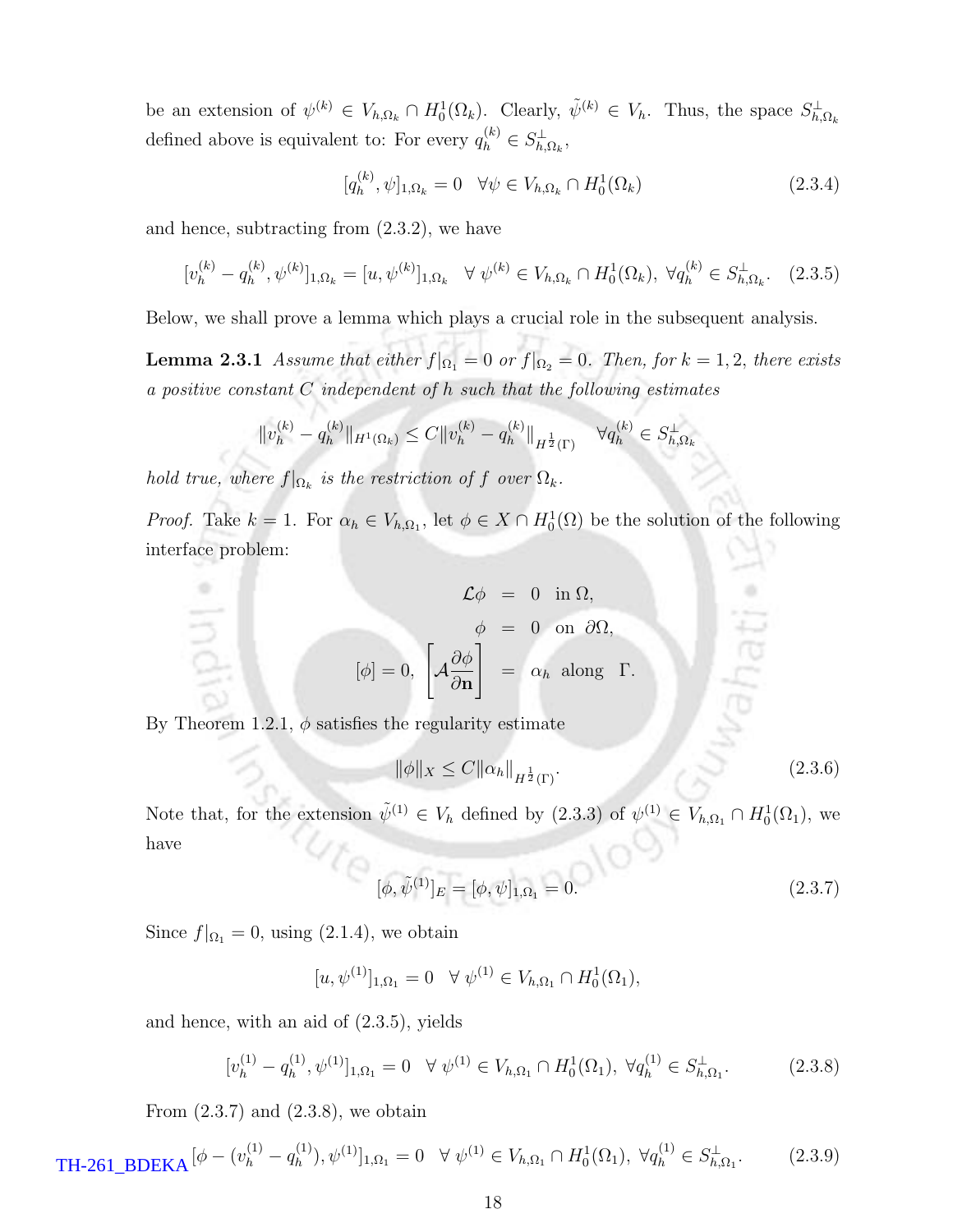Note that, for every  $\alpha_h \in V_{h,\Omega_1}$ , we find  $\tilde{\alpha_h} \in V_{h,\Omega_2}$  such that  $\alpha_h|_{\Gamma} = \tilde{\alpha_h}|_{\Gamma}$ . Clearly,  $\alpha_h - F_{h,2}\tilde{\alpha_h} \in V_{h,\Omega_1} \cap H_0^1(\Omega_1)$  and

$$
||F_{h,2}\tilde{\alpha_h}||_{H^1(\Omega_1)} \le C||\tilde{\alpha_h}||_{H^{\frac{1}{2}}(\Gamma)} = C||\alpha_h||_{H^{\frac{1}{2}}(\Gamma)}.
$$
\n(2.3.10)

By setting  $\alpha_h = q_h^{(1)} - v_h^{(1)} \in V_{h,\Omega_1}$  and applying (2.3.9), we have

$$
\|\phi - (q_h^{(1)} - v_h^{(1)})\|_{H^1(\Omega_1)}^2
$$
  
\n
$$
\leq C \{ [\phi, \phi - (q_h^{(1)} - v_h^{(1)})]_{1,\Omega_1} - [F_{h,2}(\tilde{\alpha_h}), \phi - (q_h^{(1)} - v_h^{(1)})]_{1,\Omega_1} \}
$$
  
\n
$$
\leq C \{ \|\phi\|_{H^1(\Omega_1)} \|\phi - (q_h^{(1)} - v_h^{(1)})\|_{H^1(\Omega_1)} + \|F_{h,2}(\tilde{\alpha_h})\|_{H^1(\Omega_1)} \|\phi - (q_h^{(1)} - v_h^{(1)})\|_{H^1(\Omega_1)} \}.
$$

Using Young's inequality and estimate (2.3.10), we obtain

$$
\|\phi - (q_h^{(1)} - v_h^{(1)})\|_{H^1(\Omega_1)}^2 \leq C \left( \|\phi\|_{H^1(\Omega_1)}^2 + \|F_{h,2}(\tilde{\alpha_h})\|_{H^1(\Omega_1)}^2 \right)
$$
  

$$
\leq C \left( \|\phi\|_{H^1(\Omega_1)}^2 + \|\alpha_h\|_{H^{\frac{1}{2}}(\Gamma)}^2 \right).
$$

This, together with  $(2.3.6)$  and  $\alpha_h = q_h^{(1)} - v_h^{(1)}$  $h^{(1)}$ , yields

$$
\|q_h^{(1)} - v_h^{(1)}\|_{H^1(\Omega_1)} \leq C \left( \|\phi - (q_h^{(1)} - v_h^{(1)})\|_{H^1(\Omega_1)} + \|\phi\|_{H^1(\Omega_1)} \right)
$$
  

$$
\leq C \|q_h^{(1)} - v_h^{(1)}\|_{H^{\frac{1}{2}}(\Gamma)}.
$$

The case  $k = 2$  can be covered in a similar fashion and hence, we omit the details. This completes the rest of the proof.  $\Box$ 

Let  $q_h^{(k)} \in S_{h,\Omega_k}^{\perp}$  be arbitrary. Then the triangle inequality and the approximation properties  $(2.2.7)-(2.2.8)$  implies

$$
\|u - q_h^{(k)}\|_{1, \Omega_k} \le \|u - v_h^{(k)}\|_{1, \Omega_k} + \|v_h^{(k)} - q_h^{(k)}\|_{1, \Omega_k}
$$
  
\n
$$
\le \inf_{w_h \in V_{h, \Omega_k}} \|u - w_h\|_{H^1(\Omega_k)} + \|q_h^{(k)} - v_h^{(k)}\|_{H^1(\Omega_k)}
$$
  
\n
$$
\le C \left( h \|u\|_{H^2(\Omega_k)} + \|q_h^{(k)} - v_h^{(k)}\|_{H^1(\Omega_k)} \right).
$$
 (2.3.11)

Here, we have used the fact that  $v_h^{(k)}$  $h_h^{(k)}$ ,  $k = 1, 2$ , is the best approximation of u on  $V_{h,\Omega_k}$ with respect to the inner product  $[\cdot, \cdot]_{1,\Omega_k}$ .

Now, using Lemma 2.3.1 and trace result, we obtain

$$
\|u - q_h^{(k)}\|_{1,\Omega_k} \leq C \left( h \|u\|_{H^2(\Omega_k)} + \|v_h^{(k)} - q_h^{(k)}\|_{H^{1/2}(\Gamma)} \right)
$$
  
\n
$$
\leq C \left( h \|u\|_{H^2(\Omega_k)} + \|u - v_h^{(k)}\|_{H^{1/2}(\Gamma)} + \|u - q_h^{(k)}\|_{H^{1/2}(\Gamma)} \right)
$$
  
\n
$$
\leq C \left( h \|u\|_{H^2(\Omega_k)} + \|u - v_h^{(k)}\|_{H^1(\Omega_k)} + \|u - q_h^{(k)}\|_{H^1(\Omega_s)} \right)
$$
  
\n
$$
\leq C \left( h \|u\|_{H^2(\Omega_k)} + \inf_{w_h \in V_{h,\Omega_k}} \|u - w_h\|_{H^1(\Omega_k)} + \|u - q_h^{(k)}\|_{H^1(\Omega_s)} \right)
$$
  
\n
$$
\leq C \left( h \|u\|_{H^2(\Omega_k)} + \|u - q_h^{(k)}\|_{H^1(\Omega_s)} \right),
$$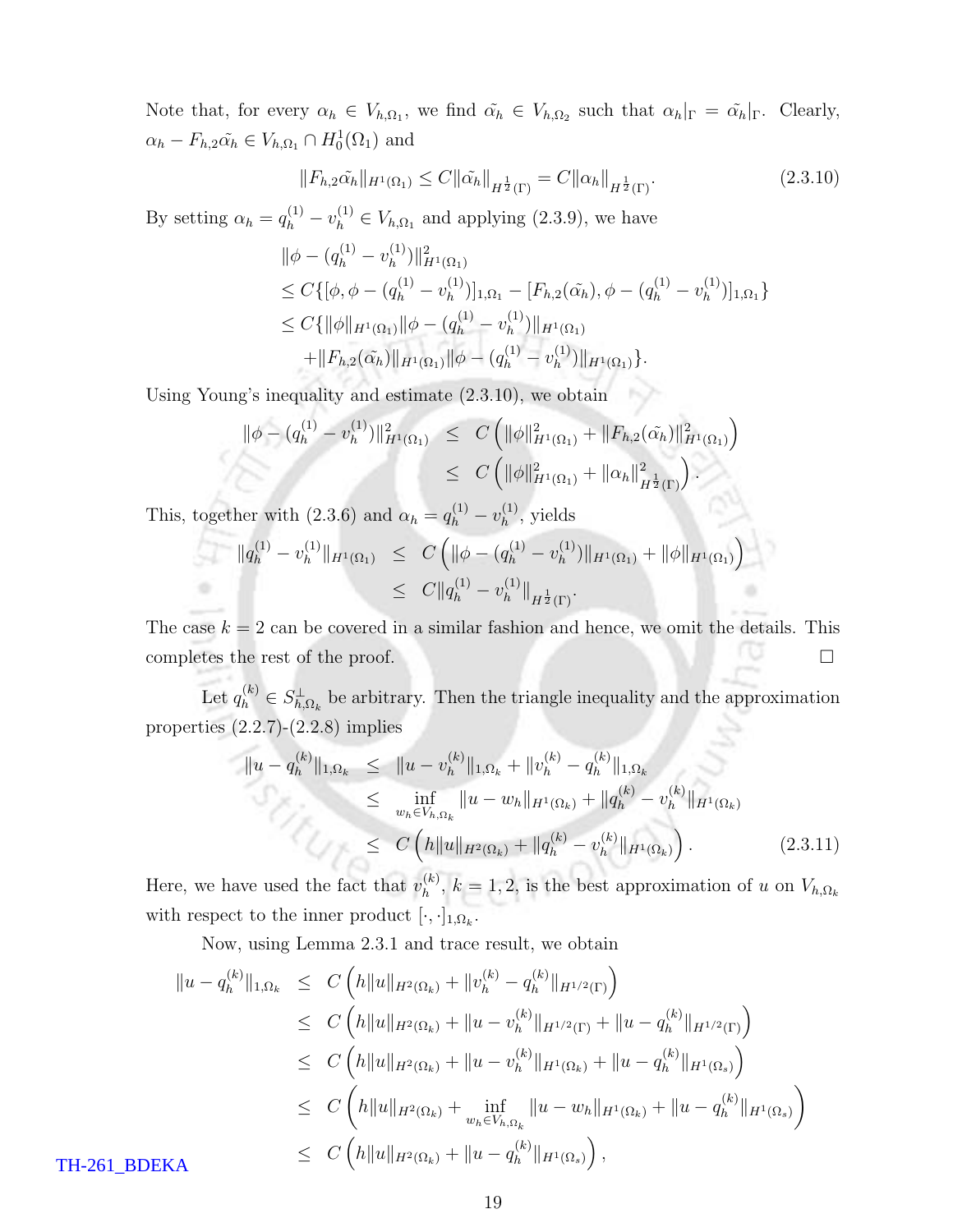where  $s = 2(1)$  when  $k = 1(2)$ .

The above estimates lead to

$$
\|u - u_h\|_{H^1(\Omega)} \leq \inf_{q_h^{(k)} \in V_h} \|u - q_h^{(k)}\|_{H^1(\Omega)}
$$
  
\n
$$
\leq C \inf_{q_h^{(k)} \in S_{h,\Omega_k}^{\perp}} \|u - q_h^{(k)}\|_E
$$
  
\n
$$
\leq C \inf_{q_h^{(k)} \in S_{h,\Omega_k}^{\perp}} \left\{ \|u - q_h^{(k)}\|_{1,\Omega_k} + \|u - q_h^{(k)}\|_{1,\Omega_s} \right\}
$$
  
\n
$$
\leq C \inf_{q_h^{(k)} \in S_{h,\Omega_k}^{\perp}} \left\{ h \|u\|_{H^2(\Omega_k)} + \|u - q_h^{(k)}\|_{1,\Omega_s} \right\}.
$$

We now construct an extension operator  $E_{h,s}: G_{h,\Omega_s} \to V_{h,\Omega_k}$ . For any  $\alpha_h^{(s)} \in G_{h,\Omega_s}$ , we define  $E_{h,s} \alpha_h^{(s)} \in V_{h,\Omega_k}$  by  $\alpha_h^{(s)} = E_{h,s} \alpha_h^{(s)}$  $\binom{S}{h}$  and solve the discrete system

$$
[E_{h,s}\alpha_h^{(s)}, \psi]_{1,\Omega_k} = 0 \quad \forall \psi \in V_{h,\Omega_k} \cap H_0^1(\Omega_k). \tag{2.3.12}
$$

Thus,  $E_{h,s}$  enable us to extend every  $w_h^{(s)} \in V_{h,\Omega_s}$  to a function  $q_h^{(k)} \in S_{h,\Omega_k}^{\perp}$  via  $(2.3.12)$ . Now, using the approximation properties (2.2.7)-(2.2.8), we conclude that

$$
\|u - u_h\|_{H^1(\Omega)} \leq C \inf_{q_h^{(s)} \in V_{h,\Omega_s}} \left\{ h \|u\|_{H^2(\Omega_k)} + \|u - q_h^{(s)}\|_{1,\Omega_s} \right\}
$$
  

$$
\leq C \left\{ h \|u\|_{H^2(\Omega_k)} + h \|u\|_{H^2(\Omega_s)} \right\}.
$$

Thus, we have proved the following theorem.

**Theorem 2.3.1** Let u and  $u_h$  be the solutions of  $(2.1.1)-(2.1.3)$  and  $(2.2.2)$ , respectively. Then, for  $f|_{\Omega_1} = 0$  or  $f|_{\Omega_2} = 0$  and  $g \in H^{\frac{1}{2}}(\Gamma)$ , there exists a positive constant C independent of h such that

 $||u - u_h||_{H^1(\Omega)} \leq Ch \left( ||u||_{H^2(\Omega_1)} + ||u||_{H^2(\Omega_2)} \right).$ 

We are now in a position to prove the following optimal  $H<sup>1</sup>$  norm estimate.

**Theorem 2.3.2** Let u and  $u_h$  be the solutions of  $(2.1.1)-(2.1.3)$  and  $(2.2.2)$ , respectively. Then, for  $f \in L^2(\Omega)$  and  $g \in H^{\frac{1}{2}}(\Omega)$ , there exists a positive constant C independent of h such that

$$
||u - u_h||_{H^1(\Omega)} \le Ch \left( ||f||_{L^2(\Omega)} + ||g||_{H^{\frac{1}{2}}(\Gamma)} \right).
$$

*Proof.* We write  $f_k = f|_{\Omega_k}$  be the restriction of f over  $\Omega_k$ . Define  $\tilde{f}_k : \Omega \to \mathbb{R}$  by

$$
\tilde{f}_k = \begin{cases} f_k & \text{in } \Omega_k, \\ 0 & \text{otherwise.} \end{cases}
$$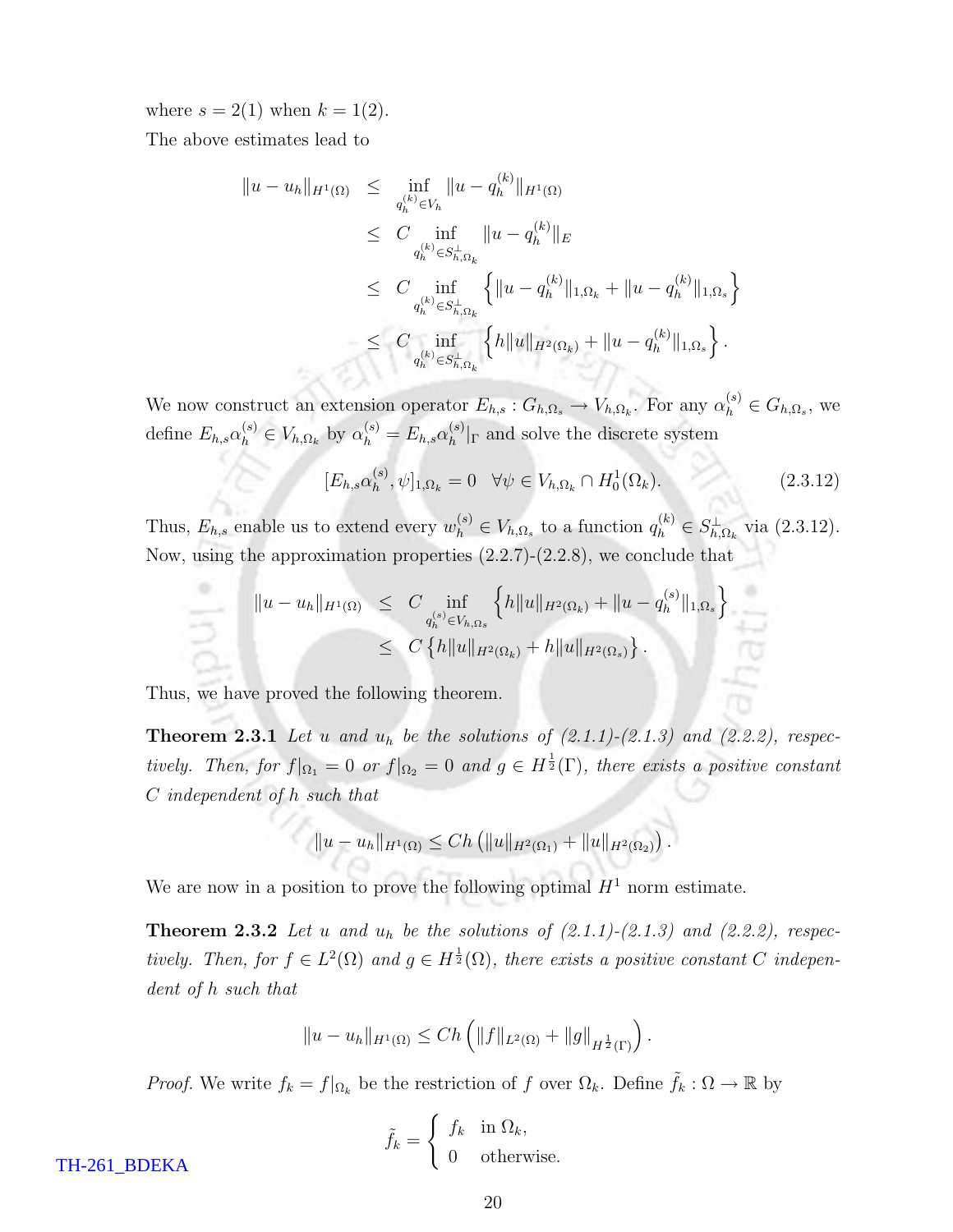Clearly,  $\tilde{f}_k \in L^2(\Omega)$  and  $f = \tilde{f}_1 + \tilde{f}_2$  a.e. in  $\Omega$ . We now consider the following interface problems: Let  $w_k$  be the solution of

$$
\mathcal{L}w_k = \tilde{f}_k \text{ in } \Omega,
$$
  
\n
$$
w_k = 0 \text{ on } \partial\Omega,
$$
  
\n
$$
[w_k] = 0, \left[\mathcal{A}\frac{\partial w_k}{\partial \mathbf{n}}\right] = \frac{g}{2} \text{ along } \Gamma.
$$

Now, applying Theorem 1.2.1 for the above interface problem, we have

$$
||w_k||_X \le C \bigg\{ ||f||_{L^2(\Omega_k)} + ||g||_{H^{\frac{1}{2}}(\Gamma)} \bigg\}.
$$
\n(2.3.13)

Let  $w_h^k \in V_h$  be the finite element approximation to  $w_k$  defined by (2.2.2) with  $f = \tilde{f}_k$ and replacing interface function g by  $\frac{g}{2}$ . Then it is easy to verify that  $u = w_1 + w_2$  and  $u_h = w_h^1 + w_h^2$ . Therefore, it follows from regularity estimate (2.3.13) and Theorem 2.3.1 that

$$
\|u - u_h\|_{H^1(\Omega)} \le \|w_1 - w_h^1\|_{H^1(\Omega)} + \|w_2 - w_h^2\|_{H^1(\Omega)}
$$
  
\n
$$
\le C (h \|w_1\|_X + h \|w_2\|_X)
$$
  
\n
$$
\le Ch \left( \|f\|_{L^2(\Omega)} + \|g\|_{H^{\frac{1}{2}}(\Gamma)} \right),
$$

and this completes the proof.

For the  $L^2$  norm estimate, let us consider the following problem: Find  $w \in H_0^1(\Omega)$ such that

$$
A(w, v) = (u - u_h, v) \quad \forall v \in H_0^1(\Omega), \tag{2.3.14}
$$

with finite element approximation: Find  $w_h \in V_h$  such that

$$
A(w_h, v_h) = (u - u_h, v_h) \quad \forall v_h \in V_h.
$$
\n(2.3.15)

Note that, here  $g = 0$  and  $f = u - u_h$ . Now, we choose  $v = u - u_h \in H_0^1(\Omega)$ . Then, from (2.3.14) and orthogonality property (2.2.3), we have

$$
||u - u_h||_{L^2(\Omega)}^2 = A(w, u - u_h)
$$
  
=  $A(w - w_h, u - u_h) + A(w_h, u - u_h)$   
=  $A(w - w_h, u - u_h)$   
 $\leq C||w - w_h||_{H^1(\Omega)}||u - u_h||_{H^1(\Omega)}.$ 

It now follows from Theorem 2.3.2 that

 $TH-261$ <sub>B</sub>

$$
\text{DEKA} \qquad \qquad \|u - u_h\|_{L^2(\Omega)}^2 \le Ch\left(\|f\|_{L^2(\Omega)} + \|g\|_{H^{\frac{1}{2}}(\Gamma)}\right) \|w - w_h\|_{H^1(\Omega)}.
$$

21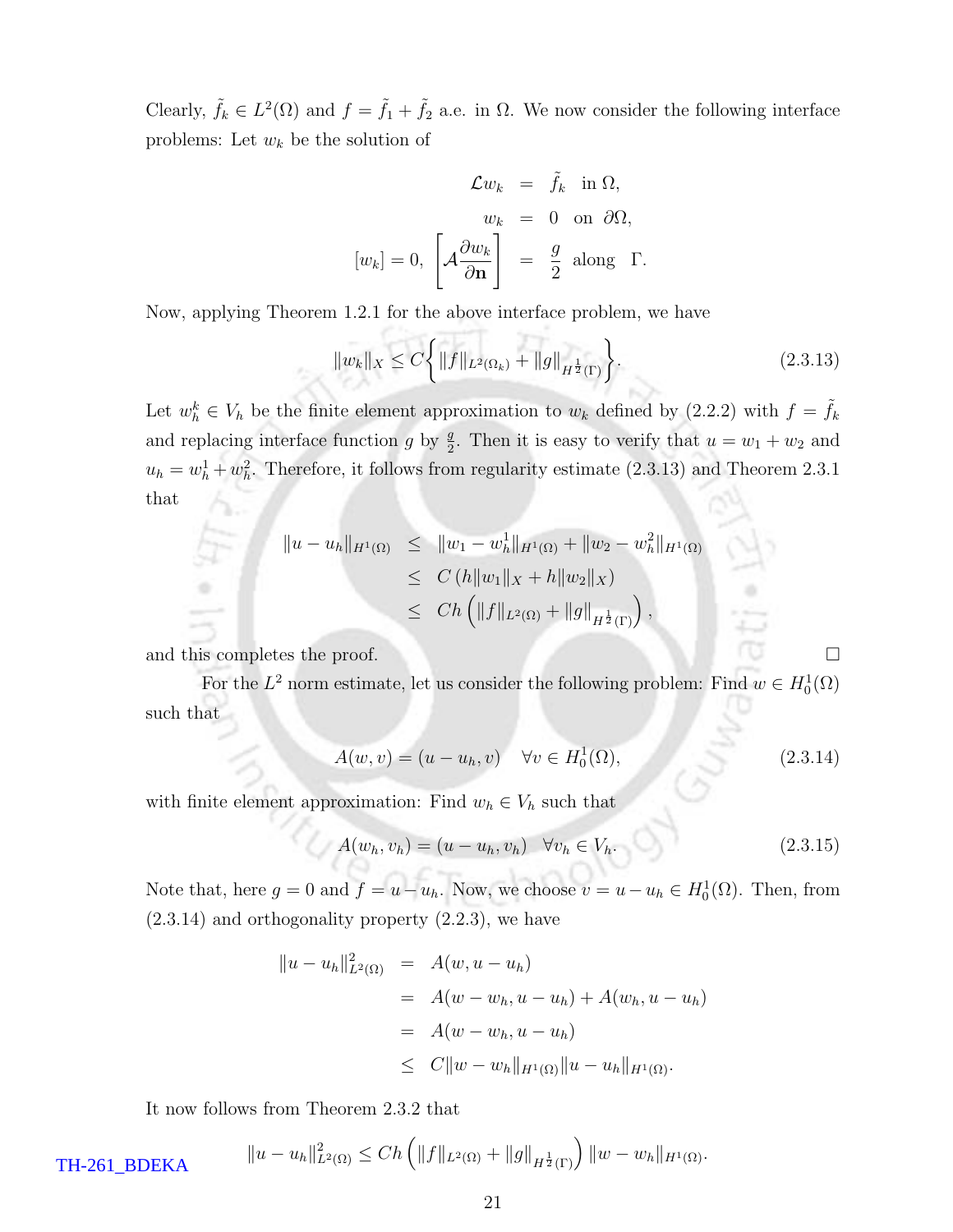Again, applying Theorem 2.3.2 for the problems (2.3.14)-(2.3.15), we get

$$
||u - u_h||_{L^2(\Omega)}^2 \le Ch^2 \left( ||f||_{L^2(\Omega)} + ||g||_{H^{\frac{1}{2}}(\Gamma)} \right) ||u - u_h||_{L^2(\Omega)},
$$
\n(2.3.16)

and this proves the following optimal  $L^2$  norm estimate.

**Theorem 2.3.3** Let u and  $u_h$  be the solutions of  $(2.1.1)-(2.1.3)$  and  $(2.2.2)$ , respectively. Then, for  $f \in L^2(\Omega)$  and  $g \in H^{\frac{1}{2}}(\Gamma)$ , there exists a positive constant C independent of h such that

$$
||u - u_h||_{L^2(\Omega)} \leq Ch^2 \left( ||f||_{L^2(\Omega)} + ||g||_{H^{\frac{1}{2}}(\Gamma)} \right).
$$

**Remark 2.3.1** Note that Theorem 2.3.2 and Theorem 2.3.3 yield optimal error bounds even if the global regularity of the solution u is low on the whole domain  $\Omega$ .

#### 2.4 Effect of Numerical Quadrature

In this section, we shall study the effect of numerical quadrature on finite element solutions of the interface problems (2.1.1)-(2.1.3). Optimal order error estimates are derived in  $H^1$  and  $L^2$  norms.

Define an approximation of the original bilinear form  $A(u_h, v_h)$  in  $V_h$  and induced norm by

$$
\overline{A}_h(u_h, v_h) = \sum_{K \in \mathcal{T}_h} \left[ \text{meas}(K) \left\{ \sum_{i,j=1}^2 a_{ij}^K(b_K) \frac{\partial u_h}{\partial x_i} \frac{\partial v_h}{\partial x_j} + a(b_K) u_h(b_K) v_h(b_K) \right\} \right],
$$

and

$$
\|\phi\|_{1,h} = \overline{A}_h(\phi,\phi)^{\frac{1}{2}}.
$$

Here,  $\mathcal{T}_h$  is the set of straight triangles and  $b_K$  is the barycentre of a triangle  $K \in \mathcal{T}_h$ .  $a_{ij}^K$ denote the approximation of  $a_{ij}$  which is defined as follows: For each triangle  $K \in \mathcal{T}_h$ ,  $a_{ij}^K = a_{ij}^s$  if  $K \subset \Omega_s^h$ ,  $s = 1, 2$ . To treat the interface integral  $\langle g, v_h \rangle_{\Gamma}$ , for  $g \in H^2(\Gamma)$ , we define  $g_h \in V_h$  by

$$
g_h = \sum_{j=1}^{m_h} g(P_j) \Phi_j^h,
$$

where  $\{\Phi_j^h\}_{j=1}^{m_h}$  is the set of standard nodal basis functions corresponding to the nodes  ${P_j}_{j=1}^{m_h}$  on the interface.

Now, the finite element Galerkin method with quadrature may be stated as follows: Find  $u_h^* \in V_h$  such that

$$
\overline{A}_h(u_h^*, v_h) = (f, v_h) + \langle g_h, v_h \rangle_{\Gamma_h} \quad \forall v_h \in V_h.
$$
\n(2.4.1)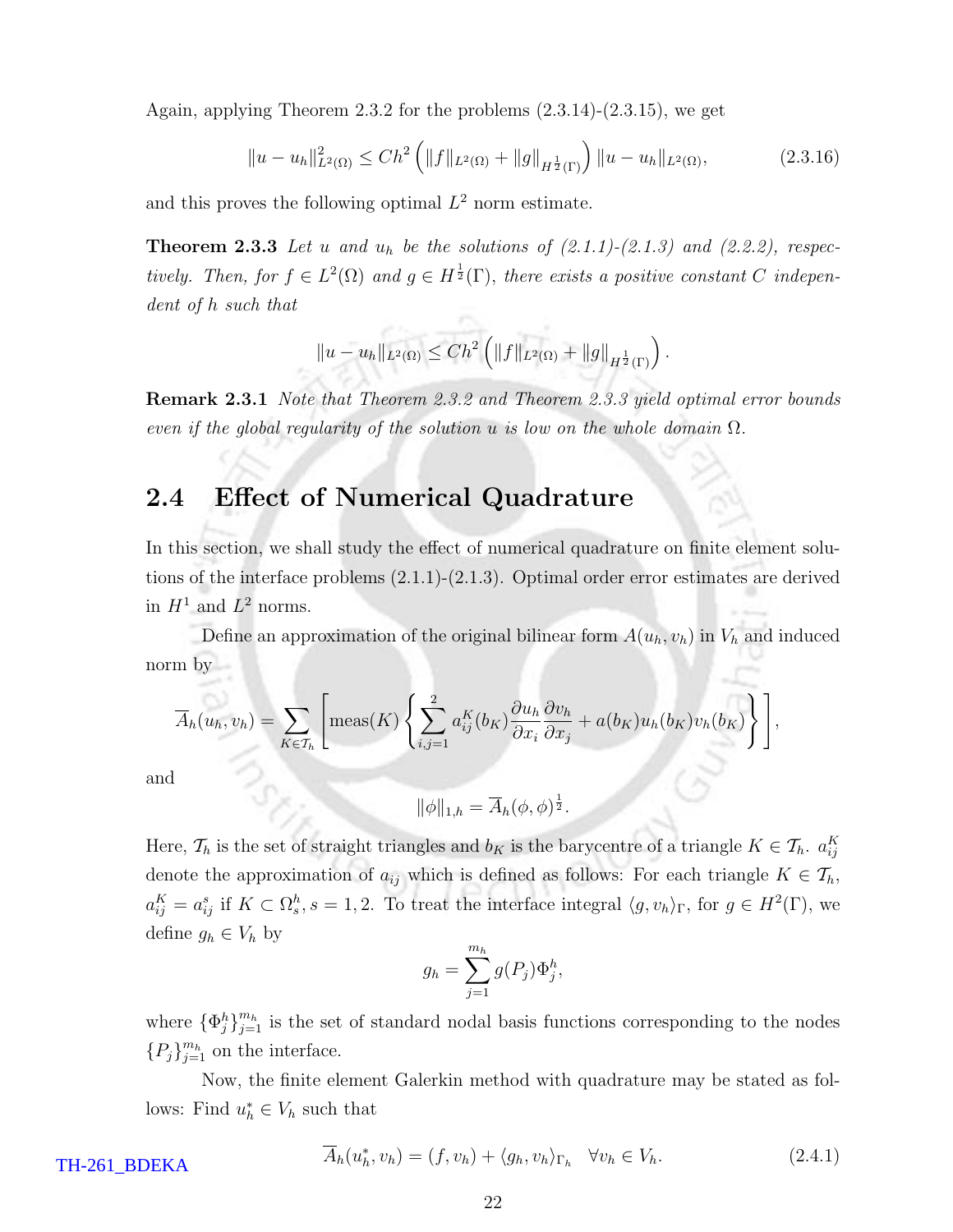The following lemmas will be useful for our future analysis. For a proof, we refer to Chen et al. [14] and Ciarlet [16].

**Lemma 2.4.1** On  $V_h$  the norms  $\Vert \cdot \Vert_{H^1(\Omega)}$  and  $\Vert \cdot \Vert_{1,h}$  are equivalent. Further, for  $w, v \in$  $V_h$ 

$$
|\overline{A}_h(w,v) - A(w,v)| \le Ch \|w\|_{H^1(\Omega)} \|v\|_{H^1(\Omega)}.
$$

**Lemma 2.4.2** Let  $\Omega_{\Gamma}^* \subset \Omega$  be the union of all interface curved triangles. Then, for  $w_h \in V_h$ , we have - ਜਿਸੀ ਸੰ-

$$
|\langle g, w_h\rangle - \langle g_h, w_h\rangle_{\Gamma_h}| \leq Ch^{\frac{3}{2}} \|g\|_{H^2(\Gamma)} \|w_h\|_{H^1(\Omega^*_\Gamma)}.
$$

In view of Lemma 2.4.1, we obtain

$$
||u_h - u_h^*||_{H^1(\Omega)}^2 \leq C\overline{A}_h(u_h - u_h^*, u_h - u_h^*)
$$
  
\n
$$
= C\left\{\overline{A}_h(u_h, u_h - u_h^*) - \overline{A}_h(u_h^*, u_h - u_h^*)\right\}
$$
  
\n
$$
= C\left\{\overline{A}_h(u_h, u_h - u_h^*) - A(u_h, u_h - u_h^*)\right\}
$$
  
\n
$$
+ C\left\{A(u_h, u_h - u_h^*) - \overline{A}_h(u_h^*, u_h - u_h^*)\right\}
$$
  
\n
$$
= C\left\{\overline{A}_h(u_h, u_h - u_h^*) - A(u_h, u_h - u_h^*)\right\}
$$
  
\n
$$
+ C\left\{A(u, u_h - u_h^*) - \overline{A}_h(u_h^*, u_h - u_h^*)\right\},
$$

in the last equality, we used the Galerkin orthogonality (2.2.3).

Further, using  $(2.1.4)$  and  $(2.4.1)$ , we obtain

$$
||u_h - u_h^*||_{H^1(\Omega)}^2 \leq C \left\{ \overline{A}_h(u_h, u_h - u_h^*) - A(u_h, u_h - u_h^*) \right\} + C \left\{ (f, u_h - u_h^*) + \langle g, u_h - u_h^* \rangle_{\Gamma} \right\} - C \left\{ (f, u_h - u_h^*) + \langle g_h, u_h - u_h^* \rangle_{\Gamma_h} \right\} = C \left\{ \overline{A}_h(u_h, u_h - u_h^*) - A(u_h, u_h - u_h^*) \right\} + C \left\{ \langle g, u_h - u_h^* \rangle_{\Gamma} - \langle g_h, u_h - u_h^* \rangle_{\Gamma_h} \right\} =: (I)_1 + (I)_2.
$$
 (2.4.2)

To estimate  $(I)_1$ , apply Lemma 2.4.1, Theorem 2.3.2 and Theorem 1.2.1 to have

$$
\begin{aligned} |(I)_1| &\leq C|\overline{A}_h(u_h, u_h - u_h^*) - A(u_h, u_h - u_h^*)| \\ &\leq C h \|u_h\|_{H^1(\Omega)} \|u_h - u_h^*\|_{H^1(\Omega)} \\ &\leq C h \{ \|u_h - u\|_{H^1(\Omega)} + \|u\|_{H^1(\Omega)} \} \|u_h - u_h^*\|_{H^1(\Omega)} \\ &\leq C h \left\{ \|f\|_{L^2(\Omega)} + \|g\|_{H^{\frac{1}{2}}(\Gamma)} \right\} \|u_h - u_h^*\|_{H^1(\Omega)}. \end{aligned} \tag{2.4.3}
$$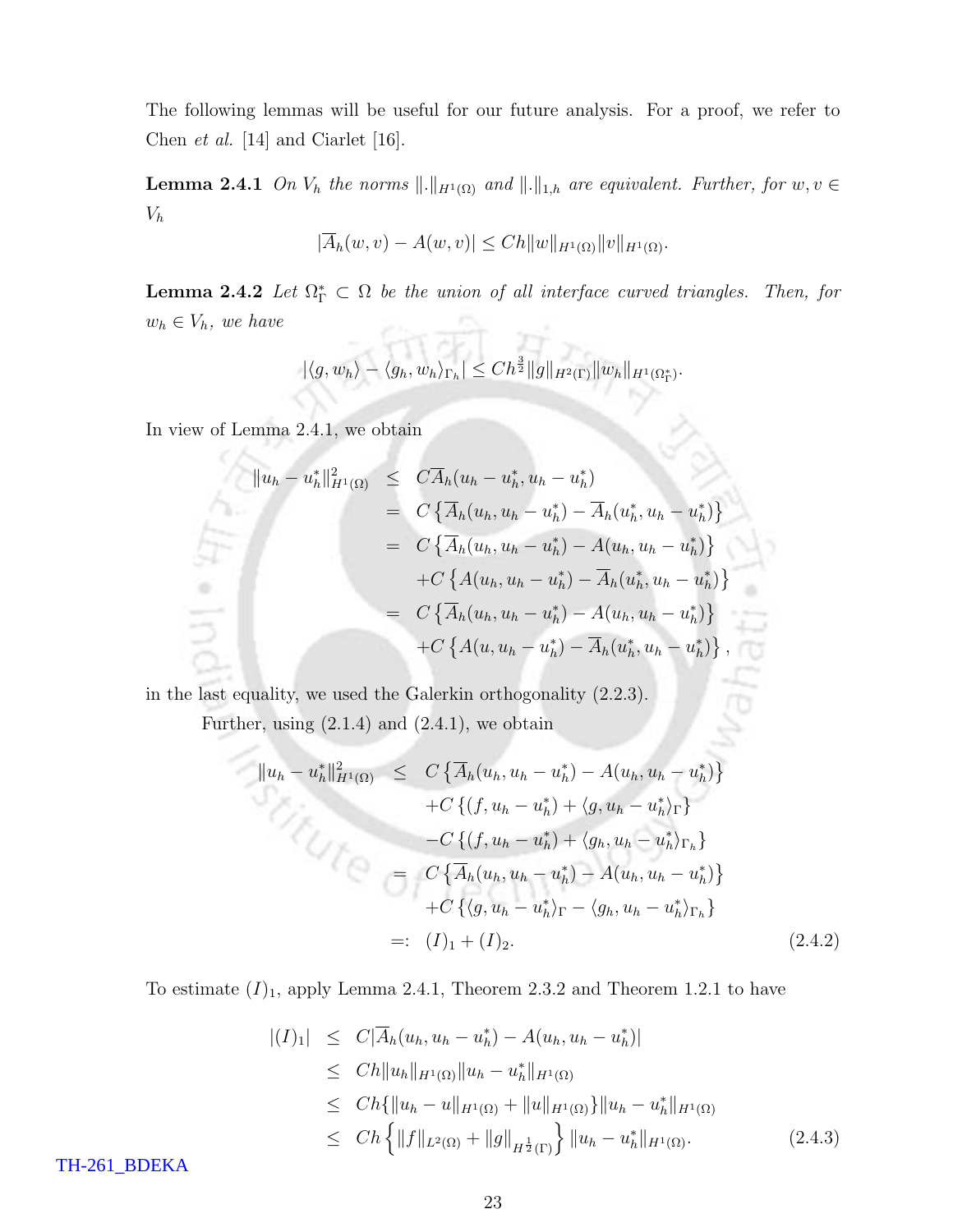For  $(I)_2$ , use Lemma 2.4.2 to obtain

$$
\begin{array}{rcl} |(I)_2| & \leq & Ch^{\frac{3}{2}} \|g\|_{H^2(\Gamma)} \|u_h - u_h^*\|_{H^1(\Omega_\Gamma^*)} \\ & \leq & Ch^{\frac{3}{2}} \|g\|_{H^2(\Gamma)} \|u_h - u_h^*\|_{H^1(\Omega)} \end{array} \tag{2.4.4}
$$

which, together with  $(2.4.2)-(2.4.3)$ , yields

$$
||u_h - u_h^*||_{H^1(\Omega)} \le Ch \left\{ ||f||_{L^2(\Omega)} + ||g||_{H^2(\Gamma)} \right\}.
$$
 (2.4.5)

Now, (2.4.5) combine with Theorem 2.3.2 leads to the following theorem.

**Theorem 2.4.1** Let u and  $u_h^*$  be the solutions of  $(2.1.1)-(2.1.3)$  and  $(2.4.1)$ , respectively. Then, for  $f \in L^2(\Omega)$  and  $g \in H^2(\Omega)$ , there exists a positive constant C independent of h such that

$$
||u - uh*||H1(\Omega) \le Ch (||f||L2(\Omega) + ||g||H2(\Gamma)).
$$

Next, for the  $L^2$  norm error estimate, we proceed by the duality argument. To do so, we consider the following problem. Let  $\phi \in X \cap H_0^1(\Omega)$  be the solution of the following auxiliary problem

$$
\mathcal{L}\phi = u_h - u_h^* \quad \text{in } \Omega \tag{2.4.6}
$$

$$
\phi = 0 \quad \text{on } \partial\Omega \tag{2.4.7}
$$

$$
[\phi] = 0, \left[ \mathcal{A} \frac{\partial \phi}{\partial \mathbf{n}} \right] = 0 \text{ along } \Gamma. \tag{2.4.8}
$$

Let  $\phi_h$  be its Galerkin approximation as defined through (2.4.1) with  $f = u_h - u_h^*$  and  $g_h = 0$ . We then have

$$
||u_{h} - u_{h}^{*}||_{L^{2}(\Omega)}^{2} = \overline{A}_{h}(\phi_{h}, u_{h} - u_{h}^{*})
$$
  
\n
$$
= \overline{A}_{h}(\phi_{h}, u_{h}) - \overline{A}_{h}(\phi_{h}, u_{h}^{*})
$$
  
\n
$$
= \overline{A}_{h}(\phi_{h}, u_{h}) - (f, \phi_{h}) - \langle g_{h}, \phi_{h} \rangle_{\Gamma_{h}}
$$
  
\n
$$
= \overline{A}_{h}(\phi_{h}, u_{h}) - A(\phi_{h}, u_{h}) + A(\phi_{h}, u_{h})
$$
  
\n
$$
- (f, \phi_{h}) - \langle g_{h}, \phi_{h} \rangle_{\Gamma_{h}}
$$
  
\n
$$
= \overline{A}_{h}(\phi_{h}, u_{h}) - A(\phi_{h}, u_{h}) + A(\phi_{h}, u)
$$
  
\n
$$
- (f, \phi_{h}) - \langle g_{h}, \phi_{h} \rangle_{\Gamma_{h}}
$$
  
\n
$$
= \overline{A}_{h}(\phi_{h}, u_{h}) - A(\phi_{h}, u_{h}) + (f, \phi_{h}) + \langle g, \phi_{h} \rangle_{\Gamma}
$$
  
\n
$$
- (f, \phi_{h}) - \langle g_{h}, \phi_{h} \rangle_{\Gamma_{h}}
$$
  
\n
$$
= \{\overline{A}_{h}(\phi_{h}, u_{h}) - A(\phi_{h}, u_{h})\} + \{\langle g, \phi_{h} \rangle_{\Gamma} - \langle g_{h}, \phi_{h} \rangle_{\Gamma_{h}}\}
$$
  
\n
$$
= \{\overline{A}_{h}(\phi_{h}, u_{h}) - A(\phi_{h}, u_{h})\} + \{\langle g, \phi_{h} \rangle_{\Gamma} - \langle g_{h}, \phi_{h} \rangle_{\Gamma_{h}}\}
$$
  
\n
$$
= \{\overline{I}_{h}(\phi_{h}, u_{h}) - \langle g_{h}, u_{h} \rangle\} + \{\langle g, \phi_{h} \rangle_{\Gamma} - \langle g_{h}, \phi_{h} \rangle_{\Gamma_{h}}\}
$$
  
\n
$$
= \{\overline{I}_{h}(\phi_{h}, u_{h}) - \langle g_{h}, u_{h} \rangle\} + \{\langle g, \phi_{h} \rangle_{\Gamma_{h}}
$$

TH-261\_BDEKA

India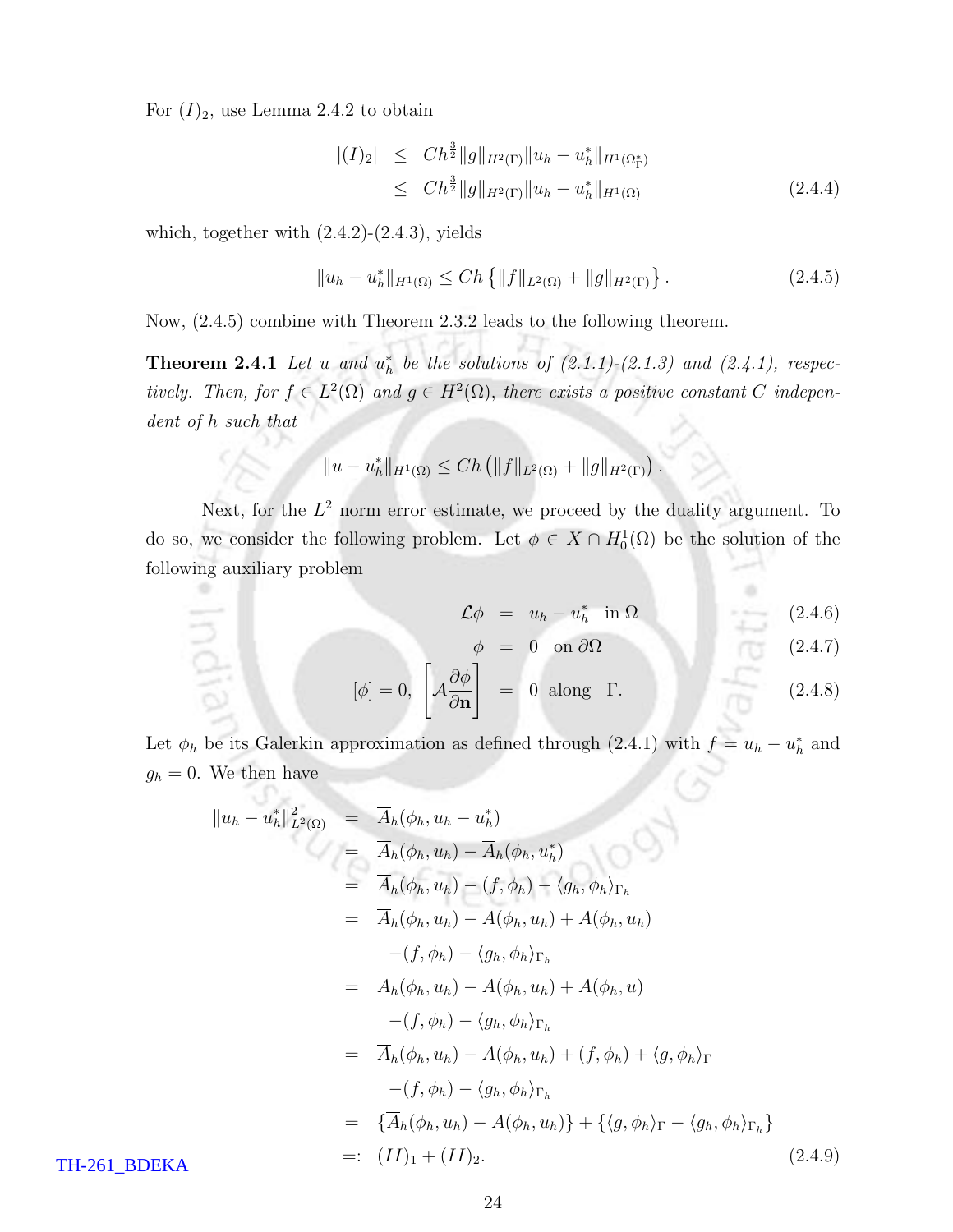If  $\Omega_{\Gamma}^* \subset \Omega$  is the union of all curved triangles in  $\Omega$ , it follows from Ciarlet [16] that

$$
|(II)_1| \leq Ch^2 \|u_h\|_{H^1(\Omega)} \|\phi_h\|_{H^1(\Omega)} + C \sum_{K \in \mathcal{T}_C^*} h \|u_h\|_{H^1(K)} \|\phi_h\|_{H^1(K)}
$$
  
\n
$$
\leq Ch^2 \{ \|u_h - u\|_{H^1(\Omega)} + \|u\|_{H^1(\Omega)} \} \{ \|\phi_h - \phi\|_{H^1(\Omega)} + \|\phi\|_{H^1(\Omega)} \}
$$
  
\n
$$
+ Ch \{ \|u_h - u\|_{H^1(\Omega_\Gamma^*)} + \|u\|_{H^1(\Omega_\Gamma^*)} \}
$$
  
\n
$$
\times \{ \|\phi_h - \phi\|_{H^1(\Omega_\Gamma^*)} + \|\phi\|_{H^1(\Omega_\Gamma^*)} \}.
$$
\n(2.4.10)

Recall  $\mathcal{T}_C^*$  is the set of all curved triangles in  $\Omega$ . For the union of all curved triangles  $\Omega_{\Gamma}^{*}$ , we have (cf. Huang and Zou [27], p.570) 有大。

$$
||u||_{H^1(\Omega^*_{\Gamma})} \le Ch^{\frac{1}{2}}||u||_X, \quad ||\phi||_{H^1(\Omega^*_{\Gamma})} \le Ch^{\frac{1}{2}}||\phi||_X.
$$

The above estimates, together with (2.4.10) and Theorems 1.2.1, 2.3.2, yield

00 Pr. - 2007

$$
\begin{array}{lll} |(II)_1| & \leq & Ch^2 \left( \|f\|_{L^2(\Omega)} + \|g\|_{H^{\frac{1}{2}}(\Gamma)} \right) \{ \|\phi_h - \phi\|_{H^1(\Omega)} + \|\phi\|_{H^1(\Omega)} \} \\ & \quad + Ch^{\frac{3}{2}} \left( \|f\|_{L^2(\Omega)} + \|g\|_{H^{\frac{1}{2}}(\Gamma)} \right) \{ \|\phi_h - \phi\|_{H^1(\Omega_1^*)} + h^{\frac{1}{2}} \|\phi\|_X \} .\end{array}
$$

Finally, applying Theorem 1.2.1 and Theorem 2.4.1 for the problem (2.4.6)-(2.4.8), we obtain

$$
\begin{array}{rcl} \|(II)_1| & \leq & Ch^2 \left( \|f\|_{L^2(\Omega)} + \|g\|_{H^{\frac{1}{2}}(\Gamma)} \right) \{ \|\phi\|_X + \|u_h - u_h^*\|_{L^2(\Omega)} \} \\ & \leq & Ch^2 \left( \|f\|_{L^2(\Omega)} + \|g\|_{H^{\frac{1}{2}}(\Gamma)} \right) \|u_h - u_h^*\|_{L^2(\Omega)}. \end{array} \tag{2.4.11}
$$

For the term  $(II)_2$ , use Lemma 2.4.2 and Theorem 2.4.1 for the problem  $(2.4.6)-(2.4.8)$ to obtain

$$
\begin{split}\n\left| (II)_2 \right| &\leq C h^{\frac{3}{2}} \|g\|_{H^2(\Gamma)} \|\phi_h\|_{H^1(\Omega_\Gamma^*)} \\
&\leq C h^{\frac{3}{2}} \{ \|\phi_h - \phi\|_{H^1(\Omega_\Gamma^*)} + \|\phi\|_{H^1(\Omega_\Gamma^*)} \} \|g\|_{H^2(\Gamma)} \\
&\leq C h^{\frac{3}{2}} \{ h \|u_h - u_h^* \|_{L^2(\Omega)} + h^{\frac{1}{2}} \|\phi\|_{X} \} \|g\|_{H^2(\Gamma)} \\
&\leq C h^2 \|u_h - u_h^* \|_{L^2(\Omega)} \|g\|_{H^2(\Gamma)}.\n\end{split} \tag{2.4.12}
$$

In the last inequality, we have used Theorem 1.2.1 for the problem (2.4.6)-(2.4.8). Combining  $(2.4.9)$ ,  $(2.4.11)$  and  $(2.4.12)$ , we obtain

$$
||u_h - u_h^*||_{L^2(\Omega)} \leq Ch^2 \left\{ ||f||_{L^2(\Omega)} + ||g||_{H^2(\Gamma)} \right\},\,
$$

and this, together with Theorem 2.3.3, leads to the following theorem.

**Theorem 2.4.2** Let u and  $u_h^*$  be the solutions of  $(2.1.1)-(2.1.3)$  and  $(2.4.1)$ , respectively. Then, for  $f \in L^2(\Omega)$  and  $g \in H^2(\Omega)$ , there exists a positive constant C independent of h such that

$$
||u - uh*||L2(\Omega) \leq Ch2 (||f||L2(\Omega) + ||g||H2(\Gamma)).
$$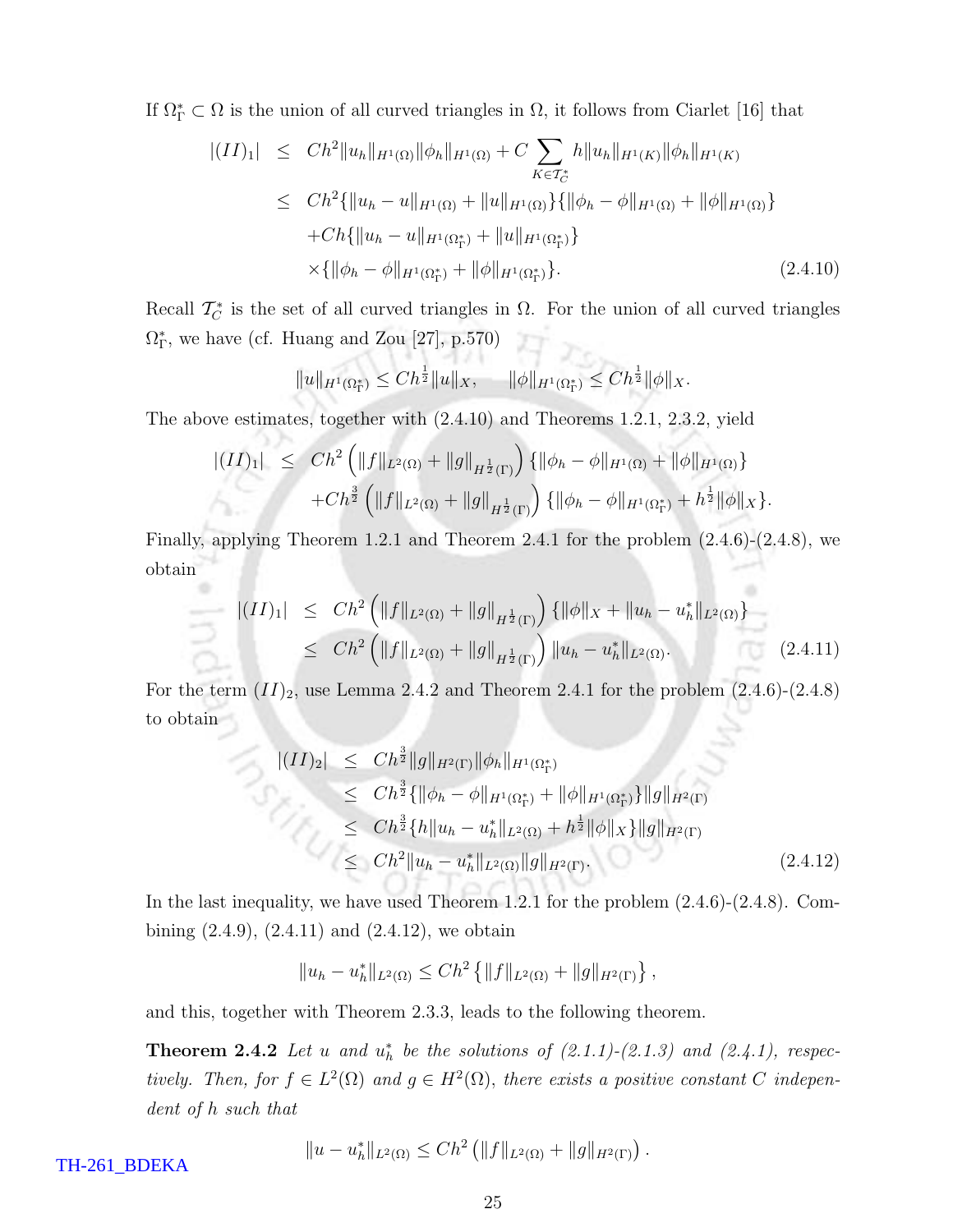Remark 2.4.1 Here, for simplicity, we do not consider the numerical integration of the term involving  $f$  in  $(2.4.1)$ . This can be treated in a similar manner as in the case of bilinear form  $A(u_h,v_h)$  and the interface integral  $\langle g,v_h\rangle_{\Gamma}$ . Note that optimal error estimates in Theorems 2.4.1 and 2.4.2 require  $g \in H^2(\Gamma)$  whereas in the case of exact integration (Theorems 2.3.2 and 2.3.3)  $g \in H^{\frac{1}{2}}(\Gamma)$ .

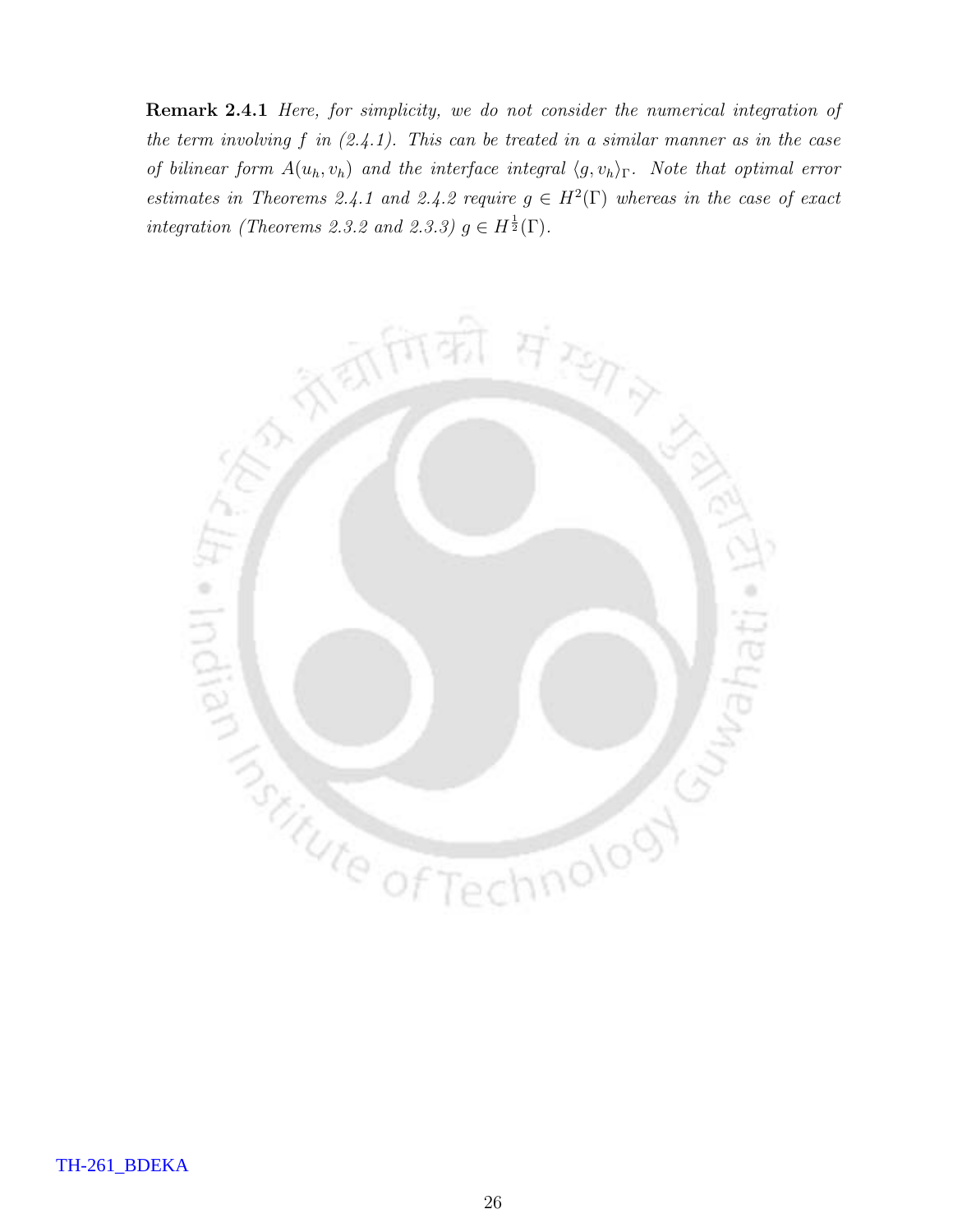## Chapter 3

# Finite Element Method for Elliptic Interface Problems: Part-II

In this chapter, we have derived some new a priori error estimates in fitted finite element method for elliptic interface problems in a two dimensional convex polygonal domain. In this method, the grid lines need not fit to the interface exactly. More precisely, when the discretization is based on straight triangulation, optimal order convergence in  $H<sup>1</sup>$ norm and sub-optimal in  $L^2$  norm are derived for the elliptic interface problems.

#### 3.1 Introduction

Let  $\Omega$  be a convex polygonal domain in  $\mathbb{R}^2$  and  $\Omega_1 \subset \Omega$  is an open domain with  $C^2$ boundary  $\Gamma = \partial \Omega_1$ . Let  $\Omega_2 = \Omega \backslash \Omega_1$ . We shall again recall the following linear elliptic interface problems of the form

$$
\mathcal{L}u = f(x) \quad \text{in } \Omega \tag{3.1.1}
$$

subject to the boundary condition

$$
u(x) = 0 \quad \text{on } \partial\Omega \tag{3.1.2}
$$

and interface conditions

$$
[u] = 0, \qquad \left[ \mathcal{A} \frac{\partial u}{\partial \mathbf{n}} \right] = g(x) \quad \text{along } \Gamma,
$$
 (3.1.3)

where the symbols [v] and **n** are defined as in Chapter 1. Further,  $f = f(x)$  and  $g = g(x)$ are real valued functions in  $\Omega$  and  $\Gamma$ , respectively. For the simplicity of exposition, we assume  $\mathcal{L}u = -\nabla \cdot (\beta \nabla u)$ , where the function  $\beta$  is positive and piecewise constant, i.e.,

TH-261\_BDEKA

$$
\beta(x) = \beta_i \quad \text{for} \quad x \in \Omega_i, \ i = 1, 2.
$$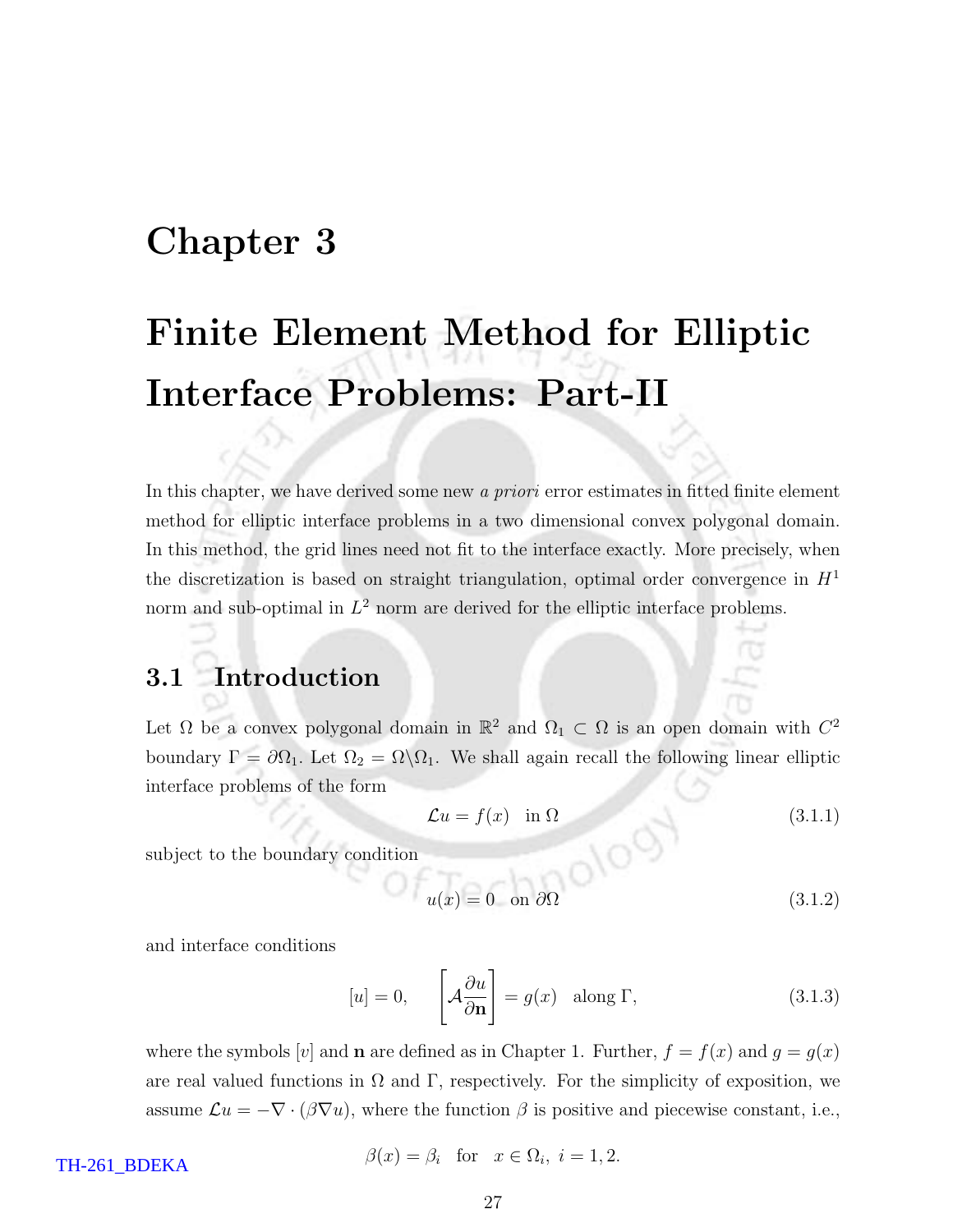Let  $H_0^1(\Omega) = \{ \phi \in H^1(\Omega) : \phi = 0 \text{ on } \partial \Omega \}$ . To present the finite element methods for the interface problems (3.1.1)-(3.1.3), we define a bilinear form  $A(\cdot, \cdot) : H^1(\Omega) \times H^1(\Omega) \to \mathbb{R}$ by

$$
A(w, v) = \int_{\Omega} \beta(x) \nabla w. \nabla v \quad \forall w, v \in H^{1}(\Omega).
$$

The weak formulation is then defined as a function  $u \in H_0^1(\Omega)$  such that

$$
A(u, v) = (f, v) + \langle g, v \rangle_{\Gamma} \quad \forall v \in H_0^1(\Omega).
$$
\n(3.1.4)

We shall recall the solution space

$$
X = H^1(\Omega) \cap H^2(\Omega_1) \cap H^2(\Omega_2)
$$

equipped with the norm

$$
||v||_X = ||v||_{H^1(\Omega)} + ||v||_{H^2(\Omega_1)} + ||v||_{H^2(\Omega_2)}.
$$

In order to derive optimal error estimate, we recall the following statement from Chen and Zou [14].

Remark 3.1.1 It is proved in Ladyzhenskaya et al. [30] that  $u \in X \cap W^{1,\infty}(\Omega_0 \cap$  $(\Omega_1) \cap W^{1,\infty}(\Omega_0 \cap \Omega_2) \cap H_0^1(\Omega)$ , where  $\Omega_0$  is some neighborhood of the interface  $\Gamma$ . Thus, the solution for the interface problem (3.1.1)-(3.1.3) belongs to  $X \cap W^{1,\infty}(\Omega_0 \cap \Omega_1) \cap$  $W^{1,\infty}(\Omega_0 \cap \Omega_2) \cap H_0^1(\Omega)$ . This assumption is reasonable if the interface is sufficiently smooth.

The purpose of the present chapter is to study the convergence of fitted finite element solution to the exact solution for elliptic interface problem. In the previous chapter, we have assumed that the grid lines coincide with the actual interface by allowing interface triangles to be curved triangles. But, it is very costly to generate such a mesh whose grid lines follow the actual interface of general shape. Therefore, a modification of the mesh is proposed and analyzed in this chapter. In the proposed method, we approximate the interface curved triangles by straight triangles. The error estimates are shown to be of optimal in  $H^1$  norm and sub-optimal in  $L^2$  norm. The main crucial technical tools used in our analysis are some Sobolev embedding inequality, duality arguments, some newly established interpolation and interface approximation results, and some known results on elliptic problems on non-convex polygonal domain.

The plan of this chapter is as follows. In section 3.2, some new optimal interpolation approximation properties for linear interpolant are obtained. Subsequently, some approximation properties related to the auxiliary projection is also obtained. Section 3.3 is devoted to error estimates for the elliptic interface problem by fitted finite element TH-261\_BDEKA<sup>od</sup> with straight triangles.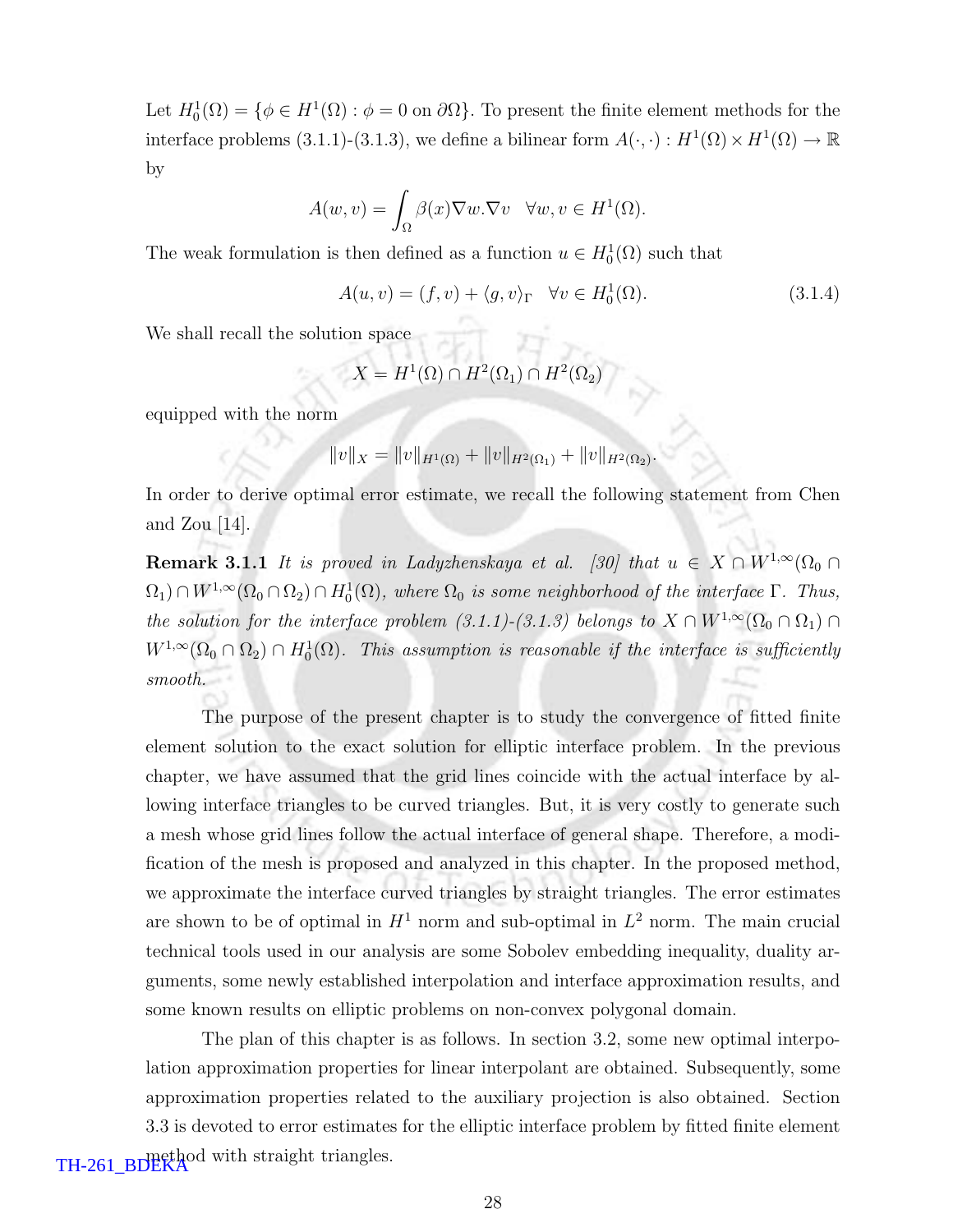## 3.2 Finite Element Discretization and Some Auxiliary Estimates

For the purpose of finite element approximation of the problems  $(3.1.1)-(3.1.3)$ , we now describe the triangulation  $\mathcal{T}_h$  of  $\Omega$  as follows. We first approximate the domain  $\Omega_1$  by a domain  $\Omega_1^h$  with the polygonal boundary  $\Gamma_h$  whose vertices all lie on the interface  $\Gamma$ . Let  $\Omega_2^h$  be the approximation for the domain  $\Omega_2$  with polygonal exterior and interior boundaries as  $\partial\Omega$  and  $\Gamma_h$ , respectively.

Triangulation  $\mathcal{T}_h$  of the domain  $\Omega$  satisfy the following conditions:

$$
(\mathcal{A}1)\ \overline{\Omega}=\cup_{K\in\mathcal{T}_h}K.
$$

- (A2) If  $K_1, K_2 \in \mathcal{T}_h$  and  $K_1 \neq K_2$ , then either  $K_1 \cap K_2 = \emptyset$  or  $K_1 \cap K_2$  is a common vertex or edge of both triangles.
- (A3) Each triangle  $K \in \mathcal{T}_h$  is either in  $\Omega_1^h$  or  $\Omega_2^h$  and intersects  $\Gamma$  (interface) in at most two points.
- (A4) For each triangle  $K \in \mathcal{T}_h$ , let  $r_K$ ,  $\overline{r}_K$  be the radii of its inscribed and circumscribed circles, respectively. Let  $h = \max{\lbrace \overline{r}_K : K \in \mathcal{T}_h \rbrace}$ . We assume that, for some fixed  $h_0 > 0$ , there exists two positive constants  $C_0$  and  $C_1$  independent of h such that

$$
C_0 r_K \le h \le C_1 \overline{r}_K \quad \forall K \in \mathcal{T}_h, \quad \forall h \in (0, h_0).
$$

The triangles with one or two vertices on  $\Gamma$  are called the interface triangles, the set of all interface triangles is denoted by  $\mathcal{T}_{\Gamma}^*$  and we write  $\Omega_{\Gamma}^* = \cup_{K \in \mathcal{T}_{\Gamma}^*} K$ .

Let  $V_h$  be a family of finite dimensional subspaces of  $H_0^1(\Omega)$  defined on  $\mathcal{T}_h$  consisting of piecewise linear functions vanishing on the boundary  $\partial\Omega$ . Examples of such finite element spaces can be found in [12] and [16].

For the coefficients  $\beta(x)$ , we define its approximation  $\beta_h(x)$  as follows: For each triangle  $K \in \mathcal{T}_h$ , let  $\beta_K(x) = \beta_i$  if  $K \subset \Omega_i^h$ , i=1 or 2. Then  $\beta_h$  is defined as

$$
\beta_h(x) = \beta_K(x) \quad \forall K \in \mathcal{T}_h.
$$

For  $g \in H^2(\Gamma)$  and  $f \in L^2(\Omega)$ , we define the finite element approximation as follows: Find  $u_h \in V_h$  such that

$$
A_h(u_h, v_h) = (f, v_h) + \langle g_h, v_h \rangle_{\Gamma_h} \quad \forall v_h \in V_h,
$$
\n(3.2.1)

where  $A_h(\cdot, \cdot) : H^1(\Omega) \times H^1(\Omega) \to \mathbb{R}$  is given by

$$
A_h(w,v) = \sum_{K \in \mathcal{T}_h} \int_K \beta_K(x) \nabla w \nabla v dx \quad \forall w, v \in H^1(\Omega),
$$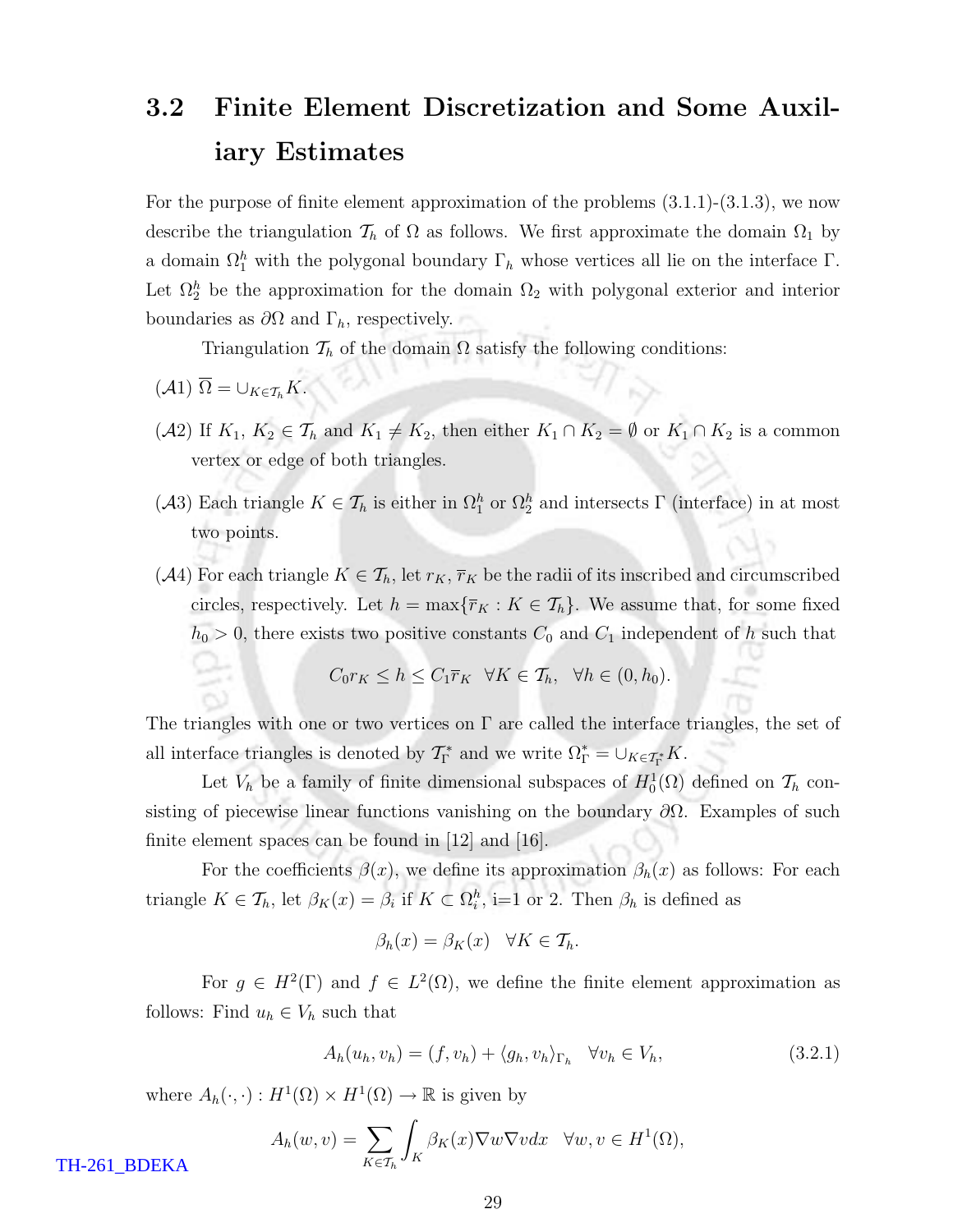and  $g_h \in V_h$  is the linear interpolant of g given by

$$
g_h = \sum_{j=1}^{m_h} g(P_j) \Phi_j^h,
$$

where  $\{\Phi_j^h\}_{j=1}^{m_h}$  is the set of standard nodal basis functions corresponding to the nodes  ${P_j}_{j=1}^{m_h}$  on the interface  $\Gamma$ .

By Sobolev embedding theorem, for  $v \in X$ , we have  $v \in W^{1,p}(\Omega)$   $\forall p > 2$ . Therefore, the linear interpolant operator  $\Pi_h : X \to V_h$  is well defined (cf. [19, 51]). As the solutions concerned are only on  $H^1(\Omega)$  globally, one can not apply the standard interpolation theory directly. However, following the arguments of [14] it is possible to obtain optimal error bounds for the interpolant  $\Pi_h$  (see, Remark 2.4 of [14]).

**Lemma 3.2.1** Let  $\Pi_h: X \to V_h$  be the linear interpolation operator and u be the solution for the interface problem  $(3.1.1)-(3.1.3)$ , then the following approximation properties

$$
||u - \Pi_h u||_{H^m(\Omega)} \le Ch^{2-m}\{||u||_X + ||u||_{W^{1,\infty}(\Omega_0 \cap \Omega_1)} + ||u||_{W^{1,\infty}(\Omega_0 \cap \Omega_2)}\}, \ m = 0, 1,
$$

hold true.

*Proof.* For any  $v \in X$ , let  $v_i$  be the restriction of v on  $\Omega_i$  for  $i = 1, 2$ . As the interface is of class  $C^2$ , we can extend the function  $v_i \in H^2(\Omega_i)$  on to the whole  $\Omega$  and obtain the function  $\tilde{v}_i \in H^2(\Omega)$  such that  $\tilde{v}_i = v_i$  on  $\Omega_i$  and

$$
\|\tilde{v}_i\|_{H^2(\Omega)} \le C \|v_i\|_{H^2(\Omega_i)}, i = 1, 2. \tag{3.2.2}
$$

m

For the existence of such extensions, we refer to Stein [56].

Now, for any triangle  $K \in \mathcal{T}_h \backslash \mathcal{T}_{\Gamma}^*$ , the standard finite element interpolation theory  $(cf. [12, 16])$  implies that

$$
||u - \Pi_h u||_{H^m(K)} \le Ch^{2-m} ||u||_{H^2(K)}, \ m = 0, 1.
$$
 (3.2.3)

For any element  $K \in \mathcal{T}_{\Gamma}^*$ , we write  $K_i = K \cap \Omega_i, i = 1, 2$ , for our convenient. Again it follows from the analysis of [59] that dist( $\Gamma, \Gamma_h$ )  $\leq O(h^2)$ . Thus, without loss of generality, we can assume that  $\text{meas}(K_2) \leq Ch^3$ . Further, using the Hölder's inequality and the fact meas( $K_2$ )  $\leq Ch^3$  we derive that for any  $p > 2$ , and  $m = 0, 1$ ,

$$
||u - \Pi_h u||_{H^m(K_2)} \le Ch^{\frac{3(p-2)}{2p}} ||u - \Pi_h u||_{W^{m,p}(K_2)}
$$
  
\n
$$
\le Ch^{\frac{3(p-2)}{2p}} ||u - \Pi_h u||_{W^{m,p}(K)}
$$
  
\n
$$
\le Ch^{\frac{3(p-2)}{2p} + 1 - m} ||u||_{W^{1,p}(K)},
$$
\n(3.2.4)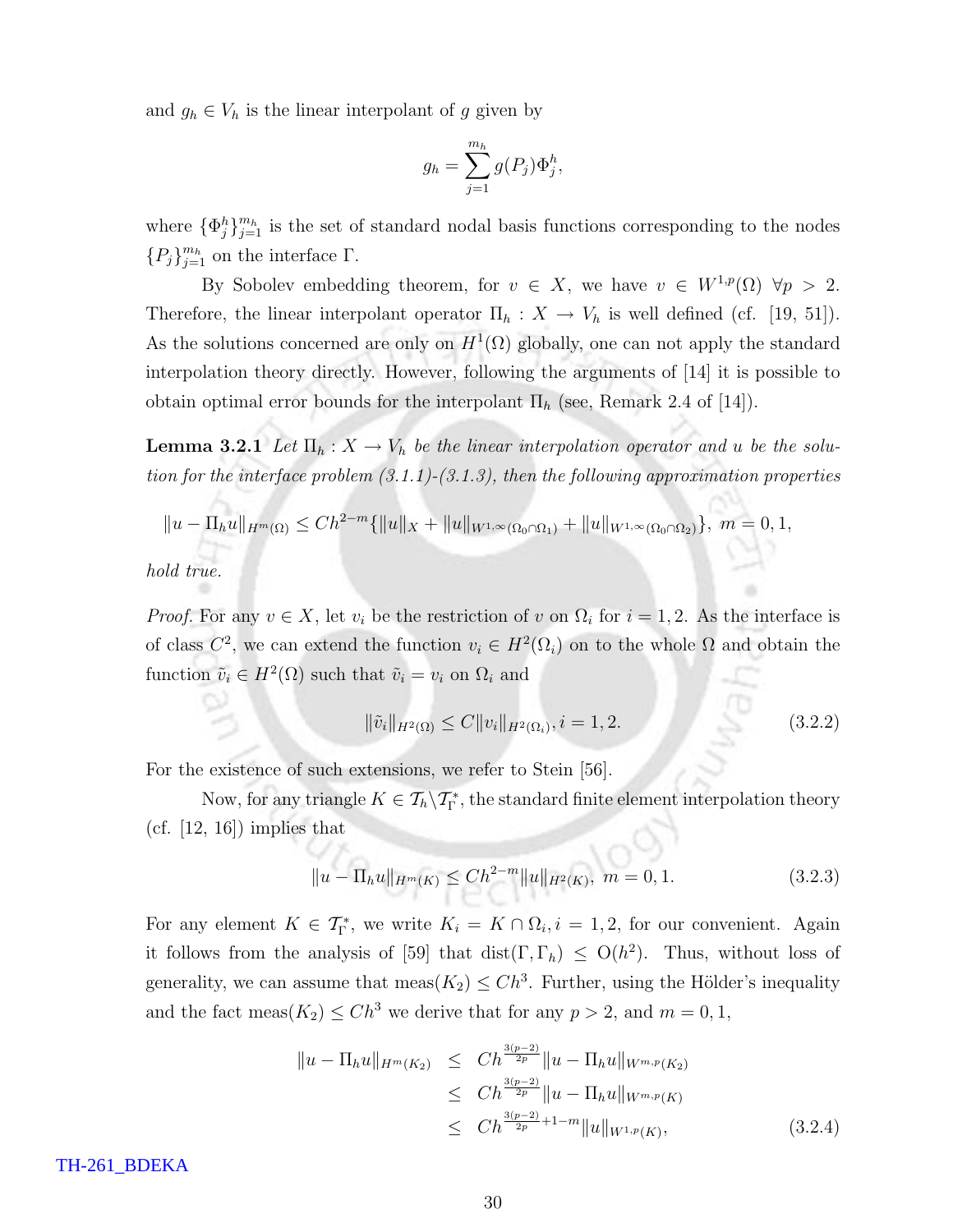in the last inequality, we used the standard interpolation theory (cf. [16]). On the other hand

$$
||u - \Pi_h u||_{H^m(K_1)} = ||\tilde{u}_1 - \Pi_h \tilde{u}_1||_{H^m(K_1)}
$$
  
\n
$$
\leq C ||\tilde{u}_1 - \Pi_h \tilde{u}_1||_{H^m(K)}
$$
  
\n
$$
\leq Ch^{2-m} ||\tilde{u}_1||_{H^2(K)}
$$
  
\n
$$
\leq Ch^{2-m} ||u||_X, \qquad (3.2.5)
$$

in the last inequality, we used (3.2.2).

In view of  $(3.2.4)-(3.2.5)$ , it now follows that

$$
||u - \Pi_h u||_{H^m(\Omega^*_{\Gamma})}^2
$$
  
\n
$$
\le Ch^{4-2m} ||u||_X^2 + C \sum_{K \in \mathcal{T}^*_{\Gamma}} h^{\frac{3(p-2)}{p}+2-2m} ||u||_{W^{1,p}(K)}^2
$$
  
\n
$$
\le Ch^{4-2m} ||u||_X^2 + C \sum_{K \in \mathcal{T}^*_{\Gamma}} h^{5-2m-\frac{6}{p}} ||u||_{W^{1,p}(K)}^2
$$
  
\n
$$
\le Ch^{4-2m} ||u||_X^2 + C \sum_{K \in \mathcal{T}^*_{\Gamma}} h^{5-2m-\frac{6}{p}} \{ ||u||_{W^{1,p}(K_1)}^2 + ||u||_{W^{1,p}(K_2)}^2 \}
$$
  
\n
$$
\le Ch^{4-2m} ||u||_X^2 + C \sum_{K \in \mathcal{T}^*_{\Gamma}} h^{5-2m-\frac{6}{p}} \{ ||u||_{W^{1,p}(K \cap \Omega_1)}^2 + ||u||_{W^{1,p}(K \cap \Omega_2)}^2 \}
$$
  
\n
$$
\le Ch^{4-2m} ||u||_X^2 + Ch^{5-2m-\frac{6}{p}} \{ ||u||_{W^{1,p}(\Omega^*_{\Gamma} \cap \Omega_1)}^2 + ||u||_{W^{1,p}(\Omega^*_{\Gamma} \cap \Omega_2)}^2 \}
$$
  
\n
$$
\le Ch^{4-2m} ||u||_X^2 + Ch^{5-2m-\frac{6}{p}} \{ ||u||_{W^{1,p}(\Omega_0 \cap \Omega_1)}^2 + ||u||_{W^{1,p}(\Omega_0 \cap \Omega_2)}^2 \},
$$

for sufficiently small  $h > 0$  such that  $\Omega_{\Gamma}^* \subset \Omega_0$ ,  $\Omega_0$  is some neighborhood of  $\Gamma$ .

By a simple calculation, for  $i = 1, 2$ , we obtain

 $||u||_{W^{1,p}(\Omega_0 \cap \Omega_i)} \leq \text{meas}(\Omega_0 \cap \Omega_i)^{\frac{1}{p}} ||u||_{W^{1,\infty}(\Omega_0 \cap \Omega_i)} \leq C^{\frac{1}{p}} ||u||_{W^{1,\infty}(\Omega_0 \cap \Omega_i)},$ 

and this leads to

$$
||u - \Pi_h u||_{H^m(\Omega^*_\Gamma)}^2 \leq C h^{4-2m} ||u||_X^2 + C h^{5-2m-\frac{6}{p}} C^{\frac{2}{p}} \{ ||u||_{W^{1,\infty}(\Omega_0 \cap \Omega_1)}^2 + ||u||_{W^{1,\infty}(\Omega_0 \cap \Omega_2)}^2 \}.
$$

Which, together with (3.2.3), implies

$$
||u - \Pi_h u||_{H^m(\Omega)}^2 \leq C h^{4-2m} ||u||_X^2 + C h^{5-2m-\frac{6}{p}} C^{\frac{2}{p}} \{ ||u||_{W^{1,\infty}(\Omega_0 \cap \Omega_1)}^2 + ||u||_{W^{1,\infty}(\Omega_0 \cap \Omega_2)}^2 \}.
$$
 (3.2.6)

Taking  $p \to \infty$  both sides of (3.2.6), we deduce

$$
||u - \Pi_h u||_{H^m(\Omega)} \leq Ch^{2-m}\{||u||_X + ||u||_{W^{1,\infty}(\Omega_0 \cap \Omega_1)} + ||u||_{W^{1,\infty}(\Omega_0 \cap \Omega_2)}\}.
$$

This completes the proof of Lemma 3.2.1. TH-261\_BDEKA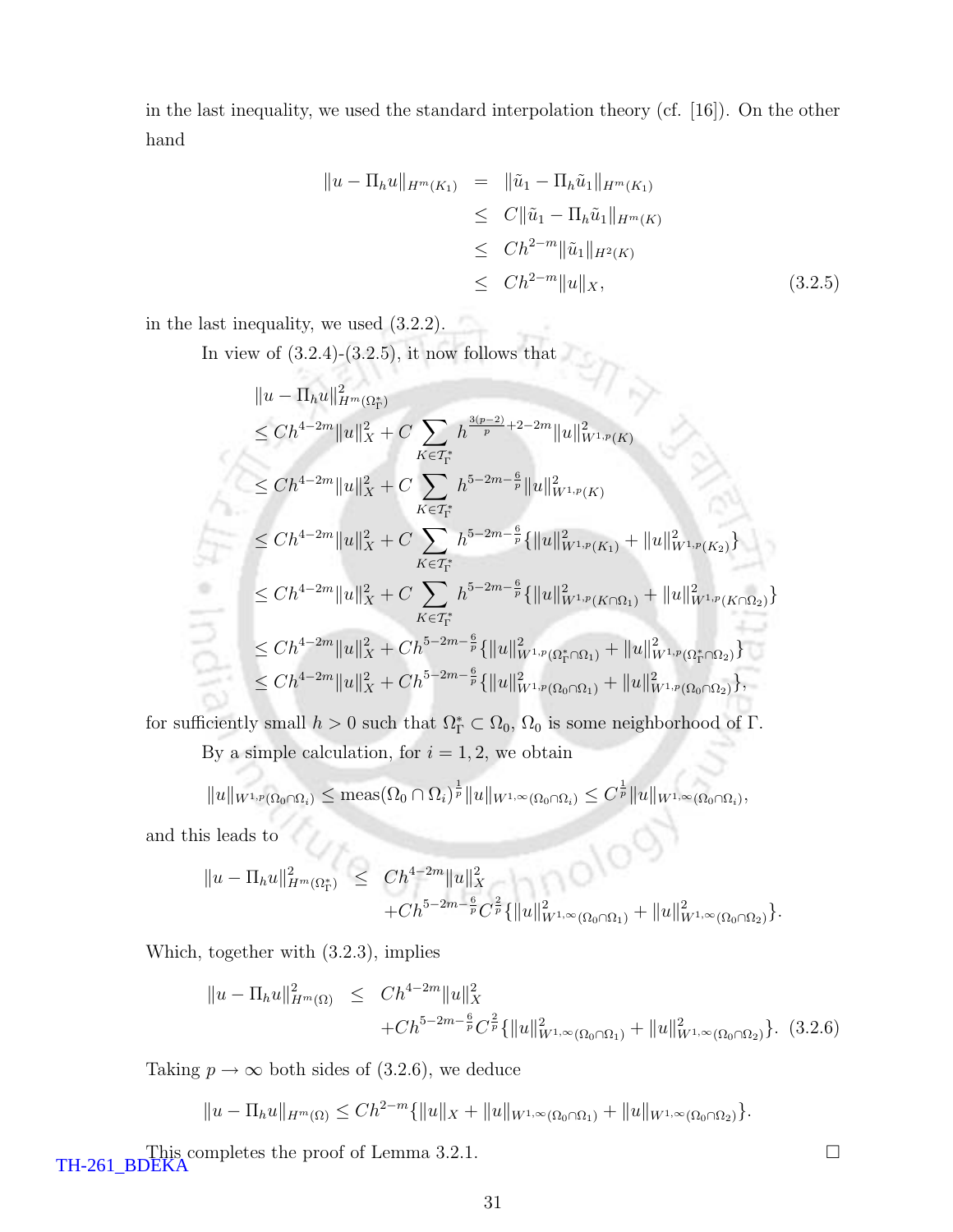The following lemma is proved for our future use.

**Lemma 3.2.2** Let  $\Omega_{\Gamma}^{*}$  be the union of all interface triangles and u is a solution of  $(3.1.1)$ - $(3.1.3)$ , then we have

$$
||u||_{H^1(\Omega^*_\Gamma)} \le Ch^{\frac{1}{2}} ||u||_X.
$$

*Proof.* For any  $K \in \mathcal{T}_{\Gamma}^{*}$ , we have

$$
||u||_{H^1(K)} \leq ||u||_{H^1(K_1)} + ||u||_{H^1(K_2)}
$$
  
\n
$$
\leq ||\tilde{u}_1||_{H^1(K_1)} + ||\tilde{u}_2||_{H^1(K_2)}
$$
  
\n
$$
\leq ||\tilde{u}_1||_{H^1(K)} + ||\tilde{u}_2||_{H^1(K)},
$$
\n(3.2.7)

where  $\tilde{u}_i \in H^2(\Omega)$  is a previously defined extension of  $u|_{\Omega_i} = u_i \in H^2(\Omega_i)$ ,  $i = 1, 2$ , onto whole domain  $\Omega$  such that  $\tilde{u}_i = u_i$  on  $\Omega_i$ .

We now recall Sobolev embedding inequality for two dimensions (cf. [50])

$$
||u||_{L^{p}(\Omega)} \leq C p^{\frac{1}{2}} ||u||_{H^{1}(\Omega)} \quad \forall v \in H^{1}(\Omega), \quad p > 2.
$$
\n(3.2.8)

Consider an interface triangle  $K$ . Then

$$
\|\tilde{u}_i\|_{H^1(K)}^2 = \|\tilde{u}_i\|_{L^2(K)}^2 + \|\nabla \tilde{u}_i\|_{L^2(K)}^2.
$$
\n(3.2.9)

An application of  $(3.2.8)$  and Hölder's inequality yields

$$
\|\tilde{u}_{i}\|_{L^{2}(K)}^{2} = \int_{K} |\tilde{u}_{i}|^{2} dx
$$
  
\n
$$
\leq \left(\int_{K} 1. dx\right)^{1/2} \left(\int_{K} |\tilde{u}_{i}|^{4} dx\right)^{1/2}
$$
  
\n
$$
= (\text{meas}(K))^{1/2} \|\tilde{u}_{i}\|_{L^{4}(K)}^{2}
$$
  
\n
$$
\leq (\text{meas}(K))^{1/2} 4C \|\tilde{u}_{i}\|_{H^{1}(K)}^{2}.
$$

Since meas $(K) \leq Ch^2$ , we have

$$
\|\tilde{u}_i\|_{L^2(K)}^2 \le Ch \|\tilde{u}_i\|_{H^1(K)}^2.
$$

Similarly,

$$
\|\nabla \tilde{u}_i\|_{L^2(K)}^2 \le Ch \|\tilde{u}_i\|_{H^2(K)}^2,
$$

for an interface triangle  $K$ . Thus, we now obtain from  $(3.2.9)$  that

$$
\|\tilde{u}_i\|_{H^1(K)} \le Ch^{\frac{1}{2}} \|\tilde{u}_i\|_{H^2(K)}.
$$
\n(3.2.10)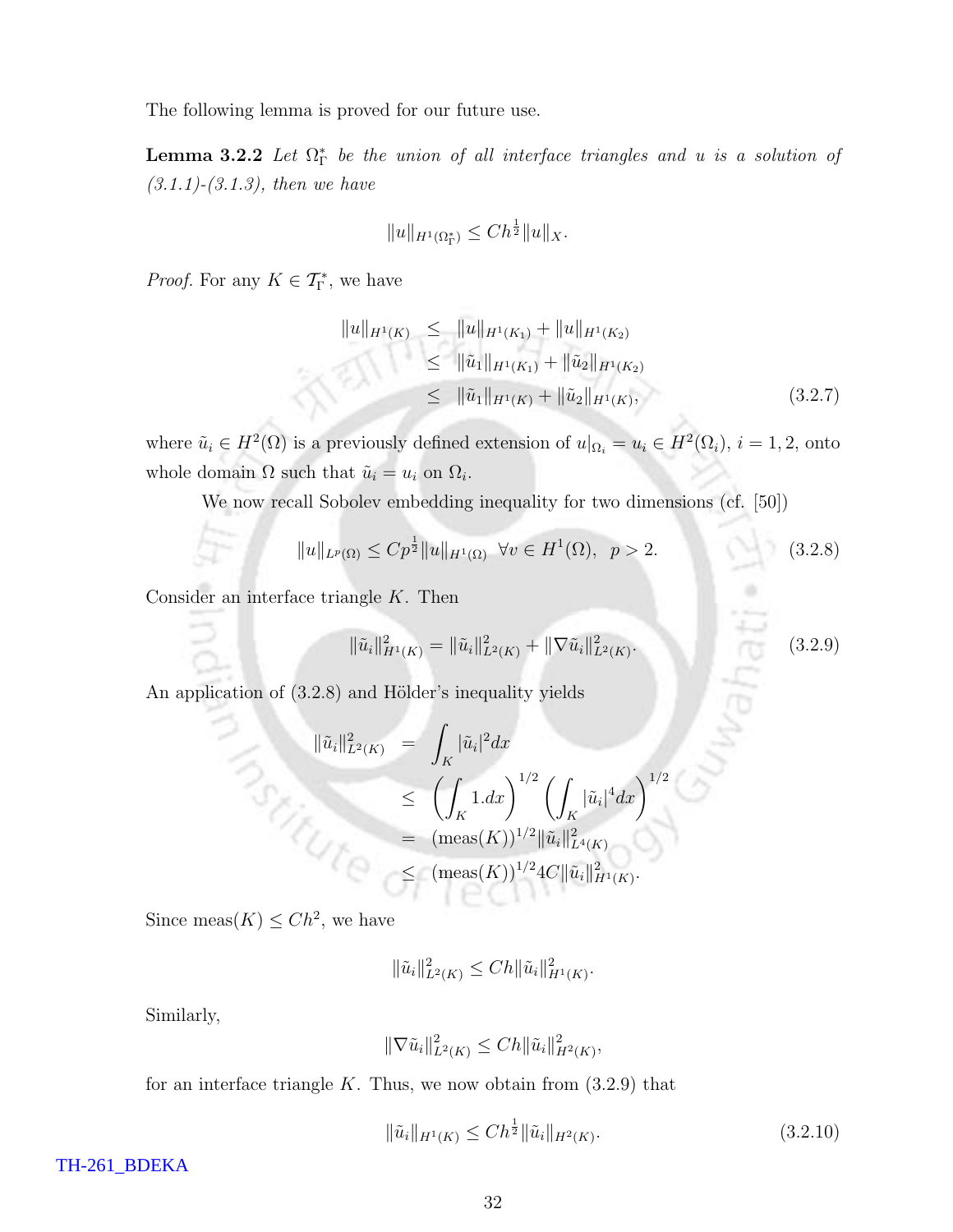In view of  $(3.2.10), (3.2.7)$  and  $(3.2.2),$  it now follows that

$$
\|u\|_{H^1(\Omega^*_\Gamma)} \leq \sum_{K \in \mathcal{T}^*_\Gamma} \|u\|_{H^1(K)}
$$
  

$$
\leq C h^{\frac{1}{2}} \{ \|\tilde{u}_1\|_{H^2(\Omega)} + \|\tilde{u}_2\|_{H^2(\Omega)} \}
$$
  

$$
\leq C h^{\frac{1}{2}} \|u\|_X.
$$

This completes the rest of the proof.  $\Box$ 

The following lemma is on the approximation property of  $g_h$  to the interface function g. For a proof, see  $[14]$ .

**Lemma 3.2.3** Assume that  $g \in H^2(\Gamma)$ . Then we have

$$
\left| \int_{\Gamma} g v_h ds - \int_{\Gamma_h} g_h v_h ds \right| \leq C h^{\frac{3}{2}} \|g\|_{H^2(\Gamma)} \|v_h\|_{H^1(\Omega^*_\Gamma)} \quad \forall v_h \in V_h.
$$

For any  $v \in X$ , we define

$$
f^* = \begin{cases} -\beta_1 \Delta v_1 & \text{in } \Omega_1, \\ -\beta_2 \Delta v_2 & \text{in } \Omega_2. \end{cases}
$$

With this  $f^*$ , define an operator  $Q_h: X \cap H_0^1(\Omega) \to V_h$  by

$$
A_h(Q_h v, \phi) = (f^*, \phi) = A(v, \phi) \quad \forall \phi \in V_h, \ v \in X \cap H_0^1(\Omega).
$$
 (3.2.11)

The error estimates obtained for  $Q_h$  in [14] are not optimal. Below, we present a proof which shows that the loss in accuracy for  $H<sup>1</sup>$  norm can be recovered via interpolation postprocessing technique. This lemma is very crucial for our later analysis.

**Lemma 3.2.4** Let  $Q_h$  be defined by (3.2.11). Then there exists a positive constant C independent of h such that

$$
||u - Q_h u||_{H^1(\Omega)} \le C(u)h; \quad ||u - Q_h u||_{L^2(\Omega)} \le C(u)h^{1 + \min\{\frac{1}{2}, s\}}, \quad 0 < s < 1,
$$

where  $C(u) = C(||u||_X + ||u||_{W^{1,\infty}(\Omega_0 \cap \Omega_1)} + ||u||_{W^{1,\infty}(\Omega_0 \cap \Omega_2)}).$ *Proof.* We first split  $u - Q_h u$  as

$$
u - Q_h u = (u - \Pi_h u) + (\Pi_h u - Q_h u).
$$

From Lemma 3.2.1 and (3.2.11), we note that

$$
C||\Pi_h u - Q_h u||_{H^1(\Omega)}^2
$$
  
\n
$$
\leq A_h(\Pi_h u - u, \Pi_h u - Q_h u) + A_h(u - Q_h u, \Pi_h u - Q_h u)
$$
  
\n
$$
\leq Ch(||u||_X + ||u||_{W^{1,\infty}(\Omega_0 \cap \Omega_1)} + ||u||_{W^{1,\infty}(\Omega_0 \cap \Omega_2)}) ||\Pi_h u - Q_h u||_{H^1(\Omega)}
$$
  
\n
$$
+ \{A_h(u, \Pi_h u - Q_h u) - A(u, \Pi_h u - Q_h u)\}
$$
  
\n
$$
=: C(u)h||\Pi_h u - Q_h u||_{H^1(\Omega)} + (I).
$$
\n(3.2.12)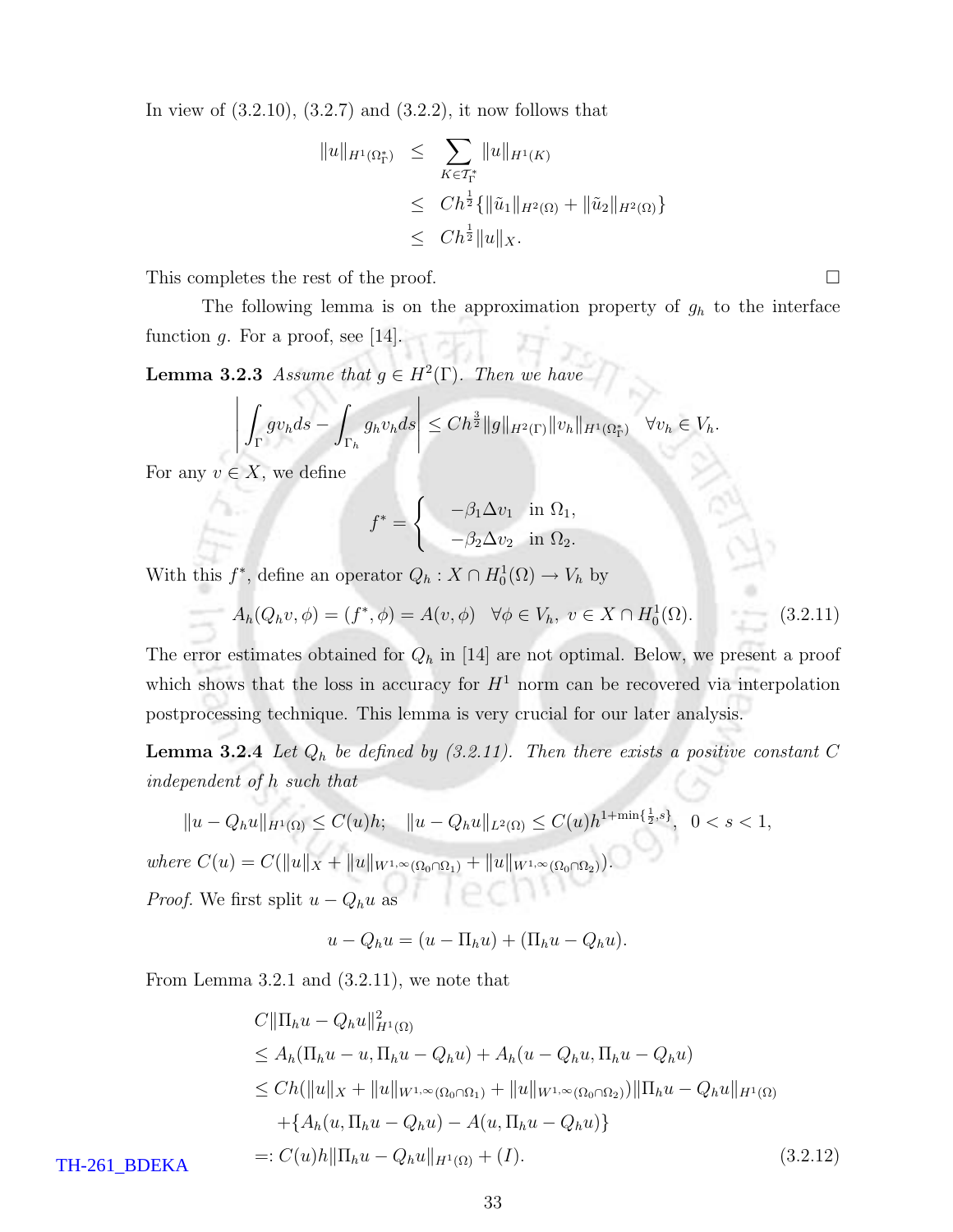To estimate  $(I)$ , we need the following information

$$
supp (\beta - \beta_h) \cap K = \tilde{K}, \ \tilde{K} = K_1 \text{ or } K_2.
$$

Recall that  $K_i = K \cap \Omega_i$  for  $i = 1, 2$ , and  $K \in \mathcal{T}_{\Gamma}^*$ . Then we have

$$
|(I)| \leq \sum_{K \in \mathcal{T}_{\Gamma}^{*}} \int_{\tilde{K}} |(\beta_{h} - \beta) \nabla u \nabla (\Pi_{h} u - Q_{h} u)|
$$
  
\n
$$
\leq C \sum_{K \in \mathcal{T}_{\Gamma}^{*}} \left[ \|\nabla u\|_{L^{2}(\tilde{K})} \|\nabla (\Pi_{h} u - Q_{h} u)\|_{L^{2}(\tilde{K})} \right]
$$
(3.2.13)  
\n
$$
\leq C \sum_{K \in \mathcal{T}_{\Gamma}^{*}} \|\nabla (u - \Pi_{h} u)\|_{L^{2}(\tilde{K})} \|\nabla (\Pi_{h} u - Q_{h} u)\|_{L^{2}(\tilde{K})}
$$
  
\n
$$
+ C \sum_{K \in \mathcal{T}_{\Gamma}^{*}} \|\nabla \Pi_{h} u\|_{L^{2}(\tilde{K})} \|\nabla (\Pi_{h} u - Q_{h} u)\|_{L^{2}(\tilde{K})}
$$
  
\n
$$
=: (I)_{1} + (I)_{2}.
$$
(3.2.14)

In view of Lemma 3.2.1, for  $(I)_1$ , we have

$$
|(I)_{1}| \leq C(u)h \|\Pi_{h}u - Q_{h}u\|_{H^{1}(\Omega)}.
$$
\n(3.2.15)

Since meas $(\tilde{K}) \leq Ch^3$ ,  $|\nabla\Pi_h u|$  and  $|\nabla(\Pi_h u - P_h u)|$  are constant in  $K \in \mathcal{T}_h$ , we have

$$
|(I)_2| \le Ch \sum_{K \in \mathcal{T}_{\Gamma}^*} \|\nabla \Pi_h u\|_{L^2(K)} \|\nabla (\Pi_h u - Q_h u)\|_{L^2(K)}
$$
  
 
$$
\le C(u)h \|\Pi_h u - Q_h u\|_{H^1(\Omega)}, \tag{3.2.16}
$$

in the last inequality, we have used Lemma 3.2.1. Combining (3.2.15)-(3.2.16) together with (3.2.14), we obtain

$$
|(I)| \leq C(u)h \|\Pi_h u - Q_h u\|_{H^1(\Omega)}.
$$

This, in combination with (3.2.12), leads to

$$
\|\Pi_h u - Q_h u\|_{H^1(\Omega)} \le C(u)h,
$$

and hence, by Lemma 3.2.1 and triangle inequality, we obtain

$$
||u - Q_h u||_{H^1(\Omega)} \le C(u)h. \tag{3.2.17}
$$

Next, we shall use duality trick to obtain  $O(h^{1+s})$ ,  $0 < s < 1$ , accuracy in  $L^2$  norm for the projection  $Q_h$ . For this purpose, we shall consider the following interface problem in  $\Omega_1^h \cup \Omega_2^h \cup \Gamma_h$ : Find  $w \in H_0^1(\Omega)$  such that

$$
A_h(w, v) = (u - Q_h u, v) \quad \forall v \in H_0^1(\Omega)
$$
\n(3.2.18)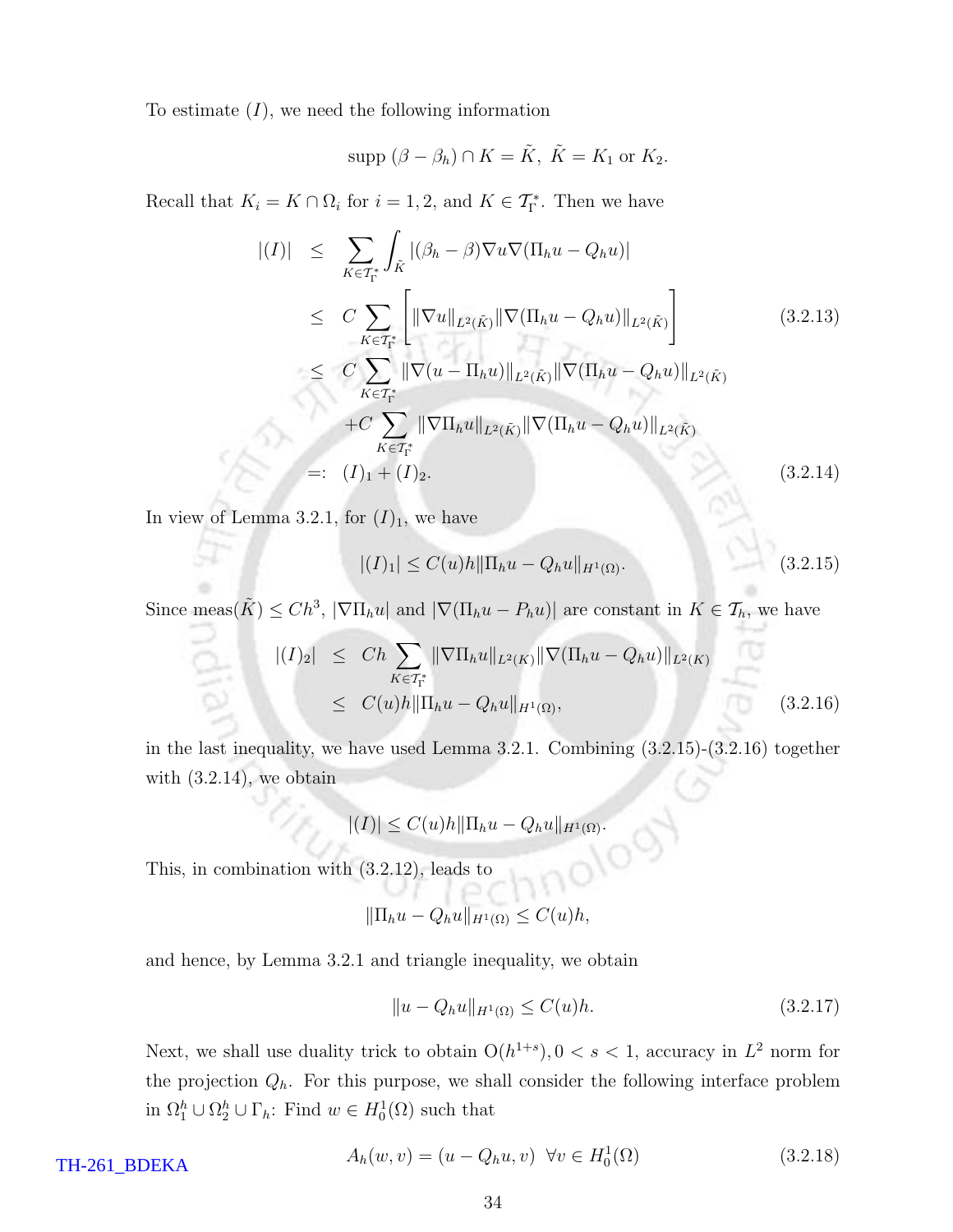and its finite element approximation  $w_h \in V_h$  be such that

$$
A_h(w_h, v_h) = (u - Q_h u, v_h) \quad \forall v_h \in V_h.
$$
\n(3.2.19)

Note that  $w \in H_0^1(\Omega)$  is the solution for the elliptic interface problem (3.2.18) with the jump condition

$$
[w] = 0, \quad \left[\beta_h(x)\frac{\partial w}{\partial \tilde{\mathbf{n}}}\right] = 0 \quad \text{along } \Gamma_h,
$$

where  $\tilde{\mathbf{n}}$  is the outward pointing unit normal to  $\partial \Omega_1^h$ . Since the interface  $\Gamma$  is of arbitrary shape,  $\Omega_1^h$  becomes non-convex polygonal domain with boundary  $\Gamma_h$  and hence,  $w \in$  $H^{1+s}(\Omega_1^h) \cup H^{1+s}(\Omega_2^h)$   $(0 \lt s \lt 1)$  (cf. [40]). Further, the solution w satisfies the following a priori estimate (cf. [22])

$$
||w||_{H^{1}(\Omega)} + ||w||_{H^{1+s}(\Omega_1^h)} + ||w||_{H^{1+s}(\Omega_2^h)} \leq C||u - Q_hu||_{L^2(\Omega)}.
$$
\n(3.2.20)

From (3.2.18) and (3.2.19), we have

$$
A_h(w - w_h, v_h) = 0 \quad \forall v_h \in V_h. \tag{3.2.21}
$$

For the linear interpolant operator  $\Pi_h$ , we have (cf. [19, 40])

$$
\|w - \Pi_h w\|_{H^1(\Omega)} \leq C\{\|w - \Pi_h w\|_{H^1(\Omega_1^h)} + \|w - \Pi_h w\|_{H^1(\Omega_2^h)}\}
$$
  

$$
\leq C h^s \{\|w\|_{H^{1+s}(\Omega_1^h)} + \|w\|_{H^{1+s}(\Omega_2^h)}\}.
$$

This, together with the Galerkin orthogonality (3.2.21) and (3.2.20), we have

$$
||w - w_h||_{H^1(\Omega)} \leq C||w - \Pi_h w||_{H^1(\Omega)}
$$
  
 
$$
\leq C h^s ||u - Q_h u||_{L^2(\Omega)}.
$$
 (3.2.22)

Now, setting  $v = u - Q_h u$  in (3.2.18) and using (3.2.17) and (3.2.22), we have

$$
\|u - Q_h u\|_{L^2(\Omega)}^2 = A_h(w - w_h, u - Q_h u) + A_h(w_h, u) - A(w_h, u)
$$
  
\n
$$
\leq C \|w - w_h\|_{H^1(\Omega)} \|u - Q_h u\|_{H^1(\Omega)} + (II)
$$
  
\n
$$
\leq C(u)h^{1+s} \|u - Q_h u\|_{L^2(\Omega)} + (II). \qquad (3.2.23)
$$

Arguing as in deriving (3.2.13), we can deduce

$$
|(II)| \leq C \sum_{K \in \mathcal{T}_{\Gamma}^{*}} \|\nabla(u - \Pi_{h}u)\|_{L^{2}(\tilde{K})} \|\nabla w_{h}\|_{L^{2}(\tilde{K})} + C \sum_{K \in \mathcal{T}_{\Gamma}^{*}} \|\nabla \Pi_{h}u\|_{L^{2}(\tilde{K})} \|\nabla w_{h}\|_{L^{2}(\tilde{K})} =: (II)_{1} + (II)_{2}.
$$
 (3.2.24)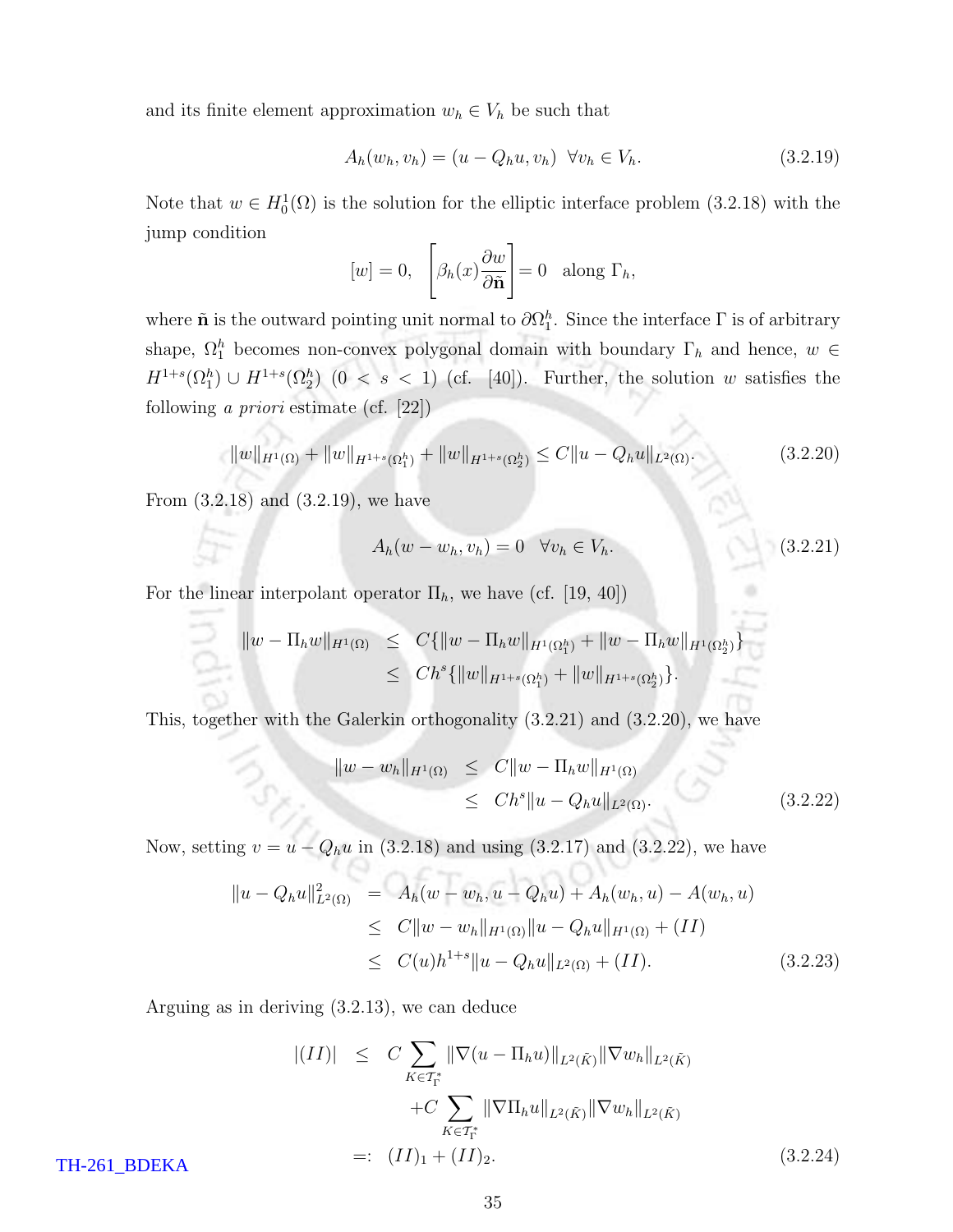We shall estimate each term  $(II)_i, i = 1, 2$ , separately. Using the fact that  $\nabla w_h$  is constant in  $K \in \mathcal{T}_h$  and meas $(\tilde{K}) \leq C h^3$ , we have

$$
\|\nabla w_h\|_{L^2(\tilde{K})}^2 \le Ch \|\nabla w_h\|_{L^2(K)}^2.
$$

This, together with Lemma 3.2.1, we have

$$
\begin{split}\n\left| (II)_1 \right| &\leq C \bigg\{ \sum_{K \in \mathcal{T}_{\Gamma}^*} \|\nabla(u - \Pi_h u)\|_{L^2(\tilde{K})}^2 \bigg\}^{\frac{1}{2}} \bigg\{ \sum_{K \in \mathcal{T}_{\Gamma}^*} \|\nabla w_h\|_{L^2(\tilde{K})}^2 \bigg\}^{\frac{1}{2}} \\
&\leq Ch^{\frac{1}{2}} \|u - \Pi_h u\|_{H^1(\Omega)} \sum_{K \in \mathcal{T}_{\Gamma}^*} \|\nabla w_h\|_{L^2(K)} \\
&\leq C(u) h^{\frac{3}{2}} \sum_{K \in \mathcal{T}_{\Gamma}^*} \|\nabla(w - w_h)\|_{L^2(K)} + C(u) h^{\frac{3}{2}} \|w\|_{H^1(\Omega_{\Gamma}^*)} \\
&\leq C(u) h^{\frac{3}{2}} \|u - Q_h u\|_{L^2(\Omega)},\n\end{split} \tag{3.2.25}
$$

in the last inequality, we have used (3.2.20) and

$$
||w_h||_{H^1(\Omega)} \le C||u - Q_h u||_{L^2(\Omega)}.
$$
\n(3.2.26)

Similarly, we have

$$
\begin{split}\n& |(II)_2| \\
&\le Ch \sum_{K \in \mathcal{T}_{\Gamma}^*} \|\nabla \Pi_h u\|_{L^2(K)} \|\nabla w_h\|_{L^2(K)} \\
&\le C(u) h^2 \sum_{K \in \mathcal{T}_{\Gamma}^*} \|\nabla w_h\|_{L^2(K)} + Ch \|u\|_{H^1(\Omega_{\Gamma}^*)} \|w - w_h\|_{H^1(\Omega_{\Gamma}^*)} \\
&\quad + Ch \|u\|_{H^1(\Omega_{\Gamma}^*)} \|w\|_{H^1(\Omega_{\Gamma}^*)} \\
&\le C(u) h^2 \|u - Q_h u\|_{L^2(\Omega)} + Ch^{\frac{3}{2}} \|u\|_{X} \|u - Q_h u\|_{L^2(\Omega)} \\
&\quad + Ch^{\frac{3}{2}} \|u\|_{X} \|u - Q_h u\|_{L^2(\Omega)} \\
&\le C(u) h^{\frac{3}{2}} \|u - Q_h u\|_{L^2(\Omega)},\n\end{split} \tag{3.2.27}
$$

where we have used  $(3.2.20)$ , Lemmas  $3.2.1$ -3.2.2 and  $(3.2.26)$ . Thus, it follows from (3.2.24), (3.2.25) and (3.2.27) that

$$
|(II)| \leq C(u)h^{\frac{3}{2}}||u - Q_hu||_{L^2(\Omega)},
$$

and which, combine with (3.2.23), yields

$$
||u - Q_h u||_{L^2(\Omega)} \le C(u)h^{1 + \min\{\frac{1}{2}, s\}}.\t(3.2.28)
$$

This completes the proof.  $\Box$ TH-261\_BDEKA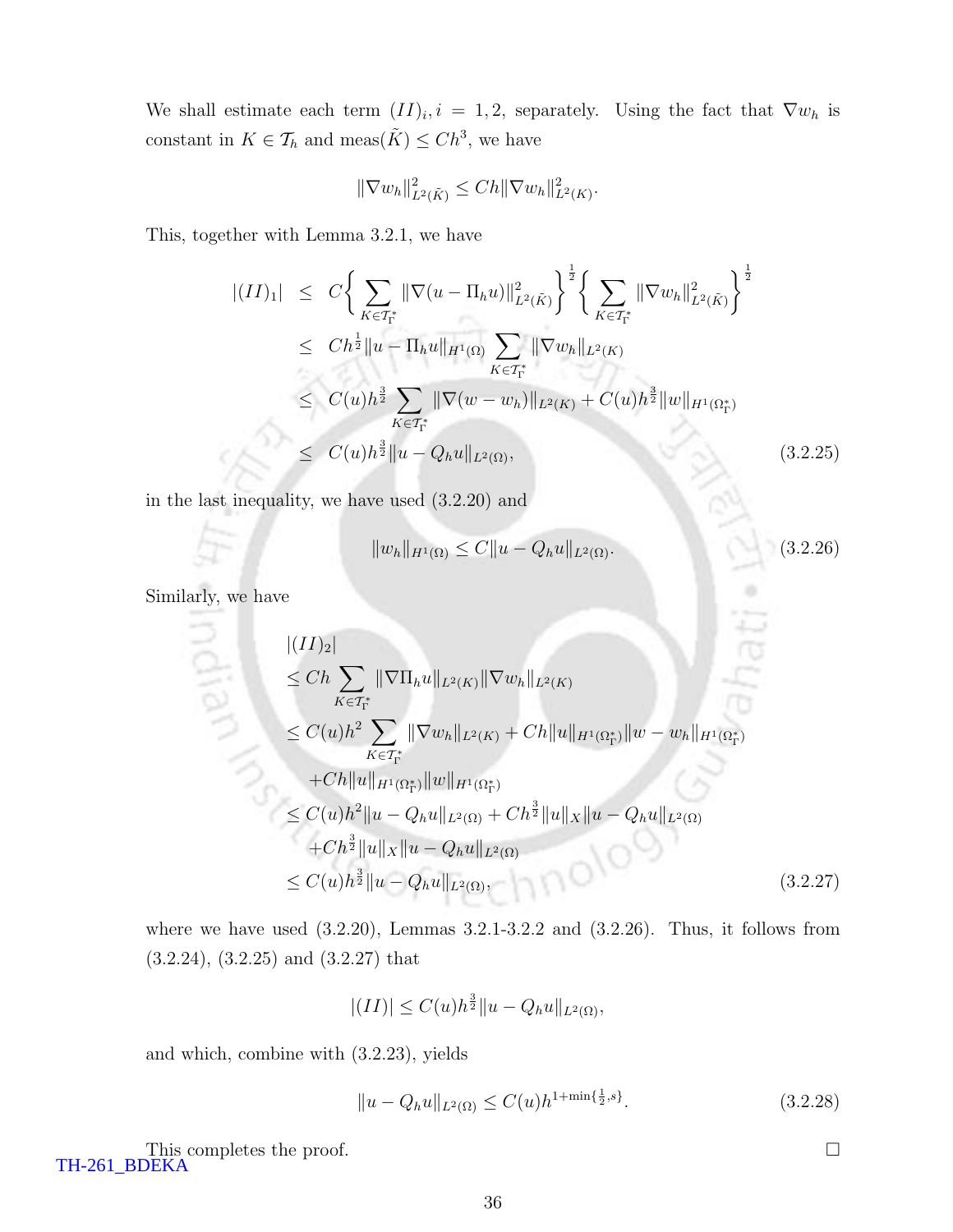### 3.3 Convergence Analysis

In this section, we shall prove optimal order error estimate in  $H<sup>1</sup>$  norm and sub-optimal in  $L^2$  norm for the elliptic interface problems  $(3.1.1)-(3.1.3)$ . We state our main results of this section in the following theorem.

**Theorem 3.3.1** Let u and  $u_h$  be the solutions of  $(3.1.1)-(3.1.3)$  and  $(3.2.1)$ , respectively. Then, for  $f \in L^2(\Omega)$  and  $g \in H^2(\Gamma)$ , there exists a positive constant C independent of h such that 

$$
||u - u_h||_{H^1(\Omega)} \le C(u, g)h, \quad ||u - u_h||_{L^2(\Omega)} \le C(u, g)h^{1 + \min\{\frac{1}{2}, s\}}, \ 0 < s < 1,
$$

where  $C(u,g) = C(||g||_{H^2(\Gamma)} + ||u||_X + ||u||_{W^{1,\infty}(\Omega_0 \cap \Omega_1)} + ||u||_{W^{1,\infty}(\Omega_0 \cap \Omega_2)}).$ 

*Proof.* As usual we split the error  $u-u_h$  as  $(u-Q_hu)+(Q_hu-u_h)$ . In view of Lemma 3.2.4 it is enough to have bounds for  $u_h - Q_hu$ . We first proceed to estimate  $||u_h - Q_hu||_{H^1(\Omega)}$ . From  $(3.1.4)$  and  $(3.2.1)$ , we note that

$$
A_h(u_h, v_h) - A(u, v_h) = \langle g_h, v_h \rangle_{\Gamma_h} - \langle g, v_h \rangle_{\Gamma} \quad \forall v_h \in V_h.
$$
\n(3.3.1)

By the coercivity of the bilinear form  $A$  and  $(3.3.1)$ , we have

$$
C||u_h - Q_hu||_{H^1(\Omega)}^2 \leq A(u - Q_hu, u_h - Q_u) + A(u_h - u, u_h - Q_hu)
$$
  
=  $A(u - Q_hu, u_h - Q_hu) + \{A(u_h, u_h - Q_hu) - A(u, u_h - Q_hu) - A_h(u_h, u_h - Q_hu)\}$   
 $-A_h(u_h, u_h - Q_hu) + \{A_h(u_h, u_h - Q_hu) - A_h(u_h, u_h - Q_hu)\}$   
 $\leq A(u - Q_hu, u_h - Q_hu) + \{A(u_h, u_h - Q_hu) - A_h(u_h, u_h - Q_hu)\}$   
 $+ \{\langle g_h, u_h - Q_hu \rangle_{\Gamma_h} - \langle g, u_h - Q_hu \rangle_{\Gamma}\}$   
=:  $(III)_1 + (III)_2 + (III)_3.$  (3.3.2)

It follows from  $(3.2.17)$  that

$$
|(III)_1| \le C(u)h||u_h - Q_h u||_{H^1(\Omega)}.
$$
\n(3.3.3)

 $\sim 10^{9}$ 

Arguing as in deriving (3.2.16), we have

$$
|(III)_2| \leq Ch \|u_h\|_{H^1(\Omega)} \|u_h - Q_h u\|_{H^1(\Omega)}.
$$
\n(3.3.4)

It is easy to see from (3.3.1) that

$$
||u_h||_{H^1(\Omega)} \leq C(||g||_{H^2(\Gamma)} + ||u||_{H^1(\Omega)}).
$$

This, together with (3.3.4) yields

$$
|(III)_2| \le Ch(||g||_{H^2(\Gamma)} + ||u||_{H^1(\Omega)})||u_h - Q_h u||_{H^1(\Omega)}.
$$
\n(3.3.5)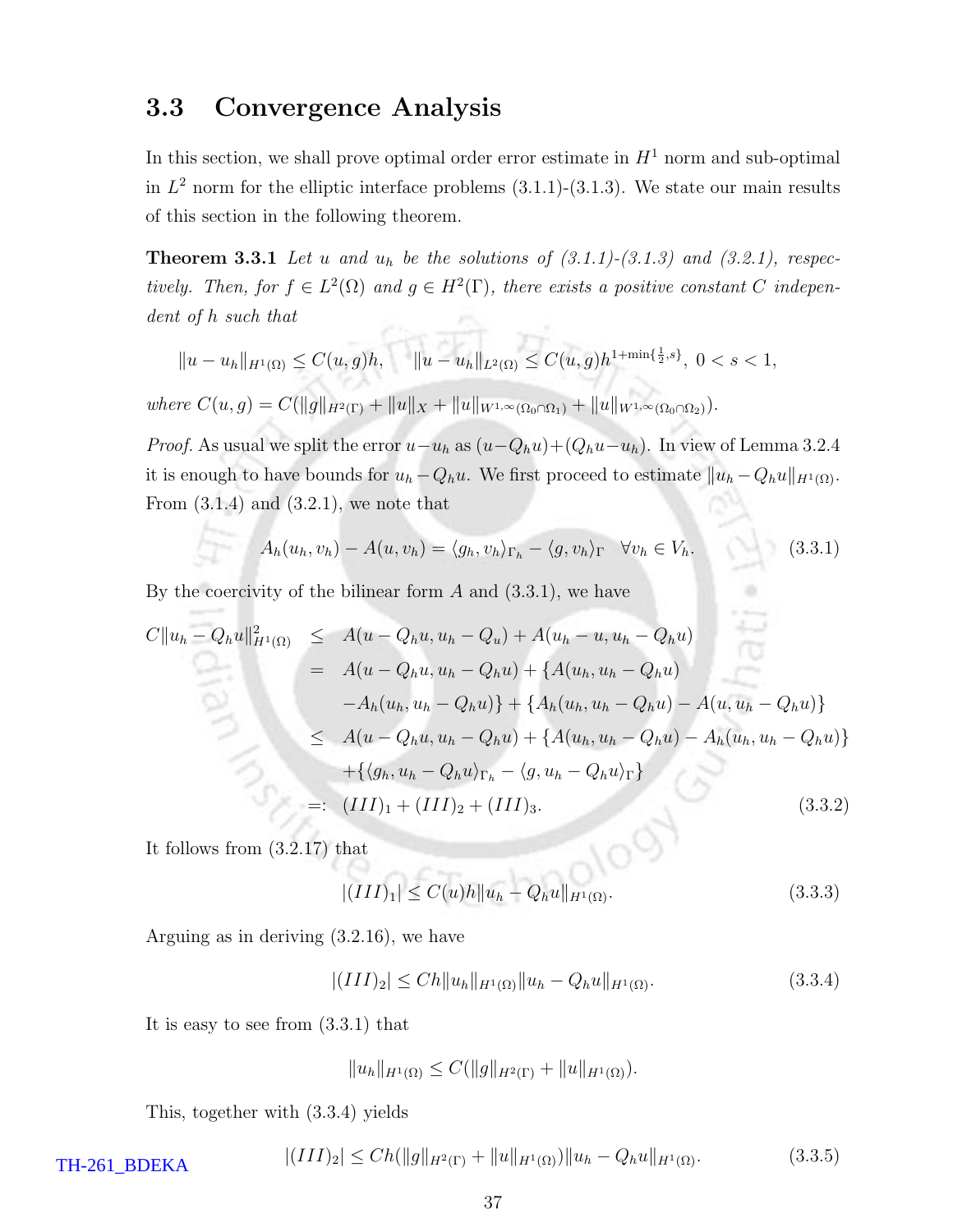Then, Lemma 3.2.3 immediately implies

$$
|(III)_3| \leq Ch^{\frac{3}{2}} \|g\|_{H^2(\Gamma)} \|u_h - Q_h u\|_{H^1(\Omega)}.
$$
\n(3.3.6)

Thus, it follows from  $(3.3.2)$ - $(3.3.3)$  and  $(3.3.5)$ - $(3.3.6)$  that

$$
||u_h - Q_h u||_{H^1(\Omega)} \le C(u, g)h. \tag{3.3.7}
$$

Next, we shall estimate the term  $||u_h-Q_hu||_{L^2(\Omega)}$ . For this purpose, we use duality trick. Consider the following interface problem : Find  $\tilde{w} \in H_0^1(\Omega)$  such that

$$
A_h(\tilde{w}, v) = (u_h - Q_h u, v) \ \forall v \in H_0^1(\Omega), \tag{3.3.8}
$$

with the jump conditions

÷

$$
[\tilde{w}] = 0, \quad \left[\beta_h(x) \frac{\partial \tilde{w}}{\partial \tilde{\mathbf{n}}}\right] = 0 \quad \text{along } \Gamma_h.
$$

The solution  $\tilde{w}$  satisfies the following regularity estimate (cf. [22, 40])

$$
\|\tilde{w}\|_{H^1(\Omega)} + \|\tilde{w}\|_{H^{1+s}(\Omega_1^h)} + \|\tilde{w}\|_{H^{1+s}(\Omega_2^h)} \le C \|u_h - Q_h u\|_{L^2(\Omega)}.
$$
\n(3.3.9)

Before proceeding further, we define the projection  $R_h: H_0^1(\Omega) \to V_h$  by

$$
A_h(R_h w, v_h) = A_h(w, v_h) \quad \forall v_h \in V_h, \ w \in H_0^1(\Omega). \tag{3.3.10}
$$

Now, setting  $v = u_h - Q_h u$  in (3.3.8) and using (3.3.10), we have

$$
\|u_h - Q_h u\|_{L^2(\Omega)}^2 = A_h(\tilde{w}, u_h - Q_h u) \n= A_h(R_h \tilde{w}, u_h - Q_h u) \n= A_h(R_h \tilde{w}, u_h) - A(R_h \tilde{w}, u),
$$
\n(3.3.11)

in the last equality, we used  $(3.2.11)$ . Further, using  $(3.3.1)$ , we have

$$
A_h(u_h, R_h\tilde{w}) - A(u, R_h\tilde{w}) = \langle g_h, R_h\tilde{w} \rangle_{\Gamma_h} - \langle g, R_h\tilde{w} \rangle_{\Gamma},
$$

which, together with (3.3.11), we have

$$
||u_h - Q_h u||_{L^2(\Omega)}^2 = \langle g_h, R_h \tilde{w} \rangle_{\Gamma_h} - \langle g, R_h \tilde{w} \rangle_{\Gamma} =: (IV).
$$
 (3.3.12)

Using the fact  $||R_h\tilde{w}||_{H^1(\Omega)} \le ||\tilde{w}||_{H^1(\Omega)}$  and Lemma 3.2.3, we obtain

$$
\begin{array}{rcl} |(IV)| & \leq & Ch^{\frac{3}{2}} \|g\|_{H^2(\Gamma)} \|R_h \tilde{w}\|_{H^1(\Omega)} \\ & \leq & Ch^{\frac{3}{2}} \|g\|_{H^2(\Gamma)} \|\tilde{w}\|_{H^1(\Omega)} .\end{array}
$$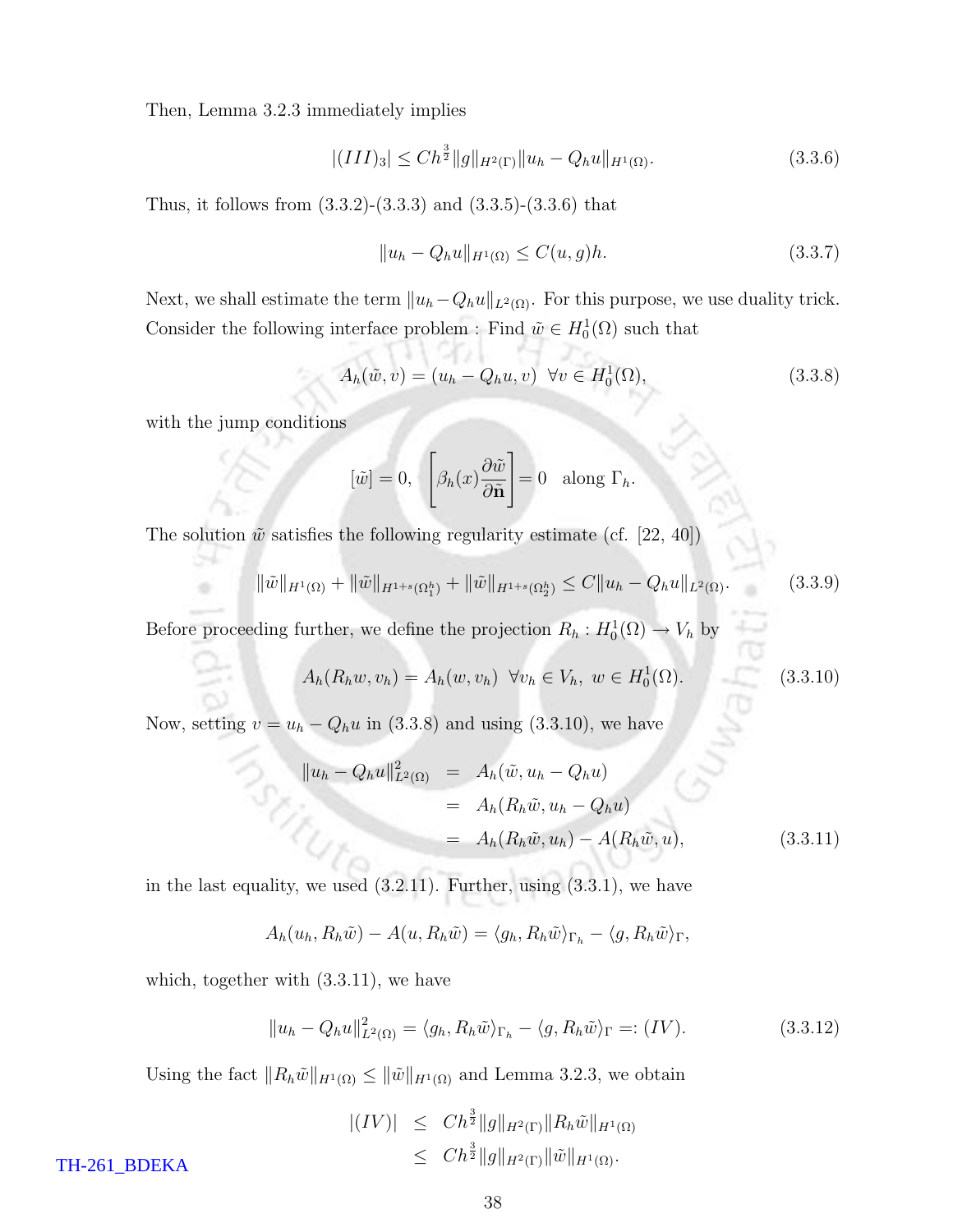Further, applying the regularity estimate (3.3.9), we have

$$
|(IV)| \leq Ch^{\frac{3}{2}}||g||_{H^{2}(\Gamma)}||u_{h} - Q_{h}u||_{L^{2}(\Omega)}.
$$
\n(3.3.13)

Thus, it follows from  $(3.3.12)-(3.3.13)$  that

**MANUTE OFT** 

$$
||u_h - Q_h u||_{L^2(\Omega)} \le Ch^{\frac{3}{2}} ||g||_{H^2(\Gamma)} ||u_h - Q_h u||_{L^2(\Omega)},
$$
\n(3.3.14)

hnolooy

which, together with  $(3.3.7)$  and Lemma 3.2.4, yields the desired result. This completes the proof.  $\Box$ 

Remark 3.3.1 In this chapter, we have proved a new interface approximation result (Lemma 3.2.2) which plays a crucial role in studying the error analysis. For the  $L^2$ norm error estimate, we have considered the dual problem over  $\Omega_1^h \cup \Omega_2^h \cup \Gamma_h$ . Since the interface  $\Gamma$  is of arbitrary shape,  $\Omega_i^h$   $(i = 1, 2)$  is no more convex, and hence one can not have full regularity in each individual subdomains  $\Omega^h_i$  (see, [22]). The existing regularity result for non-convex domain is then used to derive sub-optimal  $L^2$ -norm error estimate. Therefore, the proposed technique will be useful to deal with the interface problems on nonsmooth domain. Further, the proposed technique can easily be extended to treat more general interface problem of non-selfadjoint type (cf. [55]).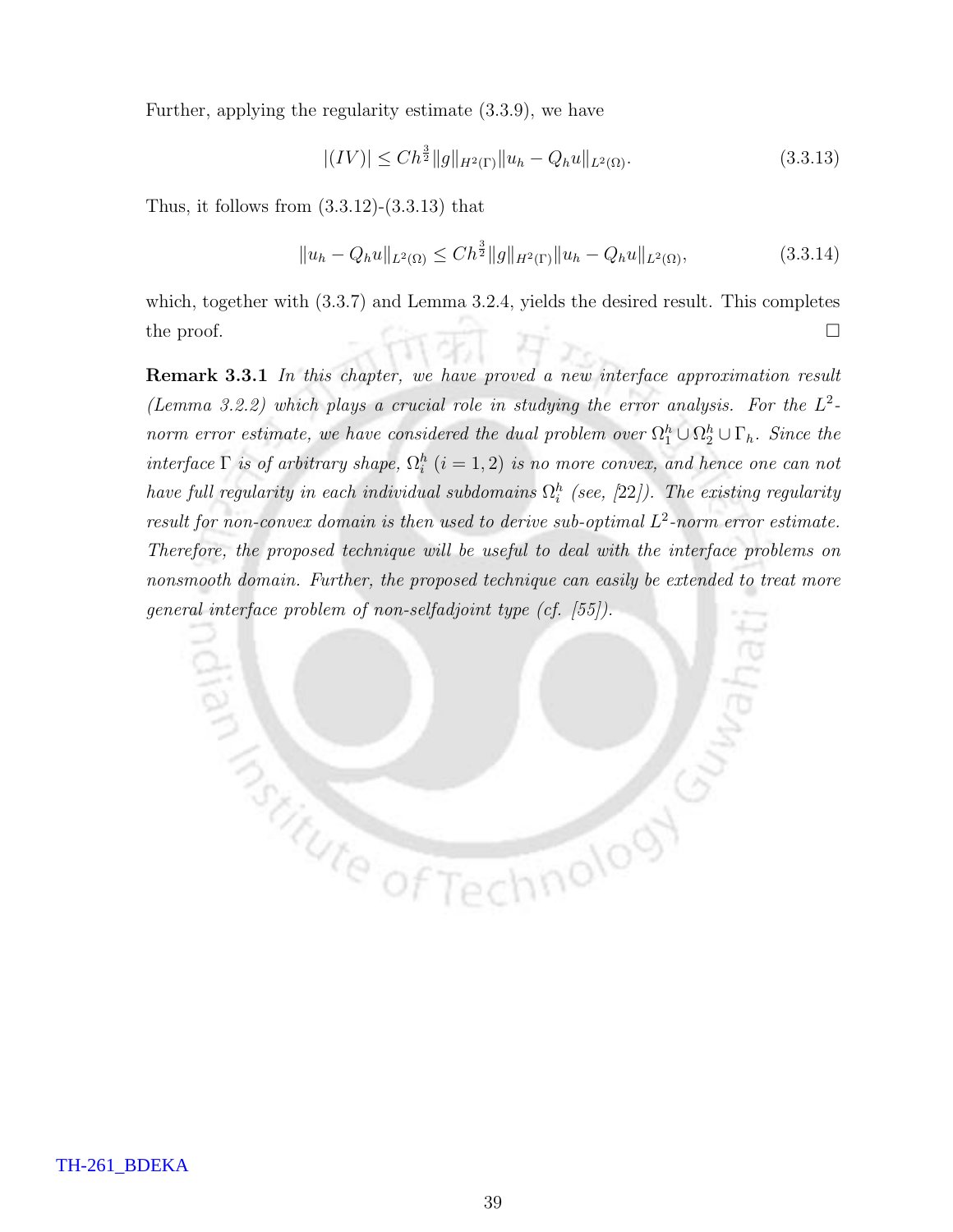# Chapter 4

# Error Estimates for Spatially Discrete Schemes for Parabolic Interface Problems

In this chapter, we extend the finite element analysis of elliptic interface problems discussed in Chapters 2 and 3 to parabolic interface problems. For the spatially discrete scheme, we first establish optimal order error estimates in  $L^2(L^2)$  and  $L^2(H^1)$  norms when the grid lines follow the actual interface.<sup>2</sup> Secondly, when the grid lines form an approximation to the interface, the semidiscrte solution is shown to converge to the exact solution at an optimal rate in  $L^2(H^1)$  norm.

### 4.1 Introduction

Let  $\Omega$  be a bounded domain in  $\mathbb{R}^2$  with smooth boundary  $\partial\Omega$  and  $\Omega_1 \subset \Omega$  is an open domain with  $C^2$  boundary Γ. Let  $\Omega_2 = \Omega \backslash \Omega_1$ . We shall recall the following parabolic interface problems of the form

$$
u_t + \mathcal{L}u = f(x, t) \quad \text{in } \Omega \times (0, T] \tag{4.1.1}
$$

with initial and boundary conditions

$$
u(x,0) = u_0(x) \text{ in } \Omega; \quad u(x,t) = 0 \quad \text{on } \partial\Omega \times (0,T] \tag{4.1.2}
$$

and interface conditions

$$
[u] = 0, \qquad \left[ \mathcal{A} \frac{\partial u}{\partial \mathbf{n}} \right] = g(x, t) \quad \text{along } \Gamma \tag{4.1.3}
$$

 $TH-261\_BDEK^{2SIAM \, J. \; Numer. \; Anal., \; 43 \; (2005), \; pp. \; 733-749$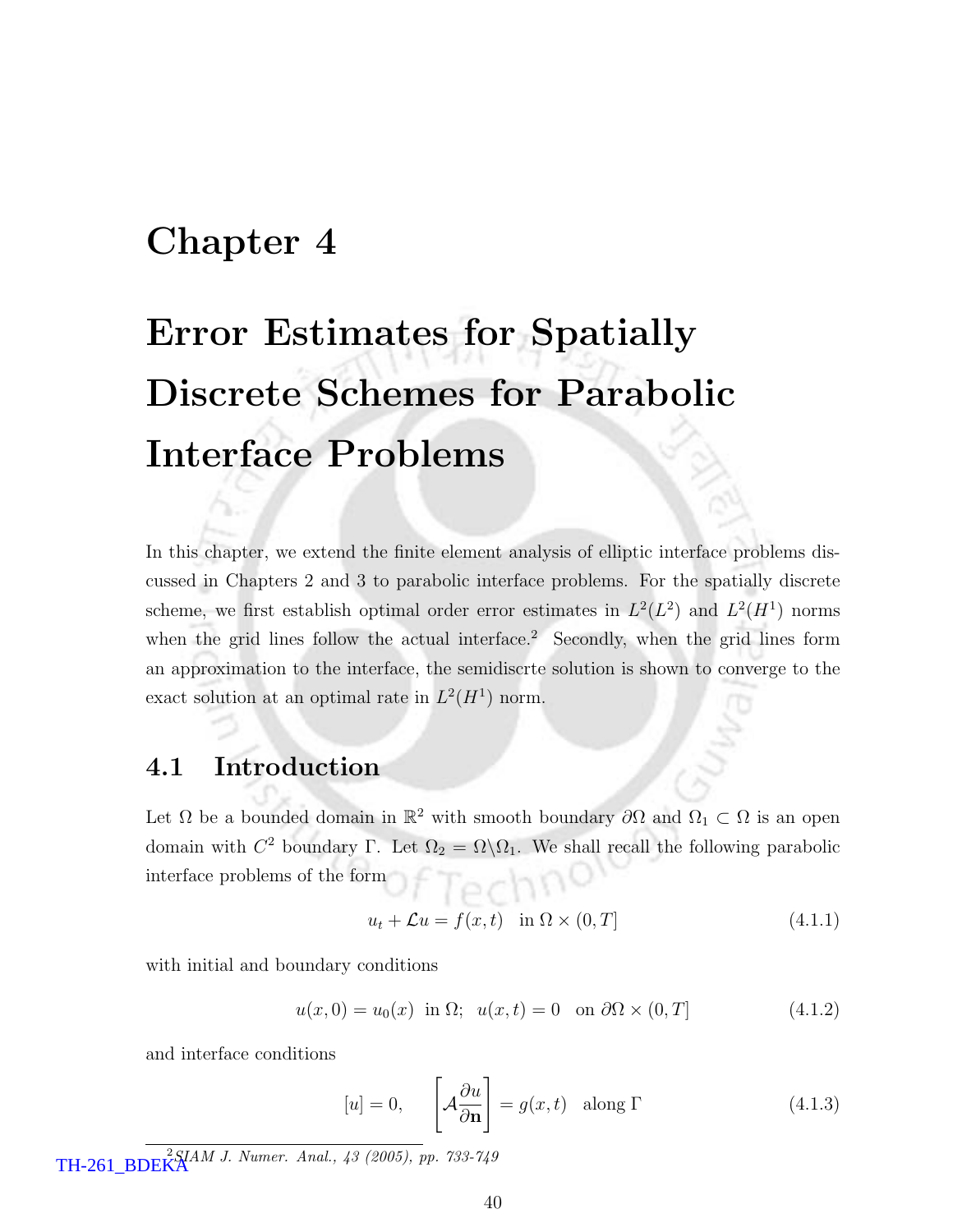where  $f = f(x, t)$  and  $g = g(x, t)$  are real valued functions in  $\Omega \times (0, T]$ , and  $u_t = \frac{\partial u}{\partial t}$ . Further,  $u_0 = u_0(x)$  is real valued function in  $\Omega$ . For the ease of exposition, we assume  $\mathcal{L}v = -\nabla \cdot (\mathcal{A}\nabla v)$ . The symbols [v] and **n** are defined as in Chapter 1, and  $T < \infty$ .

In the theorem below, we prove the *a priori* estimate for the solution  $u$  of the interface problem  $(4.1.1)-(4.1.3)$  under appropriate regularity conditions on f and g.

**Theorem 4.1.1** Let  $f \in H^1(0,T; L^2(\Omega))$ ,  $g \in H^1(0,T; H^{\frac{1}{2}}(\Gamma))$  and  $u_0 \in H_0^1(\Omega)$ . Then the problem  $(4.1.1)-(4.1.3)$  has a unique solution  $u \in L^2(0,T;X) \cap H^1(0,T;Y) \cap H_0^1(\Omega)$ . Further, u satisfies the following a priori estimate

$$
||u||_{L^{2}(0,T;X)} \leq C \left\{ ||f||_{L^{2}(0,T;L^{2}(\Omega))} + ||u_{0}||_{H^{1}(\Omega)} + ||g(0)||_{H^{\frac{1}{2}}(\Gamma)} + ||g(T)||_{H^{\frac{1}{2}}(\Gamma)} + ||g||_{H^{1}(0,T;H^{\frac{1}{2}}(\Gamma))} \right\}.
$$
\n(4.1.4)

Proof. The proof of the existence of a unique solution is in [30]. Next, to obtain the a *priori* estimate  $(4.1.4)$ , we first transform the problem  $(4.1.1)-(4.1.3)$  into the following equivalent problem.

For a.e. 
$$
t \in (0, T]
$$
, find  $u = u(x, t) \in H_0^1(\Omega) \cap X$  satisfying  
\n
$$
\mathcal{L}u = f(x, t) - u_t \text{ in } \Omega,
$$
\n
$$
u = 0 \text{ on } \partial\Omega,
$$
\n
$$
[u] = 0, \quad \left[\mathcal{A}\frac{\partial u}{\partial \mathbf{n}}\right] = g(x, t) \text{ along } \Gamma.
$$
\n(4.1.5)

From the elliptic regularity estimate for the elliptic interface problem (cf. Theorem 1.2.1), it follows that

$$
||u||_X \le C \left( ||f - u_t||_{L^2(\Omega)} + ||g||_{H^{\frac{1}{2}}(\Gamma)} \right). \tag{4.1.6}
$$

Multiply both sides of (4.1.5) by  $u_t$  and then integrate over  $\Omega$  to obtain

$$
||u_t||_{L^2(\Omega)}^2 + (\mathcal{L}u, u_t) = (f, u_t).
$$
 (4.1.7)

Note that  $u \in H^1(0,T;X)$  and  $[u] = 0$  on  $\Gamma$  imply  $[u_t] = 0$  on  $\Gamma$ . Hence, an integration by parts leads to

$$
(\mathcal{L}u, u_t) = \int_{\Omega_1} \mathcal{A}_1 \nabla u \cdot \nabla u_t dx + \int_{\Omega_2} \mathcal{A}_2 \nabla u \cdot \nabla u_t dx + \int_{\Gamma} \left[ \mathcal{A} \frac{\partial u}{\partial \mathbf{n}} \right] u_t ds
$$
  
=  $A^1(u, u_t) + A^2(u, u_t) + \langle g, u_t \rangle_{\Gamma},$  (4.1.8)

where  $A^l(.,.): H^1(\Omega_l) \times H^1(\Omega_l) \to \mathbb{R}$  is given by

$$
A^{l}(w,v) = \int_{\Omega_{l}} A_{l} \nabla w \cdot \nabla v dx, \ \ l = 1, 2.
$$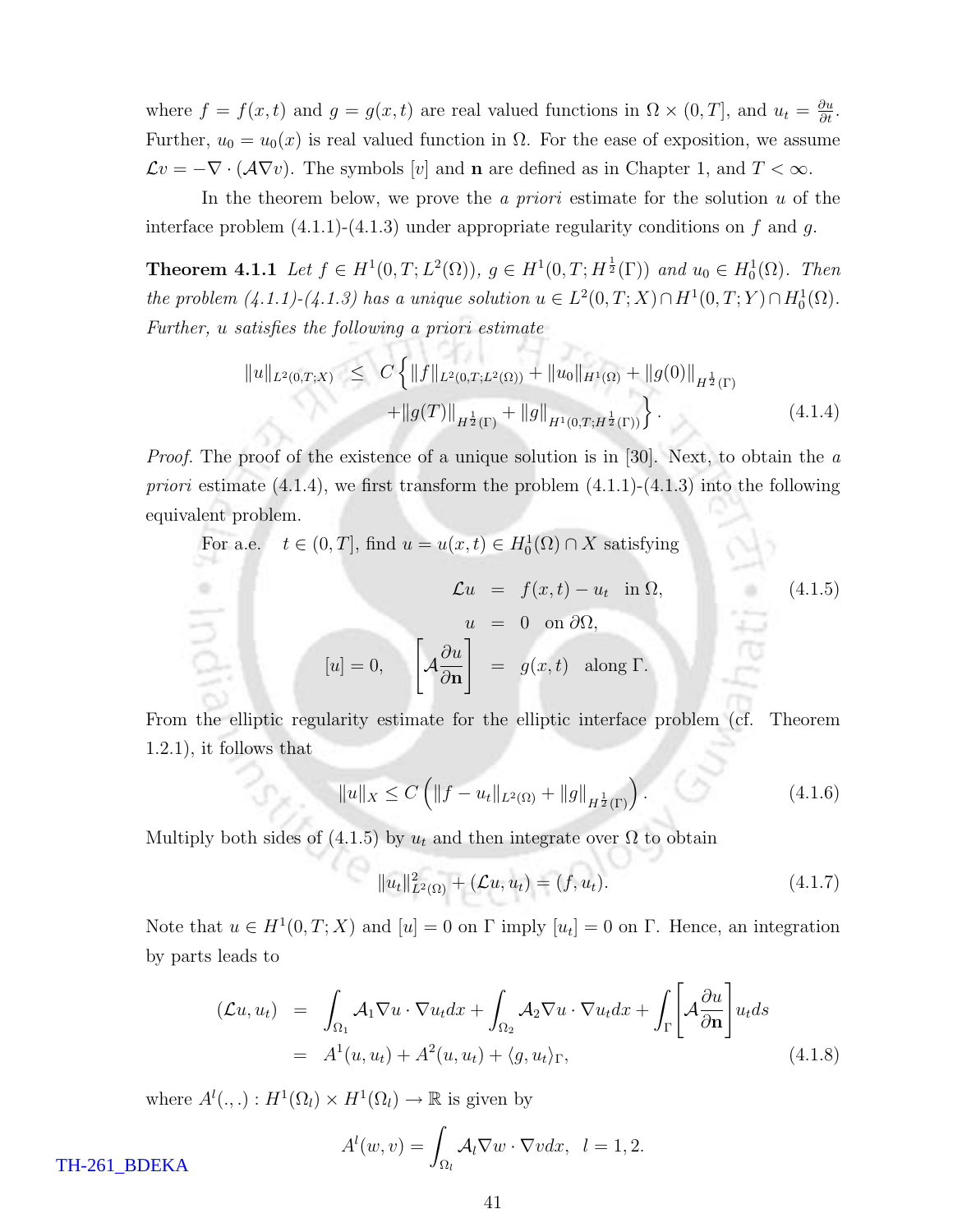Equation (4.1.7), together with (4.1.8), yields

$$
||u_t||_{L^2(\Omega)}^2 + \frac{1}{2}\frac{d}{dt}\left(\sum_{i=1}^2 A^i(u,u)\right) = (f, u_t) - \frac{d}{dt}\langle g, u\rangle_{\Gamma} + \langle g_t, u\rangle_{\Gamma}.
$$

Integrate the above equation from 0 to  $T$ . Then apply the Cauchy-Schwarz inequality and the trace theorem (cf. [1]) to obtain

$$
\int_{0}^{T} \|u_{t}\|_{L^{2}(\Omega)}^{2} ds + \|u(T)\|_{H^{1}(\Omega_{1})}^{2} + \|u(T)\|_{H^{1}(\Omega_{2})}^{2}
$$
\n
$$
\leq C \left( \int_{0}^{T} \|f\|_{L^{2}(\Omega)} \|u_{t}\|_{L^{2}(\Omega)} ds + \|g(T)\|_{L^{2}(\Gamma)} \|u(T)\|_{L^{2}(\Gamma)} + \|g(x,0)\|_{L^{2}(\Gamma)} \|u_{0}\|_{L^{2}(\Gamma)} + \int_{0}^{T} \|g_{t}\|_{L^{2}(\Gamma)} \|u\|_{L^{2}(\Gamma)} ds + \|u_{0}\|_{H^{1}(\Omega_{1})}^{2} + \|u_{0}\|_{H^{1}(\Omega_{2})}^{2} \right)
$$
\n
$$
\leq C \left( \int_{0}^{T} \|f\|_{L^{2}(\Omega)} \|u_{t}\|_{L^{2}(\Omega)} ds + \|g(T)\|_{H^{\frac{1}{2}}(\Gamma)} \|u(T)\|_{H^{1}(\Omega)} + \|g(x,0)\|_{H^{\frac{1}{2}}(\Gamma)} \|u_{0}\|_{H^{1}(\Omega)} ds + \|u_{0}\|_{H^{1}(\Omega)}^{2} \right).
$$

Use a standard kickback argument to obtain

$$
||u_t||_{L^2(0,T;L^2(\Omega))}^2 + ||u(T)||_{H^1(\Omega)}^2
$$
  
\n
$$
\leq C \left( \int_0^T ||f||_{L^2(\Omega)}^2 ds + ||g(T)||_{H^{\frac{1}{2}}(\Gamma)}^2 + ||g(0)||_{H^{\frac{1}{2}}(\Gamma)}^2 + \int_0^T ||g_t||_{H^{\frac{1}{2}}(\Gamma)}^2 ds + ||u_0||_{H^1(\Omega)}^2 \right) + C \int_0^T ||u(s)||_{H^1(\Omega)}^2 ds.
$$

Finally, an application of Gronwall's lemma completes the proof.  $\hfill \Box$ 

The purpose of the present chapter is to extend the convergence analysis of fitted finite element method for elliptic interface problems to parabolic interface problems. Due to low global regularity of the true solution, pointwise-in-time error estimates in  $L^2$  and  $H^1$  norms are difficult and hence, we study the convergence analysis in terms of  $L^2(H^1)$  and  $L^2(L^2)$  norms. The previous work on finite element analysis for parabolic problems without interface can be found in [29], [38], [58], and references therein. The key to the present analysis is the introduction of some auxiliary projections and duality arguments.

The outline of this chapter is as follows: Section 4.2 is devoted to the error estimates for the spatially discrete scheme for a finite element discretization where interface triangles follow exactly the actual interface. Optimal order error estimates in  $L^2(L^2)$  and  $L^2(H^1)$  norms are shown to hold even if the global regularity of the solution is low. In TH-261\_BDEKA<sup>n 4.3</sup>, a finite element discretization based on straight triangles is discussed for the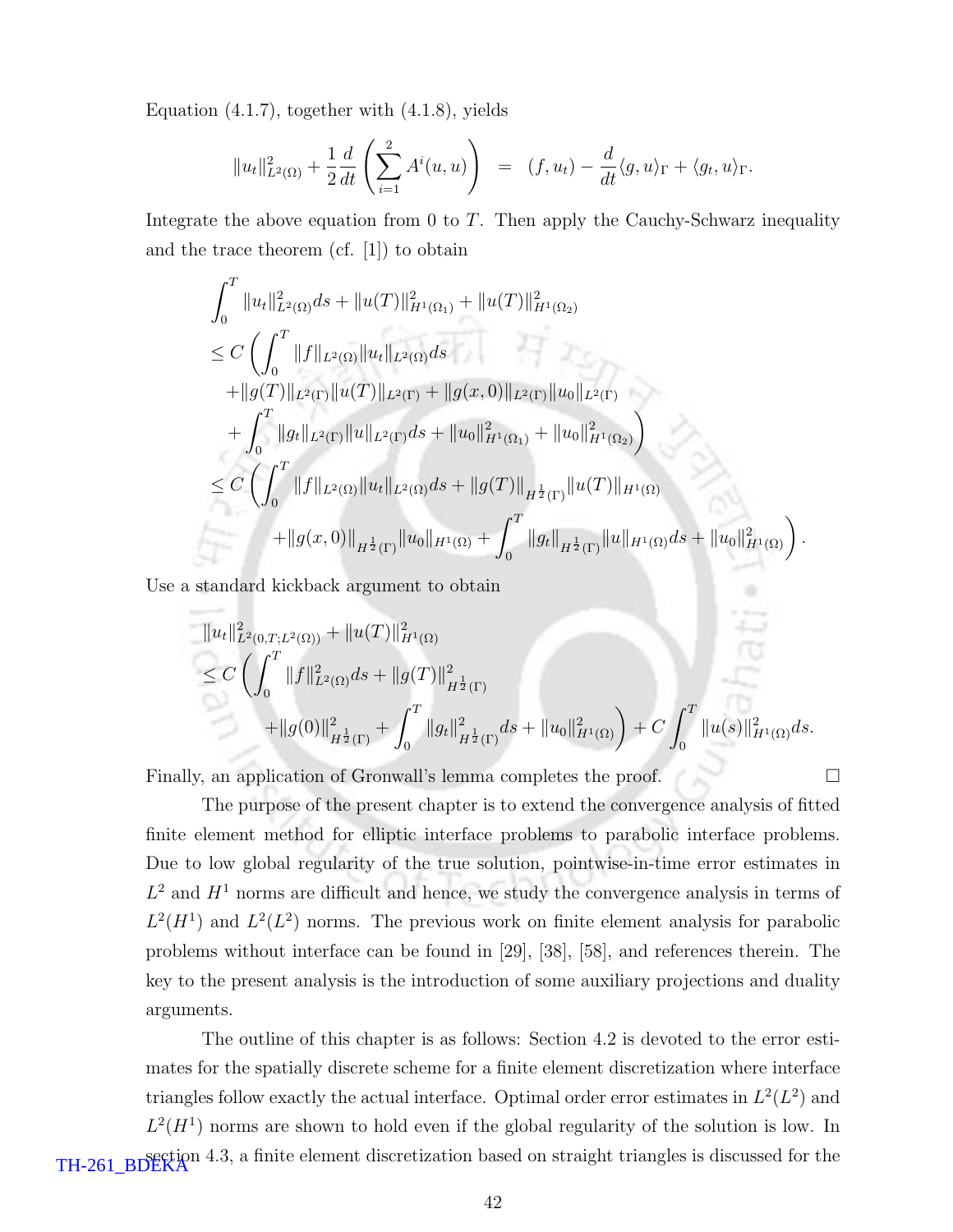problem (4.1.1)-(4.1.3) and optimal order of convergence for the semidiscrete solution in  $L^2(H^1)$  norm is obtained.

# 4.2 The Continuous time Galerkin Approximation with Curved Triangles

This section deals with the error analysis for the spatially discrete scheme for parabolic interface problems  $(4.1.1)-(4.1.3)$ . We have seen that optimal order of convergence in  $L^2$ and  $H<sup>1</sup>$  norms are possible for elliptic interface problems if we allow interface triangles to be curved triangles (cf. Chapter 2). In this section, we extend the analysis of Chapter 2 to obtain optimal order error estimates in  $L^2(L^2)$  and  $L^2(H^1)$  norms for parabolic problems.

For the purpose of spatially discrete Galerkin procedure, we define  $H_0^1(\Omega) =$  $\{\phi \in H^1(\Omega) : \phi = 0 \text{ on } \partial\Omega\}.$  Further, let  $A(.,.)$  be the symmetric bilinear form on  $H^1(\Omega) \times H^1(\Omega)$  corresponding to the operator L. Then the weak formulation of the interface problem  $(4.1.1)-(4.1.3)$  is stated as follows: Find  $u(t) \in H_0^1(\Omega)$  such that

$$
(u_t, v) + A(u, v) = (f, v) + \langle g, v \rangle_{\Gamma} \quad \forall v \in H_0^1(\Omega), \ t \in (0, T], \tag{4.2.1}
$$

with  $u(0) = u_0$ . Here,  $(\cdot, \cdot)$  and  $\langle \cdot, \cdot \rangle$  are used to denote the inner products of the  $L^2(\Omega)$ and  $L^2(\Gamma)$  spaces, respectively.

Now, we shall recall the finite element space  $V_h \subset H_0^1(\Omega)$  consisting of piecewise linear polynomials vanishing on the boundary  $\partial\Omega$  for the triangulation which allows interface triangles to be curved triangles instead of straight triangles (cf. Chapter 2).

Further, we assume that  $V_h$  satisfy the inverse estimate

$$
\|\phi\|_{H^1(\Omega)} \le Ch^{-1} \|\phi\|_{L^2(\Omega)} \ \ \forall \ \phi \in V_h,\tag{4.2.2}
$$

and this follows immediately from the estimate (2.2.1).

For  $v \in X$ , let

$$
f^* = -\nabla \cdot (\mathcal{A}_l \nabla v) \quad \text{in } \Omega_l, \ l = 1, 2.
$$

Clearly,  $f^* \in L^2(\Omega)$ . With this  $f^*$ , define an projection  $P_h: X \cap H_0^1(\Omega) \to V_h$  by

$$
A(P_h v, \phi) = (f^*, \phi) \quad \forall \phi \in V_h, \ v \in X \cap H_0^1(\Omega). \tag{4.2.3}
$$

It follows from the definition of  $f^*$  that

 $(f^*, \phi) = (-\nabla \cdot (\mathcal{A} \nabla v), \phi) = A(v, \phi) \quad \forall \phi \in V_h, \ v \in X \cap H_0^1(\Omega),$ TH-261\_BDEKA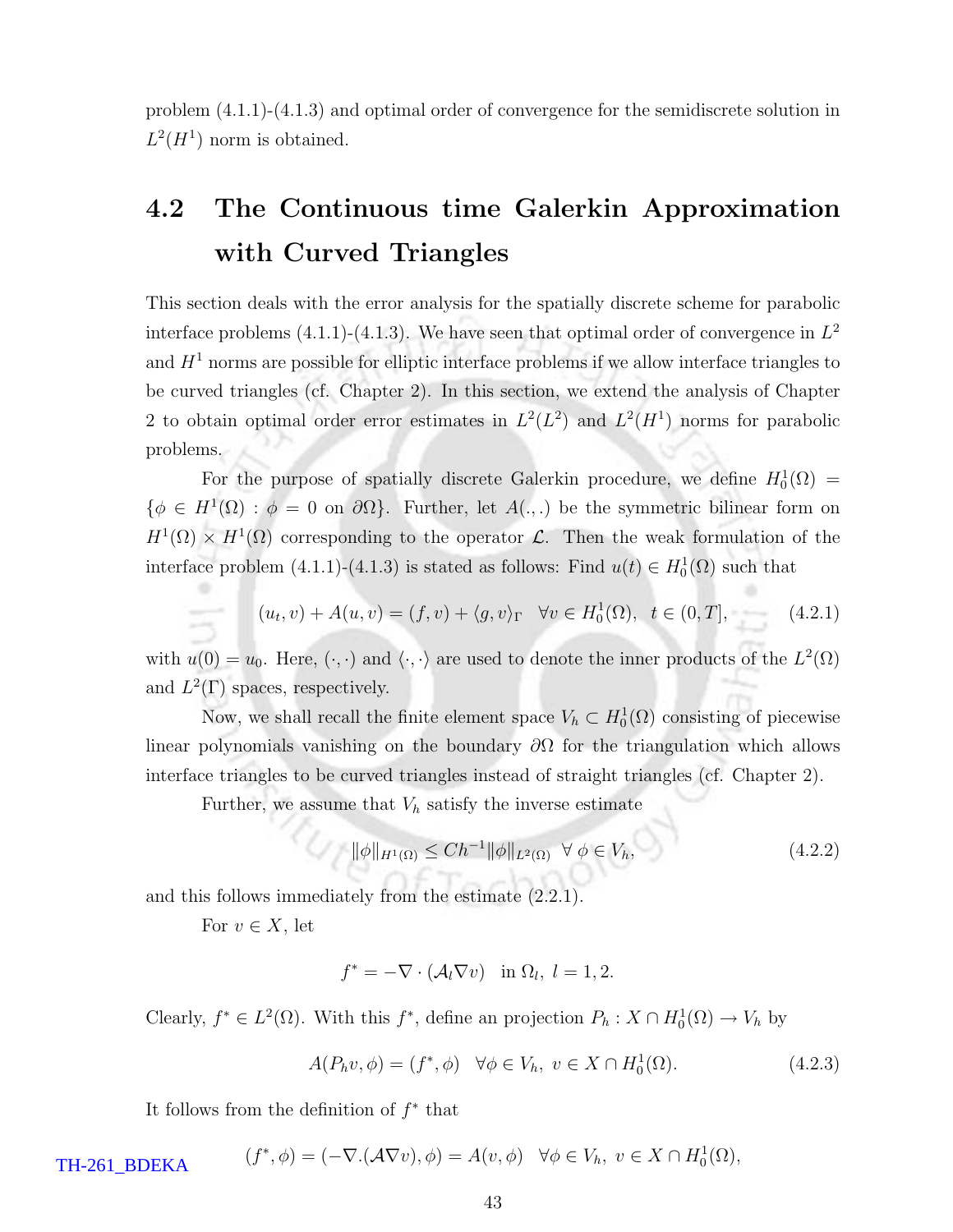which, combine with (4.2.3), leads to

$$
A(P_h v, \phi) = (f^*, \phi) = A(v, \phi) \quad \forall \phi \in V_h, \ v \in X \cap H^1_o(\Omega). \tag{4.2.4}
$$

Below, we present a proof that shows optimal error bounds for the projection operator  $P_h$ . This lemma is very crucial for our later analysis.

**Lemma 4.2.1** Let  $P_h$  be defined by (4.2.4). Then there exists a positive constant C independent of h such that

$$
||v - P_h v|| + h||v - P_h v||_1 \leq Ch^2 ||v||_X \quad \forall v \in X \cap H_0^1(\Omega).
$$

*Proof.* By the definition of  $f^*$ , we obtain

$$
A(v, \phi) = (f^*, \phi) \quad \forall \phi \in H_0^1(\Omega). \tag{4.2.5}
$$

For  $k = 1, 2$ , define  $f_k : \Omega \to \mathbb{R}$  by

$$
f_k = \begin{cases} f^*|_{\Omega_k} & \text{in } \Omega_k, \\ 0 & \text{otherwise.} \end{cases}
$$

Clearly,  $f_k \in L^2(\Omega)$  and  $f^* = f_1 + f_2$  a.e. in  $\Omega$ . We now consider the following interface problems: Let  $w_k \in H_0^1(\Omega)$  be the solution of the interface problem

$$
A(w_k, \phi) = (f_k, \phi) \quad \forall \phi \in H_0^1(\Omega). \tag{4.2.6}
$$

Then by the coercivity of the operator A it follows immediately that  $v = w_1 + w_2$ .

Let  $w_h^k \in V_h$  be the finite element approximation to  $w_k$  defined by

$$
A(w_h^k, \phi) = (f_k, \phi) \quad \forall \phi \in V_h. \tag{4.2.7}
$$

Again by the coercivity of the operator  $A$  and definition  $(4.2.4)$  of the  $P_h$  operator, it follows that  $P_h v = w_h^1 + w_h^2$ .

Since  $f_k|_{\Omega_s} = 0$ ,  $s = 1(2)$  if  $k = 2(1)$ , we have for the elliptic interface problem (4.2.6)-(4.2.7) (cf. Theorem 2.3.1)

$$
\|w_k - w_h^k\|_{H^1(\Omega)} \le Ch(\|w_k\|_{H^2(\Omega_1)} + \|w_k\|_{H^2(\Omega_2)})
$$
  
\n
$$
\le Ch\|w_k\|_X.
$$
\n(4.2.8)

Then by the elliptic regularity (cf. Theorem 1.2.1) we have

$$
||w_k||_X \leq C||f_k||_{L^2(\Omega)}\leq C||f^*||_{L^2(\Omega_k)} \leq C||v||_{H^2(\Omega_k)}.
$$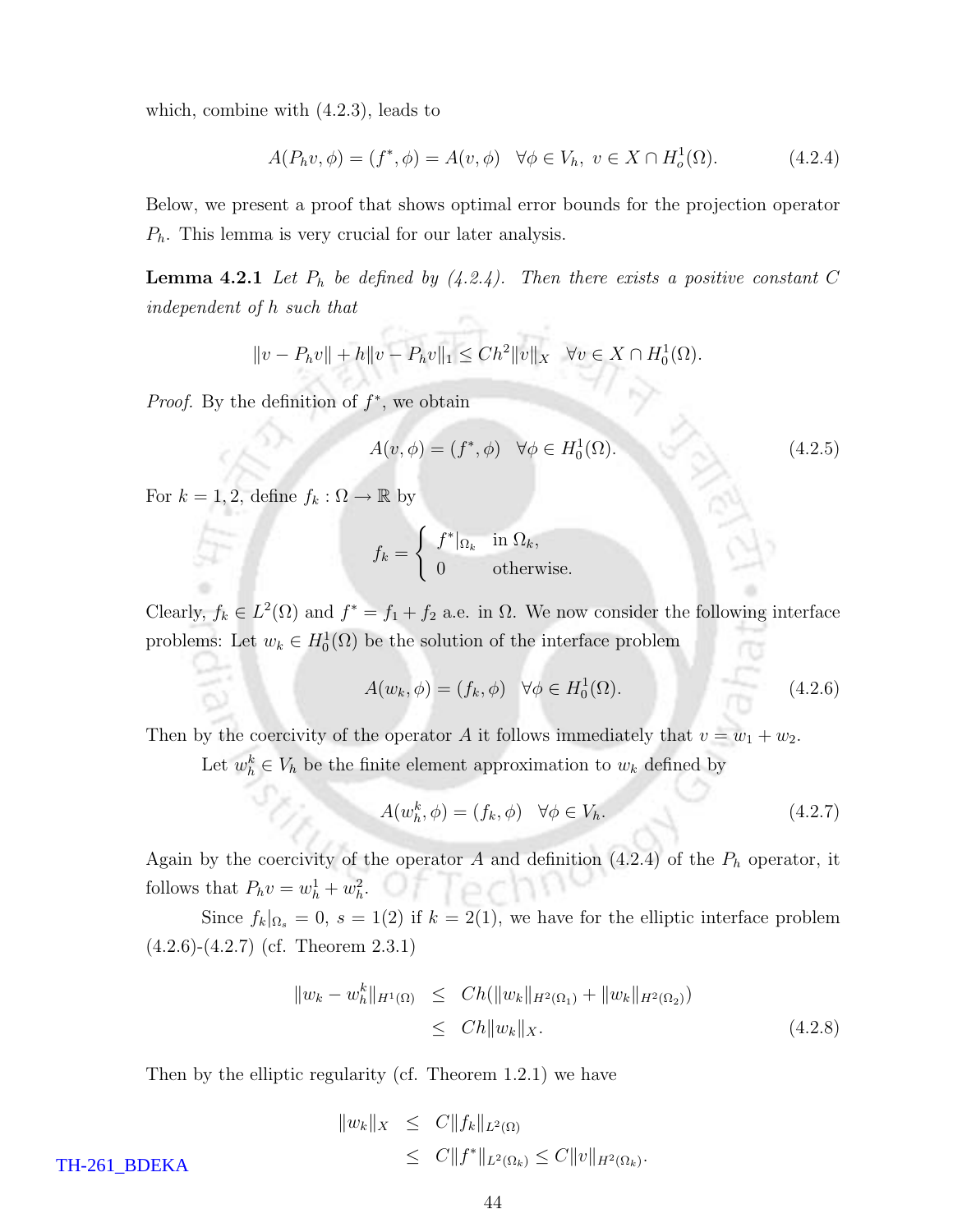This, together with (4.2.8), yields

$$
||w_k - w_h^k||_{H^1(\Omega)} \le Ch ||v||_{H^2(\Omega_k)}.
$$
\n(4.2.9)

Then

$$
\|v - P_h v\|_{H^1(\Omega)} \le \|w_1 - w_h^1\|_{H^1(\Omega)} + \|w_2 - w_h^2\|_{H^1(\Omega)}
$$
  
\n
$$
\le C (h \|w_1\|_X + h \|w_2\|_X)
$$
  
\n
$$
\le Ch (\|v\|_{H^2(\Omega_1)} + \|v\|_{H^2(\Omega_2)})
$$
  
\n
$$
\le Ch \|v\|_X \quad \forall v \in X \cap H_0^1(\Omega). \tag{4.2.10}
$$

For the  $L^2$  norm estimate, let us consider the following problem: Find  $w \in H_0^1(\Omega)$  such that ×

$$
A(w, \phi) = (v - P_h v, \phi) \quad \forall \phi \in H_0^1(\Omega). \tag{4.2.11}
$$

By setting  $\phi = v - P_h v \in H_0^1(\Omega)$  in (4.2.11) and using definition (4.2.4) of the  $P_h$ operator, we have

$$
\|v - P_h v\|_{L^2(\Omega)}^2 = A(w, v - P_h v)
$$
  
=  $A(w - P_h w, v - P_h v) + A(P_h w, v - P_h v)$   
=  $A(w - P_h w, v - P_h v)$   
 $\leq C \|w - P_h w\|_{H^1(\Omega)} \|v - P_h v\|_{H^1(\Omega)}$   
 $\leq C h^2 \|v\|_X \|w\|_X,$ 

in the last inequality, we used (4.2.10). Then applying the elliptic regularity estimate (cf. Theorem 1.2.1) for the interface problem (4.2.11), we get

$$
\|v - P_h v\|_{L^2(\Omega)}^2 \le Ch^2 \|v\|_X \|w\|_X
$$
  

$$
\le Ch^2 \|v - P_h v\|_{L^2(\Omega)} \|v\|_X.
$$

This completes the proof of Lemma 4.2.1.  $\Box$ 

Let  $L_h: L^2(\Omega) \to V_h$  be the standard  $L^2$  projection defined by

$$
(L_h v, \phi) = (v, \phi) \quad \forall v \in L^2(\Omega), \quad \phi \in V_h.
$$
\n
$$
(4.2.12)
$$

It is well known that  $L_h v \in V_h$  is the best approximation in the  $L^2$  norm to  $v \in L^2(\Omega)$ . The following lemma shows that  $L_h v$  is a quasi-best approximation to  $v \in X \cap H_0^1(\Omega)$ in the  $H^1$  norm.

**Lemma 4.2.2** Let  $P_h$  and  $L_h$  be defined by (4.2.4) and (4.2.12), respectively. Then we have

$$
||L_h v - v||_{H^1(\Omega)} \le C ||P_h v - v||_{H^1(\Omega)} \quad \forall v \in X \cap H_0^1(\Omega).
$$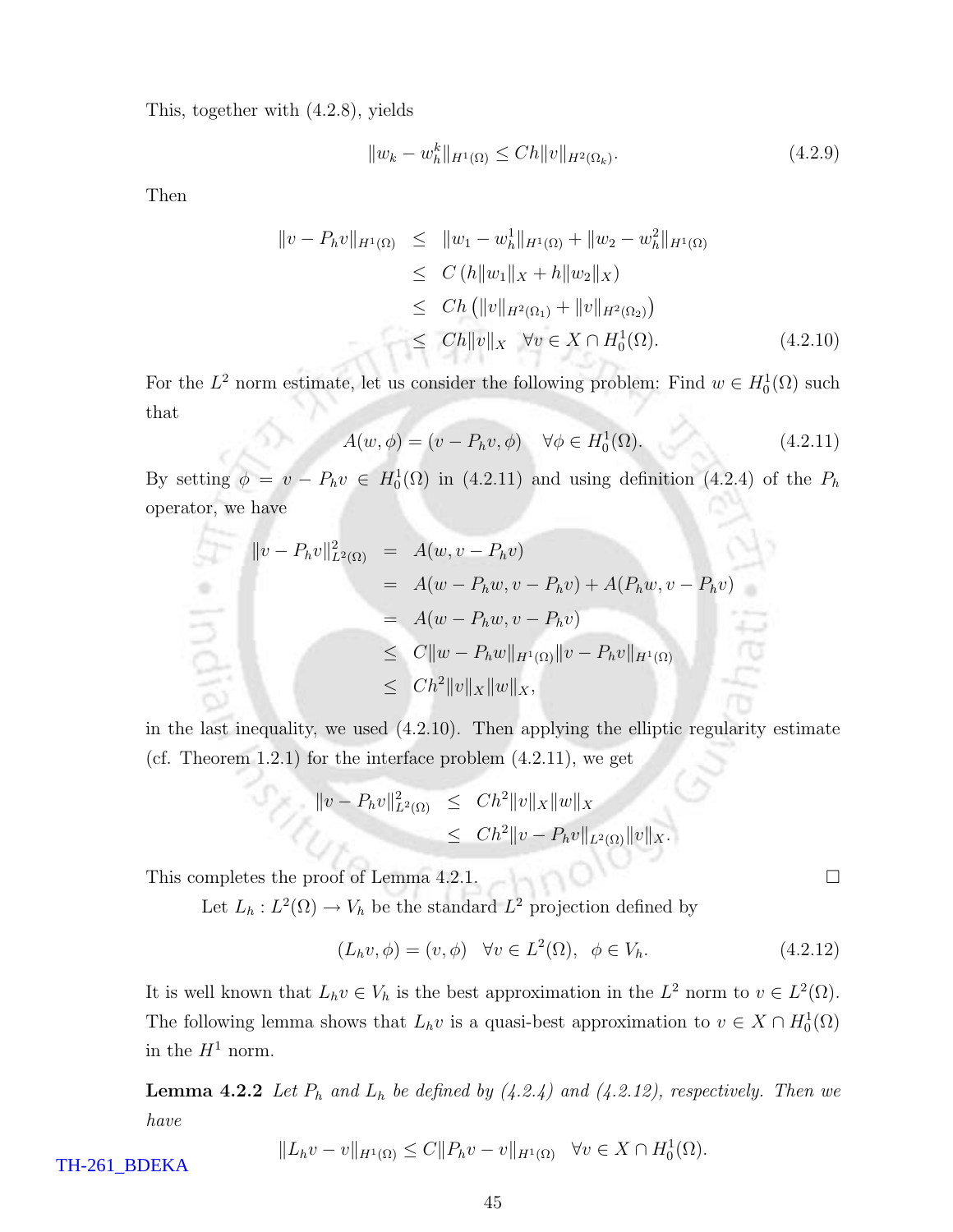*Proof.* For any  $v \in X \cap H_0^1(\Omega)$ , we know that there exists a unique solution  $w \in H_0^1(\Omega)$ for the elliptic interface problem

$$
A(w, \phi) = (P_h v - v, \phi) \quad \forall \phi \in H_0^1(\Omega). \tag{4.2.13}
$$

Equation (4.2.13), together with (4.2.4) and Lemma 4.2.1, leads to

$$
||P_h v - v||_{L^2(\Omega)}^2 = A(w - P_h w, P_h v - v) + A(P_h w, P_h v - v)
$$
  
\n
$$
\leq C||w - P_h w||_{H^1(\Omega)} ||v - P_h v||_{H^1(\Omega)}
$$
  
\n
$$
\leq Ch||w||_X ||v - P_h v||_{H^1(\Omega)}
$$
  
\n
$$
\leq Ch||v - P_h v||_{L^2(\Omega)} ||v - P_h v||_{H^1(\Omega)}.
$$
\n(4.2.14)

Here, we used the fact that  $||w||_X \leq C||v - P_hv||_{L^2(\Omega)}$ . Use of the triangle inequality and (4.2.2) yields

$$
||L_h v - v||_{H^1(\Omega)} \le ||P_h v - v||_{H^1(\Omega)} + ||L_h v - P_h v||_{H^1(\Omega)}
$$
  
\n
$$
\le ||P_h v - v||_{H^1(\Omega)} + Ch^{-1}||L_h v - P_h v||_{L^2(\Omega)}
$$
  
\n
$$
\le ||P_h v - v||_{H^1(\Omega)} + Ch^{-1}\{||v - P_h v||_{L^2(\Omega)}
$$
  
\n
$$
+||L_h v - v||_{L^2(\Omega)}\}.
$$
\n(4.2.15)

We know  $L_h v$  is the best approximation of  $v \in L^2(\Omega)$  with respect to the  $L^2$  norm. Since  $v \in X \cap H_0^1(\Omega)$ ,  $P_h v \in V_h$ . Thus,  $||v - L_h v||_{L^2(\Omega)} \leq C ||v - P_h v||_{L^2(\Omega)}$ . Therefore, (4.2.15) implies

$$
||L_h v - v||_{H^1(\Omega)} \le ||P_h v - v||_{H^1(\Omega)} + Ch^{-1}||v - P_h v||_{L^2(\Omega)}.
$$
\n(4.2.16)

The desired estimate now follows from  $(4.2.14)$  and  $(4.2.16)$ .

The following Lemma is crucial for our subsequent error analysis.

**Lemma 4.2.3** Let  $L_h$  be defined by (4.2.12). Then we have

$$
||L_h v||_{H^1(\Omega)} \leq C ||v||_{H^1(\Omega)} \quad \forall v \in H_0^1(\Omega).
$$

*Proof.* We define a projection  $\overline{R}_h : H_0^1(\Omega) \to V_h$  by

$$
A(\overline{R}_h v, v_h) = A(v, v_h) \quad \forall v_h \in V_h, \ v \in H_0^1(\Omega). \tag{4.2.17}
$$

For any  $v \in H_0^1(\Omega)$ , we know that there exists a unique solution  $w \in X \cap H_0^1(\Omega)$  for the elliptic interface problem

$$
A(w, \phi) = (\overline{R}_h v - v, \phi) \quad \forall \phi \in H_0^1(\Omega). \tag{4.2.18}
$$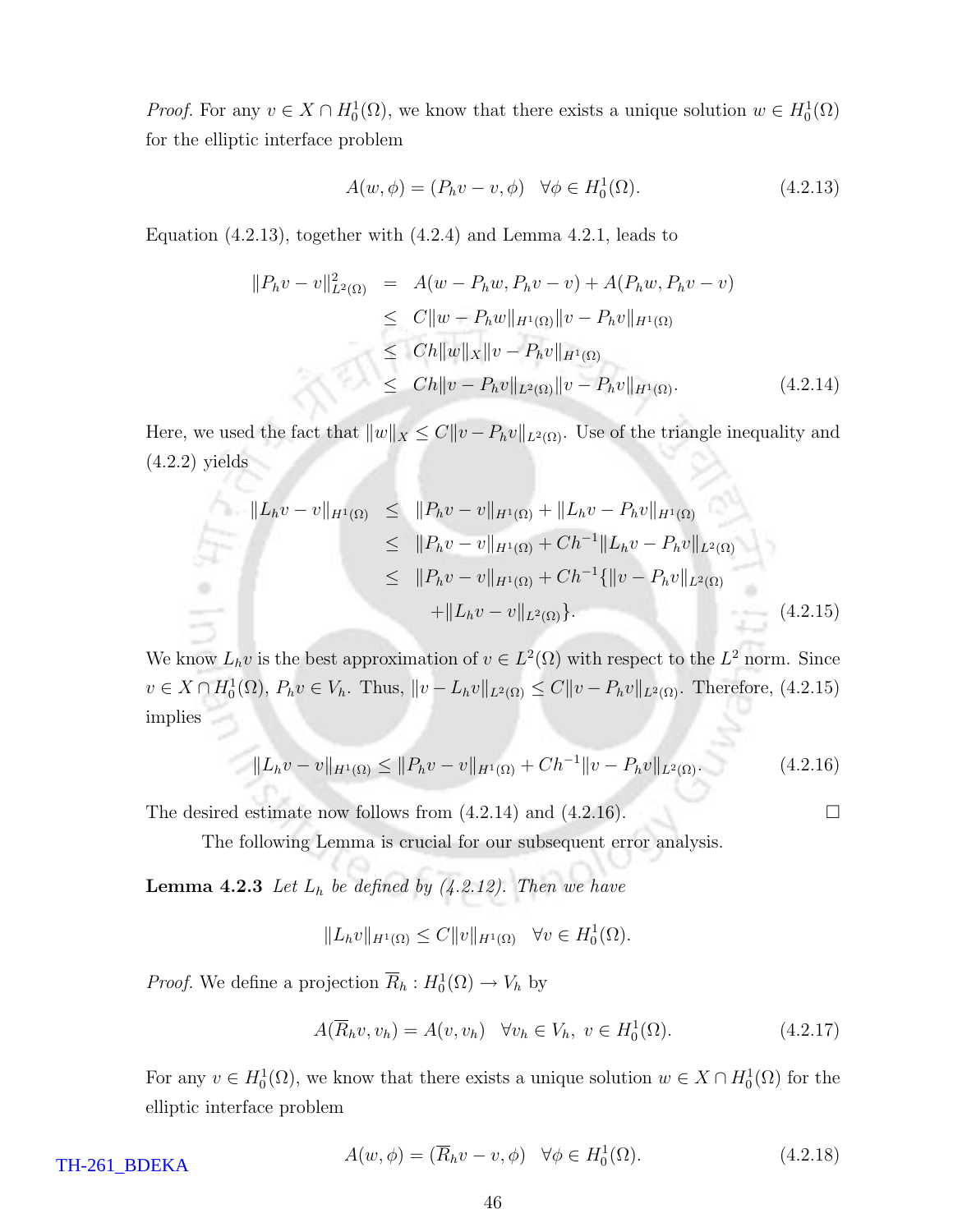Setting  $\phi = \overline{R}_h v - v$  in (4.2.18) and using Lemma 4.2.1, we obtain

$$
\|\overline{R}_h v - v\|_{L^2(\Omega)}^2 = A(w - P_h w, \overline{R}_h v - v) + A(P_h w, \overline{R}_h v - v)
$$
  
\n
$$
\leq C \|w - P_h w\|_{H^1(\Omega)} \|v - \overline{R}_h v\|_{H^1(\Omega)}
$$
  
\n
$$
\leq C h \|w\|_X \|v - \overline{R}_h v\|_{H^1(\Omega)}
$$
  
\n
$$
\leq C h \|v - \overline{R}_h v\|_{L^2(\Omega)} \|v - \overline{R}_h v\|_{H^1(\Omega)}.
$$
\n(4.2.19)

Here, we used the fact that  $||w||_X \leq C||v - \overline{R}_h v||_{L^2(\Omega)}$ . This, together with (4.2.12), we  $\overline{p}$  . The same have

$$
\|\overline{R}_h v - L_h v\|_{L^2(\Omega)}^2 = \left(\overline{R}_h v - L_h v, \overline{R}_h v - L_h v\right)
$$
  
\n
$$
= \left(\overline{R}_h v - v, \overline{R}_h v - L_h v\right) + \left(v - L_h v, \overline{R}_h v - L_h v\right)
$$
  
\n
$$
\leq C \|v - \overline{R}_h v\|_{L^2(\Omega)} \|\overline{R}_h v - L_h v\|_{L^2(\Omega)}
$$
  
\n
$$
\leq Ch \|v - \overline{R}_h v\|_{H^1(\Omega)} \|L_h v - \overline{R}_h v\|_{L^2(\Omega)}. \tag{4.2.20}
$$

Then, inverse inequality and (4.2.20), leads to

$$
||L_h v||_{H^1(\Omega)} \le ||L_h v - \overline{R}_h v||_{H^1(\Omega)} + ||\overline{R}_h v||_{H^1(\Omega)}
$$
  
\n
$$
\le C\{h^{-1}||L_h v - \overline{R}_h v||_{L^2(\Omega)} + ||v||_{H^1(\Omega)}\}
$$
  
\n
$$
\le C||v - \overline{R}_h v||_{H^1(\Omega)} + C||v||_{H^1(\Omega)} \le C||v||_{H^1(\Omega)} \quad \forall v \in H_0^1(\Omega)
$$

where, we used the fact that  $\|\overline{R}_h v\|_{H^1(\Omega)} \leq C \|v\|_{H^1(\Omega)} \,\forall v \in H_0^1(\Omega)$ , and this completes the rest of the proof.  $\Box$ 

Now, we are in a position to discuss the continuous time Galerkin finite element approximation to (4.2.1) which may be stated as follows: Find  $u_h(t) \in V_h$  such that

$$
(u_{ht}, v_h) + A(u_h, v_h) = (f, v_h) + \langle g, v_h \rangle_{\Gamma} \quad \forall v_h \in V_h, \ \ t \in (0, T], \tag{4.2.21}
$$

with  $u_h(0) = L_h u_0$ .

Subtracting  $(4.2.21)$  from  $(4.2.1)$  we have

$$
(u_t - u_{ht}, v_h) + A(u - u_h, v_h) = 0 \quad \forall v_h \in V_h.
$$
\n(4.2.22)

Define the error  $e(t)$  as  $e(t) = u(t) - u_h(t)$ . Setting  $v_h = L_h u$  in (4.2.22) and using  $(4.2.12)$ , we obtain

$$
\frac{1}{2}\frac{d}{dt}\|e\|_{L^{2}(\Omega)}^{2} + A(e,e) = A(u - u_{h}, u - L_{h}u) + (u_{t} - u_{ht}, u - L_{h}u)
$$
\n
$$
= A(u - u_{h}, u - L_{h}u) + (u_{t} - L_{h}u_{t}, u - L_{h}u)
$$
\n
$$
+ (L_{h}u_{t} - u_{ht}, u - L_{h}u)
$$
\n
$$
= A(u - u_{h}, u - L_{h}u) + (u_{t} - (L_{h}u)_{t}, u - L_{h}u)
$$
\n
$$
+ (L_{h}u_{t} - u_{ht}, u - L_{h}u)
$$
\n
$$
= A(u - u_{h}, u - L_{h}u) + \frac{1}{2}\frac{d}{dt}(u - L_{h}u, u - L_{h}u). \qquad (4.2.23)
$$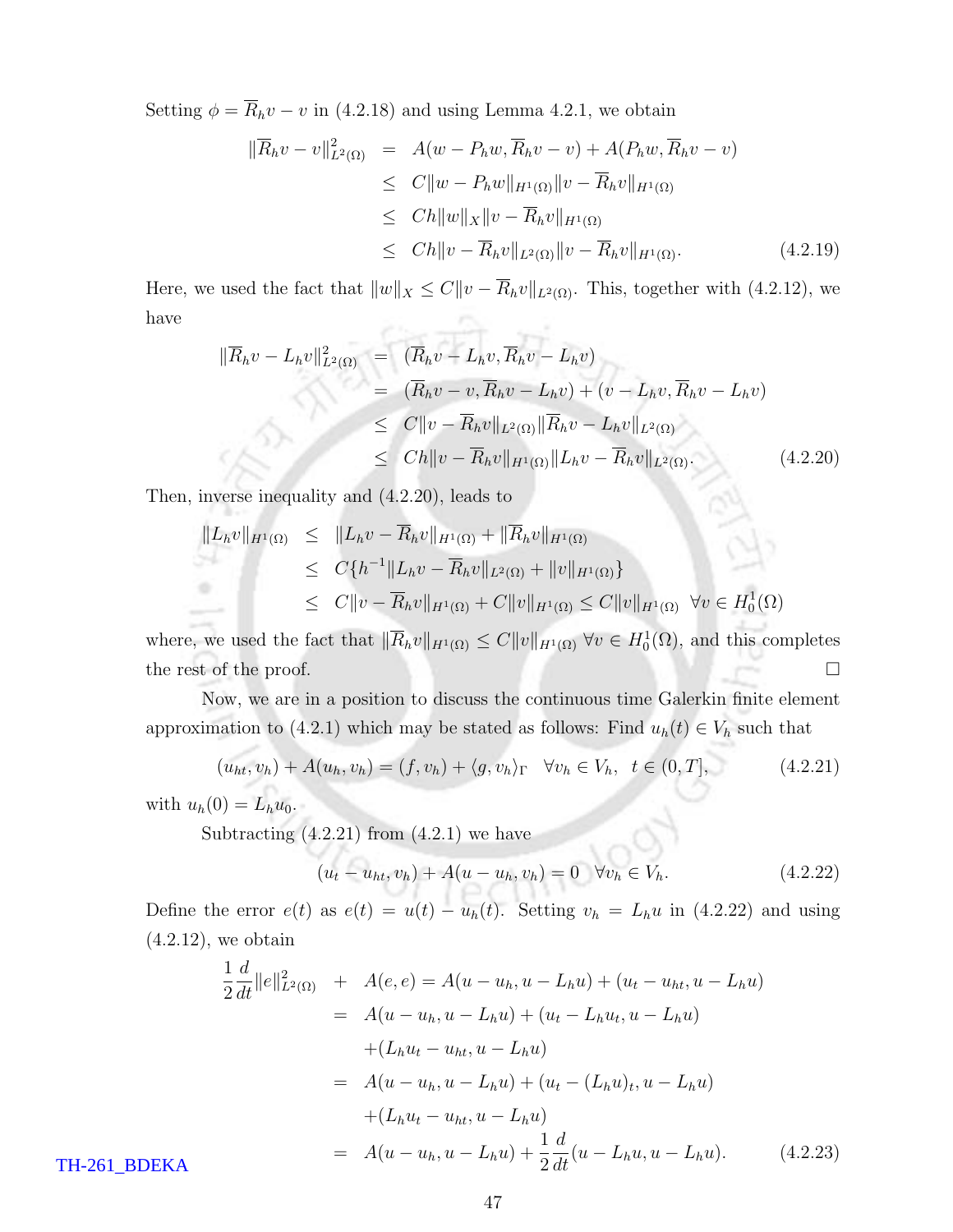In the last equality we used the fact that  $L_h u_t - u_{ht} \in V_h$  and the definition (4.2.12) of the  $L_h$  operator. Integrate the above equation from 0 to t. Then apply the Cauchy-Schwarz inequality and Young's inequality to obtain

$$
||e||_{L^{2}(\Omega)}^{2} + \int_{0}^{t} ||e||_{H^{1}(\Omega)}^{2} ds
$$
  
 
$$
\leq C \bigg(\int_{0}^{t} ||u - L_{h}u||_{H^{1}(\Omega)}^{2} ds + ||u - L_{h}u||_{L^{2}(\Omega)}^{2} + ||u_{0} - L_{h}u_{0}||_{L^{2}(\Omega)}^{2}\bigg).
$$

An application of Lemma 4.2.2 leads to

$$
||e||_{L^{2}(\Omega)}^{2} + \int_{0}^{t} ||e||_{H^{1}(\Omega)}^{2} ds
$$
  
\n
$$
\leq C \bigg(\int_{0}^{t} ||u - P_{h}u||_{H^{1}(\Omega)}^{2} ds + ||u - L_{h}u||_{L^{2}(\Omega)}^{2} + ||u_{0} - L_{h}u_{0}||_{L^{2}(\Omega)}^{2}\bigg),
$$

which, together with Lemma 4.2.1 and the fact  $||L_hv - v||_{L^2(\Omega)} \leq Ch||v||_{H^1(\Omega)} \quad \forall v \in$  $H_0^1(\Omega)$ , yields

$$
\int_0^t \|e\|_{H^1(\Omega)}^2 ds \leq Ch^2 \left\{ \|u_0\|_{H^1(\Omega)}^2 + \|u\|_X^2 + \|u\|_{L^2(0,T;X)}^2 \right\}.
$$

Thus, we have proved the following optimal  $H^1$  norm estimate.

**Theorem 4.2.1** Let u and  $u_h$  be the solutions of  $(4.1.1)-(4.1.3)$  and  $(4.2.21)$ , respectively. Then, for  $u_0 \in H_0^1(\Omega)$ ,  $f \in H^1(0,T; L^2(\Omega))$ , and  $g \in H^1(0,T; H^{\frac{1}{2}}(\Gamma))$ , we have

$$
||u - u_h||_{L^2(0,T;H^1(\Omega))} \leq Ch \{ ||u_0||_{H^1(\Omega)} + ||u||_X + ||u||_{L^2(0,T;X)} \}.
$$

Next, for the  $L^2$  norm error estimate, we shall use the duality argument. For this purpose, we now consider the following auxiliary problem: Find  $z \in H_0^1(\Omega)$  such that

$$
A(z, v) = (u - u_h, v) \quad \forall v \in H_0^1(\Omega), \ t \in (0, T], \tag{4.2.24}
$$

with  $\int_{\mathcal{A}_{\partial \mathbf{n}}} \frac{\partial z}{\partial \mathbf{n}}$ 1  $= 0$  across the interface Γ. Then its finite element approximation is defined to be a function  $z_h \in V_h$  satisfying

$$
A(z_h, v_h) = (u - u_h, v_h) \quad \forall v_h \in V_h, \quad t \in (0, T]. \tag{4.2.25}
$$

Setting  $v = u - u_h$  in (4.2.24) and using (4.2.22), we obtain

$$
\|u - u_h\|_{L^2(\Omega)}^2 = A(z, u - u_h)
$$
  
=  $A(z - z_h, u - u_h) + A(z_h, u - u_h)$   
=  $A(z - z_h, u - u_h) - (u_t - u_{ht}, z_h).$  (4.2.26)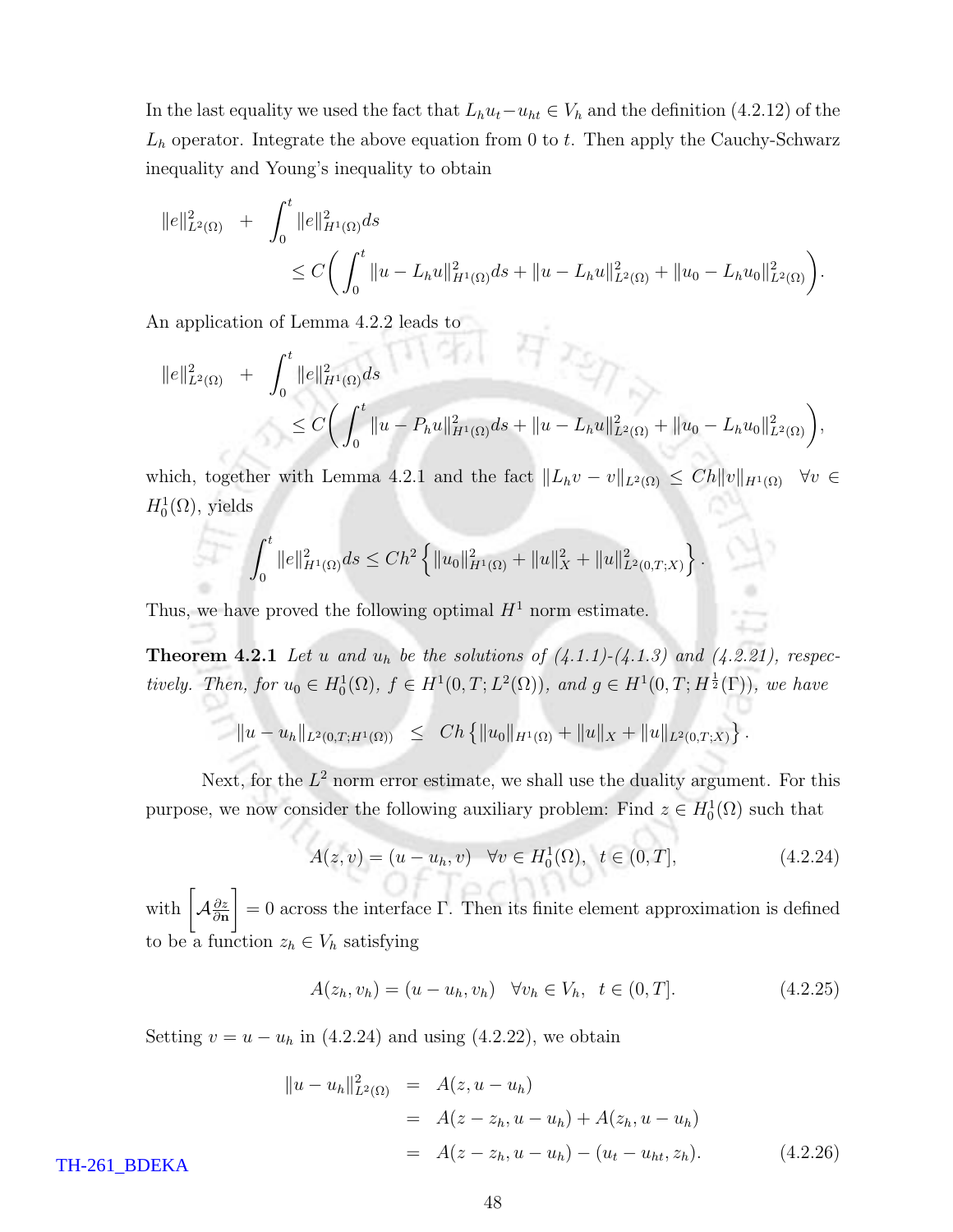Differentiating  $(4.2.25)$  with respect to t, we obtain

$$
A(z_{ht}, v_h) = (u_t - u_{ht}, v_h).
$$

Thus, we have

$$
\frac{1}{2}\frac{d}{dt}A(z_h,z_h)=A(z_{ht},z_h)=(u_t-u_{ht},z_h),
$$

and hence, integrating  $(4.2.26)$  from 0 to T we obtain

$$
||u - u_h||_{L^2(0,T;L^2(\Omega))}^2 + \frac{1}{2}A(z_h, z_h)
$$
  
\n
$$
\leq C \int_0^T ||z - z_h||_{H^1(\Omega)} ||u - u_h||_{H^1(\Omega)} ds + \frac{1}{2}A(z_h(0), z_h(0)).
$$

Further, using Theorem 1.2.1 for the elliptic interface problem (4.2.24) and Lemma 4.2.1, we obtain

$$
||z - z_h||_{H^1(\Omega)} \leq C||z - P_hz||_{H^1(\Omega)}
$$
  
\n
$$
\leq Ch||z||_X
$$
  
\n
$$
\leq Ch||u - u_h||_{L^2(\Omega)},
$$

and hence

$$
||u - u_h||_{L^2(0,T;L^2(\Omega))}^2
$$
  
\n
$$
\leq C \int_0^T h||u - u_h||_{L^2(\Omega)}||u - u_h||_{H^1(\Omega)} ds + \frac{1}{2}A(z_h(0), z_h(0)). \quad (4.2.27)
$$

Taking  $t \to 0$ , it now follows from  $(4.2.25)$  that

$$
A(z_h(0), z_h(0)) = (u_0 - L_h u_0, z_h(0)) = 0.
$$

This, together with (4.2.27) and Theorem 4.2.1, leads to

$$
||u - u_h||_{L^2(0,T;L^2(\Omega))}^2
$$
  
\n
$$
\leq Ch \left( \int_0^T ||u - u_h||_{L^2(\Omega)}^2 \right)^{\frac{1}{2}} \left( \int_0^T ||u - u_h||_{H^1(\Omega)}^2 \right)^{\frac{1}{2}}
$$
  
\n
$$
\leq Ch^2 ||u - u_h||_{L^2(0,T;L^2(\Omega))} \left\{ ||u_0||_{H^1(\Omega)} + ||u||_X + ||u||_{L^2(0,T;X)} \right\}.
$$

Thus, we have proved the following optimal  $L^2$  norm estimate.

**Theorem 4.2.2** Let u and  $u_h$  be the solutions of  $(4.1.1)-(4.1.3)$  and  $(4.2.21)$ , respectively. Then, for  $u_0 \in H_0^1(\Omega)$ ,  $f \in H^1(0,T; L^2(\Omega))$ , and  $g \in H^1(0,T; H^{\frac{1}{2}}(\Gamma))$ , we have

$$
||u - u_h||_{L^2(0,T;L^2(\Omega))} \le Ch^2 \left\{ ||u_0||_{H^1(\Omega)} + ||u||_X + ||u||_{L^2(0,T;X)} \right\}.
$$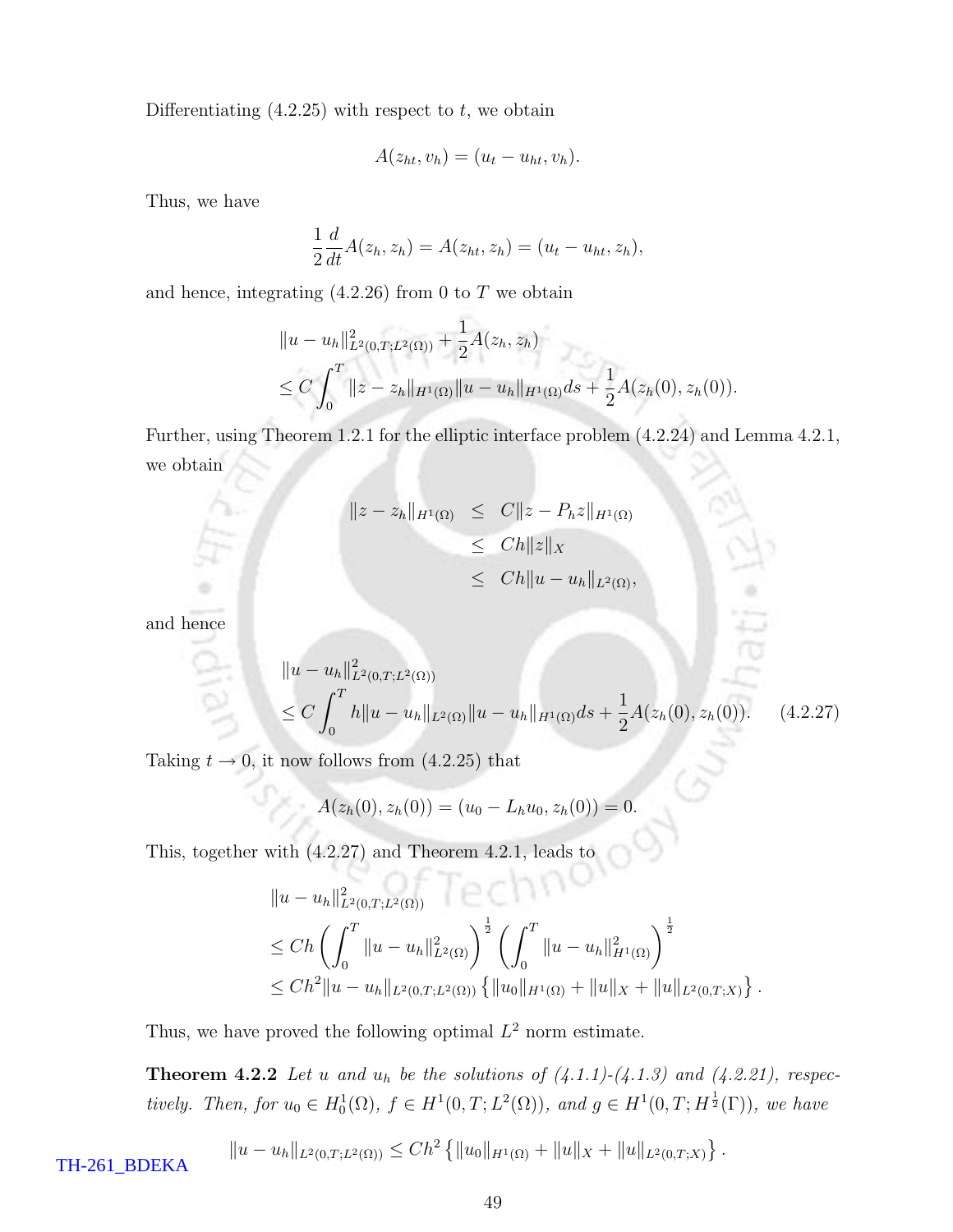### 4.3 The Continuous time Galerkin Approximation with Straight Triangles

This section is concerned with a priori error estimate for the semidiscrete solution of the parabolic interface problems (4.1.1)-(4.1.3) in a convex polygonal domain Ω. We have shown error estimate of optimal order in  $L^2(H^1)$  norm for fitted finite element method. In this method, grid lines need not fit to the interface exactly.

Let  $A(\cdot, \cdot)$  be the symmetric bilinear form on  $H^1(\Omega) \times H^1(\Omega)$  as defined in Chapter 3. Then the weak formulation of the interface problem (4.1.1)-(4.1.3) is stated as follows: Find  $u(t) \in H_0^1(\Omega)$  such that

$$
(u_t, v) + A(u, v) = (f, v) + \langle g, v \rangle_{\Gamma} \quad \forall v \in H_0^1(\Omega), \ t \in (0, T], \tag{4.3.1}
$$

with  $u(0) = u_0$ .

Let  $V_h$  be a family of finite element subspaces of  $H_0^1(\Omega)$  defined on straight triangulation  $\mathcal{T}_h$  consisting of piecewise linear polynomials vanishing on the boundary  $\partial\Omega$ . We recall that the triangulation  $\mathcal{T}_h$  consists of straight triangles (cf. Chapter 3).

We now turn to the semidiscrete finite element approximation to the problem (4.3.1). Before, we need the standard  $L^2$  projection  $L_h: L^2(\Omega) \to V_h$  defined by

$$
(L_h v, \phi) = (v, \phi) \quad \forall v \in L^2(\Omega), \quad \phi \in V_h,
$$
\n
$$
(4.3.2)
$$

satisfying the stability estimate (cf. [14])

$$
||L_h v||_{H^1(\Omega)} \le C ||v||_{H^1(\Omega)} \quad \forall v \in H_0^1(\Omega). \tag{4.3.3}
$$

It is well known that  $L_h v \in V_h$  is the best approximation of  $v \in L^2(\Omega)$  with respect to the  $L^2$  norm. Thus, Lemma 3.2.1 immediately implies

$$
||L_hu - u||_{L^2(\Omega)} \leq C(u)h^2, \quad C(u) = C(||u||_X + ||u||_{W^{1,\infty}(\Omega_0 \cap \Omega_1)} + ||u||_{W^{1,\infty}(\Omega_0 \cap \Omega_2)}),
$$

where  $\Omega_0$  is some neighborhood of the interface Γ. Further, using the inverse inequality

$$
\|\phi\|_{H^1(\Omega)} \le Ch^{-1} \|\phi\|_{L^2(\Omega)} \ \ \forall \phi \in V_h,
$$

we have

$$
||L_h u - u||_{H^1(\Omega)} \le ||\Pi_h u - u||_{H^1(\Omega)} + ||L_h u - \Pi_h u||_{H^1(\Omega)}
$$
  
\n
$$
\le ||\Pi_h u - u||_{H^1(\Omega)} + Ch^{-1}||L_h u - \Pi_h u||_{L^2(\Omega)}
$$
  
\n
$$
\le C(u)h + Ch^{-1}||u - \Pi_h u||_{L^2(\Omega)} + Ch^{-1}||L_h u - u||_{L^2(\Omega)}
$$
  
\n
$$
\le C(u)h.
$$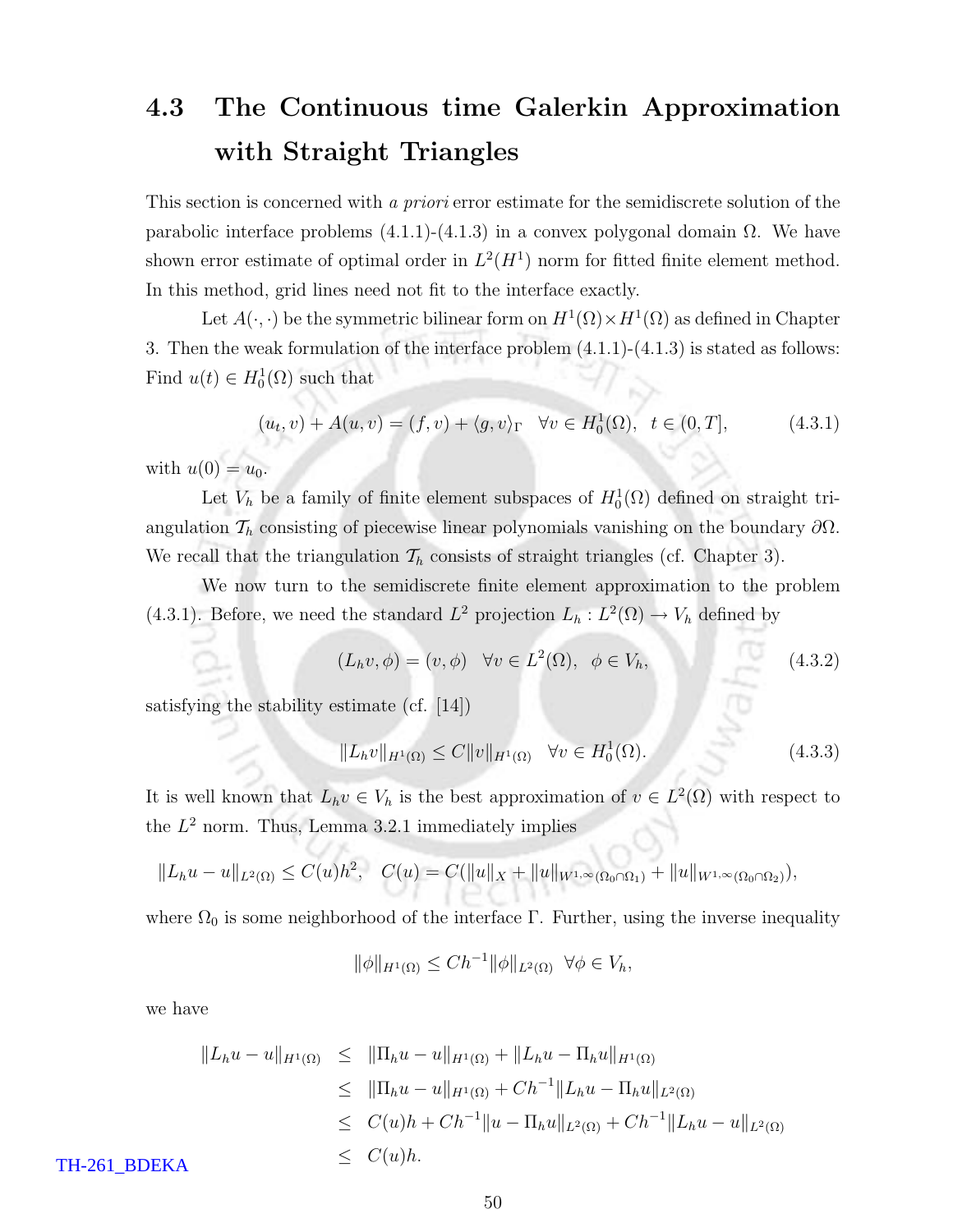Here, we used the fact  $||u-\Pi_hu||_{H^1(\Omega)} \leq C(u)h$  for the linear interpolant  $\Pi_h$  (cf. Lemma 3.2.1). Thus, we have

$$
||L_h u - u||_{H^m(\Omega)} \le C(u)h^{2-m}, \ m = 0, 1. \tag{4.3.4}
$$

Now, the standard continuous in time Galerkin finite element approximation to (4.3.1) is stated as follows: Find  $u_h : [0, T] \to V_h$  such that  $u_h(0) = L_h u_0$  and

$$
(u_{ht}, v_h) + A_h(u_h, v_h) = (f, v_h) + \langle g_h, v_h \rangle_{\Gamma_h} \quad \forall v_h \in V_h, \quad t \in (0, T], \tag{4.3.5}
$$

where  $A_h(\cdot, \cdot)$  is the suitable approximation of A as defined in Chapter 3.

We shall need the following stability result for the semidiscrete solution  $u<sub>h</sub>$  satisfying (4.3.5) for our future use.

**Lemma 4.3.1** Let  $f \in L^2(\Omega)$ ,  $u_0 \in H_0^1(\Omega)$  and  $g \in H^2(\Gamma)$ . Then we have

$$
\int_0^t \|u_h\|_{H^1(\Omega)}^2 ds \leq C \bigg( \int_0^t \{ \|f\|_{L^2(\Omega)}^2 + \|g\|_{H^2(\Gamma)}^2 \} ds + \|u_0\|_{H^1(\Omega)}^2 \bigg).
$$

*Proof.* The lemma can be proved easily by setting  $v_h = u_h$  in (4.3.5). We omit the  $\Box$  details.  $\Box$ 

Subtracting  $(4.3.5)$  from  $(4.3.1)$  we have

$$
(u_t - u_{ht}, v_h) + A(u - u_h, v_h) = \langle g, v_h \rangle_{\Gamma} - \langle g_h, v_h \rangle_{\Gamma_h}
$$
  
+  $A_h(u_h, v_h) - A(u_h, v_h) \quad \forall v_h \in V_h.$  (4.3.6)

Define the error  $e(t)$  as  $e(t) = u(t) - u_h(t)$ . Setting  $v_h = L_h u$  in (4.3.6) and using (4.3.2), we obtain

$$
\frac{1}{2}\frac{d}{dt}\|e(t)\|_{L^{2}(\Omega)}^{2} + A(e,e)
$$
\n
$$
= (I)_{1} + (I)_{2} + (I)_{3} + \frac{1}{2}\frac{d}{dt}\|u - L_{h}u\|_{L^{2}(\Omega)}^{2},
$$
\n(4.3.7)

where the terms  $(I)<sub>1</sub>(I)<sub>3</sub>$  are given by

$$
(I)_1 = \langle g, L_h u - u_h \rangle_{\Gamma} - \langle g_h, L_h u - u_h \rangle_{\Gamma_h},
$$
  
\n
$$
(I)_2 = A_h(u_h, L_h u - u_h) - A(u_h, L_h u - u_h),
$$
  
\n
$$
(I)_3 = A(u_h - u, L_h u - u).
$$

Now, we estimate the terms  $(I)_1$ ,  $(I)_2$  and  $(I)_3$  one by one. By Lemma 3.2.3, we have

$$
\begin{array}{rcl} |(I)_1| & \leq & Ch^{\frac{3}{2}} \|g\|_{H^2(\Gamma)} \|L_h u - u_h\|_{H^1(\Omega)} \\ & \leq & Ch^{\frac{5}{2}} \|g\|_{H^2(\Gamma)} \{ \|u\|_X + \|u\|_{W^{1,\infty}(\Omega_0 \cap \Omega_1)} + \|u\|_{W^{1,\infty}(\Omega_0 \cap \Omega_2)} \} \\ & & \quad + Ch^{\frac{3}{2}} \|g\|_{H^2(\Gamma)} \|e(t)\|_{H^1(\Omega)}, \end{array}
$$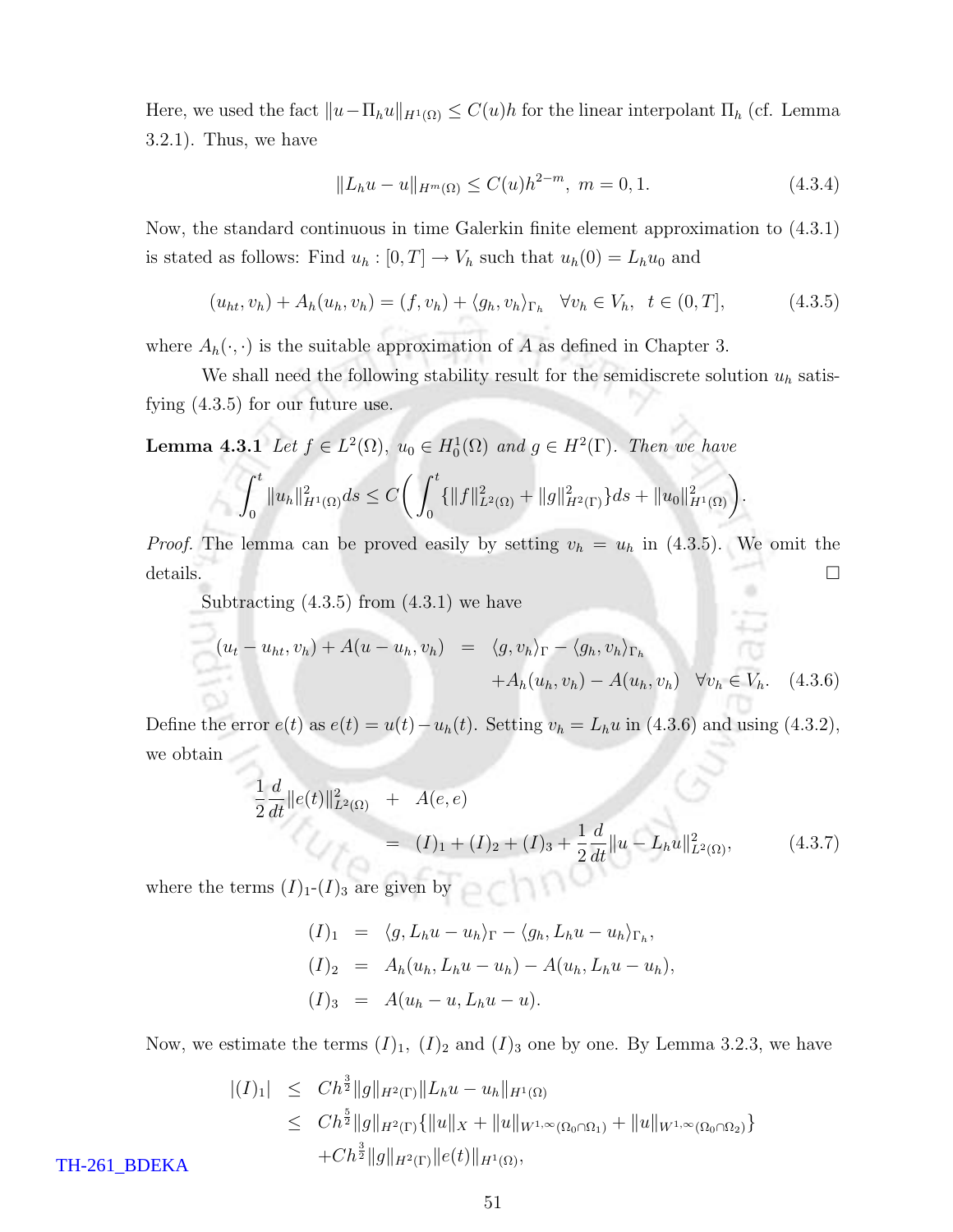in the second inequality we used (4.3.4). Now, applying the Cauchy-Schwarz inequality, we have

$$
|(I)_1| \leq C(u)h^{\frac{5}{2}}\|g\|_{H^2(\Gamma)} + Ch^3\|g\|_{H^2(\Gamma)}^2 + \frac{1}{4}\|e(t)\|_{H^1(\Omega)}^2. \tag{4.3.8}
$$

Arguing as in deriving (3.2.16) and using (4.3.4), we can deduce that

$$
\begin{aligned} |(I)_2| &\leq C h \|u_h\|_{H^1(\Omega)} \|L_h u - u_h\|_{H^1(\Omega)} \\ &\leq C(u) h^2 \|u_h\|_{H^1(\Omega)} + C h \|u_h\|_{H^1(\Omega)} \|e(t)\|_{H^1(\Omega)} \\ &\leq C(u) h^2 \|u_h\|_{H^1(\Omega)} + C h^2 \|u_h\|_{H^1(\Omega)}^2 + \frac{1}{4} \|e(t)\|_{H^1(\Omega)}^2 \\ &\leq \{C(u)\}^2 h^2 + C h^2 \|u_h\|_{H^1(\Omega)}^2 + \frac{1}{4} \|e(t)\|_{H^1(\Omega)}^2. \end{aligned} \tag{4.3.9}
$$

Then, the last term  $(I)_3$  can be bounded by using  $(4.3.4)$  as

$$
\begin{aligned} |(I)_3| &\leq C(u)h \|e(t)\|_{H^1(\Omega)} \\ &\leq \{C(u)\}^2 h^2 + \frac{1}{4} \|e(t)\|_{H^1(\Omega)}^2. \end{aligned} \tag{4.3.10}
$$

Integrating the identity  $(4.3.7)$  from 0 to t and using the estimates  $(4.3.8)-(4.3.10)$ , we obtain

$$
\int_0^t \|e\|_{H^1(\Omega)}^2 ds \leq C(u, g)h^2 + Ch^2 \int_0^t \|u_h\|_{H^1(\Omega)}^2 ds + \frac{3}{4} \int_0^t \|e\|_{H^1(\Omega)}^2 + \|u - L_h u\|_{L^2(\Omega)}^2.
$$
\n(4.3.11)

It is known that

$$
||v - L_h v||_{L^2(\Omega)} \le Ch ||v||_{H^1(\Omega)} \ \forall v \in H_0^1(\Omega).
$$

This, together with Lemma 4.3.1, leads to the following optimal  $H^1$  norm error estimate.

**Theorem 4.3.1** Let u and  $u_h$  be the solutions of  $(4.1.1)-(4.1.3)$  and  $(4.3.5)$ , respectively. Then, for  $u_0 \in H_0^1(\Omega)$ ,  $f \in H^1(0,T; L^2(\Omega))$ , and  $g \in H^1(0,T; H^2(\Gamma))$ , there exists a positive constant C independent of h such that

$$
||u - u_h||_{L^2(0,T;H^1(\Omega))} \leq C(u_0, u, f, g)h.
$$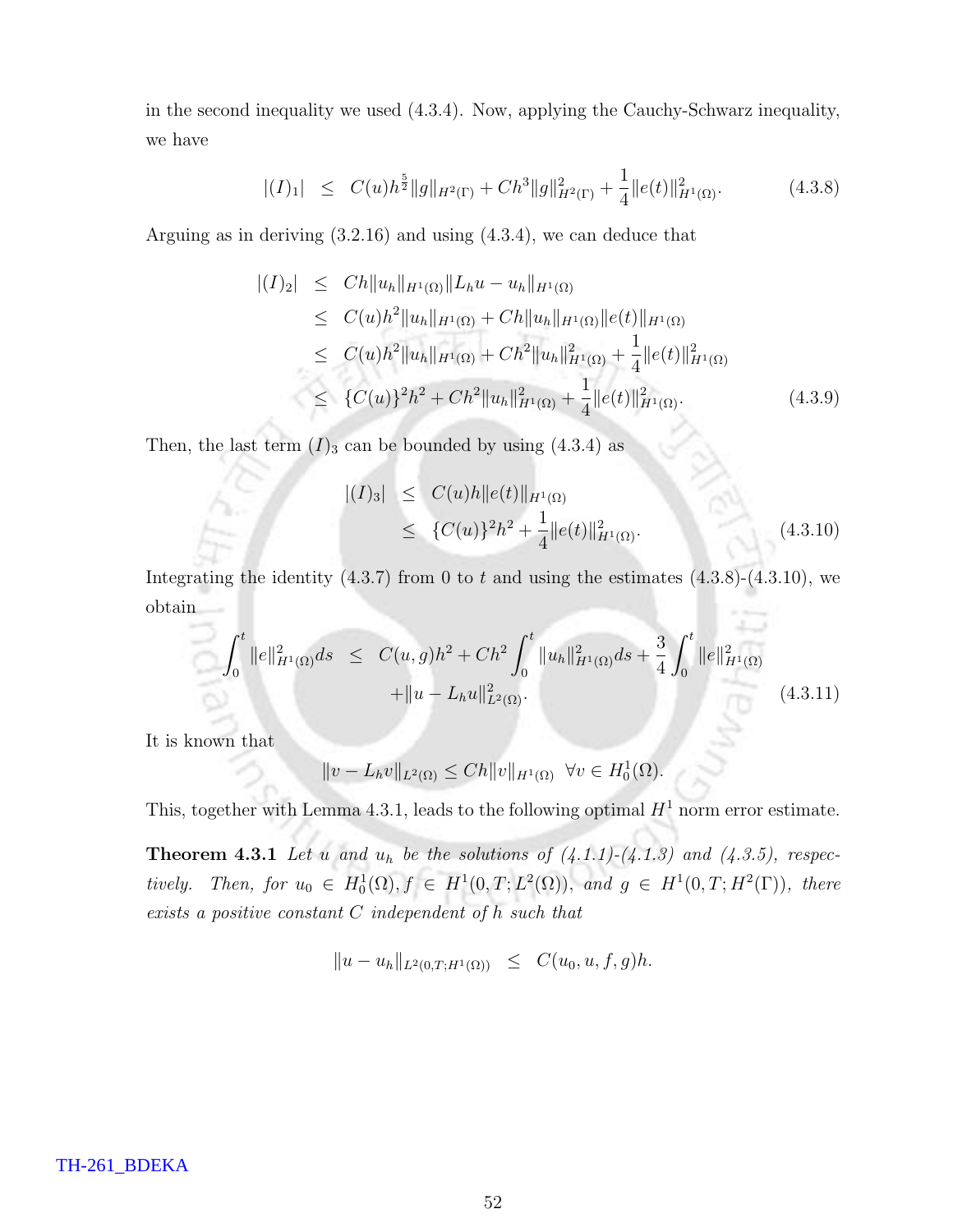# Chapter 5

# Fully Discrete Schemes for Parabolic Interface Problems

In this chapter, a discrete time discontinuous Galerkin (DG) method is used to analyze the fully discrete scheme for parabolic interface problems. The error estimates are shown to be of optimal order in  $L^2(L^2)$  and  $L^2(H^1)$  norms when the grid lines coincide with the interface. Further, the fully discrete solution converges to the exact solution at an optimal rate in  $L^2(H^1)$  norm if we use straight triangles instead of curved interface triangles.

### 5.1 Introduction

Let  $\Omega$  be a bounded domain in  $\mathbb{R}^2$  with smooth boundary  $\partial\Omega$  and  $\Omega_1 \subset \Omega$  is an open domain with  $C^2$  boundary Γ. Let  $\Omega_2 = \Omega \backslash \Omega_1$ . We shall again recall the following linear parabolic interface problems of the form

$$
u_t + \mathcal{L}u = f(x, t) \quad \text{in } \Omega \times (0, T] \tag{5.1.1}
$$

with initial and boundary conditions

$$
u(x,0) = u_0(x) \text{ in } \Omega, \qquad u(x,t) = 0 \quad \text{on } \partial\Omega \times (0,T] \tag{5.1.2}
$$

and interface conditions

$$
[u] = 0, \qquad \left[ \mathcal{A} \frac{\partial u}{\partial \mathbf{n}} \right] = g(x, t) \quad \text{along } \Gamma,
$$
\n
$$
(5.1.3)
$$

where  $f = f(x, t)$  and  $g = g(x, t)$  are real valued functions in  $\Omega \times (0, T]$ , and  $u_t = \frac{\partial u}{\partial t}$ . Further,  $u_0 = u_0(x)$  is real valued function in  $\Omega$ . Here, the operator  $\mathcal{L}(v) = -\nabla \cdot (\mathcal{A} \nabla v)$ . TH-261\_BDEKA<sup>y</sup> symbols [v] and **n** are defined as in Chapter 1, and  $T < \infty$ .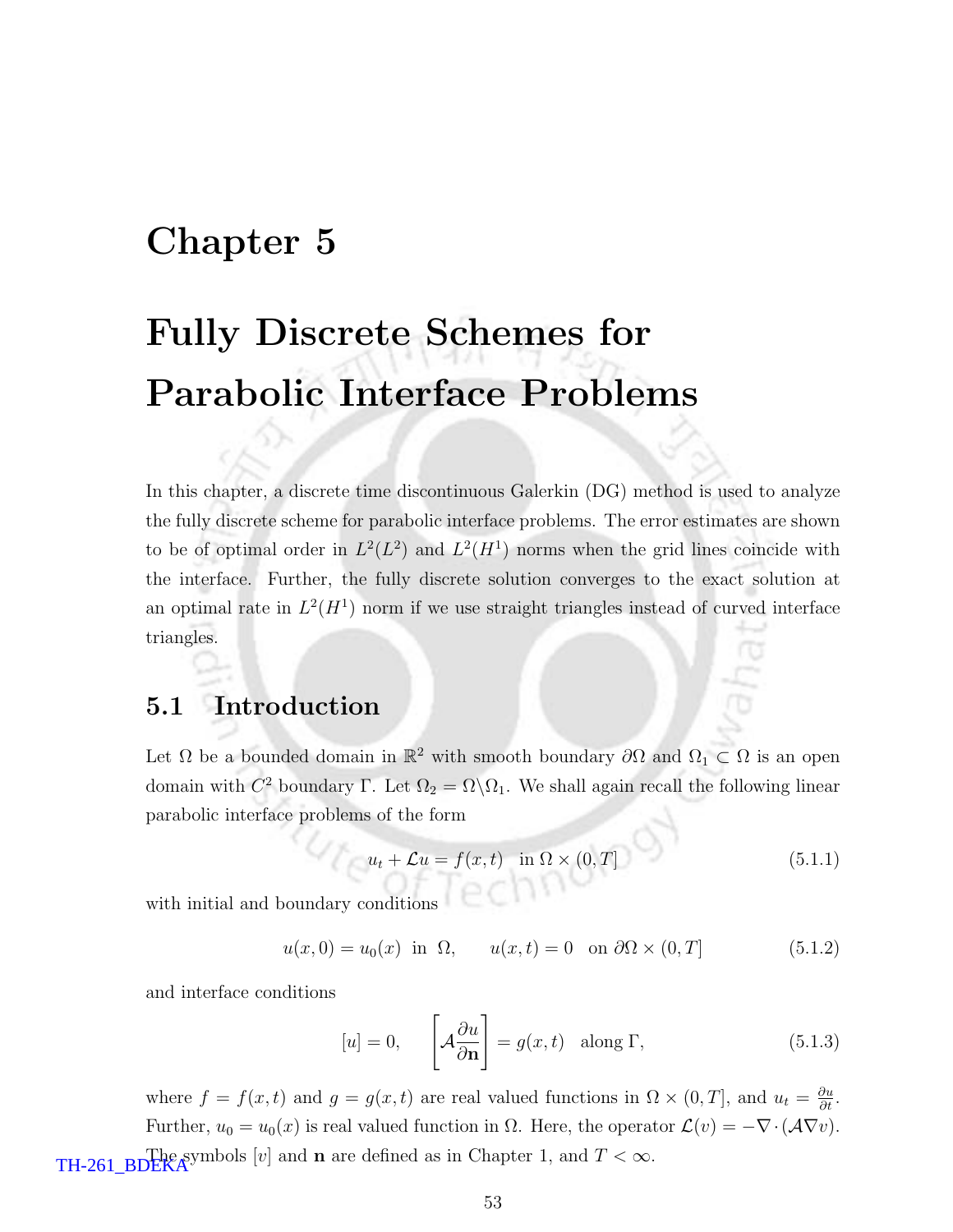In the present chapter, we shall discuss the time discretization of the semidiscrete equations (4.2.21) and (4.3.5) for fitted finite element method. The discontinuous Galerkin method is used in the direction of the time variable. In this method an approximation to the solution is sought as a piecewise constant polynomial function in  $t$ , which is not necessarily continuous at the nodes of the defining partition. Optimal order error estimates is obtained in both  $L^2(L^2)$  and  $L^2(H^1)$  norms if the grid lines coincide the actual interface. Further, we proved optimal order of convergence for the fully discrete solution in  $L^2(H^1)$  norm when the grid lines approximate the interface. The key to the present analysis is the introduction of parabolic dual problems and newly established convergence results for elliptic projection. For the literature on the discontinuous Galerkin methods, we refer to [4], [31], [43], [44], and [58].

In order to discretize  $(4.2.21)$  and  $(4.3.5)$  in time, we first divide the interval  $[0, T]$ into M equally spaced subintervals by the points

$$
0 = t^0 < t^1 < \dots < t^M = T
$$

with  $t^n = nk$ ,  $k = T/M$  be the time step. Let  $I_n = (t^{n-1}, t^n]$  be the nth subinterval. To present the DG method for the equations (4.2.21) and (4.3.5), we shall use the finite dimensional space

$$
V_{hk} = \{ \phi : [0, T] \to V_h : \phi|_{I_n} \in V_h \text{ is constant in time} \}.
$$

For  $\phi \in V_{hk}$ , we denote  $\phi^n$  and  $\phi^n_{+}$  to be the value of  $\phi$  and its limit from the above at  $t^n$ , respectively. Further, we write  $V_{hk}^n$  for the restriction to  $I_n$  of the functions in  $V_{hk}$ .

**Remark 5.1.1** The functions belonging to  $V_{hk}$  need not be continuous at the nodes, but are taken to be continuous to the left there.

Now we introduce the backward difference quotient

$$
\Delta_k \phi^n = \frac{\phi^n - \phi^{n-1}}{k}
$$

for a given sequence  $\{\phi^n\}_{n=0}^M \subset L^2(\Omega)$ . For a given Banach space  $\mathcal B$  and some function  $\xi \in L^2(0,T;\mathcal{B})$ , we write

$$
\overline{\xi}^{n} = k^{-1} \int_{I_n} \xi(x, t) dt.
$$
\n(5.1.4)

A brief outline of this chapter is as follows. In section 5.2, some new optimal a priori error estimates are derived for the fully discrete solution when the interface triangles are assumed to be curved triangles. Section 5.3 is devoted to the convergence of fully discrete solution to the exact solution when the finite element discretization TH-261\_BDEKA<sup>t</sup> of straight triangles.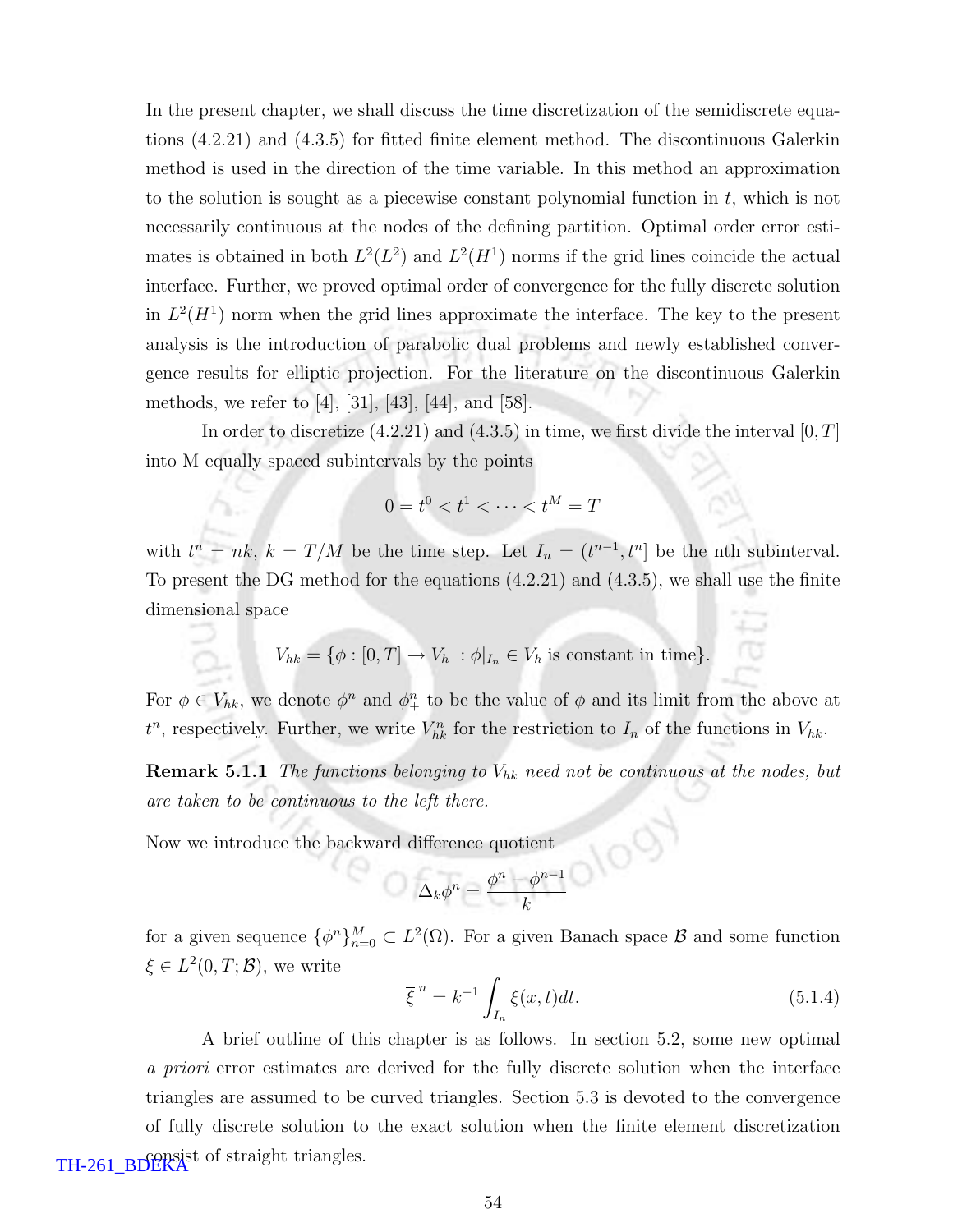# 5.2 The Discrete time DG Method with Curved Triangles

This section is concerned with the error estimates for the backward Euler scheme for a mesh where the grid lines coincide with the interface. We have derived error estimates of optimal orders in  $L^2(L^2)$  and  $L^2(H^1)$  norms.

Let  $H_0^1(\Omega) = \{ \phi \in H^1(\Omega) : \phi = 0 \text{ on } \partial\Omega \}$ . Further, let  $A(\cdot, \cdot)$  be the symmetric bilinear form on  $H^1(\Omega) \times H^1(\Omega)$  corresponding to operator  $\mathcal L$ . Then the weak formulation of the interface problem  $(5.1.1)-(5.1.3)$  is stated as follows: Find  $u(t) \in H_0^1(\Omega)$  such that

$$
(u_t, v) + A(u, v) = (f, v) + \langle g, v \rangle_{\Gamma} \quad \forall v \in H_0^1(\Omega), \ t \in (0, T], \tag{5.2.1}
$$

with  $u(0) = u_0$ . Here,  $(\cdot, \cdot)$  and  $\langle \cdot, \cdot \rangle$  are used to denote the inner products of the  $L^2(\Omega)$ and  $L^2(\Gamma)$  spaces, respectively.

Now, we shall again recall the finite element space  $V_h \subset H_0^1(\Omega)$  defined on  $\mathcal{T}_h^*$ consisting of piecewise linear polynomials vanishing on the boundary  $\partial\Omega$ . The triangulation  $\mathcal{T}_h^*$  is such that interface triangles follow exactly the actual interface (cf. Chapter 2).

We now turn to the fully discrete finite element approximation to the problem (4.2.21). In this case, the fully discrete finite element approximation is defined as follows: Find  $U^n \in V_{hk}$ , for  $n = 1, 2, ..., M$ , such that

$$
(\Delta_k U^n, v_h) + A(U^n, v_h) = (\overline{f}^n, v_h) + \langle \overline{g}^n, v_h \rangle_{\Gamma} \quad \forall v_h \in V_h^n \tag{5.2.2}
$$

with  $U^0 = P_h u_0$ ,  $P_h$  is given by (4.2.4). The symbols  $\overline{f}^n$  and  $\overline{g}^n$  are defined as in  $(5.1.4).$ 

Below we prove the stability result for the solution  $U<sup>n</sup>$  satisfying (5.2.2) for later analysis.

**Lemma 5.2.1** Let  $U^n$  be satisfy (5.2.2). Then we have

$$
||U^M||^2_{L^2(\Omega)} + \sum_{n=1}^M k||U^n||^2_{H^1(\Omega)} \leq C \left( ||f||^2_{L^2(0,T;L^2(\Omega))} + ||u_0||^2_{H^1(\Omega)} + ||g||^2_{L^2(0,T;H^{\frac{1}{2}}(\Gamma))} \right).
$$

*Proof.* Setting  $v_h = U^n$  in (5.2.2) and then using the Cauchy-Schwarz inequality we obtain

$$
||U^n||_{L^2(\Omega)}^2 + k||U^n||_{H^1(\Omega)}^2
$$
  
\n
$$
\leq k(\overline{f}^n, U^n) + k\langle \overline{g}^n, U^n \rangle_{\Gamma} + (U^{n-1}, U^n)
$$
  
\n
$$
\leq k||\overline{f}^n||_{L^2(\Omega)}||U^n||_{L^2(\Omega)} + k||\overline{g}^n||_{L^2(\Gamma)}||U^n||_{L^2(\Gamma)}
$$
  
\n
$$
+||U^{n-1}||_{L^2(\Omega)}||U^n||_{L^2(\Omega)}.
$$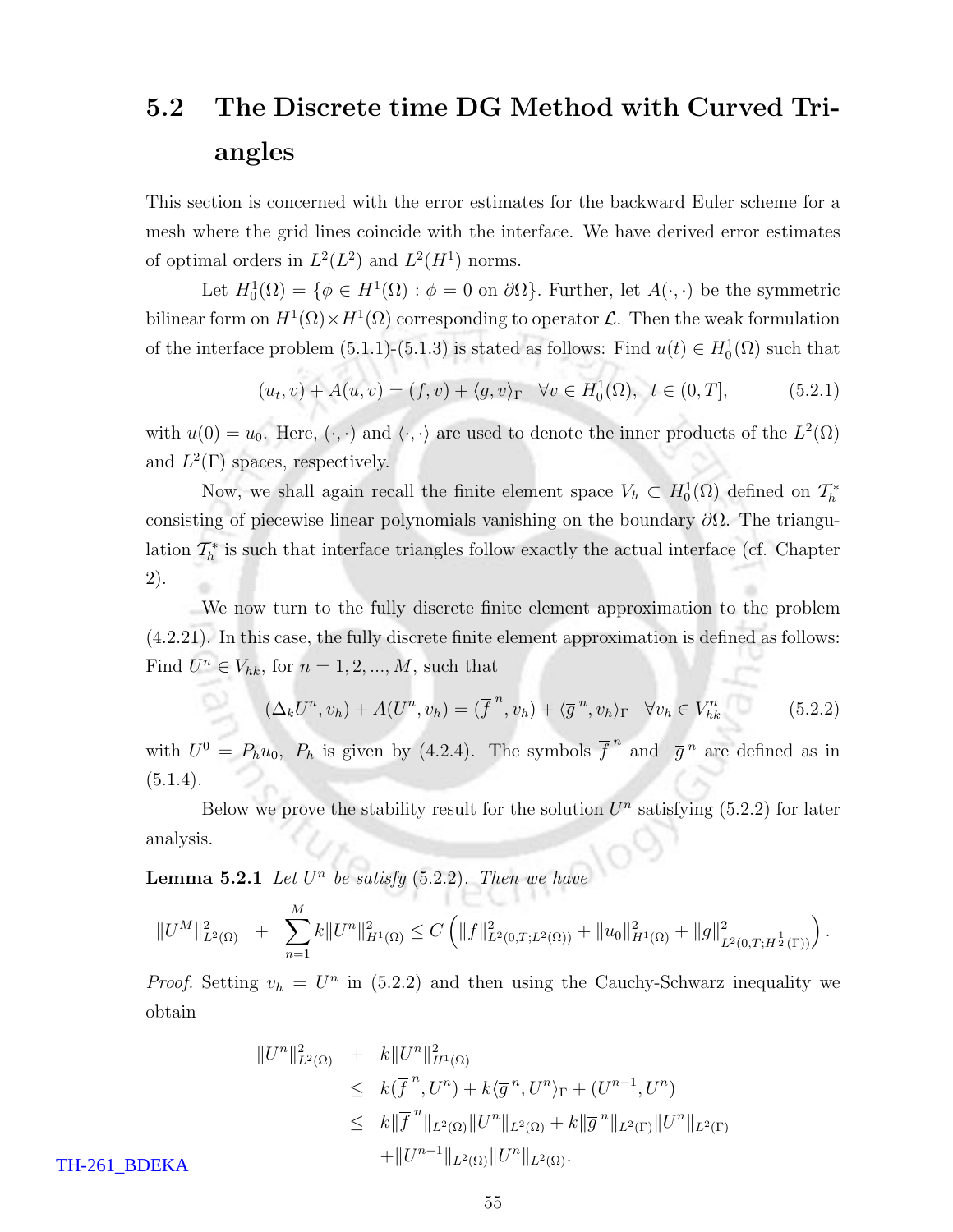Applying Young's inequality, summing over n from  $n = 1$  to  $n = M$ , and noting that  $||P_h u_0||_{H^1(\Omega)} \leq C||u_0||_{H^1(\Omega)}$ , we obtain

$$
||U^M||_{L^2(\Omega)}^2 + \sum_{n=1}^M k||U^n||_{H^1(\Omega)}^2
$$
  
 
$$
\leq C \left(||u_0||_{H^1(\Omega)}^2 + \sum_{n=1}^M k||\overline{f}^n||_{L^2(\Omega)}^2 + \sum_{n=1}^M k||\overline{g}^n||_{L^2(\Gamma)}^2\right).
$$

It follows from simple calculation that

$$
\sum_{n=1}^M k \|\overline{f}^n\|_{L^2(\Omega)}^2 \le C \|f\|_{L^2(0,T;L^2(\Omega))}^2 \quad \text{and} \quad \sum_{n=1}^M k \|\overline{g}^n\|_{L^2(\Gamma)}^2 \le C \|g\|_{L^2(0,T;H^{\frac{1}{2}}(\Gamma))}^2.
$$

Altogether these estimates lead to the desired result and complete the proof.  $\Box$ 

Now we introduce the interpolant  $P_k \in V_{hk}$  of u defined by

$$
\int_{I_n} A(P_k - u, \phi) ds = 0 \quad \forall \phi \in V_{hk},
$$
  
i.e.  $P_k|_{I_n} = k^{-1} \int_{I_n} P_h u ds$   

$$
= \overline{P}_k^{\ n}.
$$
 (5.2.3)

It is easy to notice from Lemma 4.2.1 that

$$
\left(\sum_{n=1}^{M} k \|\overline{u}^{n} - \overline{P}_{k}^{n}\|_{H^{m}(\Omega)}^{2}\right)^{\frac{1}{2}} \le Ch^{2-m} \|u\|_{L^{2}(0,T;X)}, \quad m = 0, 1.
$$
\n(5.2.4)

Now we state the main results of this section in the following theorems.

**Theorem 5.2.1** Let u and U be the solutions of  $(5.1.1)-(5.1.3)$  and  $(5.2.2)$ , respectively. Then, for  $u_0 \in X \cap H_0^1(\Omega)$ ,  $f \in H^1(0,T; L^2(\Omega))$ , and  $g \in H^1(0,T; H^{\frac{1}{2}}(\Gamma))$ , there exists a constant C independent of h and k such that

$$
||u - U||_{L^{2}(0,T;L^{2}(\Omega))} \leq C(k+h^{2}) \left\{ ||u_{0}||_{X} + ||u||_{L^{2}(0,T;X)} + ||u_{t}||_{L^{2}(0,T;L^{2}(\Omega))} \right\}.
$$

**Theorem 5.2.2** Let u and U be the solutions of  $(5.1.1)-(5.1.3)$  and  $(5.2.2)$ , respectively. Then, for  $u_0 \in X \cap H_0^1(\Omega)$ ,  $f \in H^1(0,T; L^2(\Omega))$ , and  $g \in H^1(0,T; H^{\frac{1}{2}}(\Gamma))$ , there exists a positive constant C independent of h and k such that

$$
||u - U||_{L^{2}(0,T;H^{1}(\Omega))} \leq C(k+h) \left\{ ||u_{0}||_{X} + ||u||_{L^{2}(0,T;X)} + ||u_{t}||_{L^{2}(0,T;Y)} \right\}.
$$

The proofs of the above theorems require some preparation. We now appeal to the parabolic duality arguments. Consider the following auxiliary problem: Find  $z^n \in V_{hk}$ such that

$$
\text{TH-261\_BDEKA} \quad (-\nabla_k z^n, v_h) + A(z_+^{n-1}, v_h) = (\overline{u}^n - U^n, v_h) \quad \forall v_h \in V_h^n, \ 1 \le n \le M, \tag{5.2.5}
$$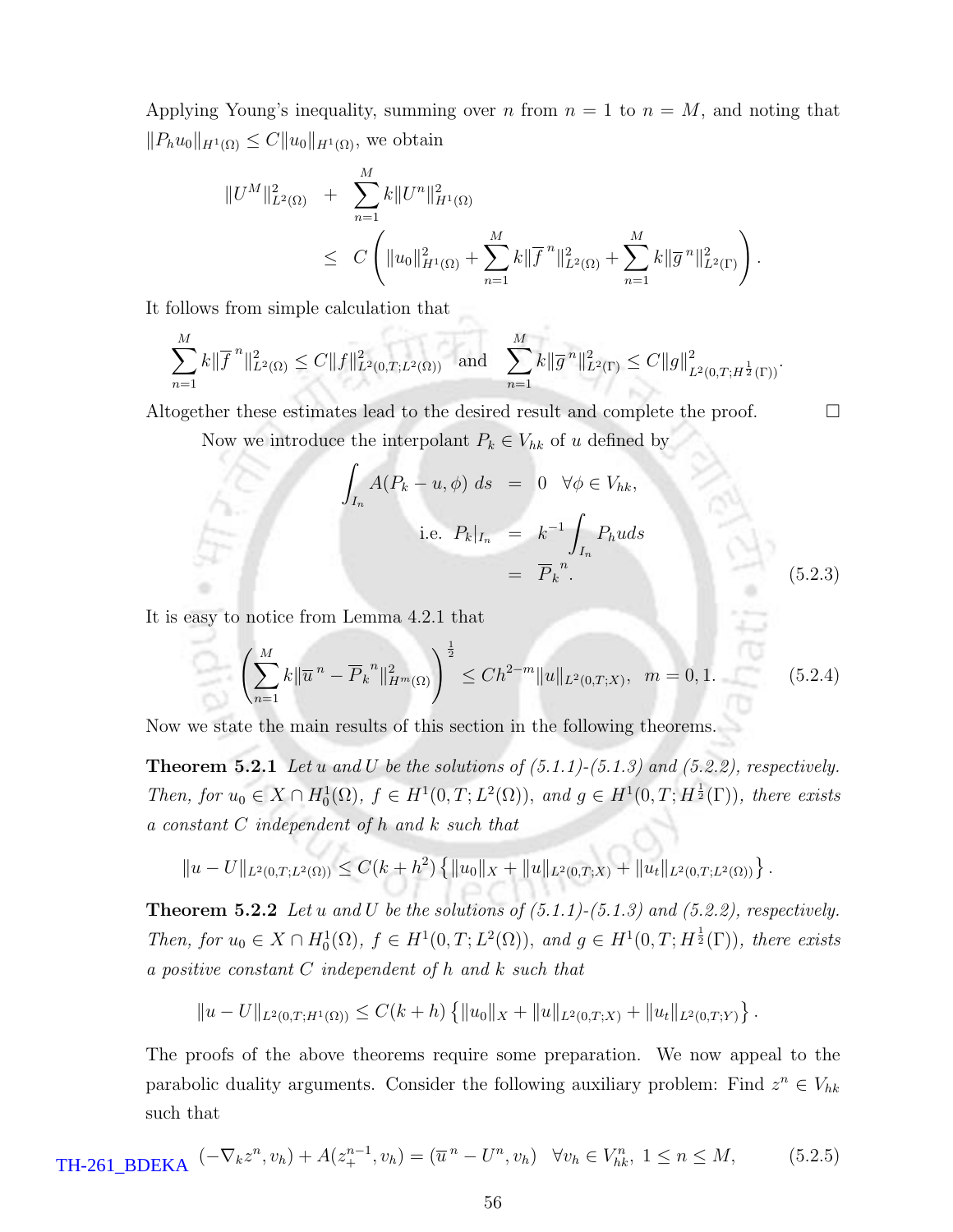with  $z_{+}^{M} = 0$ ,  $\nabla_{k} z^{n} = \frac{z_{+}^{n} - z_{+}^{n-1}}{k}$ .

The following stability result of the solution  $z^n$  of  $(5.2.5)$  is very crucial for the convergence analysis.

**Lemma 5.2.2** Let  $z^n$  be the solution of (5.2.5). Then we have

$$
\sum_{n=1}^M k \|\nabla_k z^n\|_{L^2(\Omega)}^2 + \|z_+^0\|_{H^1(\Omega)}^2 \le C \sum_{n=1}^M k \|\overline{u}^n - U^n\|_{L^2(\Omega)}^2.
$$

*Proof.* Taking  $v_h = -k \nabla_k z^n$  in (5.2.5) and applying the Cauchy-Schwarz inequality, we Car ach obtain

$$
k\|\nabla_k z^n\|_{L^2(\Omega)}^2 + A(z_+^{n-1}, z_+^{n-1} - z_+^n) \le Ck\|\overline{u}^n - U^n\|_{L^2(\Omega)}^2.
$$
 (5.2.6)

It is easy to notice that

$$
A(z_{+}^{n-1}, z_{+}^{n-1} - z_{+}^{n}) = \frac{k^{2}}{2} A(\nabla_{k} z^{n}, \nabla_{k} z^{n}) - \frac{1}{2} A(z_{+}^{n}, z_{+}^{n}) + \frac{1}{2} A(z_{+}^{n-1}, z_{+}^{n-1}).
$$

This, combined with (5.2.6), yields

$$
k \|\nabla_k z^n\|_{L^2(\Omega)}^2 + \frac{k^2}{2} A(\nabla_k z^n, \nabla_k z^n) - \frac{1}{2} A(z_+^n, z_+^n) + \frac{1}{2} A(z_+^{n-1}, z_+^{n-1})
$$
  

$$
\leq C k \|\overline{u}^n - U^n\|_{L^2(\Omega)}^2.
$$

Summing over *n* form  $n = 1$  to  $n = M$ , we obtain

$$
\sum_{n=1}^{M} k \|\nabla_k z^n\|_{L^2(\Omega)}^2 + A(z_+^0, z_+^0) \le \sum_{n=1}^{M} k \|\overline{u}^n - U^n\|_{L^2(\Omega)}^2.
$$

This completes the proof.  $\Box$ 

*Proof of Theorem* 5.2.1. Choose  $v_h = k(\overline{P}_k^{\ n} - U^n) \in V_{hk}^n$  in (5.2.5). Observing that  $A(z_+^{n-1}, \overline{P}_k^{\ n}) = A(z_+^{n-1}, \overline{u}^{\ n}),$  we have

$$
k\|\overline{u}^{n} - U^{n}\|_{L^{2}(\Omega)}^{2}
$$
  
=  $k(\overline{u}^{n} - U^{n}, \overline{u}^{n} - \overline{P}_{k}^{n}) + k(-\nabla_{k}z^{n}, \overline{P}_{k}^{n} - U^{n}) + kA(z_{+}^{n-1}, \overline{P}_{k}^{n} - U^{n})$   
=  $k(\overline{u}^{n} - U^{n}, \overline{u}^{n} - \overline{P}_{k}^{n}) + k(-\nabla_{k}z^{n}, \overline{P}_{k}^{n} - U^{n}) + kA(z_{+}^{n-1}, \overline{u}^{n} - U^{n})$   
=  $k(\overline{u}^{n} - \overline{P}_{k}^{n}, \overline{u}^{n} - U^{n}) + k(-\nabla_{k}z^{n}, \overline{P}_{k}^{n} - u^{n})$   
+  $k(-\nabla_{k}z^{n}, u^{n} - U^{n}) + kA(z_{+}^{n-1}, \overline{u}^{n} - U^{n}).$  (5.2.7)

Now summing over *n* from  $n = 1$  to  $n = M$ , we obtain

$$
\sum_{n=1}^{M} k \|\overline{u}^{n} - U^{n}\|_{L^{2}(\Omega)}^{2} = \sum_{n=1}^{M} \left\{ k(\overline{u}^{n} - \overline{P}_{k}^{n}, \overline{u}^{n} - U^{n}) \right\} + \sum_{n=1}^{M} \left\{ k(-\nabla_{k}z^{n}, \overline{P}_{k}^{n} - u^{n}) \right\} + \sum_{n=1}^{M} k \left\{ (-\nabla_{k}z^{n}, u^{n} - U^{n}) + A(z_{+}^{n-1}, \overline{u}^{n} - U^{n}) \right\}
$$
\n
$$
=: I_{1} + I_{2} + I_{3}.
$$
\n(5.2.8)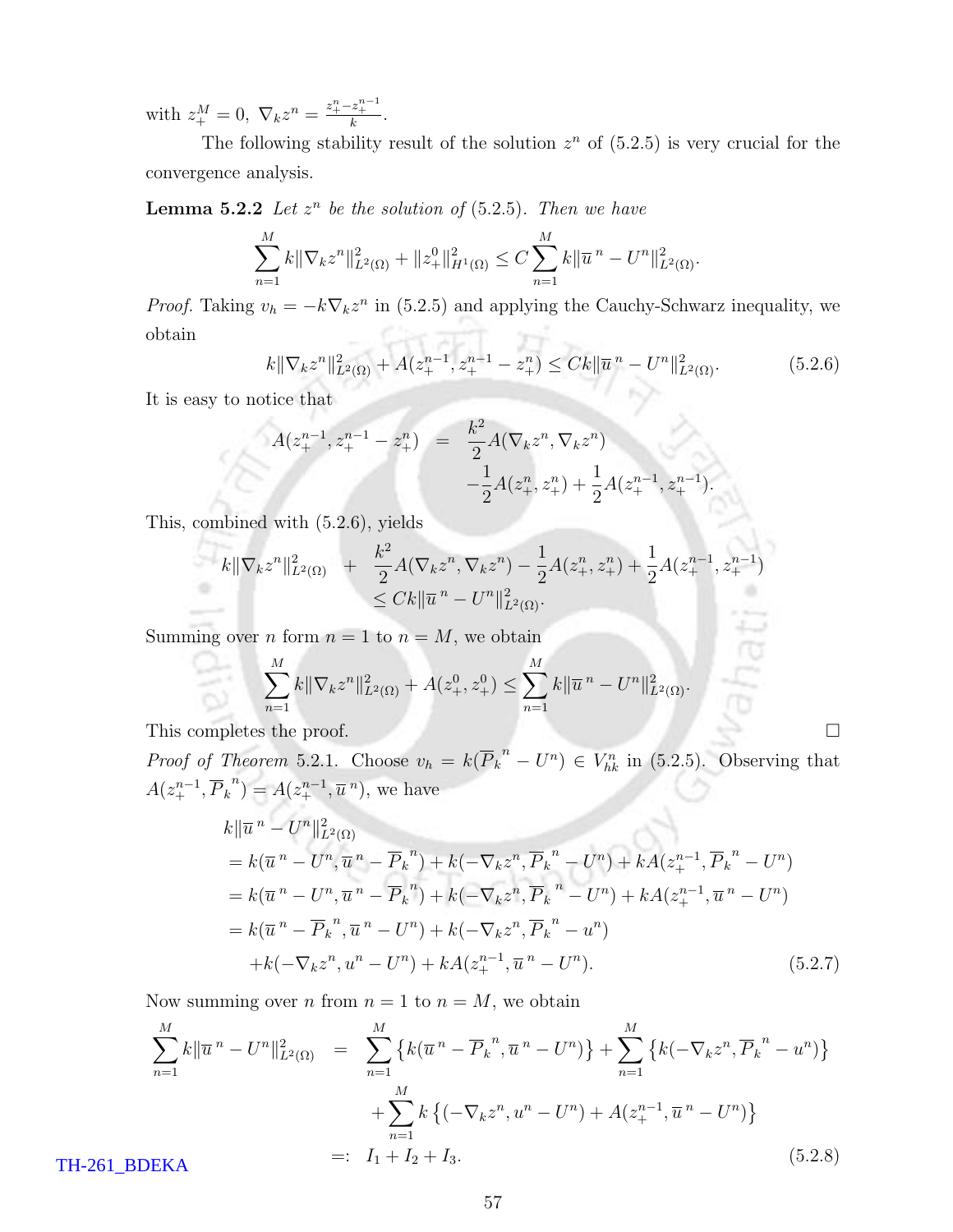Before estimating the three terms in  $(5.2.8)$ , we first rewrite the term  $I_3$ . Note that for all  $v \in H_0^1(\Omega)$ , we have

$$
(\Delta_k u^n, v) + A(\overline{u}^n, v) = (\overline{f}^n, v) + \langle \overline{g}^n, v \rangle_{\Gamma}, \quad 1 \le n \le M. \tag{5.2.9}
$$

Now, taking  $v_h = v = z_+^{n-1}$  in both (5.2.2) and (5.2.9), subtracting one from the other, and summing the resulting equation over  $n$ , we obtain

$$
\sum_{n=1}^{M} k \left\{ (\Delta_k(u^n - U^n), z_+^{n-1}) + A(\overline{u}^n - U^n, z_+^{n-1}) \right\} = 0 \tag{5.2.10}
$$

which, together with (5.2.8), yields

÷

$$
\sum_{n=1}^{M} k \|\overline{u}^{n} - U^{n}\|_{L^{2}(\Omega)}^{2}
$$
\n
$$
= I_{1} + I_{2} + \sum_{n=1}^{M} k \bigg( (-\nabla_{k} z^{n}, u^{n} - U^{n}) + (-\Delta_{k} (u^{n} - U^{n}), z_{+}^{n-1}) \bigg)
$$
\n
$$
=: I_{1} + I_{2} + I_{4}.
$$
\n(5.2.11)

Using the fact that  $z_{+}^{M} = 0$ , and applying the identity

$$
\sum_{n=1}^{M} (a_n - a_{n-1})b_n = a_M b_M - a_0 b_0 - \sum_{n=1}^{M} a_{n-1} (b_n - b_{n-1})
$$

to  $I_4$  with  $a_n = z_+^n$  and  $b_n = u^n - U^n$ , we obtain

$$
I_4 = \sum_{n=1}^{M} k \left\{ (-\nabla_k z^n, u^n - U^n) + (-\Delta_k (u^n - U^n), z_+^{n-1}) \right\}
$$
  
=  $(z_+^0, u_0 - P_h u_0).$  (5.2.12)

Using (5.2.4) and the Cauchy-Schwarz inequality, it now follows that

$$
|I_{1}| \leq \left(\sum_{n=1}^{M} k \|\overline{u}^{n} - \overline{P}_{k}^{n}\|_{L^{2}(\Omega)}^{2}\right)^{\frac{1}{2}} \left(\sum_{n=1}^{M} k \|\overline{u}^{n} - U^{n}\|_{L^{2}(\Omega)}^{2}\right)^{\frac{1}{2}}
$$
  

$$
\leq C h^{2} \|u\|_{L^{2}(0,T;X)} \left(\sum_{n=1}^{M} k \|\overline{u}^{n} - U^{n}\|_{L^{2}(\Omega)}^{2}\right)^{\frac{1}{2}}.
$$
 (5.2.13)

Similarly, for  $I_2$ , use of  $(5.2.4)$  leads to

$$
|I_2| \leq C \left( \sum_{n=1}^M k \|\nabla_k z^n\|_{L^2(\Omega)}^2 \right)^{\frac{1}{2}} \times \left[ \left( \sum_{n=1}^M k \|\overline{P}_k^n - \overline{u}^n\|_{L^2(\Omega)}^2 \right)^{\frac{1}{2}} + \left( \sum_{n=1}^M k \|\overline{u}^n - u^n\|_{L^2(\Omega)}^2 \right)^{\frac{1}{2}} \right] \leq C(k+h^2) \left( \|u\|_{L^2(0,T;X)}^2 + \|u_t\|_{L^2(0,T;L^2(\Omega))}^2 \right)^{\frac{1}{2}} \left( \sum_{n=1}^M k \|\nabla_k z^n\|_{L^2(\Omega)}^2 \right)^{\frac{1}{2}}
$$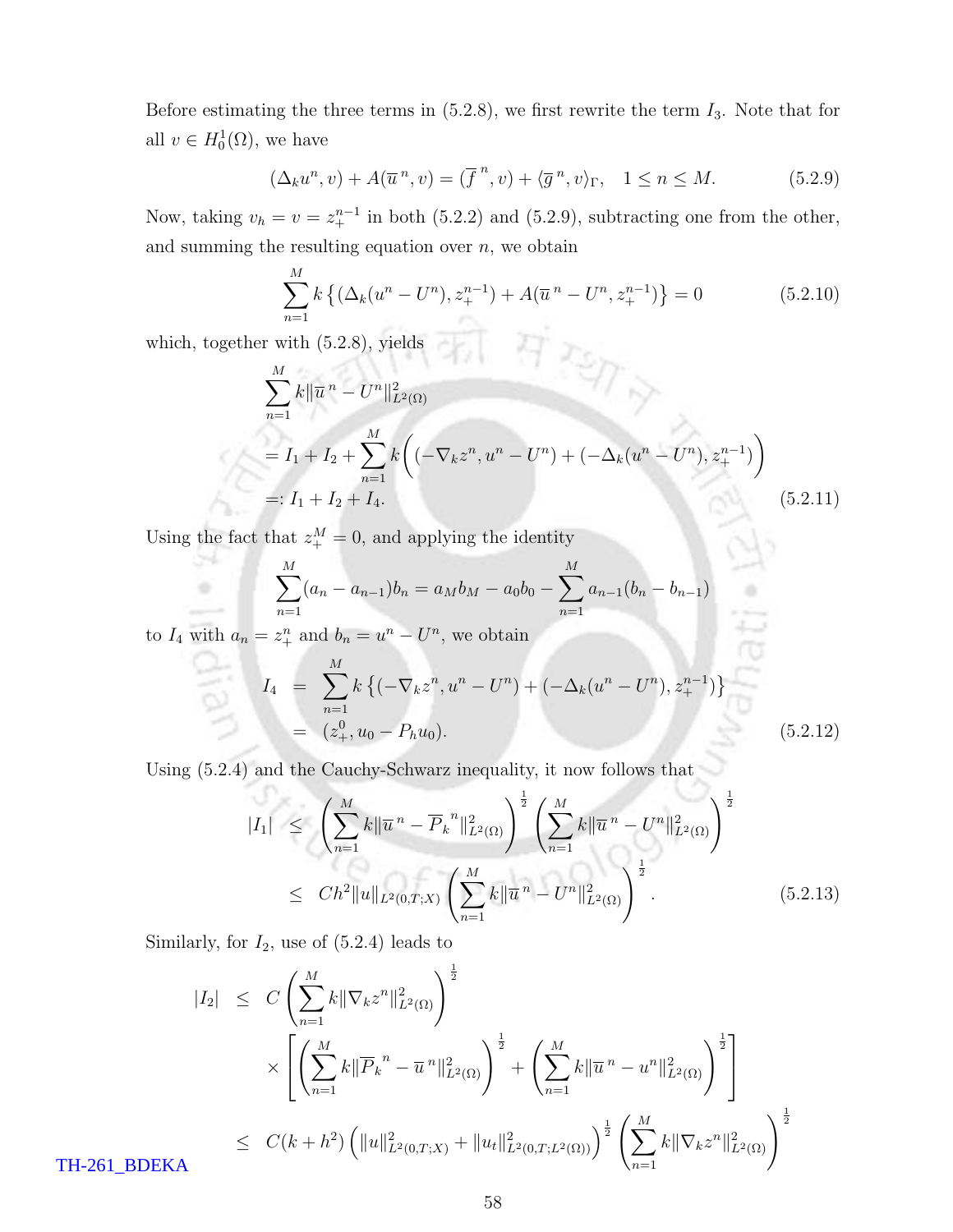Further, using Lemma 5.2.2 we obtain

$$
|I_2| \leq C(k+h^2) \left( \|u\|_{L^2(0,T;X)}^2 + \|u_t\|_{L^2(0,T;L^2(\Omega))}^2 \right)^{\frac{1}{2}} \times \left( \sum_{n=1}^M k \|\overline{u}^n - U^n\|_{L^2(\Omega)}^2 \right)^{\frac{1}{2}}.
$$
 (5.2.14)

Finally, using Lemmas 4.2.1 and 5.2.2, the term  $I_4$  is estimated as

$$
|I_4| \leq ||z_+^0||_{H^1(\Omega)} ||u_0 - P_h u_0||_{L^2(\Omega)} \leq Ch^2 ||u_0||_X \left( \sum_{n=1}^M k ||\overline{u}^n - U^n||^2_{L^2(\Omega)} \right)^{\frac{1}{2}}.
$$
 (5.2.15)

By simple calculation, it follows that

$$
||u - U||_{L^{2}(0,T;L^{2}(\Omega))} \leq Ck||u_{t}||_{L^{2}(0,T;L^{2}(\Omega))} + C\left(\sum_{n=1}^{M} k||\overline{u}^{n} - U^{n}||^{2}_{L^{2}(\Omega)}\right)^{\frac{1}{2}}, \quad (5.2.16)
$$

and hence, the desired result now follows from (5.2.11) and the estimates (5.2.13)-  $(5.2.16)$ . This completes the proof.

For the  $H^1$  norm estimate, as for the  $L^2$  norm, we analyze the following auxiliary discrete problem: For  $1 \le n \le M$ , find  $w^n \in V_{hk}$  such that

$$
(-\nabla_k w^n, v_h) + A(w_+^{n-1}, v_h) = (\nabla(\overline{u}^n - U^n), \nabla v_h) \quad \forall v_h \in V_h^n,
$$
\n(5.2.17)

with  $w_{+}^{M} = 0$ . Applying the standard arguments (cf. [14]) and Lemma 4.2.3, we have the following stability result of the solution  $w$  satisfying  $(5.2.17)$ .

**Lemma 5.2.3** Let  $w^n$  satisfy  $(5.2.17)$ . Then the following stability results hold:

$$
\max_{1 \le n \le M} \|w_+^{n-1}\|_{L^2(\Omega)}^2 + \sum_{n=1}^M k \|w^{n-1}\|_{H^1(\Omega)}^2 \le \sum_{n=1}^M k \|\nabla(\overline{u}^n - U^n)\|_{L^2(\Omega)}^2,
$$
  

$$
\sum_{n=1}^M k \|\nabla_k w^n\|_{H^{-1}(\Omega)}^2 \le \sum_{n=1}^M k \|\nabla(\overline{u}^n - U^n)\|_{L^2(\Omega)}^2.
$$

*Proof of Theorem* 5.2.2. Now choose  $v_h = k(\overline{P}_k^n - U^n)$  in (5.2.17) and repeat the same analysis as for deriving  $I_4$  in (5.2.12), to obtain

$$
\sum_{n=1}^{M} k \|\nabla(\overline{u}^{n} - U^{n})\|_{L^{2}(\Omega)}^{2}
$$
\n
$$
= \sum_{n=1}^{M} k(\nabla(\overline{u}^{n} - \overline{P}_{k}^{n}), \nabla(\overline{u}^{n} - U^{n})) + \sum_{n=1}^{M} k(-\nabla_{k}w^{n}, \overline{P}_{k}^{n} - u^{n})
$$
\n
$$
+ \sum_{n=1}^{M} (k(-\nabla_{k}w^{n}, u^{n} - U^{n}) + kA(w_{+}^{n-1}, \overline{u}^{n} - U^{n}))
$$
\n
$$
= \sum_{n=1}^{M} k(\nabla(\overline{u}^{n} - \overline{P}_{k}^{n}), \nabla(\overline{u}^{n} - U^{n})) + \sum_{n=1}^{M} k(-\nabla_{k}w^{n}, \overline{P}_{k}^{n} - u^{n}) + (w_{+}^{0}, u_{0} - P_{h}u_{0})
$$
\n
$$
TH-261\_\text{BDEKA} =: II_{1} + II_{2} + II_{3}.
$$
\n(5.2.18)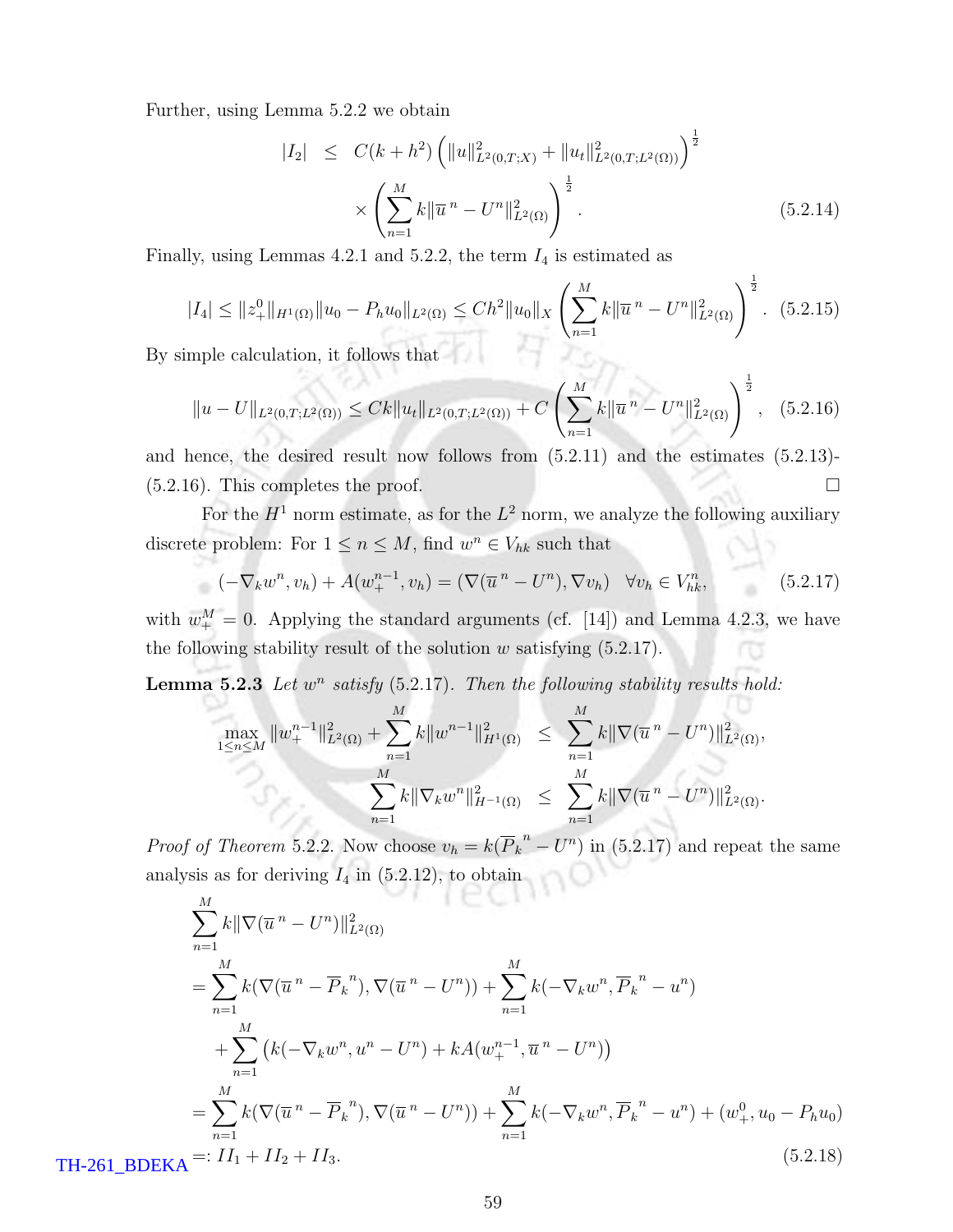For the term  $II_1$ , use the Cauchy-Schwarz inequality and  $(5.2.4)$  to obtain

$$
|II_{1}| \leq \sum_{n=1}^{M} k \|\nabla(\overline{u}^{n} - \overline{P}_{k}^{n})\|_{L^{2}(\Omega)} \|\nabla(\overline{u}^{n} - U^{n})\|_{L^{2}(\Omega)}
$$
  
\n
$$
\leq \left\{\sum_{n=1}^{M} k \|\nabla(\overline{u}^{n} - \overline{P}_{k}^{n})\|_{L^{2}(\Omega)}^{2}\right\}^{\frac{1}{2}} \left\{\sum_{n=1}^{M} k \|\nabla(\overline{u}^{n} - U^{n})\|_{L^{2}(\Omega)}^{2}\right\}^{\frac{1}{2}}
$$
  
\n
$$
\leq Ch \|u\|_{L^{2}(0,T;X)} \left\{\sum_{n=1}^{M} k \|\nabla(\overline{u}^{n} - U^{n})\|_{L^{2}(\Omega)}^{2}\right\}^{\frac{1}{2}}.
$$
 (5.2.19)

The term  $II_2$  is estimated in a manner similar to  $I_2$  as in (5.2.14). Thus, using (5.2.4) and Lemma 5.2.3, we obtain 19

$$
|II_2| \leq \left(\sum_{n=1}^M k \|\nabla_k w^n\|_{H^{-1}(\Omega)}^2\right)^{\frac{1}{2}} \left[\left\{\sum_{n=1}^M k \|\overline{u}^n - \overline{P}_k^n\|_{H^1(\Omega)}^2\right\}^{\frac{1}{2}}\right] + \left\{\sum_{n=1}^M k \|\overline{u}^n - u^n\|_{H^1(\Omega)}^2\right\}^{\frac{1}{2}}\right] \leq C(k+h) \left(\|u\|_{L^2(0,T;X)}^2 + \|u_t\|_{L^2(0,T;Y)}^2\right)^{\frac{1}{2}} \times \left(\sum_{n=1}^M k \|\nabla(\overline{u}^n - U^n)\|_{L^2(\Omega)}^2\right)^{\frac{1}{2}}.
$$
\n(5.2.20)

An application of Lemmas 4.2.1 and 5.2.3 yields

$$
|II_3| \le Ch \|u_0\|_X \left(\sum_{n=1}^M k \|\nabla(\overline{u}^n - U^n)\|_{L^2(\Omega)}^2\right)^{\frac{1}{2}}.
$$
\n(5.2.21)

Again, by an easy calculation (cf. [14]), it follows that

$$
||u - U||_{L^{2}(0,T;H^{1}(\Omega))} \leq k||u_{t}||_{L^{2}(0,T;Y)} + \left(\sum_{n=1}^{M} k||\nabla(\overline{u}^{n} - U^{n})||_{L^{2}(\Omega)}^{2}\right)^{\frac{1}{2}},
$$
(5.2.22)

and hence, the desired estimate now follows from (5.2.18)-(5.2.22). This completes the  $\Box$ 

# 5.3 The Discrete time DG Method with Straight **Triangles**

In this section, we have derived optimal order error estimate in  $L^2(H^1)$  norm for the backward Euler scheme in a convex polygonal domain  $\Omega$ . The finite element discretiza-TH-261\_BDEKA<sup>S</sup> based on a triangulation consisting of straight triangles.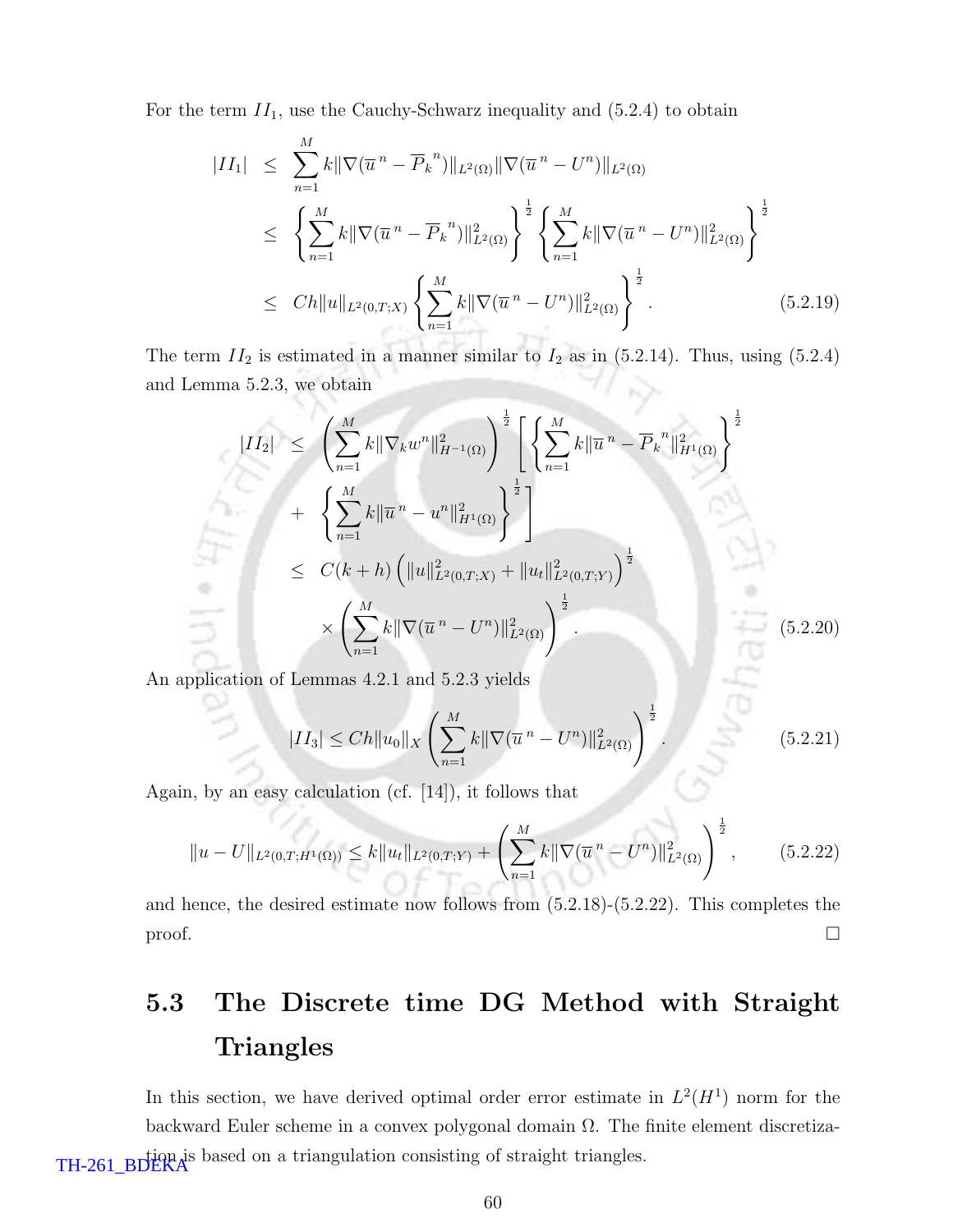Let  $A(\cdot, \cdot)$  be the symmetric bilinear form on  $H^1(\Omega) \times H^1(\Omega)$  as defined in Chapter 3. Then the weak formulation of the interface problem  $(5.1.1)-(5.1.3)$  is stated as follows: Find  $u(t) \in H_0^1(\Omega)$  such that

$$
(u_t, v) + A(u, v) = (f, v) + \langle g, v \rangle_{\Gamma} \quad \forall v \in H_0^1(\Omega), \ t \in (0, T], \tag{5.3.1}
$$

Now, we shall recall the finite element space  $V_h \subset H_0^1(\Omega)$  defined on  $\mathcal{T}_h$  consisting of piecewise linear functions vanishing on the boundary  $\partial\Omega$ . The triangulation  $\mathcal{T}_h$  is as described in Chapter 3.

Then the fully discrete finite element approximation to the problem (4.3.5) in this case may be stated as follows: Find  $U^n \in V_{hk}^n$ , for  $n = 1, 2, ..., M$ , such that

$$
(\Delta_k U^n, v_h) + A_h (U^n, v_h) = (\overline{f}^n, v_h) + \langle \overline{g}_h^n, v_h \rangle_{\Gamma_h} \quad \forall v_h \in V_h^n \tag{5.3.2}
$$

with  $U^0 = L_h u_0$ ,  $L_h$  is the  $L^2$  projection defined by (4.3.2). The symbols  $\overline{f}^n$  and  $\overline{g}_h^n$ are defined as in (5.1.4). The bilinear form  $A_h(\cdot, \cdot)$  is as defined in Chapter 3.

Arguing as in deriving Lemma 5.2.1, we have the stability result of the solution  $U<sup>n</sup>$  satisfying (5.3.2). We omit the details.

**Lemma 5.3.1** Let  $U^n$  be the solution for the problem  $(5.3.2)$ . Then we have

$$
||U^M||^2_{L^2(\Omega)} + \sum_{n=1}^M k||U^n||^2_{H^1(\Omega)} \leq C \left( ||f||^2_{L^2(0,T;L^2(\Omega))} + ||u_0||^2_{H^1(\Omega)} + ||g||^2_{L^2(0,T;H^2(\Gamma))} \right).
$$

Now we introduce the interpolant  $Q_k \in V_{hk}$  of  $u$  defined by

$$
\int_{I_n} A(Q_k - u, \phi) ds = 0 \quad \forall \phi \in V_{hk},
$$
  
i.e.  $Q_k|_{I_n} = k^{-1} \int_{I_n} Q_h u ds = \overline{Q}_k^n.$  (5.3.3)

We recall the operator  $Q_h$  given by (3.2.11). It is easy to notice from Lemma 3.2.4 that

$$
\left(\sum_{n=1}^{M} k \|\overline{u}^{n} - \overline{Q}_{k}^{n}\|_{H^{1}(\Omega)}^{2}\right)^{\frac{1}{2}} \le C(u)h,
$$
\n(5.3.4)

where  $C(u) = C(||u||_{L^2(X)} + ||u||_{L^2(W^{1,\infty}(\Omega_0 \cap \Omega_1))} + ||u||_{L^2(W^{1,\infty}(\Omega_0 \cap \Omega_2))}), \Omega_0$  is a neighborhood of the interface Γ.

Now, we are in a position to discuss the main result of this section which is stated in the following theorem.

**Theorem 5.3.1** Let u and U be the solutions of  $(5.1.1)$ - $(5.1.3)$  and  $(5.3.2)$ , respectively. Then, for  $f \in H^1(0,T; L^2(\Omega))$ ,  $g \in H^1(0,T; H^2(\Gamma))$ , and  $u_0 \in H_0^1(\Omega)$ , there exists a positive constant C independent of h and k such that

$$
||u - U||_{L^{2}(0,T;H^{1}(\Omega))} \leq (k+h)C(u,u_{t},g).
$$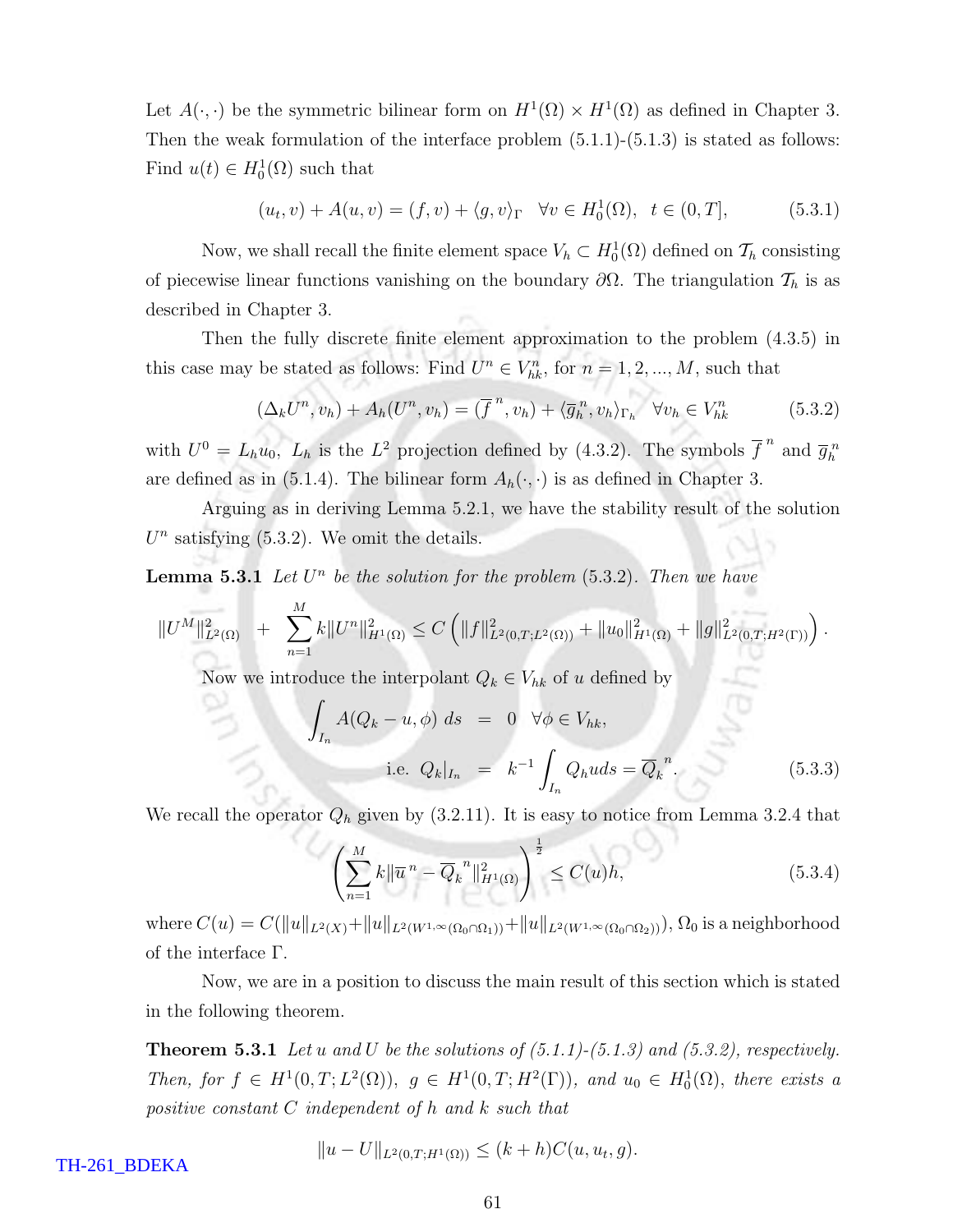The proof of the above theorem require some preparation. We shall again appeal to parabolic duality arguments. Consider the following auxiliary problem: For  $1 \le n \le M$ , find  $v^n \in V^n_{hk}$  such that

$$
(-\nabla_k v^n, v_h) + A_h(v_+^{n-1}, v_h) = (\nabla(\overline{u}^n - U^n), \nabla v_h) \quad \forall v_h \in V_h^n,
$$
 (5.3.5)

with  $v_{+}^{M} = 0$ ,  $\nabla_{k} v^{n} = \frac{v_{+}^{n} - v_{+}^{n-1}}{k}$ .

Applying the standard arguments (cf. [14]), we have the following stability result of the solution  $v$  satisfying  $(5.3.5)$ . We omit the details.

**Lemma 5.3.2** Let  $v^n$  satisfy (5.3.5). Then the following stability results

$$
||v^0_+||^2_{L^2(\Omega)} + \sum_{n=1}^M k||v^{n-1}||^2_{H^1(\Omega)} \le \sum_{n=1}^M k||\nabla(\overline{u}^n - U^n)||^2_{L^2(\Omega)}
$$

and

$$
\sum_{n=1}^{M} k \|\nabla_k v^n\|_{H^{-1}(\Omega)}^2 \leq \sum_{n=1}^{M} k \|\nabla(\overline{u}^n - U^n)\|_{L^2(\Omega)}^2
$$

hold true.

*Proof of the Theorem 5.3.1* Now choose  $v_h = k(\overline{Q_k}^n - U^n)$  in (5.3.5). Observing that  $A_h(z_+^{n-1}, \overline{Q}_k^{\ n}) = A(z_+^{n-1}, \overline{u}^{\ n}),$  we obtain

$$
k\|\nabla(\overline{u}^n - U^n)\|_{L^2(\Omega)}^2
$$
  
=  $k(\nabla(\overline{u}^n - U^n), \nabla(\overline{u}^n - \overline{Q}_k^n)) + k(-\nabla_k v^n, \overline{Q}_k^n - U^n) + kA_h(v_+^{n-1}, \overline{Q}_k^n - U^n)$   
=  $k(\nabla(\overline{u}^n - U^n), \nabla(\overline{u}^n - \overline{Q}_k^n)) + k(-\nabla_k v^n, \overline{Q}_k^n - u^n) + k(-\nabla_k v^n, u^n - U^n)$   
+  $kA(v_+^{n-1}, \overline{u}^n) - kA_h(v_+^{n-1}, U^n).$ 

Now summing over *n* from  $n = 1$  to  $n = M$ , we obtain

$$
\sum_{n=1}^{M} k \|\nabla(\overline{u}^{n} - U^{n})\|_{L^{2}(\Omega)}^{2} = \sum_{n=1}^{M} \left[ \left\{ k(\nabla(\overline{u}^{n} - U^{n}), \nabla(\overline{u}^{n} - \overline{Q}_{k}^{n})) \right\} \right. \\ \left. + \left\{ k(-\nabla_{k}v^{n}, \overline{Q}_{k}^{n} - u^{n}) \right\} \right. \\ \left. + k\left\{ (-\nabla_{k}v^{n}, u^{n} - U^{n}) + A(v_{+}^{n-1}, \overline{u}^{n}) \right. \\ \left. - A_{h}(v_{+}^{n-1}, U^{n}) \right\} \right] \right] \\ =: (III)_{1} + (III)_{2} + (III)_{3}. \tag{5.3.6}
$$

Before estimating the three terms in  $(5.3.6)$ , we first rewrite term  $(III)_3$  as  $I_3$  appearing in (5.2.8). Note that for all  $w \in H_0^1(\Omega)$ , we have

$$
(\Delta_k u^n, w) + A(\overline{u}^n, w) = (\overline{f}^n, w) + \langle \overline{g}^n, w \rangle_{\Gamma}, \quad 1 \le n \le M. \tag{5.3.7}
$$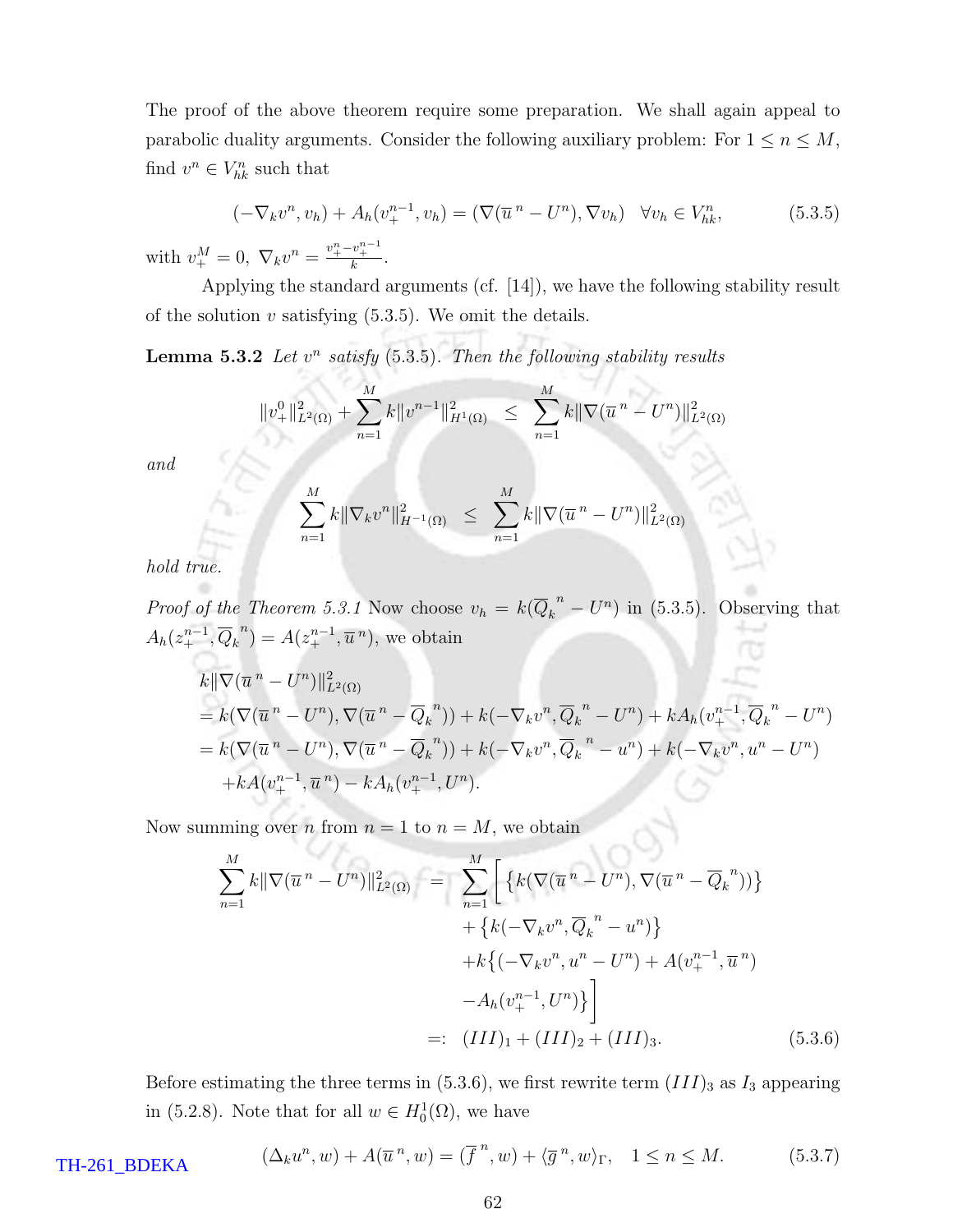Now, taking  $v_h = w = v_+^{n-1}$  in both (5.3.7) and (5.3.2), subtracting one from the other, we obtain

$$
\{A(\overline{u}^n, v_+^{n-1}) - A_h(U^n, v_+^{n-1})\} = \{\langle \overline{g}^n, v_+^{n-1} \rangle_{\Gamma} - \langle \overline{g}_h^n, v_+^{n-1} \rangle_{\Gamma_h}\} + (-\Delta_k(u^n - U^n), v_+^{n-1}),
$$

which leads to

$$
(III)_3 = \sum_{n=1}^{M} k \{ \langle \overline{g}^n, v_+^{n-1} \rangle_{\Gamma} - \langle \overline{g}_h^n, v_+^{n-1} \rangle_{\Gamma_h} \}
$$
  
+ 
$$
\sum_{n=1}^{M} k \{ (-\Delta_k (u^n - U^n), v_+^{n-1}) + (-\nabla_k v^n, u^n - U^n) \}
$$
  
=: 
$$
(IV)_1 + (IV)_2.
$$
 (5.3.8)

Using the fact that  $v_+^M = 0$ , and applying the identity

$$
\sum_{n=1}^{M} (a_n - a_{n-1})b_n = a_M b_M - a_0 b_0 - \sum_{n=1}^{M} a_{n-1} (b_n - b_{n-1})
$$

to  $(IV)_2$  with  $a_n = v_+^n$  and  $b_n = u_-^n - U_-^n$ , we obtain

$$
(IV)_2 = \sum_{n=1}^{M} k \left\{ \left( -\frac{v_+^n - v_+^{n-1}}{k}, u^n - U^n \right) + (-\Delta_k (u^n - U^n), v_+^{n-1}) \right\}
$$
  
=  $(v_+^0, u_0 - L_h u_0) = 0.$  (5.3.9)

This leads to

$$
\sum_{n=1}^{M} k \|\nabla(\overline{u}^{n} - U^{n})\|_{L^{2}(\Omega)}^{2} = \sum_{i=1}^{2} (III)_{i} + (IV)_{1}.
$$
\n(5.3.10)

For the term  $(III)_1$ , use the Cauchy-Schwarz inequality and  $(5.3.4)$  to obtain

$$
\begin{split} |(III)_{1}| &\leq \left\{ \sum_{n=1}^{M} k \|\nabla(\overline{u}^{n} - \overline{Q}_{k}^{n})\|_{L^{2}(\Omega)}^{2} \right\}^{\frac{1}{2}} \left\{ \sum_{n=1}^{M} k \|\nabla(\overline{u}^{n} - U^{n})\|_{L^{2}(\Omega)}^{2} \right\}^{\frac{1}{2}} \\ &\leq C(u) h \left\{ \sum_{n=1}^{M} k \|\nabla(\overline{u}^{n} - U^{n})\|_{L^{2}(\Omega)}^{2} \right\}^{\frac{1}{2}} . \end{split} \tag{5.3.11}
$$

Applying Lemma 5.3.2 and (5.3.4), it is easy to notice (cf. [54])

$$
\begin{split} |(III)_2| &\leq \left(\sum_{n=1}^M k \|\nabla_k w^n\|_{H^{-1}(\Omega)}^2\right)^{\frac{1}{2}} \left[ \left\{\sum_{n=1}^M k \|\overline{u}^n - \overline{Q}_k^n\|_{H^1(\Omega)}^2 \right\}^{\frac{1}{2}} \right] \\ &+ \left\{\sum_{n=1}^M k \|\overline{u}^n - u^n\|_{H^1(\Omega)}^2 \right\}^{\frac{1}{2}} \right] \\ &\leq \left.C(u, u_t)(k+h) \left(\sum_{n=1}^M k \|\nabla(\overline{u}^n - U^n)\|_{L^2(\Omega)}^2\right)^{\frac{1}{2}}. \end{split} \tag{5.3.12}
$$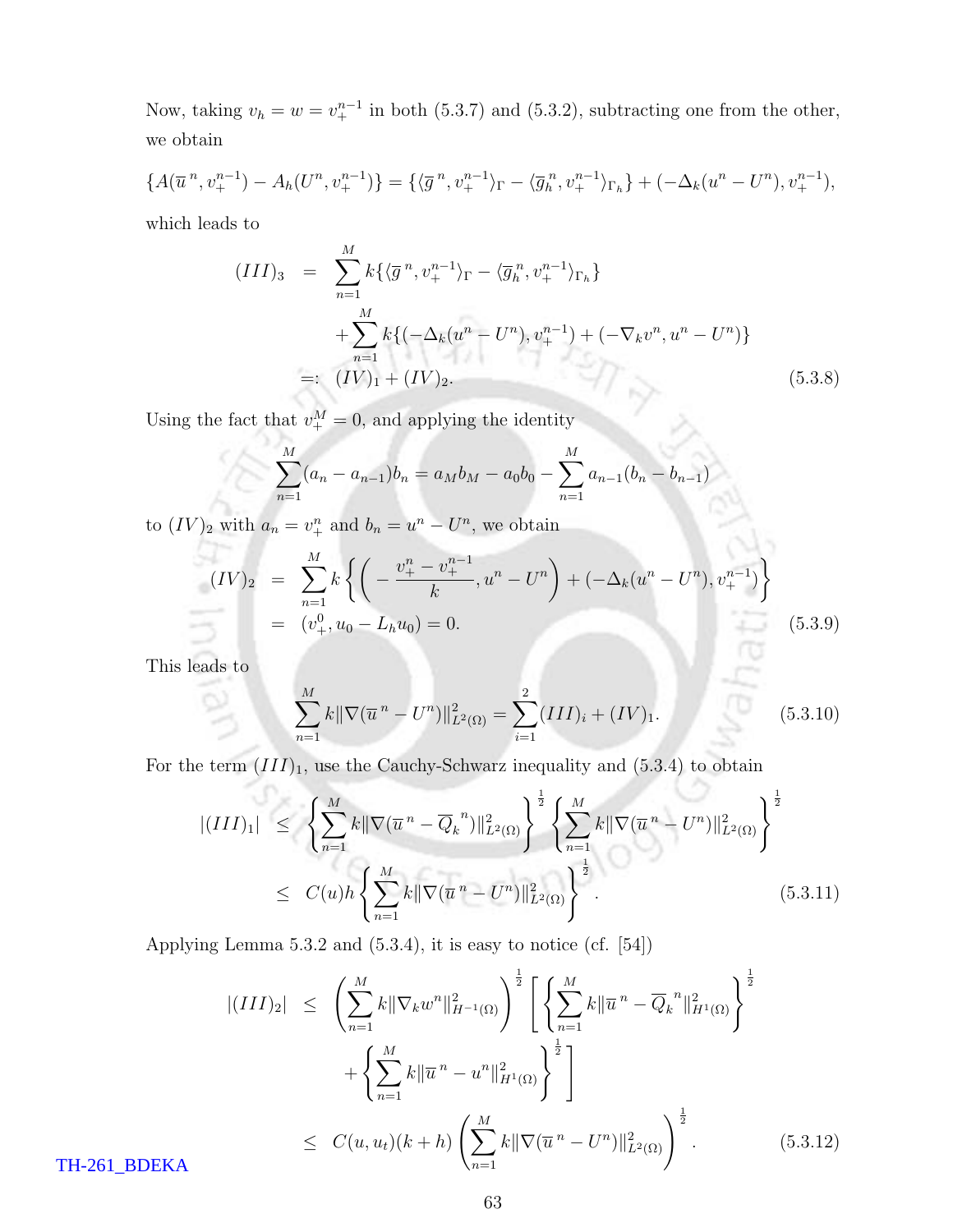An Application of Lemmas 3.2.3 and 5.3.2 yields

$$
\begin{split} |(IV)_{1}| &\leq C h^{\frac{3}{2}} \Big(\sum_{n=1}^{M} k \|\overline{g}^{n}\|_{H^{2}(\Gamma)}^{2}\Big)^{\frac{1}{2}} \Big(\sum_{n=1}^{M} k \|v_{+}^{n-1}\|_{H^{1}(\Omega)}^{2}\Big)^{\frac{1}{2}} \\ &\leq C h^{\frac{3}{2}} \|g\|_{L^{2}(0,T;H^{2}(\Gamma))} \left(\sum_{n=1}^{M} k \|\nabla(\overline{u}^{n} - U^{n})\|_{L^{2}(\Omega)}^{2}\right)^{\frac{1}{2}}. \end{split} \tag{5.3.13}
$$

Again by a simple calculation (cf. [54]), it follows that

$$
||u - U||_{L^{2}(0,T;H^{1}(\Omega))} \leq Ck||u_{t}||_{L^{2}(0,T;Y)} + \left(\sum_{n=1}^{M} k||\nabla(\overline{u}^{n} - U^{n})||_{L^{2}(\Omega)}^{2}\right)^{\frac{1}{2}}, \qquad (5.3.14)
$$

and hence, the desired estimate now follows from (5.3.10)-(5.3.14). This completes the proof.

m.

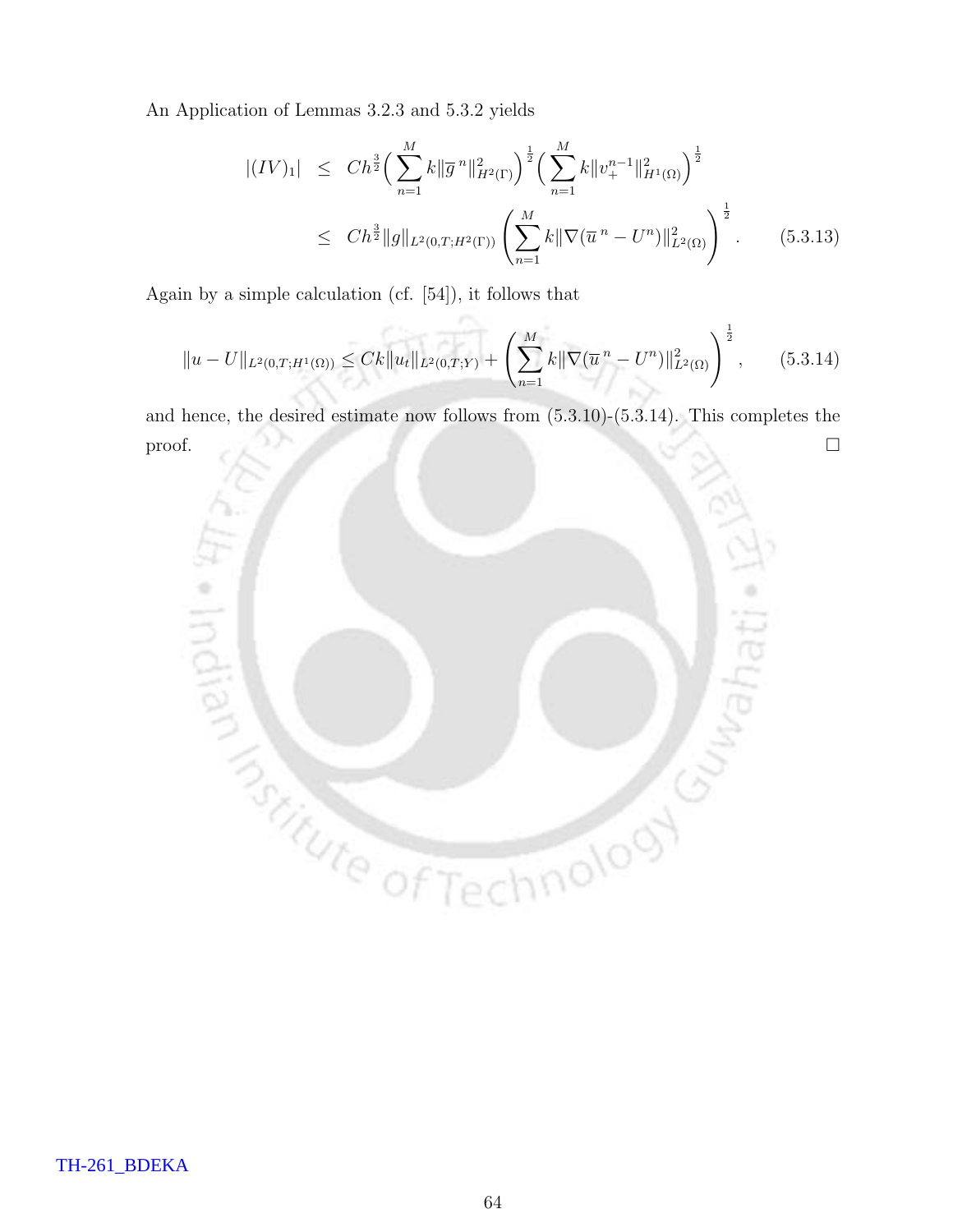### Chapter 6

# Unfitted Finite Element Method for Elliptic and Parabolic Interface Problems

In this chapter, a finite element discretization independent of the location of the interface is proposed and analyzed for linear elliptic and time dependent parabolic interface problems. For an unfitted finite element method, we establish error estimates of optimal order in  $H<sup>1</sup>$  norm and almost optimal order in  $L<sup>2</sup>$  norm for elliptic problems. Moreover, we have shown that the proposed method can be used to derive optimal rate of convergence in  $L^2(H^1)$  norm and almost optimal in  $L^2(L^2)$  norm in the spatially discrete scheme for parabolic problems. A fully discrete scheme based on backward Euler method is also discussed and related error estimate is obtained.<sup>3</sup>

### 6.1 Introduction

Let  $\Omega$  be a convex polygonal domain in  $\mathbb{R}^2$  and  $\Omega_1 \subset \Omega$  is an open domain with  $C^2$ smooth boundary  $\Gamma = \partial \Omega_1$ . Let  $\Omega_2 = \Omega \backslash \Omega_1$ . To begin with, we first recall the following elliptic interface problems

$$
\mathcal{L}u = f(x) \quad \text{in } \Omega \tag{6.1.1}
$$

with boundary condition

$$
u(x) = 0 \quad \text{on } \partial\Omega \tag{6.1.2}
$$

and interface conditions

$$
[u] = 0, \qquad \left[ \mathcal{A} \frac{\partial u}{\partial \mathbf{n}} \right] = g(x) \quad \text{along } \Gamma,
$$
\n(6.1.3)

TH-261\_BDEKA<sup>3</sup>Revised version submitted to IMA J. Numer. Anal..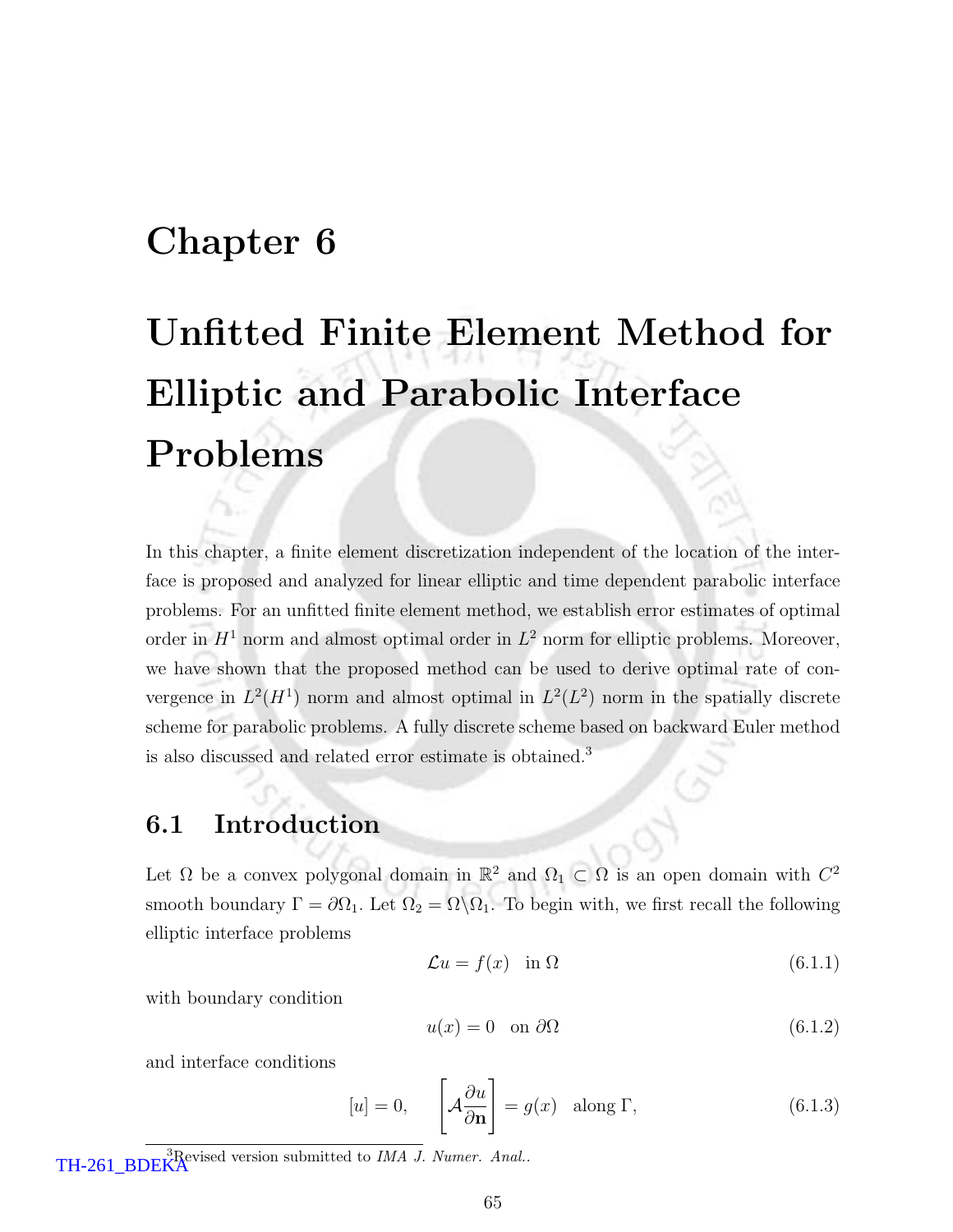where the symbols  $[v]$  and **n** are defined as in Chapter 1. For the simplicity of the exposition, we assume  $\mathcal{L}u = -\nabla \cdot (\beta \nabla u)$ , where the function  $\beta$  is positive and piecewise constant, i.e.,

$$
\beta(x) = \beta_i \quad \text{for} \quad x \in \Omega_i, \ i = 1, 2.
$$

Further, an attempt has also been made to study the finite element approximation to the following parabolic interface problems

$$
u_t - \mathcal{L}(t)u = f(x, t) \quad \text{in } \Omega \times (0, T] \tag{6.1.4}
$$

subject to the initial and boundary conditions

$$
u(x,0) = u_0(x) \text{ in } \Omega \quad ; \quad u = 0 \quad \text{on } \partial\Omega \times (0,T] \tag{6.1.5}
$$

and interface conditions

$$
[u] = 0, \qquad \left[ \mathcal{A} \frac{\partial u}{\partial \mathbf{n}} \right] = g(x, t) \quad \text{along } \Gamma. \tag{6.1.6}
$$

Here,  $T < \infty$  and the operator  $\mathcal{L}(t)$  is a second order time dependent elliptic partial differential operator of the form

$$
\mathcal{L}(t)u = -\nabla \cdot (\beta(x,t)\nabla u).
$$

The coefficient function  $\beta(x,t)$  is assumed to be positive and piecewise constant across Γ, i.e.,  $\beta(x,t) = \beta_k$  for  $(x,t) \in \Omega_k \times [0,T]$ ,  $k = 1,2$ . The symbols [v] and **n** are specified as in Chapter 1.

For the purpose of finite element approximation, we shall recall the space  $H_0^1(\Omega) =$  $\{\phi \in H^1(\Omega) : \phi = 0 \text{ on } \partial\Omega\}$ . Then the weak formulation of the problem  $(6.1.1)-(6.1.3)$ may be stated as: Find  $u \in H_0^1(\Omega)$  such that u satisfies

$$
A(u, v) = (f, v) + \langle g, v \rangle_{\Gamma} \quad \forall \ v \in H_0^1(\Omega). \tag{6.1.7}
$$

Here,  $(\cdot, \cdot)$  and  $\langle \cdot, \cdot \rangle_{\Gamma}$  are used to denote the inner products of  $L^2(\Omega)$  and  $L^2(\Gamma)$  spaces, respectively.

Further, let  $A(t, \cdot, \cdot)$  be the bilinear form corresponding to the operator  $\mathcal{L}(t)$ . Then the weak formulation of the problem  $(6.1.4)-(6.1.6)$  is defined as: Find  $u(t) \in$  $H_0^1(\Omega)$  such that  $u(0) = u_0$  and satisfies

$$
(u_t, v) + A(t; u, v) = (f, v) + \langle g, v \rangle_{\Gamma} \quad \forall v \in H_0^1(\Omega). \tag{6.1.8}
$$

The purpose of the present chapter is to study the convergence of finite element TH-261\_BDEKA<sup>ons</sup> to the exact solutions of elliptic and parabolic interface problems by means of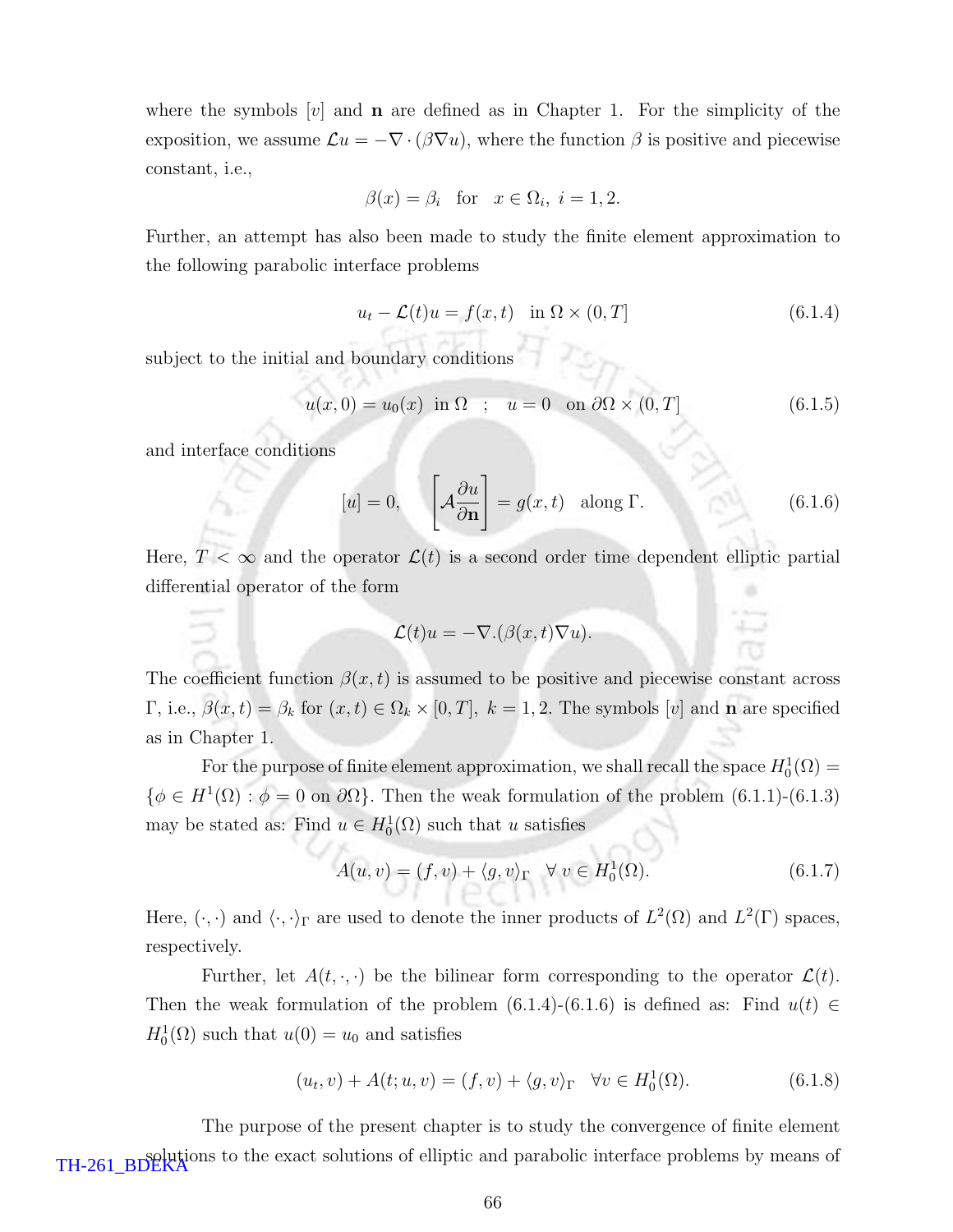unfitted finite element method. The main tools used in our analysis are Sobolev embedding inequality, duality arguments, interpolation and interface approximation results. Earlier works on the unfitted finite element method for elliptic interface problems can be found in [5, 6, 7, 8, 26, 37]. Present work not only generalize the previous works on unfitted finite element method for elliptic interface problems but also analyze time dependent parabolic interface problems for unfitted finite element method.

The layout of this Chapter is as follows: Section 6.2 is devoted to the unfitted finite element discretization and state some interpolation, and interface approximation properties needed for the error analysis. In Section 6.3, optimal  $H^1$  and almost optimal  $L^2$  error estimates for the elliptic interface problems are derived. Finally, the time dependent parabolic interface problems are discussed in Section 6.4 and related error estimates are obtained.

### 6.2 Unfitted Finite Element Discretization

In this section, we introduce the notion of unfitted mesh and state some necessary interpolation approximation properties.

In order to study the unfitted finite element approximations of (6.1.7) and (6.1.8), we now describe the triangulation  $\tilde{\mathcal{T}}_h$  of  $\Omega$ . The triangulations are assumed to be independent of the location of the interface Γ. We shall use the following notation for the mesh related quantities. Let  $h_K$  be the diameter of an element  $K \in \tilde{\mathcal{T}}_h$  and  $h = \max_{K \in \tilde{\mathcal{T}}_h} h_K$ . For any element  $K \in \tilde{\mathcal{T}}_h$ , let  $K_i = K \cap \Omega_i$ , for  $i = 1, 2$ . By  $\mathcal{T}_{\Gamma}^*$  we denote the set of all elements that are intersected by the interface  $\Gamma$ , i.e.,  $\mathcal{T}_{\Gamma}^* = \{K \in \tilde{\mathcal{T}}_h : K \cap \Gamma \neq \emptyset\}$ . Any element  $K \in \mathcal{T}_{\Gamma}^*$  is called an interface triangle and we write  $\Omega_h^* = \bigcup_{K \in \mathcal{T}_{\Gamma}^*} K$ .

Triangulation  $\tilde{\mathcal{T}}_h$  of the domain  $\Omega$  be such that it satisfies the following conditions:

- $(A1) \Omega = \bigcup_{K \in \tilde{\mathcal{T}}_h} K.$
- (A2) If  $\overline{K}_1$ ,  $\overline{K}_2 \in \tilde{\mathcal{T}}_h$  and  $\overline{K}_1 \neq \overline{K}_2$ , then either  $\overline{K}_1 \cap \overline{K}_2 = \emptyset$  or  $\overline{K}_1 \cap \overline{K}_2$  is a common vertex, or edge of both triangles.
- (A3) For any triangle  $K \in \mathcal{T}_{\Gamma}^*$ , we assume that  $\Gamma$  intersects K at most twice, and each (open) edge at most once.
- (A4) For each triangle  $K \in \tilde{\mathcal{T}}_h$ , let  $r_K$ ,  $\overline{r}_K$  be the radii of its inscribed and circumscribed circles, respectively. We assume that, for some fixed  $h_0 > 0$ , there exists two positive constants  $C_0$  and  $C_1$  independent of h such that

$$
C_0r_K \leq h \leq C_1\overline{r}_K \quad \forall K \in \tilde{T}_h, \quad \forall h \in (0, h_0).
$$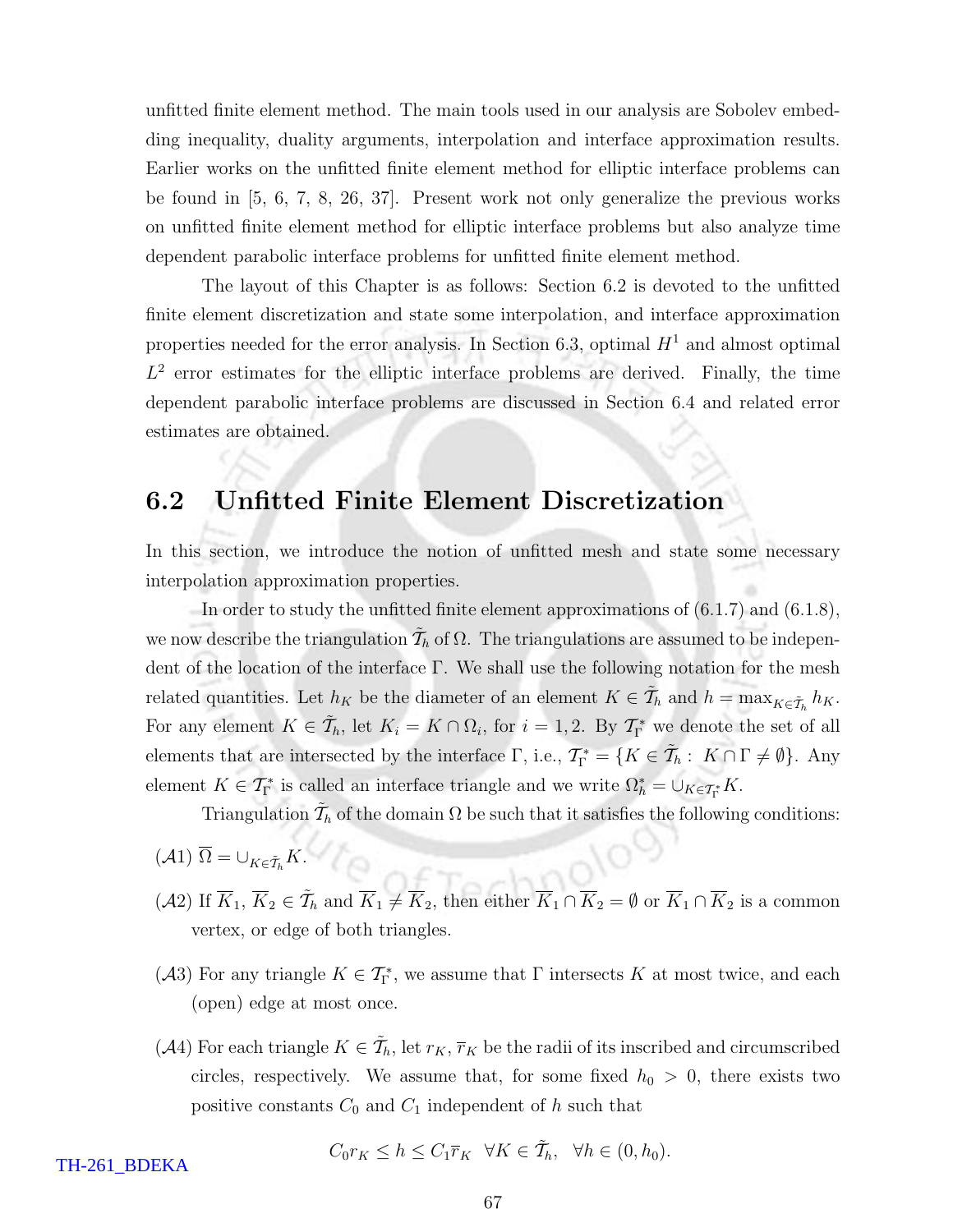

Figure 6.1: A typical element  $K \in \mathcal{T}_{\Gamma}^{\star}$ .

Here, the smooth interface  $\Gamma$  is approximated by the line segment  $\overline{AB}$ , A and B be the points of intersection of the interface  $\Gamma$  with two edges  $DE$  and  $DF$  in the interface triangles as shown in the Figure 6.1. The union of such line segments form an approximate interface  $\Gamma_h$ . Thus,  $\Gamma_h$  divides  $\Omega$  into two polygonal subdomains  $\Omega_1^h$  and  $\Omega_2^h$  which are approximations of  $\Omega_1$  and  $\Omega_2$ , respectively. Let  $V_h$  be a family of finite element subspaces of  $H_0^1(\Omega)$  defined on  $\widetilde{\mathcal{T}}_h$  consisting of piecewise linear polynomials vanishing on the boundary  $\partial\Omega$ .

We shall again recall the following solution space

$$
X = H^1(\Omega) \cap H^2(\Omega_1) \cap H^2(\Omega_2)
$$

equipped with the norm

$$
||v||_X = ||v||_{H^1(\Omega)} + ||v||_{H^2(\Omega_1)} + ||v||_{H^2(\Omega_2)}.
$$

By Sobolev embedding theorem, for  $v \in X$ , we have  $v \in W^{1,p}(\Omega)$   $\forall p > 2$ . Therefore, the linear interpolant operator  $\Pi_h : X \to V_h$  is well defined (cf. [14, 19]). Following the lines of proof for Lemma 3.2.1, it is possible to obtain the following optimal error bounds for linear interpolant  $\Pi_h$ .

**Lemma 6.2.1** Let  $\Pi_h: X \to V_h$  be the linear interpolation operator and u be the solution for the interface problem  $(6.1.1)-(6.1.3)$ , then the following approximation properties

$$
||u - \Pi_h u||_{H^m(\Omega)} \le Ch^{2-m}\{||u||_X + ||u||_{W^{1,\infty}(\Omega_0 \cap \Omega_1)} + ||u||_{W^{1,\infty}(\Omega_0 \cap \Omega_2)}\}, m = 0, 1,
$$

hold true.

*Proof.* For any triangle  $K \in \tilde{\mathcal{T}}_h \backslash \mathcal{T}_{\Gamma}^*$ , the standard finite element interpolation theory (cf. [12] and [16]), implies that

$$
||u - \Pi_h u||_{H^m(K)} \le Ch^{2-m} ||u||_{H^2(K)}, \text{ for } m = 0, 1.
$$
 (6.2.1)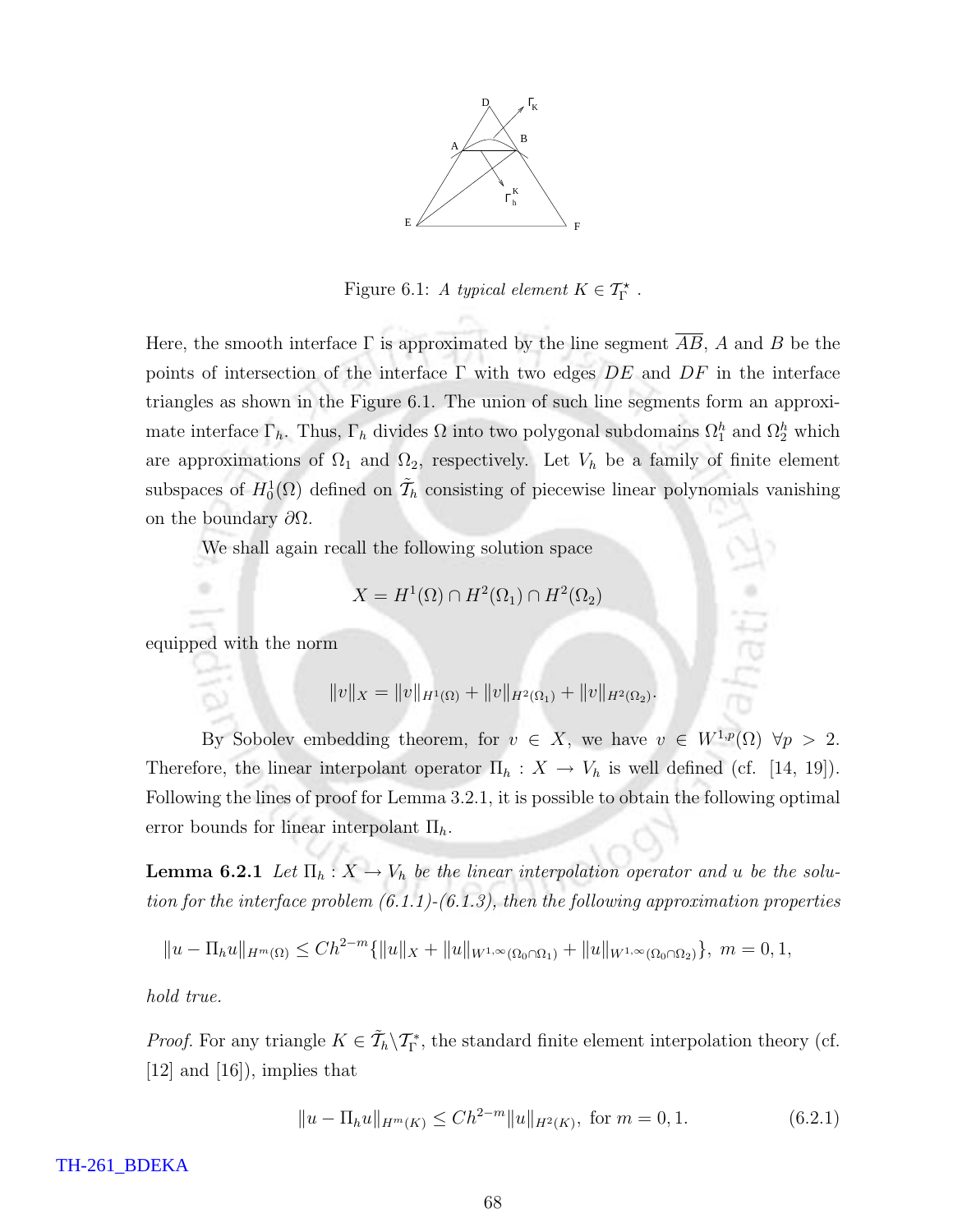Next, we consider any element  $K \in \mathcal{T}_{\Gamma}^*$ , as shown in Figure 6.1. Further, using the Holder's inequality and the fact meas $(K_i) \leq Ch^2$ ,  $i = 1, 2$ , we derive that for any  $p > 2$ and  $m = 0, 1$ ,

$$
\|u - \Pi_h u\|_{H^m(K_i)} \le Ch^{\frac{(p-2)}{p}} \|u - \Pi_h u\|_{W^{m,p}(K_i)}
$$
  
\n
$$
\le Ch^{\frac{(p-2)}{p}} \|u - \Pi_h u\|_{W^{m,p}(K)}
$$
  
\n
$$
\le Ch^{\frac{(p-2)}{p}+1-m} \|u\|_{W^{1,p}(K)},
$$
\n(6.2.2)

 $\epsilon$ 

in the last inequality we have used the standard interpolation theory (cf. Ciarlet [16]).

Now, by  $(6.2.1)-(6.2.2)$  we obtain

$$
\|u - \Pi_h u\|_{H^m(\Omega)}^2 \le Ch^{4-2m} \|u\|_X^2
$$
  
+  $C \sum_{K \in \mathcal{T}_1^*} h^{4-2m-\frac{4}{p}} \{ \|u\|_{W^{1,p}(K_1)}^2 + \|u\|_{W^{1,p}(K_2)}^2 \}$   
 $\le Ch^{4-2m} \|u\|_X^2$   
+  $C \sum_{K \in \mathcal{T}_1^*} h^{4-2m-\frac{4}{p}} \{ \|u\|_{W^{1,p}(K \cap \Omega_1)}^2 + \|u\|_{W^{1,p}(K \cap \Omega_2)}^2 \}$   
 $\le Ch^{4-2m} \|u\|_X^2$   
+  $Ch^{4-2m-\frac{4}{p}} \{ \|u\|_{W^{1,p}(\Omega_h^* \cap \Omega_1)}^2 + \|u\|_{W^{1,p}(\Omega_h^* \cap \Omega_2)}^2 \}$   
 $\le Ch^{4-2m} \|u\|_X^2$   
+  $Ch^{4-2m-\frac{4}{p}} \{ \|u\|_{W^{1,p}(\Omega_0 \cap \Omega_1)}^2 + \|u\|_{W^{1,p}(\Omega_0 \cap \Omega_2)}^2 \}$  (6.2.3)

for sufficiently small  $h > 0$  such that  $\Omega_h^* \subset \Omega_0$ ,  $\Omega_0$  is some neighborhood of  $\Gamma$ .

A simple calculation yields, for  $i = 1, 2$ ,

$$
||u||_{W^{1,p}(\Omega_0 \cap \Omega_i)} \leq \operatorname{meas}(\Omega_0 \cap \Omega_1)^{\frac{1}{p}} ||u||_{W^{1,\infty}(\Omega_0 \cap \Omega_i)}
$$
  

$$
\leq C^{\frac{1}{p}} ||u||_{W^{1,\infty}(\Omega_0 \cap \Omega_i)}.
$$

Which together with  $(6.2.3)$  implies

$$
||u - \Pi_h u||_{H^m(\Omega)}^2 \le C h^{4-2m} ||u||_X^2
$$
  
+ $Ch^{4-2m-\frac{4}{p}} C^{\frac{2}{p}} {\{\|u\|_{W^{1,\infty}(\Omega_0 \cap \Omega_1)}^2 + \|u\|_{W^{1,\infty}(\Omega_0 \cap \Omega_2)}^2\}}.$  (6.2.4)

The desired estimate follows by taking  $p \to \infty$  both sides of (6.2.4).

**Remark 6.2.1** In Lemma 6.2.1, it is assumed that the solution  $u \in X \cap W^{1,\infty}(\Omega_0 \cap \Omega_1) \cap$  $W^{1,\infty}(\Omega_0 \cap \Omega_2)$ . However, if  $u \in X$  then it is easy to derive the following approximation results (cf.  $\lceil 14 \rceil$ )

 $||u - \Pi_h u||_{H^m(\Omega)} \le Ch^{2-m} \log h ||u||_X, \quad m = 0, 1.$  (6.2.5)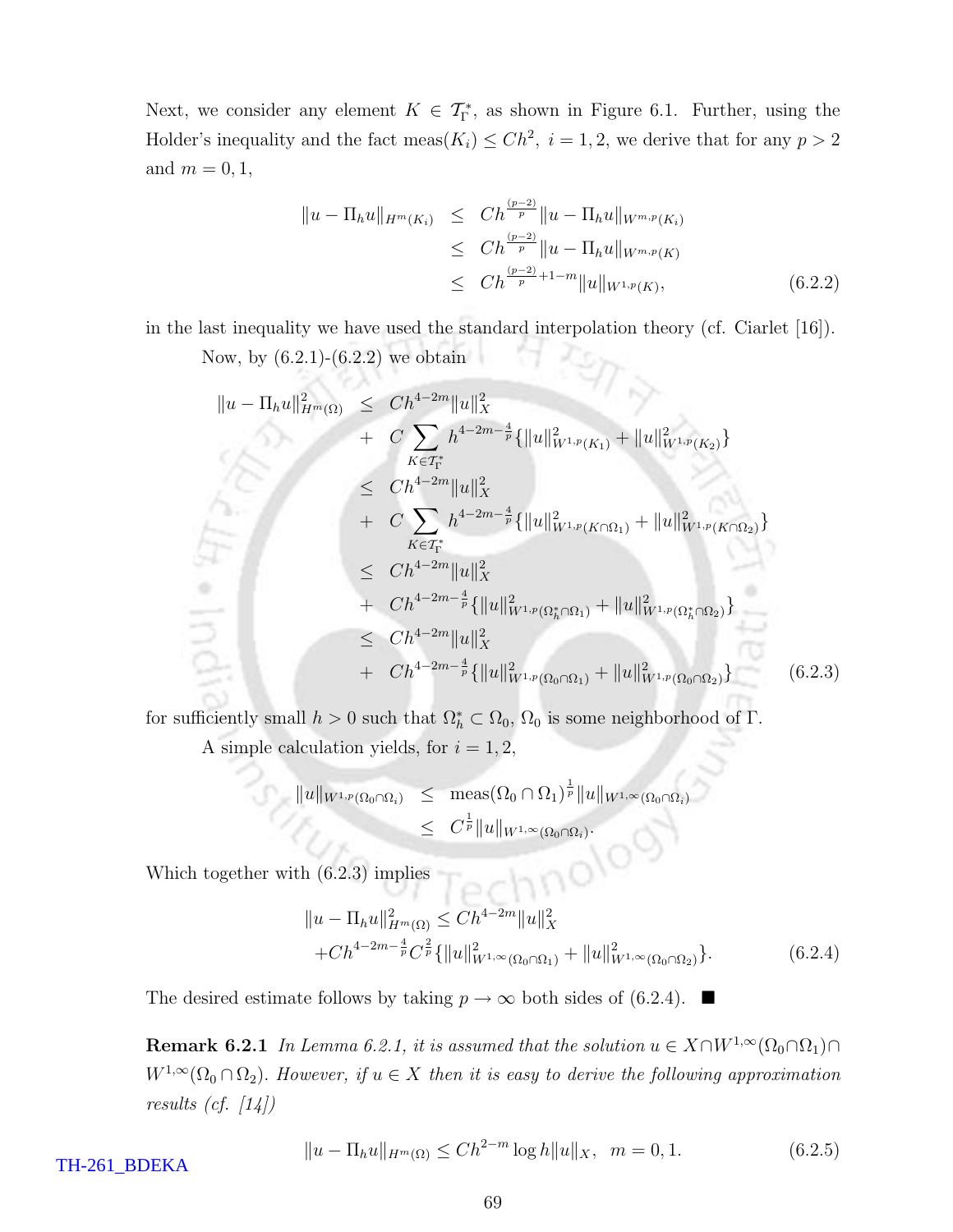Arguing as in deriving Lemma 3.2.2, we have the following result which will be useful for our later analysis.

**Lemma 6.2.2** Let  $\Omega_h^*$  be the union of all interface triangles, then we have

$$
||v||_{H^1(\Omega_h^*)} \le Ch^{\frac{1}{2}} ||v||_X \ \forall v \in X.
$$

## 6.3 Convergence Analysis for Elliptic Interface Problems ताका संग

This section is concerned with the convergence of unfitted finite element solution to the exact solution of elliptic interface problem. While the  $H<sup>1</sup>$  norm error estimate is shown to be sharp, the  $L^2$  norm error estimate is optimal upto a factor  $\log h$ .

We now turn to the unfitted finite element approximation to elliptic interface problems (6.1.1)-(6.1.3). For  $g \in H^{\frac{1}{2}}(\Gamma)$  and  $f \in L^2(\Omega)$ , we now define the finite element approximation as follows: Find  $u_h \in V_h$  such that

$$
\tilde{A}_h(u_h, v_h) = (f, v_h) + \langle g, v_h \rangle_{\Gamma} \quad \forall v_h \in V_h,
$$
\n(6.3.1)

where  $\tilde{A}_h(.,.): H^1(\Omega) \times H^1(\Omega) \to \mathbb{R}$  is given by

$$
\tilde{A}_h(w,v) = \sum_{K \in \tilde{\mathcal{T}}_h} \int_K \beta_h(x) \nabla w \nabla v dx \quad \forall w, v \in H^1(\Omega), \ \beta_h = \beta_i \text{ in } \Omega_i^h. \tag{6.3.2}
$$

Note that the integrals involve in the bilinear form  $\tilde{A}_h$  are evaluated by some quadrature rule over a triangle  $K \in \tilde{\mathcal{T}}_h$ . For the interface triangle, shown in the Figure 6.1, it may cause some technical difficulties to evaluate the integrals over the region AEFB using Lagrange finite element space. The reason is that the points of intersection  $A$  and  $B$ between the element edges and the interface are not used to represent the basis functions in Lagrange finite element space. But, one can overcome this difficulty by using immersed finite element space for unfitted mesh (cf. [37]), where two more freedoms are added at  $A$ and B. More precisely, if  $V_h(K)$  be a local finite element space on each element  $K \in \tilde{\mathcal{T}}_h$ then the dimension of  $V_h(K)$  is three for a non-interface triangle and the dimension of  $V_h(K)$  is five if  $K \in \mathcal{T}_{\Gamma}^*$ . This enable us to use the well known quadrature rule over those sub-triangles.

We shall need the following Lemma which will be useful for our later analysis.

**Lemma 6.3.1** For all  $v_h, w_h \in V_h$ , we have

$$
|A(v_h, w_h) - \tilde{A}_h(v_h, w_h)| \le Ch \sum_{K \in \mathcal{T}_{\Gamma}^*} ||\nabla v_h||_{L^2(K)} ||\nabla w_h||_{L^2(K)}.
$$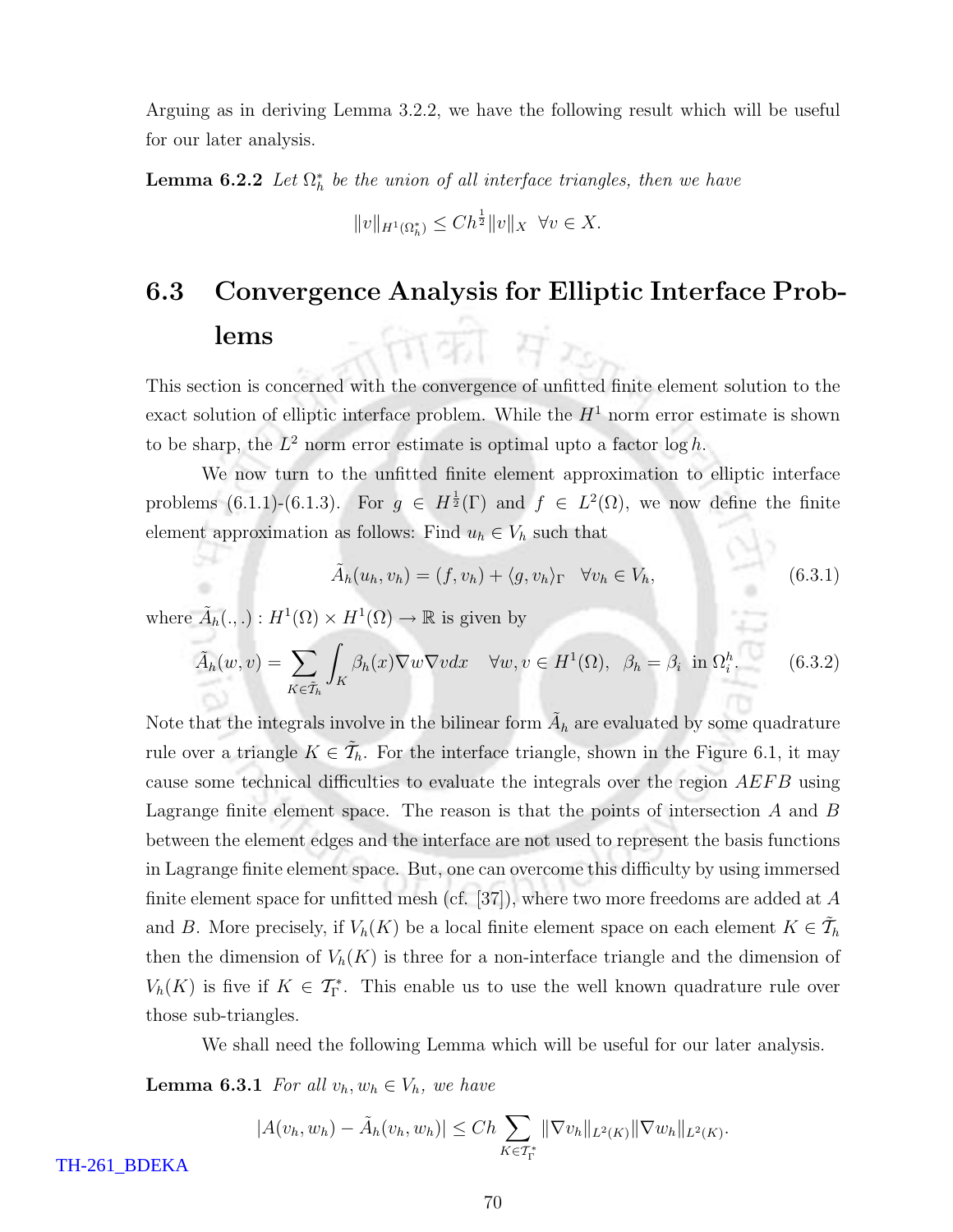*Proof.* Let  $\Gamma_K$  be the arc common to the interface  $\Gamma$  and the interface triangle K, and  $\Gamma_h^K$  be restriction of  $\Gamma_h$  in  $K \in \mathcal{T}_{\Gamma}^*$ . Let  $\tilde{K} \subset K$  be the region enclosed by  $\Gamma_K$  and  $\Gamma_h^K$  for an interface triangle K. Without loss of generality, we can assume that meas $(\tilde{K}) \leq C h^3$ .

Before proceeding to prove Lemma 6.3.1, we need the following information

$$
\text{supp } (\beta - \beta_h) \cap K = \tilde{K} \quad \forall K \in \mathcal{T}_{\Gamma}^*.
$$

Then we have

$$
|A(v_h, w_h) - \tilde{A}_h(v_h, w_h)| \leq \sum_{K \in \mathcal{T}_{\Gamma}^*} \int_{\tilde{K}} |(\beta_h - \beta) \nabla v_h \nabla w_h|
$$
  
\n
$$
\leq C \sum_{K \in \mathcal{T}_{\Gamma}^*} \left[ \int_{\tilde{K}} |\nabla v_h \nabla w_h| \right]
$$
  
\n
$$
\leq C \sum_{K \in \mathcal{T}_{\Gamma}^*} \left[ \|\nabla v_h\|_{L^2(\tilde{K})} \|\nabla w_h\|_{L^2(\tilde{K})} \right]
$$
  
\n
$$
\leq Ch \sum_{K \in \mathcal{T}_{\Gamma}^*} \|\nabla v_h\|_{L^2(K)} \|\nabla w_h\|_{L^2(K)}
$$

where we used the fact that  $\nabla v_h$  and  $\nabla w_h$  are constant in  $K \in \tilde{\mathcal{T}}_h$ , and meas $(\tilde{K}) \leq C h^3$ . This completes the proof.

Now, we are in a position to discuss the following  $H<sup>1</sup>$  norm convergence result.

**Theorem 6.3.1** Let u and  $u_h$  be the solutions of  $(6.1.1)-(6.1.3)$  and  $(6.3.1)$ , respectively. Then, for  $f \in L^2(\Omega)$  and  $g \in H^{\frac{1}{2}}(\Gamma)$ , there exists a positive constant C independent of h such that

$$
||u - u_h||_{H^1(\Omega)} \le C(u)h,
$$

where  $C(u) = C(||u||_X + ||u||_{W^{1,\infty}(\Omega_0 \cap \Omega_1)} + ||u||_{W^{1,\infty}(\Omega_0 \cap \Omega_2)}).$ 

*Proof.* In view of Lemma 6.2.1, it is enough to have bounds for the term  $\Pi_h u - u_h$ . From  $\left( 6.1.7\right)$  and  $\left( 6.3.1\right)$  we note that  $T - A_0$ 

$$
A(u, v_h) - \tilde{A}_h(u_h, v_h) = 0 \quad \forall v_h \in V_h.
$$
\n
$$
(6.3.3)
$$

Using Lemma 6.2.1 and (6.3.3), we obtain

$$
C \|\Pi_h u - u_h\|_{H^1(\Omega)}^2 \leq \tilde{A}_h(\Pi_h u - u, \Pi_h u - u_h) + \tilde{A}_h(u - u_h, \Pi_h u - u_h)
$$
  
\n
$$
\leq Ch(\|u\|_X + \|u\|_{W^{1,\infty}(\Omega_0 \cap \Omega_1)} + \|u\|_{W^{1,\infty}(\Omega_0 \cap \Omega_2)})
$$
  
\n
$$
\times \|\Pi_h u - u_h\|_{H^1(\Omega)}
$$
  
\n
$$
+ \{\tilde{A}_h(u - \Pi_h u, \Pi_h u - u_h) - A(u - \Pi_h u, \Pi_h u - u_h)\}
$$
  
\n
$$
+ \{\tilde{A}_h(\Pi_h u, \Pi_h u - u_h) - A(\Pi_h u, \Pi_h u - u_h)\}
$$
  
\n
$$
=: C(u)h \|\Pi_h u - u_h\|_{H^1(\Omega)} + (I)_1 + (I)_2.
$$
 (6.3.4)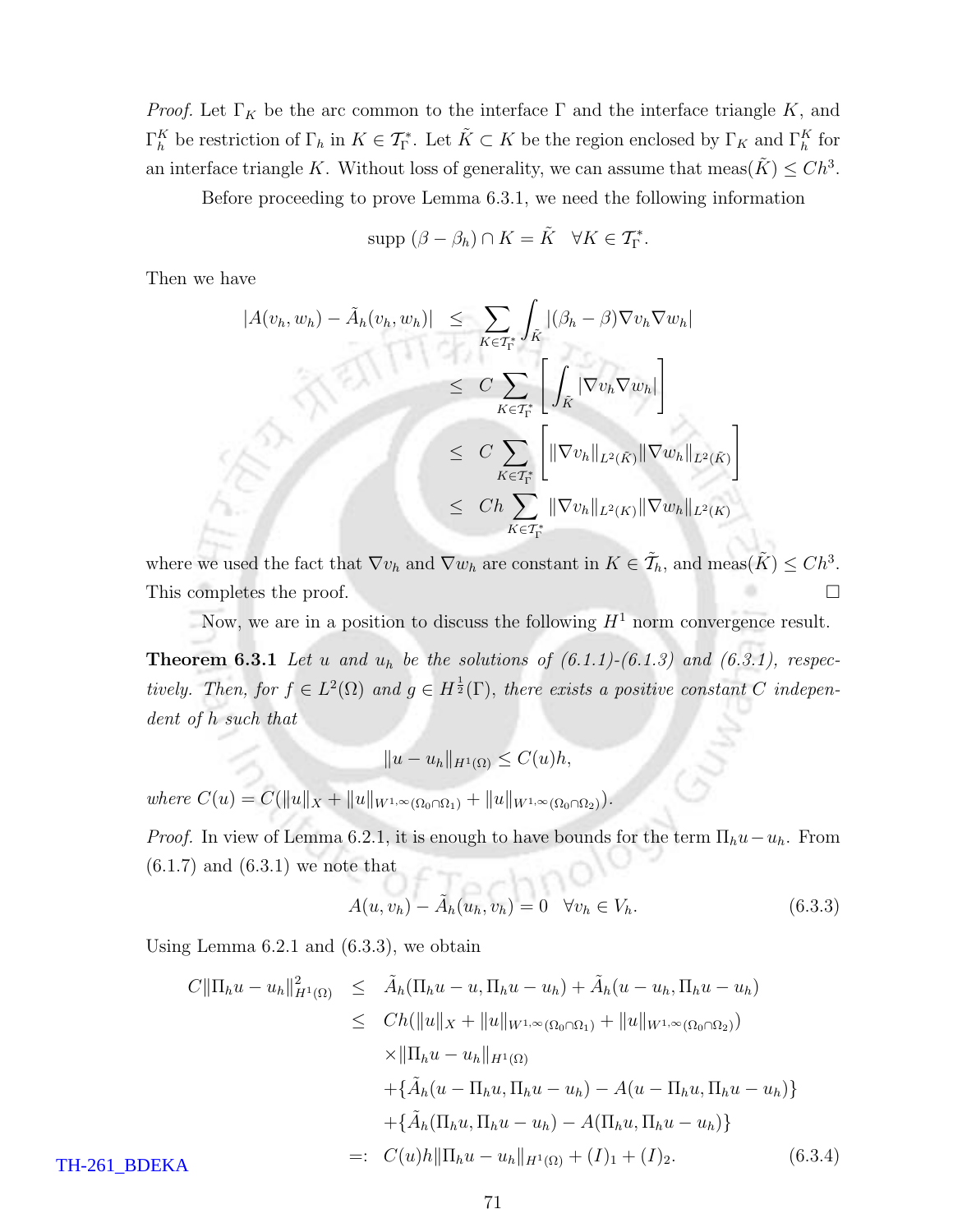Arguing as in deriving Lemma 6.3.1 and using Lemma 6.2.1, we have

$$
|(I)_1| \leq \sum_{K \in T_{\Gamma}^*} \int_{\tilde{K}} |(\beta_h - \beta) \nabla (u - \Pi_h u) \nabla (\Pi_h u - u_h)|
$$
  
\n
$$
\leq C \sum_{K \in T_{\Gamma}^*} \left[ \int_{\tilde{K}} |\nabla (u - \Pi_h u) \nabla (\Pi_h u - u_h)| \right]
$$
  
\n
$$
\leq C ||u - \Pi_h u||_{H^1(\Omega)} ||\Pi_h u - u_h||_{H^1(\Omega)}
$$
  
\n
$$
\leq Ch (||u||_X + ||u||_{W^{1,\infty}(\Omega_0 \cap \Omega_1)} + ||u||_{W^{1,\infty}(\Omega_0 \cap \Omega_2)}) ||\Pi_h u - u_h||_{H^1(\Omega)}
$$
  
\n
$$
=: C(u)h ||\Pi_h u - u_h||_{H^1(\Omega)}.
$$
\n(6.3.5)

For  $(I)_2$ , Lemma 6.3.1 immediately implies

$$
|(I)_2| \leq Ch \| \Pi_h u \|_{H^1(\Omega)} \| \Pi_h u - u_h \|_{H^1(\Omega)} \leq C(u) h \| \Pi_h u - u_h \|_{H^1(\Omega)}, \tag{6.3.6}
$$

where, in the last inequality, we have used Lemma 6.2.1.

Combine  $(6.3.6)$  and  $(6.3.5)$  with  $(6.3.4)$ , to obtain

$$
\|\Pi_h u - u_h\|_{H^1(\Omega)} \le C(u)h. \tag{6.3.7}
$$

Now, the desired result follows from (6.3.7), Lemma 6.2.1 and the triangle inequality.  $\Box$ 

**Remark 6.3.1** Theorem 6.3.1 yields optimal order error estimate in  $H^1$  norm. If  $u \in X$ then one can derive the following almost optimal  $H^1$  norm error estimate

$$
||u - u_h||_{H^1(\Omega)} \le Ch \log h ||u||_X \le Ch \log h \left\{ ||f||_{L^2(\Omega)} + ||g||_{H^{\frac{1}{2}}(\Gamma)} \right\}.
$$
 (6.3.8)

This follows from the argument of Theorem 6.3.1 and (6.2.5). A similar result is established in [14] for the fitted finite element method.

For the  $L^2$  norm error estimate, we shall use the duality trick. For this purpose, we consider the following interface problem: Find  $w \in H_0^1(\Omega)$  such that

$$
A(w, v) = (u - u_h, v) \quad \forall v \in H_0^1(\Omega)
$$
\n(6.3.9)

and its finite element approximation is defined to be the function  $w_h \in V_h$  such that

$$
\tilde{A}_h(w_h, v_h) = (u - u_h, v_h) \ \forall v_h \in V_h.
$$
\n(6.3.10)

Note that  $w \in X \cap H_0^1(\Omega)$  is the solution of the elliptic interface problem (6.3.9) with the jump conditions  $[w] = 0$ ,  $\left[\beta(x)\frac{\partial w}{\partial n}\right] = 0$  along Γ. Further, w satisfies the *a priori* estimate

TH-261\_BDEKA

$$
||w||_X \le C||u - u_h||_{L^2(\Omega)}.\tag{6.3.11}
$$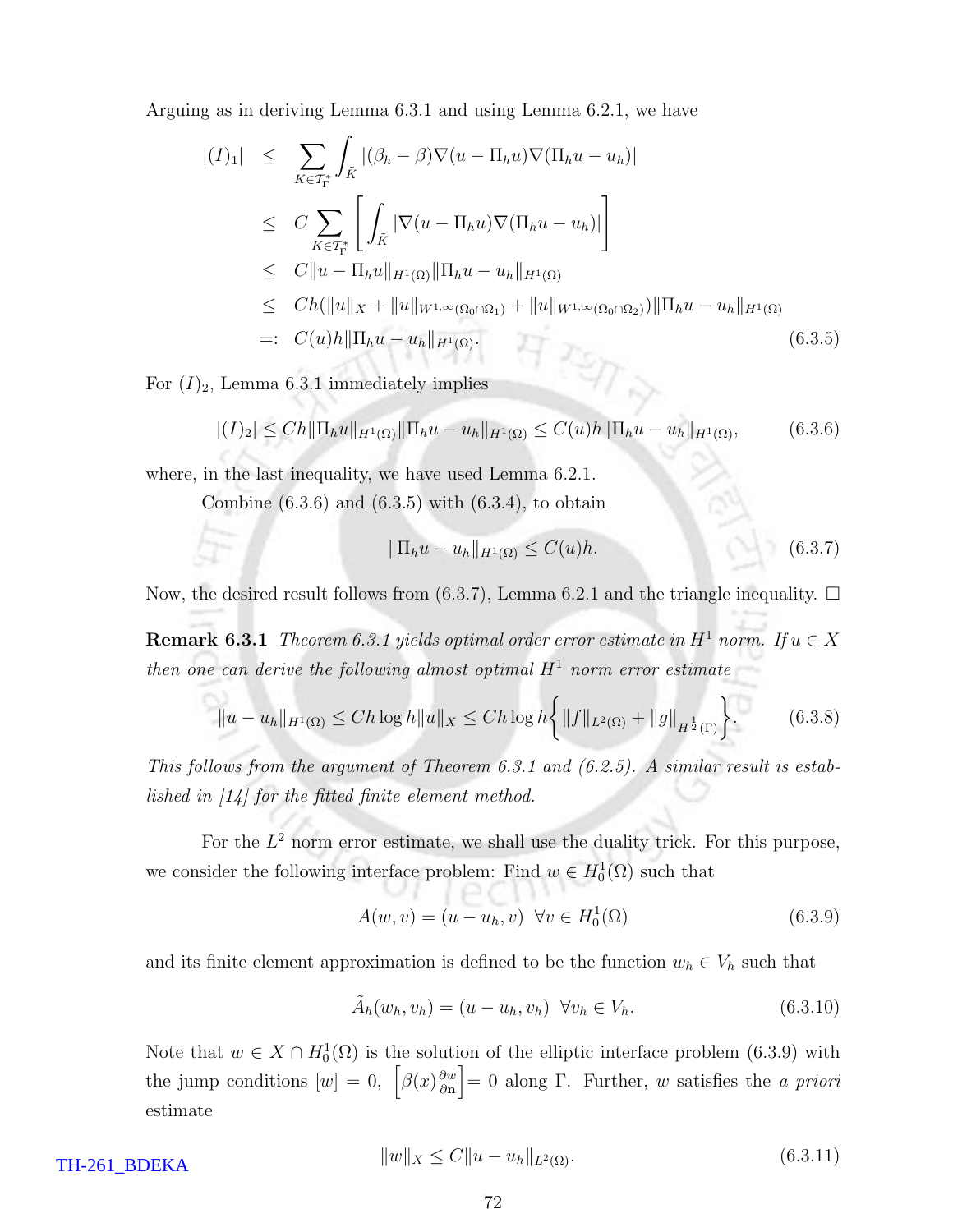Further, applying  $(6.3.8)$  for the interface problem  $(6.3.9)-(6.3.10)$ , we obtain

$$
||w - w_h||_{H^1(\Omega)} \le Ch \log h ||w||_X. \tag{6.3.12}
$$

Setting  $v = u - u_h \in H_0^1(\Omega)$  in (6.3.9) and using (6.3.3), we obtain

$$
\|u - u_h\|_{L^2(\Omega)}^2 = A(w, u - u_h)
$$
  
=  $A(w - w_h, u - u_h) + A(w_h, u - u_h)$   
=  $A(w - w_h, u - u_h) + \tilde{A}_h(w_h, u_h) - A(w_h, u_h)$   
 $\leq C \|w - w_h\|_{H^1(\Omega)} \|u - u_h\|_{H^1(\Omega)}$   
+  $Ch \sum_{K \in \mathcal{T}_\Gamma^*} \|\nabla w_h\|_{L^2(K)} \|\nabla u_h\|_{L^2(K)},$ 

where, in the last inequality, we used Lemma 6.3.1. Now, apply Theorem 6.3.1, Lemma 6.2.2 and (6.3.12), to obtain

$$
||u - u_h||_{L^2(\Omega)}^2 \le Ch \log h ||w||_X C(u)h + Ch ||w - w_h||_{H^1(\Omega)} ||u - u_h||_{H^1(\Omega)}
$$
  
+ Ch ||u||\_{H^1(\Omega)} ||w - w\_h||\_{H^1(\Omega)} + Ch ||u - u\_h||\_{H^1(\Omega)} ||w||\_{H^1(\Omega)}  
+ Ch ||u||\_{H^1(\Omega\_h^\*)} ||w||\_{H^1(\Omega\_h^\*)}  

$$
\le C(u)h^2 \log h ||w||_X + Ch^2 \log h ||w||_X C(u)h
$$
  
+ Ch<sup>1</sup>2 log h ||w||\_X ||u||\_{H^1(\Omega)} + C(u)h^2 ||w||\_{H^1(\Omega)}  
+ Ch<sup>1</sup>2 ||w||\_Xh<sup>1</sup>2 ||u||\_X  

$$
\le C(u)h^2 \log h ||w||_X.
$$

Finally, using (6.3.11) we obtain

$$
||u - u_h||_{L^2(\Omega)}^2 \le C(u)h^2 \log h ||u - u_h||_{L^2(\Omega)}.
$$

Thus, we have proved the following almost optimal order error estimate in  $L^2$  norm.

**Theorem 6.3.2** Let u and  $u_h$  be the solutions of  $(6.1.1)-(6.1.3)$  and  $(6.3.1)$ , respectively. Then, for  $f \in L^2(\Omega)$  and  $g \in H^{\frac{1}{2}}(\Gamma)$ , there exists a positive constant C independent of h such that

$$
||u - u_h||_{L^2(\Omega)} \le C(u)h^2 \log h.
$$

### 6.4 Time Dependent Parabolic Interface Problems

This section is devoted to the error analysis of the time dependent parabolic interface TH-261\_BDERA EDGE South spatially discrete and fully discrete schemes are analyzed. In the absence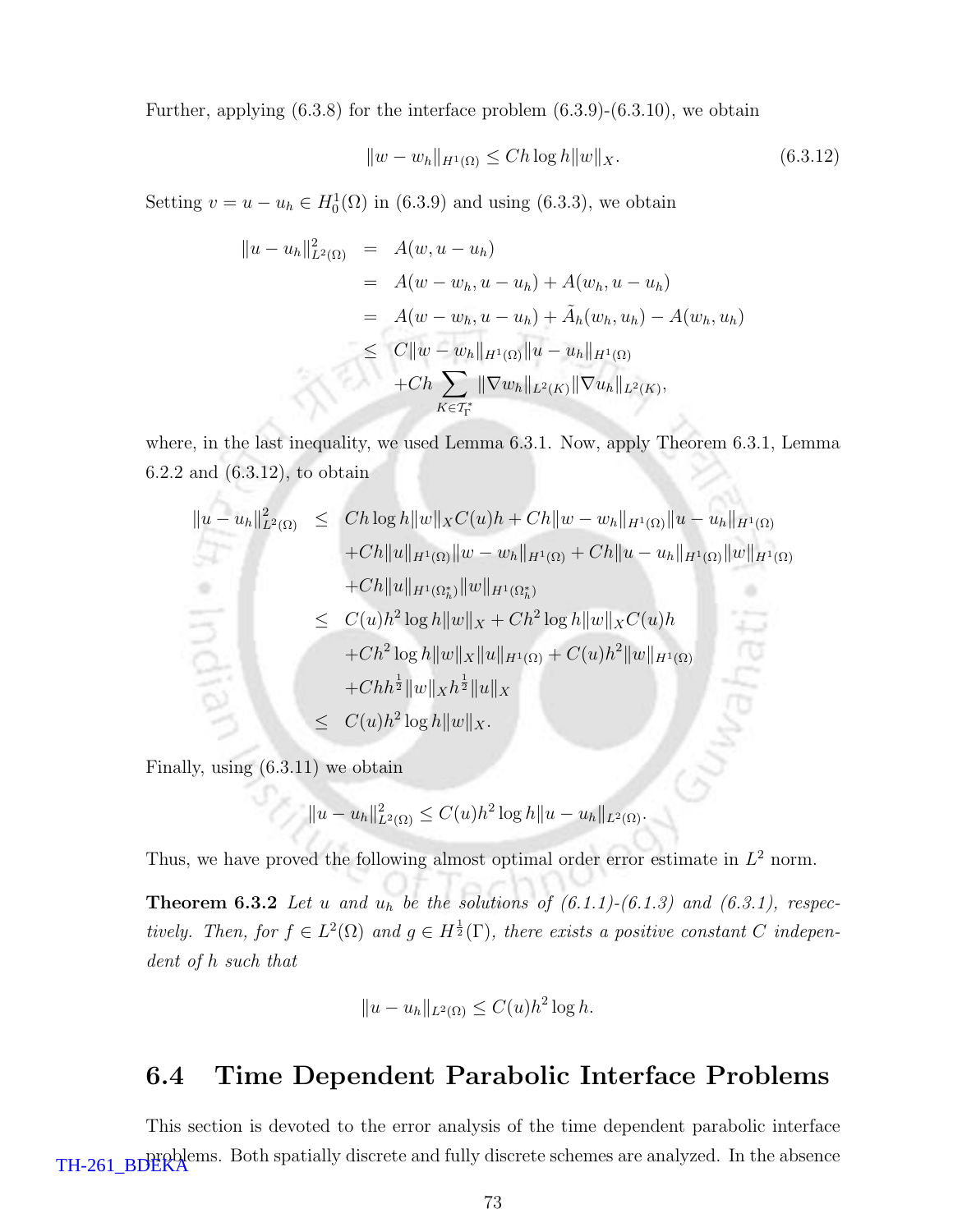of interface the analysis of both semidiscrete and fully discrete schemes are described in Douglas and Dupont [18], Luskin and Rannacher [38], Thomée [58], and references therein.

For the subsequent analysis, we need the following space

$$
Y = L^2(\Omega) \cap H^1(\Omega_1) \cap H^1(\Omega_2),
$$

equipped with the norm

$$
||v||_Y = ||v||_{L^2(\Omega)} + ||v||_{H^1(\Omega_1)} + ||v||_{H^1(\Omega_2)} \quad \forall v \in Y.
$$

We recall the following regularity result for the parabolic interface problem  $(6.1.4)-(6.1.6)$  $(cf. [30]).$ 

**Theorem 6.4.1** Let  $f \in H^1(0,T; L^2(\Omega))$ ,  $g \in H^1(0,T; H^{\frac{1}{2}}(\Gamma))$  and  $u_0 \in H_0^1(\Omega)$ . Then the problem  $(6.1.4)$ - $(6.1.6)$  has a unique solution  $u \in L^2(0,T;X) \cap H^1(0,T;Y) \cap H_0^1(\Omega)$ .

Let  $L_h: L^2(\Omega) \to V_h$  be the standard  $L^2$  projection defined by

$$
(L_h v, \phi) = (v, \phi) \quad \forall v \in L^2(\Omega), \ \phi \in V_h.
$$
\n
$$
(6.4.1)
$$

It now follows from [14] that

$$
||L_h v||_{H^1(\Omega)} \le ||v||_{H^1(\Omega)} \quad \forall v \in H_0^1(\Omega). \tag{6.4.2}
$$

It is well known that  $L_h v \in V_h$  is the best approximation in the  $L^2$  norm to  $v \in L^2(\Omega)$ . Thus, Lemma 6.2.1 and further using the inverse inequality, we have

$$
||L_h v - v||_{H^m(\Omega)} \le C(v)h^{2-m}, \ m = 0, 1.
$$
\n(6.4.3)

For  $v \in X$ , it is easy to notice from  $(6.2.5)$  that

$$
||L_h v - v||_{H^m(\Omega)} \le Ch^{2-m} \log h ||v||_X, \ m = 0, 1. \tag{6.4.4}
$$

#### 6.4.1 The continuous time Galerkin approximation

This subsection is devoted to the continuous time Galerkin approximation to time dependent parabolic interface problems (6.1.4)-(6.1.6). We establish error estimates of optimal order in  $L^2(H^1)$  norm and almost optimal order in  $L^2(L^2)$  norm.

The continuous time Galerkin finite element approximation to (6.1.8) is stated as follows: Find  $u_h : [0, T] \to V_h$  such that  $u_h(0) = L_h u_0$  and satisfies

$$
(u_{ht}, v_h) + \tilde{A}_h(t; u_h, v_h) = (f, v_h) + \langle g, v_h \rangle_{\Gamma} \quad \forall v_h \in V_h.
$$
 (6.4.5)

The bilinear form  $\tilde{A}_h$  is defined in section 6.3.

We shall need the following stability estimate for the semidiscrete solution  $u<sub>h</sub>$ satisfying (6.4.5). TH-261\_BDEKA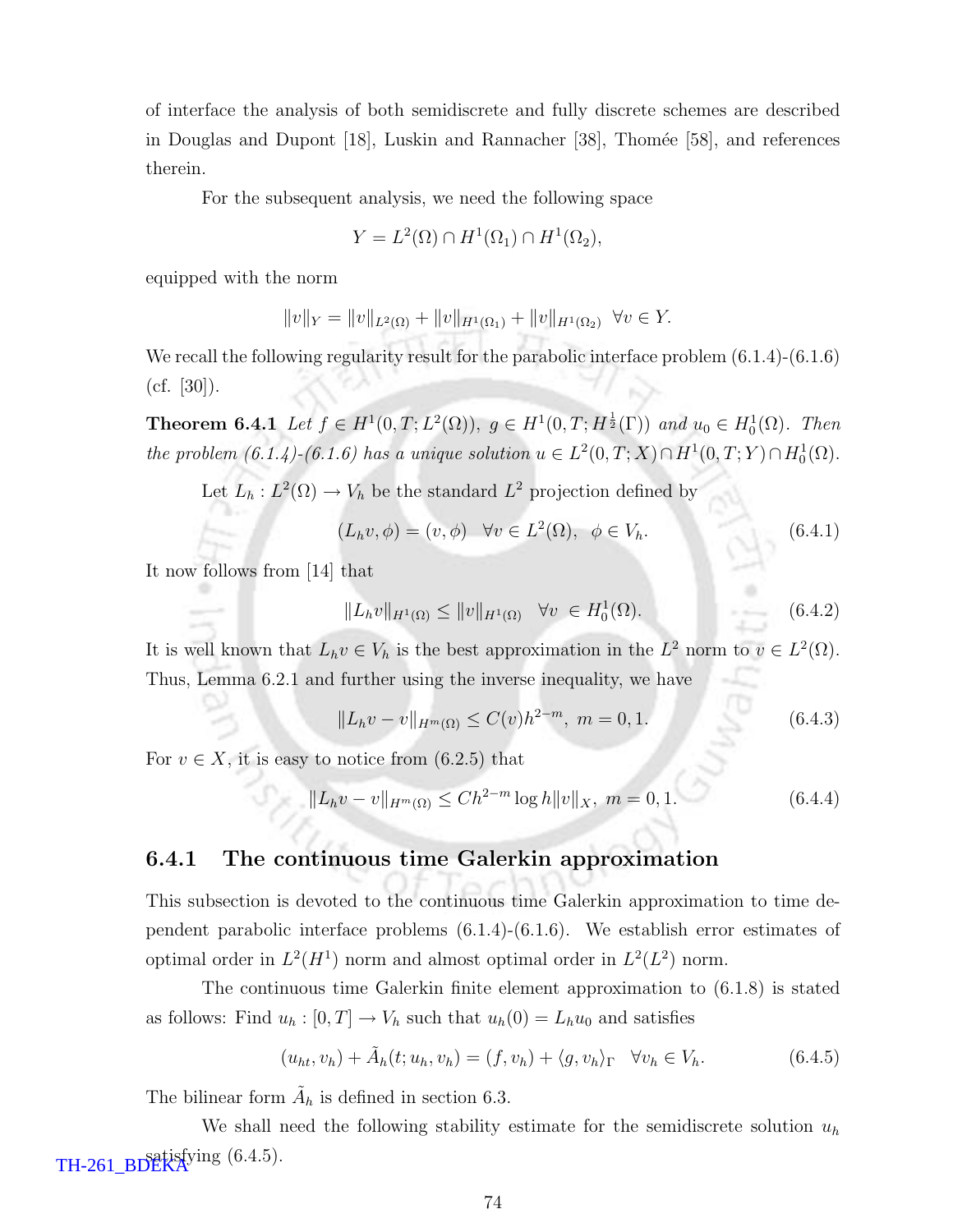**Lemma 6.4.1** Assume that  $u_h(0) = L_h u_0$ . Then, for  $u_0 \in H_0^1(\Omega)$ , we have

$$
\int_0^t \|u_{ht}\|_{L^2(\Omega)}^2 ds + \|u_h\|_{H^1(\Omega)}^2 \leq C \bigg\{ \|u_0\|_{H^1(\Omega)}^2 + \int_0^t \bigg( \|f\|_{L^2(\Omega)}^2 + \|g\|_{H^{\frac{1}{2}}(\Gamma)}^2 \bigg) ds \bigg\}.
$$

*Proof.* Set  $v_h = u_{ht}$  in (6.4.5). Using the standard argument of [38] and (6.4.2), the desired result is easily obtained. We omit the details.

Subtracting  $(6.4.5)$  from  $(6.1.8)$  we obtain

$$
(u_t - u_{ht}, v_h) + A(t; u - u_h, v_h) = \tilde{A}_h(t; u_h, v_h) - A(t; u_h, v_h) \quad \forall v_h \in V_h.
$$
 (6.4.6)

Define the error  $e(t)$  as  $e(t) = u(t) - u_h(t)$ . Setting  $v_h = L_h u$  in (6.4.6) and using (6.4.1) we obtain the following error equation

$$
\frac{1}{2}\frac{d}{dt}\|e(t)\|_{L^{2}(\Omega)}^{2} + A(e,e) = (III)_{1} + (III)_{2} + \frac{1}{2}\frac{d}{dt}\|u - L_{h}u\|_{L^{2}(\Omega)}^{2},
$$
\n(6.4.7)

where  $(III)_1 = \tilde{A}_h(t; u_h, L_hu - u_h) - A(t; u_h, L_hu - u_h)$  and  $(III)_2 = A(t; u_h - u, L_hu - u)$ . Now we estimate the terms  $(III)_1$  and  $(III)_2$  one by one. Applying Lemma 6.3.1 and further, using the estimate (6.4.3), it follows that

$$
\begin{aligned} |(III)_1| &\leq C h \|u_h\|_{H^1(\Omega)} \|L_h u - u_h\|_{H^1(\Omega)} \\ &\leq C(u) h^2 \|u_h\|_{H^1(\Omega)} + C h \|u_h\|_{H^1(\Omega)} \|e(t)\|_{H^1(\Omega)} \\ &\leq \{C(u)\}^2 h^2 + C h^2 \|u_h\|_{H^1(\Omega)}^2 + \frac{1}{4} \|e(t)\|_{H^1(\Omega)}^2. \end{aligned} \tag{6.4.8}
$$

For the term  $(III)_2$ , again use of  $(6.4.3)$  leads to

V 7. su

$$
|(III)_2| \le C(u)h ||e(t)||_{H^1(\Omega)} \le \{C(u)\}^2 h^2 + \frac{1}{4} ||e(t)||_{H^1(\Omega)}^2.
$$
 (6.4.9)

Now integrating the identity  $(6.4.7)$  from 0 to t. Then using  $(6.4.8)-(6.4.9)$ , we obtain

$$
\int_0^t \|e\|_{H^1(\Omega)}^2 ds \le C \left\{ h^2 \int_0^t \{C(u)\}^2 ds + h^2 \int_0^t \|u_h\|_{H^1(\Omega)}^2 ds + \right.
$$
  
 
$$
+ \|u - L_h u\|_{L^2(\Omega)}^2 \right\} + \frac{1}{2} \int_0^t \|e\|_{H^1(\Omega)}^2 ds.
$$

Then, (6.4.3) and Lemma 6.4.1 yield the following optimal  $H^1$  norm error estimate.

**Theorem 6.4.2** Let u and  $u_h$  be the solutions of  $(6.1.4)-(6.1.6)$  and  $(6.4.5)$ , respectively. Then, for  $u_0 \in H_0^1(\Omega)$ ,  $f \in H^1(0,T; L^2(\Omega))$ , and  $g \in H^1(0,T; H^{\frac{1}{2}}(\Gamma))$ , there exists a positive constant C independent of h such that

$$
||u - u_h||_{L^2(0,T;H^1(\Omega))} \leq C(u_0, u, f, g)h.
$$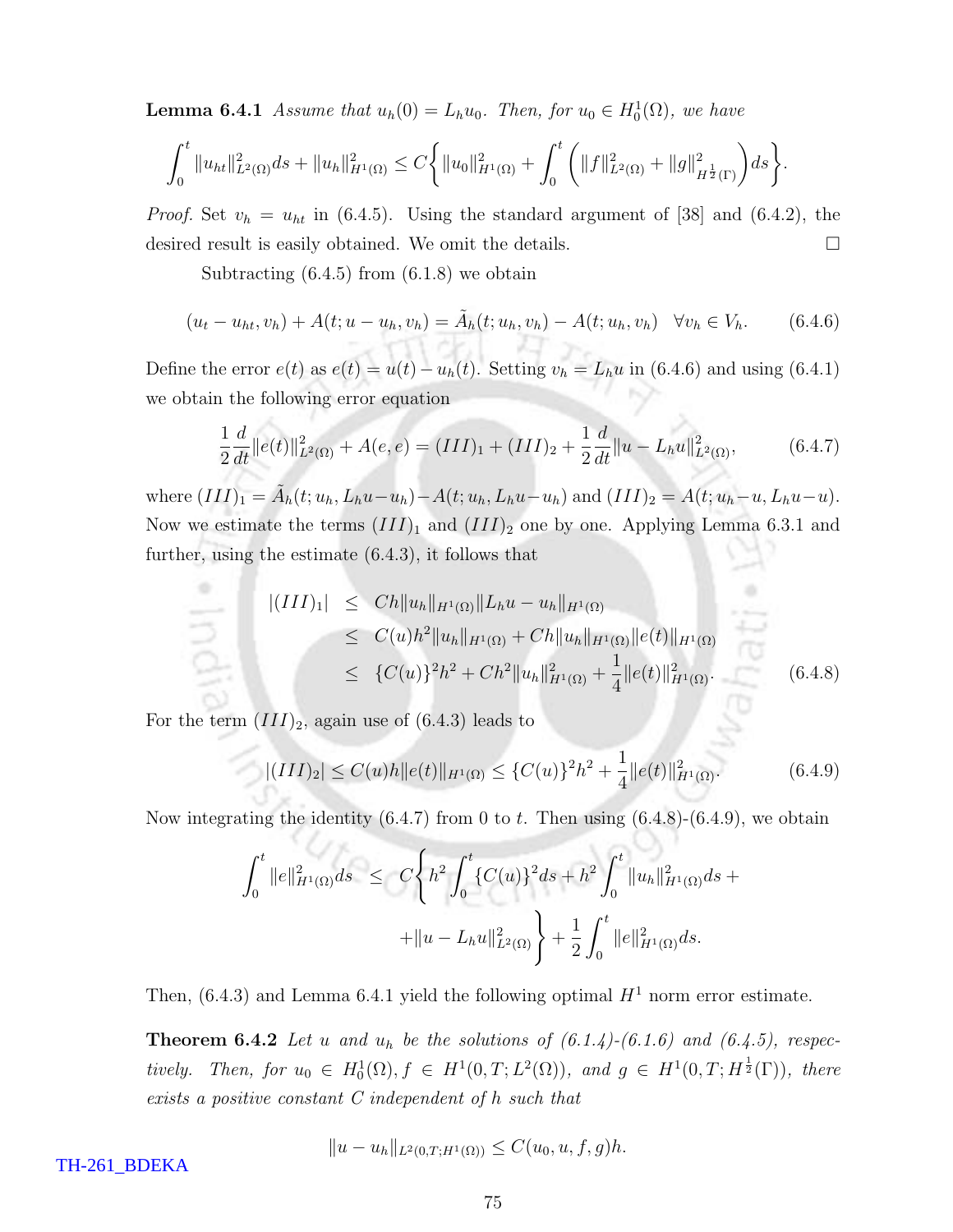Next, to derive the  $L^2$  norm error estimate we shall use the parabolic duality trick. For any time  $t > 0$  and  $e = u - u_h$ , let  $w(s) \in H_0^1(\Omega)$  and  $w_h(s) \in V_h$ , respectively, be the solutions of the backward problems

$$
(\phi, w_s) - A(s; \phi, w) = (\phi, e) \quad \forall \phi \in H_0^1(\Omega), \quad s < t,\tag{6.4.10}
$$
\n
$$
w(t) = 0;
$$

$$
(\phi_h, w_{hs}) - \tilde{A}_h(s; \phi_h, w_h) = (\phi_h, e) \quad \forall \phi_h \in V_h, \quad s < t,\tag{6.4.11}
$$
\n
$$
w_h(t) = 0.
$$

We note that  $[w] = 0$  and  $g(x,t) = 0$  across the interface Γ. From (6.4.10) and (6.4.11), we obtain

$$
(\phi_h, w_s - w_{hs}) - A(s; \phi_h, w - w_h) = A(s; \phi_h, w_h) - \tilde{A}_h(s; \phi_h, w_h) \quad \forall v_h \in V_h. \ (6.4.12)
$$

Following the standard argument of [38], it is easy to show that

$$
\int_0^t \|w_s - w_{hs}\|_{L^2(\Omega)}^2 \le C \int_0^t \|e\|_{L^2(\Omega)}^2 ds.
$$
\n(6.4.13)

Further, we assume the following identity

$$
\int_0^t \left( h^{-2} (\log h)^{-2} \|w - w_h\|_{H^1(\Omega)}^2 \right) ds \le C \int_0^t \|e\|_{L^2(\Omega)}^2 ds \tag{6.4.14}
$$

holds true. The estimate  $(6.4.14)$  is obtained by reversing time and applying  $(6.4.4)$ instead (6.4.3) in the proof of Theorem 6.4.2.

Set  $\phi = e$  in (6.4.10). Then, using the identity (6.4.6), we obtain

$$
||e||_{L^{2}(\Omega)}^{2} = (e, w_{s}) - A(s; e, w)
$$
  
= (e, w\_{hs}) + (e, w\_{s} - w\_{hs}) - A(s; e, w - w\_{h}) - A(s; e, w\_{h})  
= 
$$
\frac{d}{ds}(e, w_{h}) + (e, w_{s} - w_{hs}) - A(s; e, w - w_{h}) - (e_{s}, w_{h}) - A(s; e, w_{h})
$$
  
= 
$$
\frac{d}{ds}(e, w_{h}) + (e, w_{s} - w_{hs}) - A(s; e, w - w_{h}) + A(s; u_{h}, w_{h}) - \tilde{A}_{h}(s; u_{h}, w_{h}).
$$

With an aid of (6.4.12), the above equation may be rewritten as

$$
||e||_{L^{2}(\Omega)}^{2} = \frac{d}{ds}(e, w_{h}) + (u - \Pi_{h}u, w_{s} - w_{hs}) - A(s; u - \Pi_{h}u, w - w_{h})
$$
  
+ (\Pi\_{h}u - u\_{h}, w\_{s} - w\_{hs}) - A(s; \Pi\_{h}u - u\_{h}, w - w\_{h})  
+ {A(s; u\_{h}, w\_{h}) - \tilde{A}\_{h}(s; u\_{h}, w\_{h})}  
= \frac{d}{ds}(e, w\_{h}) + (u - \Pi\_{h}u, w\_{s} - w\_{hs}) - A(s; u - \Pi\_{h}u, w - w\_{h})  
+ {A(s; \Pi\_{h}u - u\_{h}, w\_{h}) - \tilde{A}\_{h}(s; \Pi\_{h}u - u\_{h}, w\_{h})}  
+ {A(s; u\_{h}, w\_{h}) - \tilde{A}\_{h}(s; u\_{h}, w\_{h})}  
= \frac{d}{ds}(e, w\_{h}) + (u - \Pi\_{h}u, w\_{s} - w\_{hs})  
- A(s; u - \Pi\_{h}u, w - w\_{h}) + (IV), \qquad (6.4.15)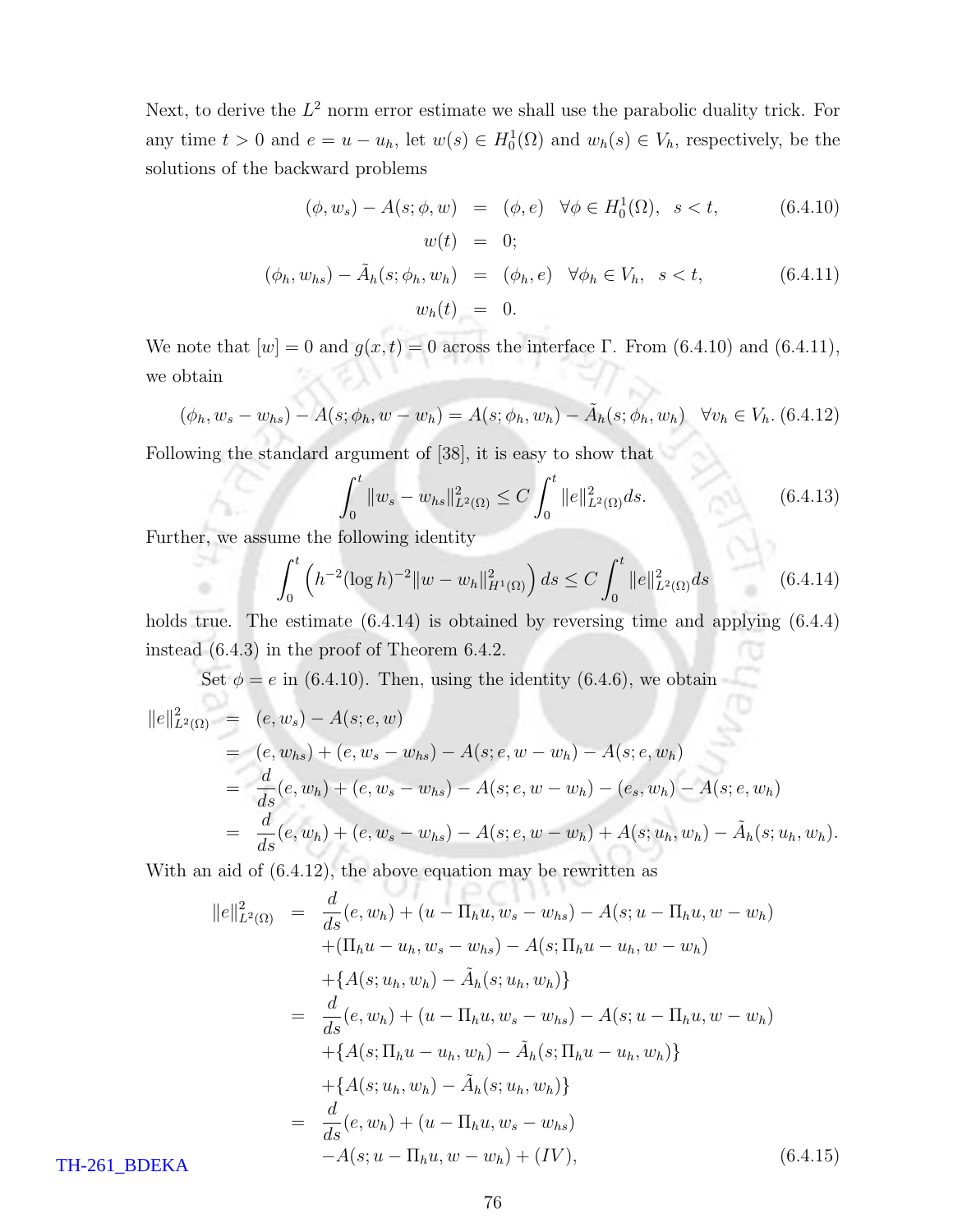where  $(IV) = A(s; \Pi_h u, w_h) - \tilde{A}_h(s; \Pi_h u, w_h)$ .

We integrate  $(6.4.15)$  from 0 to t to have

$$
\int_{0}^{t} ||e||_{L^{2}(\Omega)}^{2} ds = \int_{0}^{t} \{(u - \Pi_{h} u, w_{s} - w_{hs}) - A(s; u - \Pi_{h} u, w - w_{h})\} ds
$$
  
+ 
$$
\int_{0}^{t} (IV) ds
$$
  

$$
\leq \epsilon \int_{0}^{t} {\{||w_{s} - w_{hs}||_{L^{2}(\Omega)}^{2} + h^{-2}(\log h)^{-2}||w - w_{h}||_{H^{1}(\Omega)}^{2}\} ds}
$$
  
+ 
$$
\frac{C}{\epsilon} \int_{0}^{t} {\{||u - \Pi_{h} u||_{L^{2}(\Omega)}^{2} + h^{2}(\log h)^{2}||u - \Pi_{h} u||_{H^{1}(\Omega)}^{2}\} ds}
$$
  
+ 
$$
\int_{0}^{t} |(IV)| ds.
$$
 (6.4.16)

To estimate  $\int_0^t |(IV)|ds$ , use Lemmas 6.2.1- 6.2.2 and 6.3.1 to have

$$
|(IV)| \leq Ch \| \Pi_h u \|_{H^1(\Omega_h^*)} \| w_h \|_{H^1(\Omega_h^*)}
$$
  
\n
$$
\leq Ch \| \Pi_h u - u \|_{H^1(\Omega_h^*)} \| w_h \|_{H^1(\Omega_h^*)} + Ch \| u \|_{H^1(\Omega_h^*)} \| w_h \|_{H^1(\Omega_h^*)}
$$
  
\n
$$
\leq Ch \| \Pi_h u - u \|_{H^1(\Omega_h^*)} \| w_h \|_{H^1(\Omega_h^*)} + Ch^{\frac{3}{2}} \| u \|_{X} \| w - w_h \|_{H^1(\Omega_h^*)}
$$
  
\n
$$
+ Ch^{\frac{3}{2}} \| u \|_{X} \| w \|_{H^1(\Omega_h^*)}
$$
  
\n
$$
\leq Ch \| u - \Pi_h u \|_{H^1(\Omega_h^*)} \| w - w_h \|_{H^1(\Omega_h^*)}
$$
  
\n
$$
+ Ch^{\frac{3}{2}} \| u \|_{X} \| w - w_h \|_{H^1(\Omega_h^*)} + Ch^2 \| u \|_{X} \| w \|_{X}.
$$

Integrating from  $0$  to  $t$ , we obtain

$$
\int_{0}^{t} |(IV)|ds \leq Ch \int_{0}^{t} \|u - \Pi_{h}u\|_{H^{1}(\Omega_{h}^{*})} \|w - w_{h}\|_{H^{1}(\Omega_{h}^{*})} ds
$$
  
+  $Ch^{\frac{3}{2}} \int_{0}^{t} \|u - \Pi_{h}u\|_{H^{1}(\Omega_{h}^{*})} \|w\|_{X} ds$   
+  $Ch^{\frac{3}{2}} \int_{0}^{t} \|u\|_{X} \|w - w_{h}\|_{H^{1}(\Omega_{h}^{*})} ds + Ch^{2} \int_{0}^{t} \|u\|_{X} \|w\|_{X} ds$   

$$
\leq \frac{C}{\epsilon} h^{4} (\log h)^{2} \int_{0}^{t} \|u - \Pi_{h}u\|_{H^{1}(\Omega)}^{2} ds
$$
  
+  $\frac{\epsilon}{2} h^{-2} (\log h)^{-2} \int_{0}^{t} \|w - w_{h}\|_{H^{1}(\Omega)}^{2} ds$   
+  $\frac{C}{\epsilon} h^{3} \int_{0}^{t} \|u - \Pi_{h}u\|_{H^{1}(\Omega)}^{2} ds + \frac{\epsilon}{2} \int_{0}^{t} \|w\|_{X}^{2} ds$   
+  $\frac{C}{\epsilon} h^{5} (\log h)^{2} \int_{0}^{t} \|u\|_{X}^{2} ds + \frac{\epsilon}{2} h^{-2} (\log h)^{-2} \int_{0}^{t} \|w - w_{h}\|_{H^{1}(\Omega)}^{2} ds$   
+  $\frac{C}{\epsilon} h^{4} \int_{0}^{t} \|u\|_{X}^{2} ds + \frac{\epsilon}{2} \int_{0}^{t} \|w\|_{X}^{2} ds.$  (6.4.17)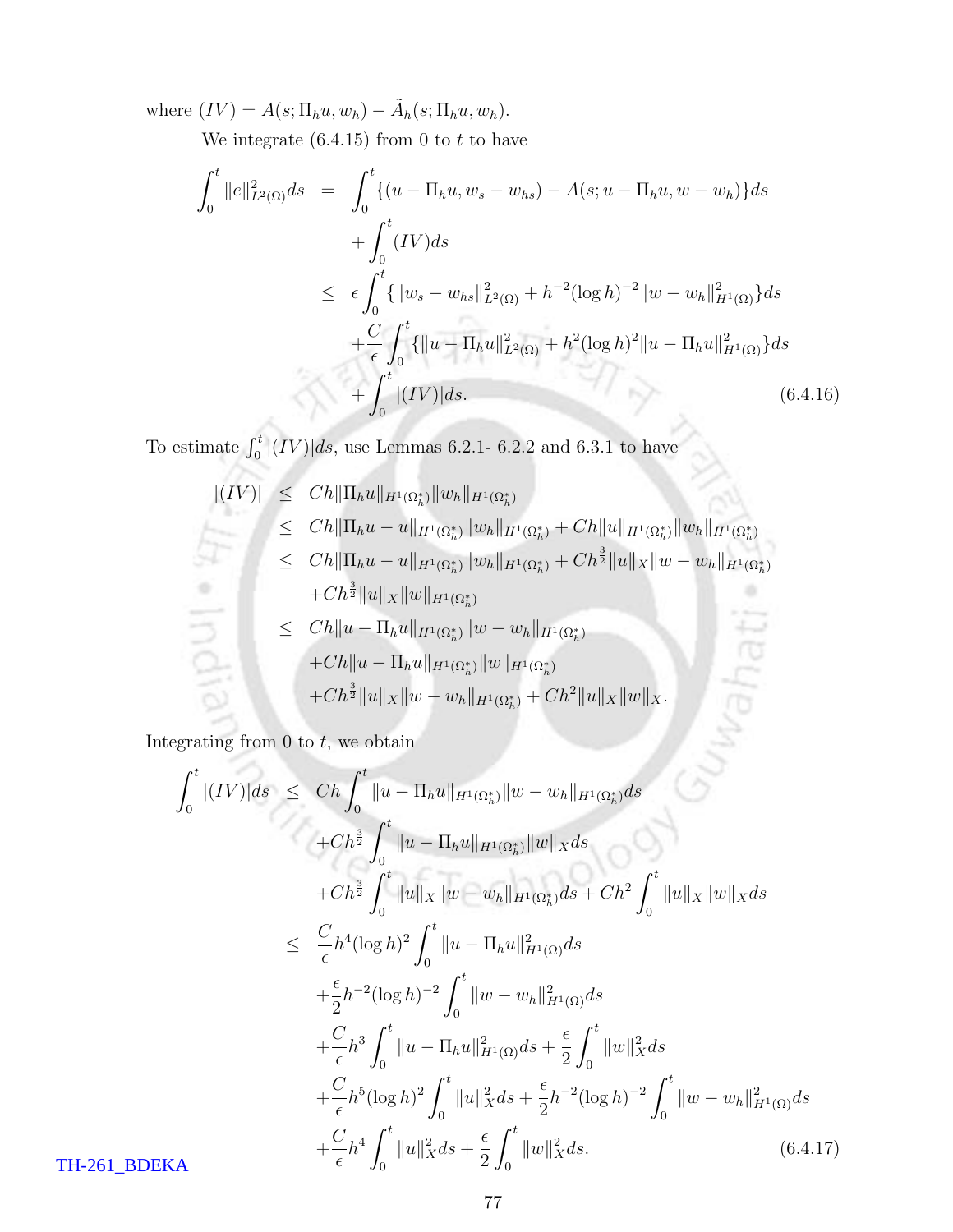Combine (6.4.16)-(6.4.17) together with the regularity result for the parabolic problem  $(6.4.10)$  (cf. Theorem 4.1.1), estimates  $(6.4.13)-(6.4.14)$  and Lemma 6.2.1 to obtain

$$
\int_0^t \|e\|_{L^2(\Omega)}^2 ds \le C\epsilon \int_0^t \|e\|_{L^2(\Omega)}^2 ds + \frac{C}{\epsilon} h^4 (\log h)^2 \int_0^t \|u\|_X^2 ds.
$$

Chose  $\epsilon > 0$  appropriately so that  $(1 - C\epsilon) > 0$ . This leads to the following almost optimal  $L^2$  norm error estimate.

**Theorem 6.4.3** Let u and  $u_h$  be the solutions of  $(6.1.4)-(6.1.6)$  and  $(6.4.5)$ , respectively. Then, for  $u_0 \in H_0^1(\Omega)$ ,  $f \in H^1(0,T; L^2(\Omega))$ , and  $g \in H^1(0,T; H^{\frac{1}{2}}(\Gamma))$ , there exists a positive constant C independent of h such that

 $||u - u_h||_{L^2(0,T;L^2(\Omega))} \leq C(u,f,g)h^2 \log h.$ 

#### 6.4.2 Discrete time Galerkin method

A discrete-in-time scheme based on backward Euler method is considered and analyzed in this subsection. Optimal error estimate in  $L^2(H^1)$  norm is established.

We first divide the interval  $[0, T]$  into M equally spaced subintervals by the points

$$
0 = t^0 < t^1 < \cdots < t^M = T,
$$

with  $t^n = nk$ ,  $k = T/M$  be the time step. Let  $I_n = (t^{n-1}, t^n]$  be the nth subinterval and  $\phi^n$  denote the value of a function  $\phi = \phi(x, t)$  at  $t^n$ . For a given sequence  $\{\phi^n\}_{n=1}^M \subset$  $L^2(\Omega)$ , we introduce the backward difference quotient

$$
\Delta_k \phi^n = \frac{\phi^n - \phi^{n-1}}{k}
$$

The fully discrete finite element approximation to the problem (6.4.5) is defined as follows: Find  $U^n \in V_h$ ,  $1 \leq n \leq M$ , such that

$$
(\Delta_k U^n, v_h) + \tilde{A}_h(t^n; U^n, v_h) = (f^n, v_h) + \langle g^n, v_h \rangle_{\Gamma} \ \forall v_h \in V_h, \qquad (6.4.18)
$$

$$
U^0 = L_h u_0 \text{ in } \Omega.
$$

.

For convenience, let us define the piecewise constant function  $U_{hk}$  in time by  $U_{hk}(x,t)$  $U^{n}(x)$   $\forall t \in I_{n}, n = 1, 2, 3, ..., M$ .

The main result on the convergence of fully discrete solution to the exact solution in  $L^2(H^1)$  norm is stated below.

**Theorem 6.4.4** Let u and  $U_{hk}$  be the solutions of  $(6.1.4)-(6.1.6)$  and  $(6.4.18)$ , respectively. Assume that  $u_0 \in H_0^1(\Omega)$ ,  $g \in H^1(0,T;H^{\frac{1}{2}}(\Gamma))$  and  $f \in H^1(0,T;L^2(\Omega))$ . Then there exists a positive constant  $C$  independent of h and k such that

$$
||u - U_{hk}||_{L^2(0,T;H^1(\Omega))} \le C(u_0, u, u_t, u_{tt})\{k+h\}.
$$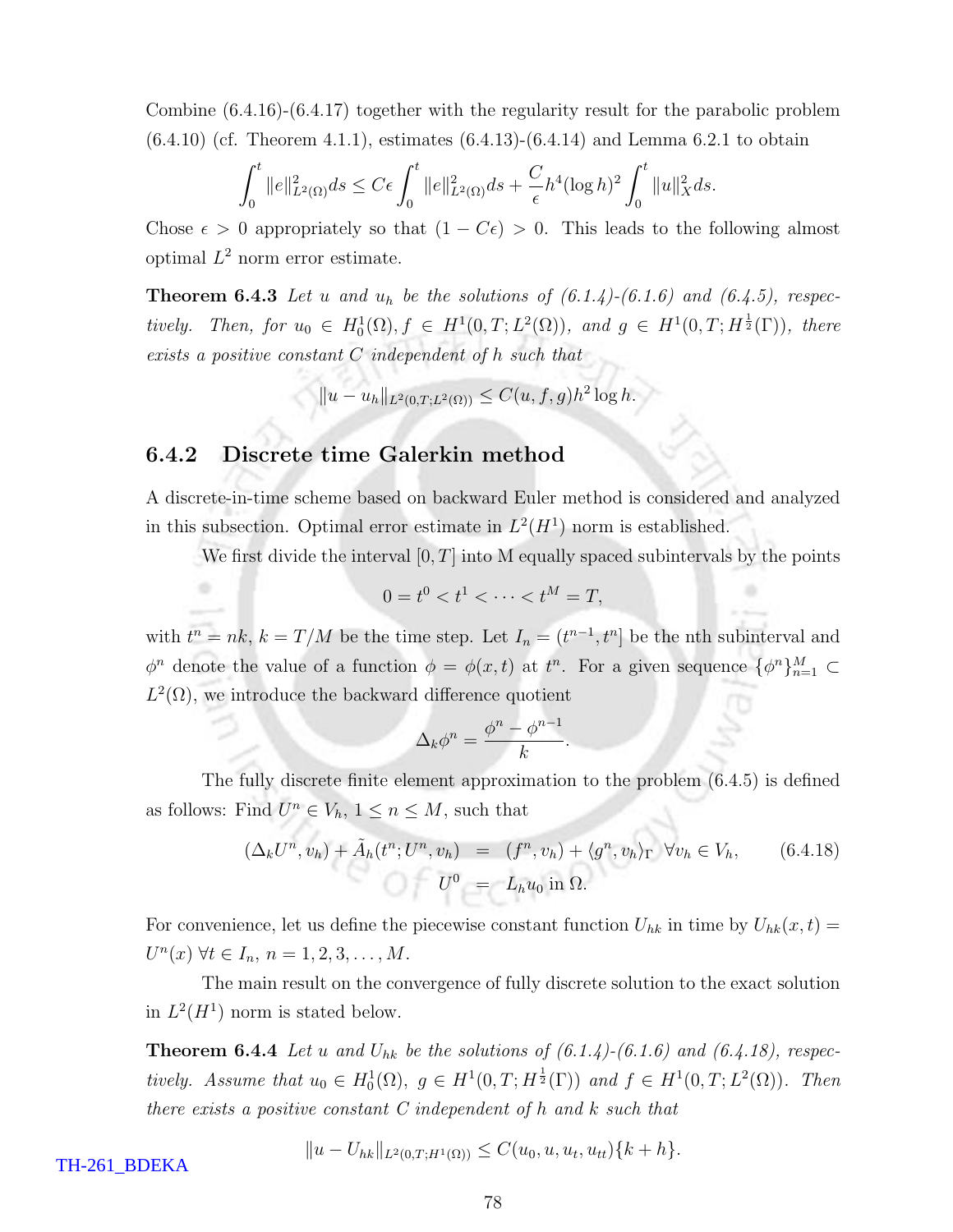The proof of the above theorem is required some preparation. Now, we shall introduce an auxiliary projection which is crucial to our convergence analysis. For any  $v \in X$ , we define

$$
f^* = \begin{cases} -\beta_1 \Delta v_1 & \text{in } \Omega_1, \\ -\beta_2 \Delta v_2 & \text{in } \Omega_2, \end{cases}
$$

where  $v_i = v|_{\Omega_i}$ . With this  $f^*$ , define an operator  $\tilde{P}_h : X \cap H_0^1(\Omega) \to V_h$  by

$$
\tilde{A}_h(t; \tilde{P}_h v, \phi) = (f^*, \phi) \quad \forall \phi \in V_h, \ v \in X \cap H_0^1(\Omega). \tag{6.4.19}
$$

It follows from the definition of  $f^*$  that

$$
(f^*, \phi) = (-\nabla \cdot (\beta \nabla v), \phi) = A(t; v, \phi) \quad \forall \phi \in V_h, \ v \in X \cap H_0^1(\Omega),
$$

which combine with (6.4.19) leads to

39

$$
\tilde{A}_h(t; \tilde{P}_h v, \phi) = (f^*, \phi) = A(t; v, \phi) \quad \forall \phi \in V_h, \ v \in X \cap H_0^1(\Omega). \tag{6.4.20}
$$

From the error analysis of elliptic interface problems for unfitted mesh, we obtain

$$
||u - \tilde{P}_h u||_{H^1(\Omega)} \le C(u)h. \tag{6.4.21}
$$

*Proof of the Theorem 6.4.4* At  $t = t^n$ , (6.1.8) is of the form

$$
(u_t^n, v) + A(t^n; u^n, v) = (f^n, v) + \langle g^n, v \rangle_{\Gamma} \quad \forall v \in H_0^1(\Omega).
$$
 (6.4.22)

For simplicity, we write  $w^n = u^n - \tilde{P}_h u^n$  and  $e^n = u^n - U^n$ . Using (6.4.18) and (6.4.22), and the fact  $\tilde{A}_h(t^n; \tilde{P}_h u^n, \tilde{P}_h u^n - U^n) = A(t^n; u^n, \tilde{P}_h u^n - U^n)$  it follows that

$$
(\Delta_k e^n, e^n) + \tilde{A}_h(t^n; e^n, e^n) = (\Delta_k e^n, w^n) + \tilde{A}_h(t^n; e^n, w^n) + (\Delta_k u^n - u_t^n, \tilde{P}_h u^n - U^n) + \tilde{A}_h(t^n; w^n, \tilde{P}_h u^n - U^n).
$$

Summing this identity over *n* from  $n = 1$  to  $n = M$ , we obtain

$$
\sum_{n=1}^{M} ||e^n||_{L^2(\Omega)}^2 + ||e^M||_{L^2(\Omega)}^2 + \sum_{n=1}^{M} ||e^n - e^{n-1}||_{L^2(\Omega)}^2 + \sum_{n=1}^{M} k \tilde{A}_h(t^n; e^n, e^n)
$$
  
\n
$$
\leq C \left( ||e^0||_{L^2(\Omega)}^2 + \sum_{j=1}^{4} (V)_j \right), \qquad (6.4.23)
$$

where

$$
(V)_1 = k \sum_{n=1}^{M} (\Delta_k e^n, w^n), (V)_2 = k \sum_{n=1}^{M} \tilde{A}_h(t^n; e^n, w^n),
$$
  

$$
(V)_3 = k \sum_{n=1}^{M} (\Delta_k u^n - u_t^n, \tilde{P}_h u^n - U^n), (V)_4 = k \sum_{n=1}^{M} \tilde{A}_h(t^n; w^n, \tilde{P}_h u^n - U^n).
$$
TH-261\_BDEKA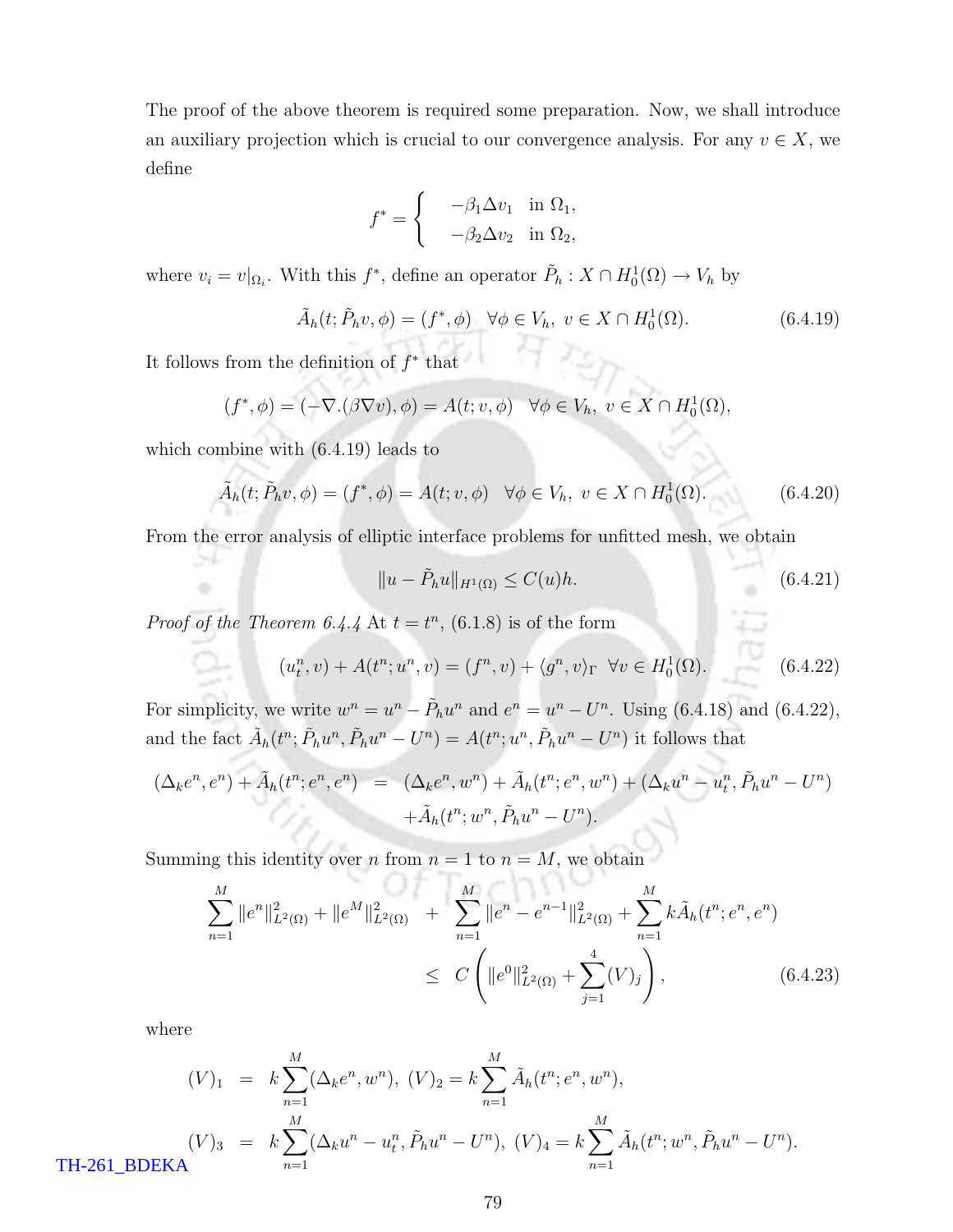We now proceed to estimate each term separately. For  $(V)_1$ , in view of  $(6.4.21)$ , we have

$$
\begin{split} |(V)_1| &\leq \sum_{n=1}^M \|e^n - e^{n-1}\|_{L^2(\Omega)} \|w^n\|_{L^2(\Omega)} \\ &\leq \frac{1}{2} \sum_{n=1}^M \|e^n - e^{n-1}\|_{L^2(\Omega)}^2 + Ch^2 \sum_{n=1}^M \{\|u^n\|_X^2 + \sum_{i=1}^2 \|u^n\|_{W^{1,\infty}(\Omega_0 \cap \Omega_i)}^2\} \\ &\leq \frac{1}{2} \sum_{n=1}^M \|e^n - e^{n-1}\|_{L^2(\Omega)}^2 + \tilde{C}(u)h^2, \end{split} \tag{6.4.24}
$$

where  $\tilde{C}(u) = C \sum_{n=1}^{M} {\{\|u^n\|_X^2 + \sum_{i=1}^{2} \|u^n\|_{W^{1,\infty}(\Omega_0 \cap \Omega_i)}^2\}}.$ Similarly, for the term  $(V)_2$ , we obtain

$$
|(V)_2| \leq C \sum_{n=1}^{M} k \|e^n\|_{H^1(\Omega)} \|w^n\|_{H^1(\Omega)}
$$
  
\n
$$
\leq \frac{1}{4} \sum_{n=1}^{M} k \|e^n\|_{H^1(\Omega)}^2 + C \sum_{n=1}^{M} k \|w^n\|_{H^1(\Omega)}^2
$$
  
\n
$$
\leq \frac{1}{4} \sum_{n=1}^{M} k \|e^n\|_{H^1(\Omega)}^2 + \tilde{C}(u)h^2.
$$
\n(6.4.25)

For  $(V)_3$ , use Theorem 6.4.1 and (6.4.21) to obtain

$$
|(V)_3| \leq \sum_{n=1}^M k \|\Delta_k u^n - u_t^n\|_{L^2(\Omega)} \|w^n\|_{L^2(\Omega)} + \sum_{n=1}^M k \|\Delta_k u^n - u_t^n\|_{L^2(\Omega)} \|e^n\|_{L^2(\Omega)}
$$
  

$$
\leq C \left(k^2 \sum_{n=1}^M \|\Delta_k u^n - u_t^n\|_{L^2(\Omega)}^2 + \sum_{n=1}^M \|w^n\|_{H^1(\Omega)}^2\right) + \frac{1}{4} \sum_{n=1}^M \|e^n\|_{L^2(\Omega)}^2
$$
  

$$
\leq \tilde{C}(u_{tt}) k^2 + \tilde{C}(u) h^2 + \frac{1}{4} \sum_{n=1}^M \|e^n\|_{L^2(\Omega)}^2,
$$
 (6.4.26)

where  $\tilde{C}(u_{tt}) = C \sum_{n=1}^{M} ||\Delta_k u^n - u_t^n||_{L^2(\Omega)}^2 \leq C ||u_{tt}||_{L^2(0,T;L^2(\Omega))}^2$ . Finally, for the term  $(V)_4$ , apply  $(6.4.21)$  to obtain

$$
|(V)_4| \leq C \sum_{n=1}^M k ||w^n||_{H^1(\Omega)}^2 + C \sum_{n=1}^M k ||w^n||_{H^1(\Omega)} ||e^n||_{H^1(\Omega)}
$$
  
\n
$$
\leq C \sum_{n=1}^M k ||w^n||_{H^1(\Omega)}^2 + \frac{1}{4} \sum_{n=1}^M k ||e^n||_{H^1(\Omega)}^2
$$
  
\n
$$
\leq \tilde{C}(u)h^2 + \frac{1}{4} \sum_{n=1}^M k ||e^n||_{H^1(\Omega)}^2.
$$
 (6.4.27)

Altogether these estimates (6.4.23)-(6.4.27) now yield

$$
\sum_{n=1}^{M} k \|e^n\|_{H^1(\Omega)}^2 \leq \{\tilde{C}(u, u_t) + \tilde{C}(u)\}\{k^2 + h^2\} + \|u_0 - L_h u_0\|_{L^2(\Omega)}^2.
$$
\n(6.4.28)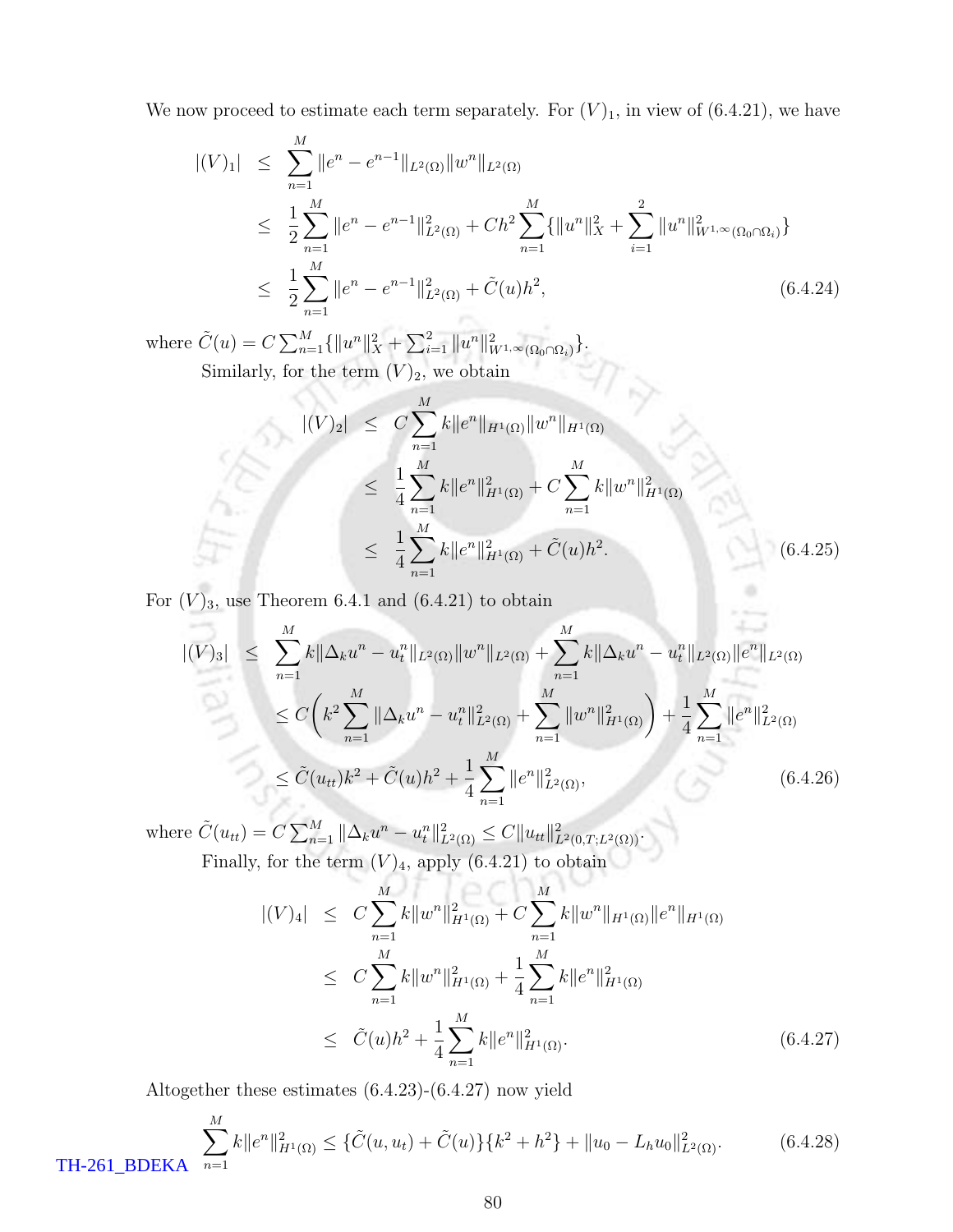By a simple calculation (cf. [14]) it follows that

$$
||u - U_{hk}||_{L^2(0,T;H^1(\Omega))} \le Ck||u_t||_{L^2(0,T;Y)} + C\left(\sum_{n=1}^M k||e^n||_{H^1(\Omega)}^2\right)^{\frac{1}{2}},\tag{6.4.29}
$$

and the desired estimate now follows from (6.4.28)-(6.4.29) and using the fact  $||u_0 L_h u_0 \|_{L^2(\Omega)} \leq C h \| u_0 \|_{H^1(\Omega)}$ .

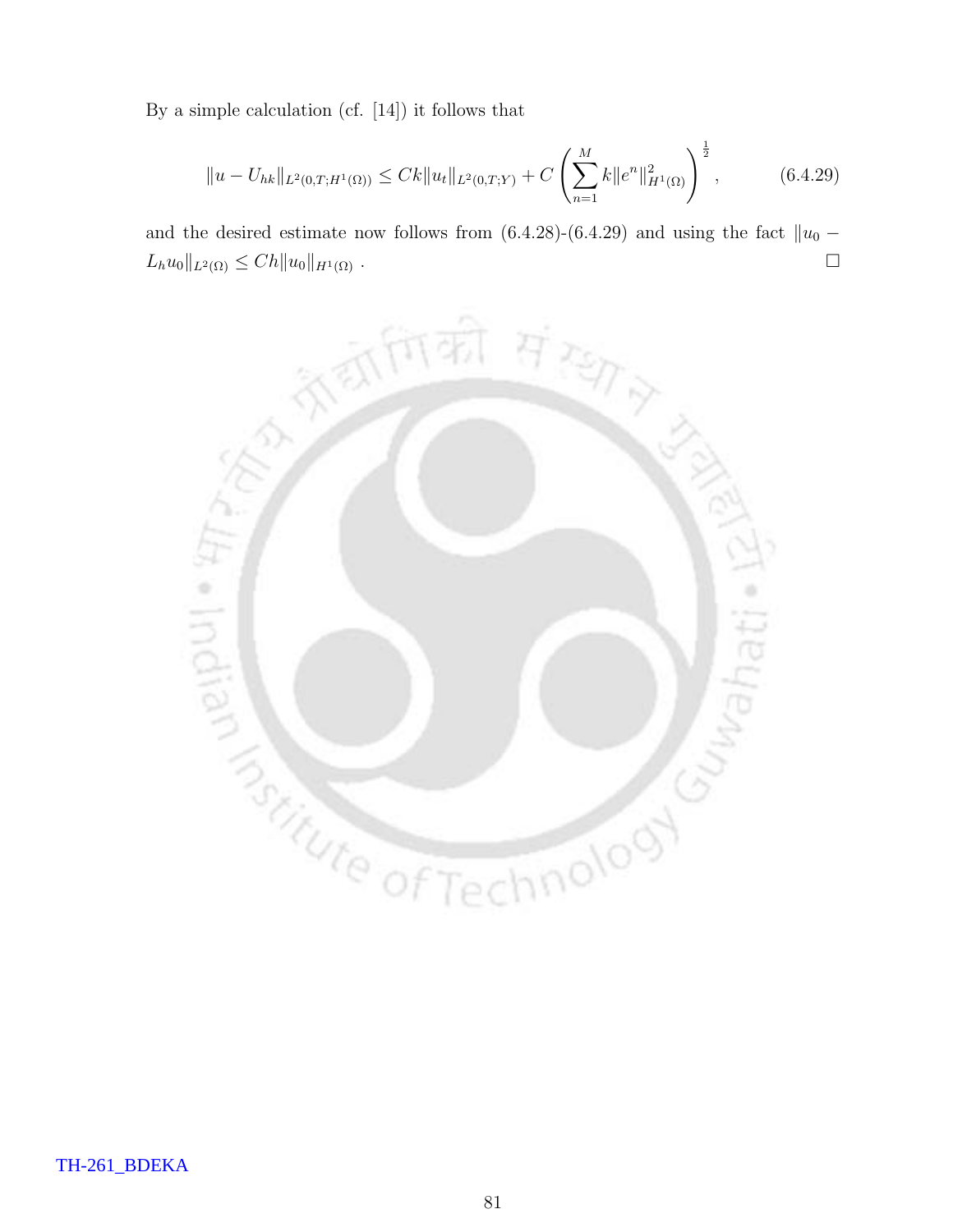## Chapter 7

# Numerical Results

In this chapter, we shall present some numerical experiment of one dimensional test problems to illustrate our theoretical findings. All computations have been carried out using the software MATLAB-6.

For each example, we compute the error between the exact solution and the finite element solution in  $L^2$  and  $H^1$  norms. Numerical results for both fitted and unfitted finite element methods are presented in this chapter.

### 7.1 Example 1

We consider the following two-point boundary value problem.

$$
-\frac{d}{dx}\left(\beta \frac{du}{dx}\right) = 1 \quad \text{in (0,1)},\tag{7.1.1}
$$

 $\frac{\pi}{4}$ 

$$
u(0) = u(1) = 0,\t\t(7.1.2)
$$

$$
[u] = 0, \quad \left[\beta \frac{du}{dx}\right] = 0 \quad \text{at} \quad x = \frac{1}{2}.\tag{7.1.3}
$$

Here, the domain is the interval  $(0, 1)$  with the interface at  $x = \frac{1}{2}$  $\frac{1}{2}$ . The problem  $(7.1.1)$ -(7.1.3) has a closed form solution (cf. [26]) given by

$$
u_1(x) = \frac{(3\beta_1 + \beta_2)x}{4\beta_1^2 + 4\beta_1\beta_2} - \frac{x^2}{2\beta_1}
$$
  

$$
u_2(x) = \frac{(\beta_2 - \beta_1) + (3\beta_1 + \beta_2)x}{4\beta_2^2 + 4\beta_1\beta_2} - \frac{x^2}{2\beta_2}.
$$

Clearly,  $(7.1.1)-(7.1.3)$  is a one dimensional version of the problem  $(1.1.1)-(1.1.3)$  with  $g(x) = 0$ . With  $\beta_1 = \frac{1}{2}$  $\frac{1}{2}$  and  $\beta_2 = 3$ , we perform a numerical convergence test for the proposed finite element methods. Tables 7.1 and 7.2 present the convergence of the fitted and unfitted finite element solutions to the exact solutions, respectively.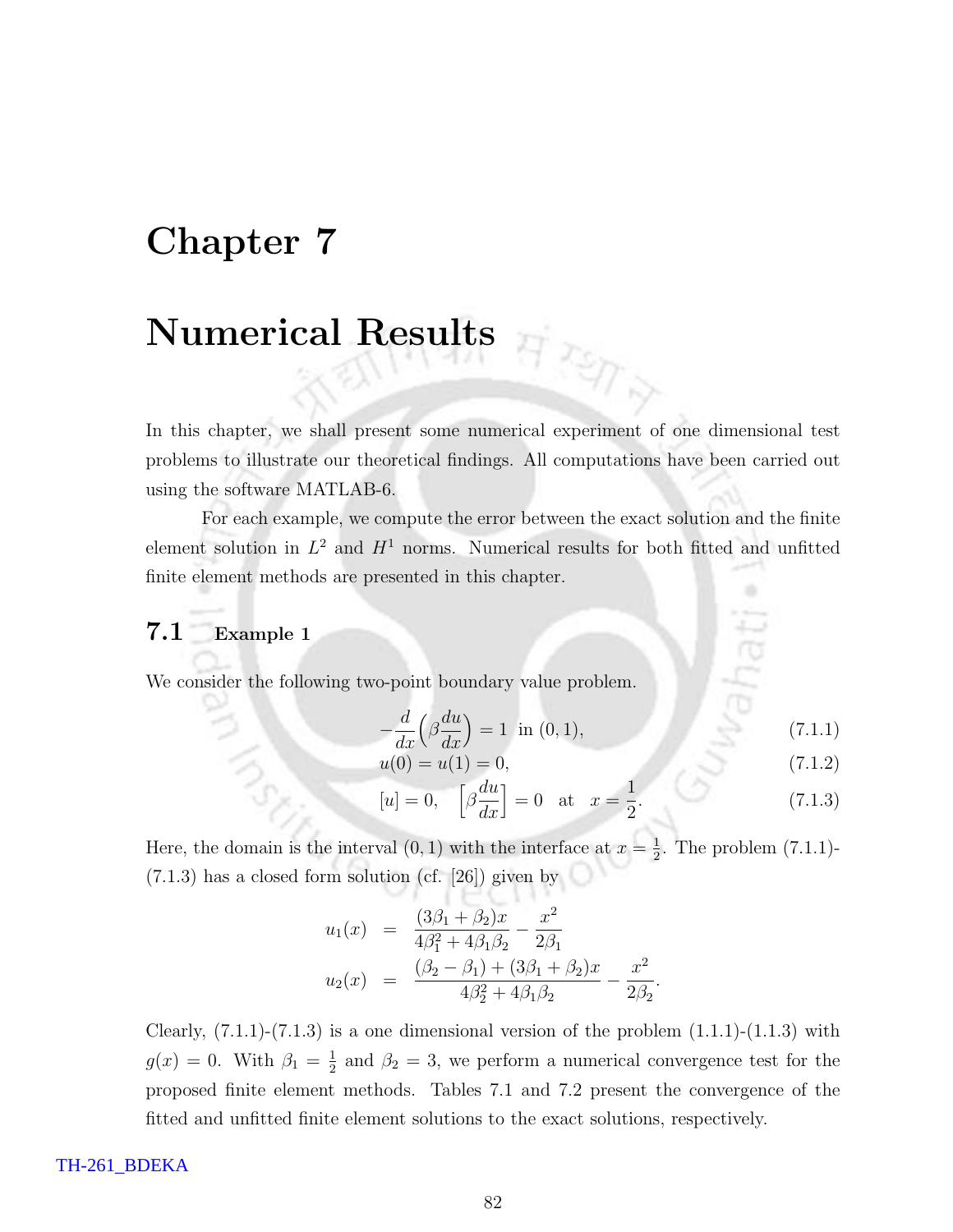| h             | $  u-u_h  _{H^1(\Omega)}$ | $  u-u_h  _{L^2(\Omega)}$ |
|---------------|---------------------------|---------------------------|
| $\frac{1}{2}$ | 0.206939                  | 0.032730                  |
| $\frac{1}{4}$ | 0.103469                  | 0.008191                  |
| $\frac{1}{6}$ | 0.068980                  | 0.003624                  |
| $\frac{1}{8}$ | 0.051735                  | 0.002062                  |
| 10            | 0.041389                  | 0.001303                  |

Table 7.1: Numerical results for the problems  $(7.1.1)-(7.1.3)$  using fitted finite element

|                | method.                   |                           |  |  |  |  |  |
|----------------|---------------------------|---------------------------|--|--|--|--|--|
| h,             | $  u-u_h  _{H^1(\Omega)}$ | $  u-u_h  _{L^2(\Omega)}$ |  |  |  |  |  |
| $\frac{1}{3}$  | 0.134142                  | 0.018618                  |  |  |  |  |  |
| $\frac{1}{5}$  | 0.101111                  | 0.010899                  |  |  |  |  |  |
| $\frac{1}{7}$  | 0.084059                  | 0.007702                  |  |  |  |  |  |
| $\frac{1}{9}$  | 0.073406                  | 0.005967                  |  |  |  |  |  |
| $\frac{1}{11}$ | 0.065801                  | 0.004855                  |  |  |  |  |  |

Table 7.2: Numerical results for the problems  $(7.1.1)-(7.1.3)$  using unfitted finite element method.

### 7.2 Example 2

We consider the following two-point initial boundary value problem

$$
u_t - \frac{\partial}{\partial x} \left( \beta \frac{\partial u}{\partial x} \right) = f \text{ in } (0,1) \times (0,1], \tag{7.2.4}
$$

$$
u(x,0) = u_0(x), \qquad u(0) = u(1) = 0,\tag{7.2.5}
$$

$$
[u] = 0, \quad \left[\beta \frac{\partial u}{\partial x}\right] = 0 \quad \text{at} \quad x = \frac{1}{2}.
$$
 (7.2.6)

Clearly,  $(7.2.4)-(7.2.6)$  is a one dimensional version of a problem of the form  $(1.1.4)$ -(1.1.6) with  $g(x,t) = 0$ . Let  $v(x)$  be the following function

$$
v(x) = \begin{cases} \frac{(3\beta_1 + \beta_2)x}{4\beta_1^2 + 4\beta_1\beta_2} - \frac{x^2}{2\beta_1} =: v_1(x) & \text{for } x \in \left[0, \frac{1}{2}\right),\\ \frac{(\beta_2 - \beta_1) + (3\beta_1 + \beta_2)x}{4\beta_2^2 + 4\beta_1\beta_2} - \frac{x^2}{2\beta_2} =: v_2(x) & \text{for } x \in \left(\frac{1}{2}, 1\right]. \end{cases}
$$

 $OI$ 

Then  $u(x,t) = e^{\sin t}v(x)$  is the solution for the interface problem (7.2.4)-(7.2.6) with

$$
f(x,t) = \begin{cases} \cos t e^{\sin t} v_1(x) + e^{\sin t} & \text{for } (x,t) \in \left(0, \frac{1}{2}\right) \times (0,1], \\ \cos t e^{\sin t} v_2(x) + e^{\sin t} & \text{for } (x,t) \in \left(\frac{1}{2}, 1\right) \times (0,1] \end{cases}
$$

TH-261\_BDEK $A^{u_0}(x) = v(x)$ .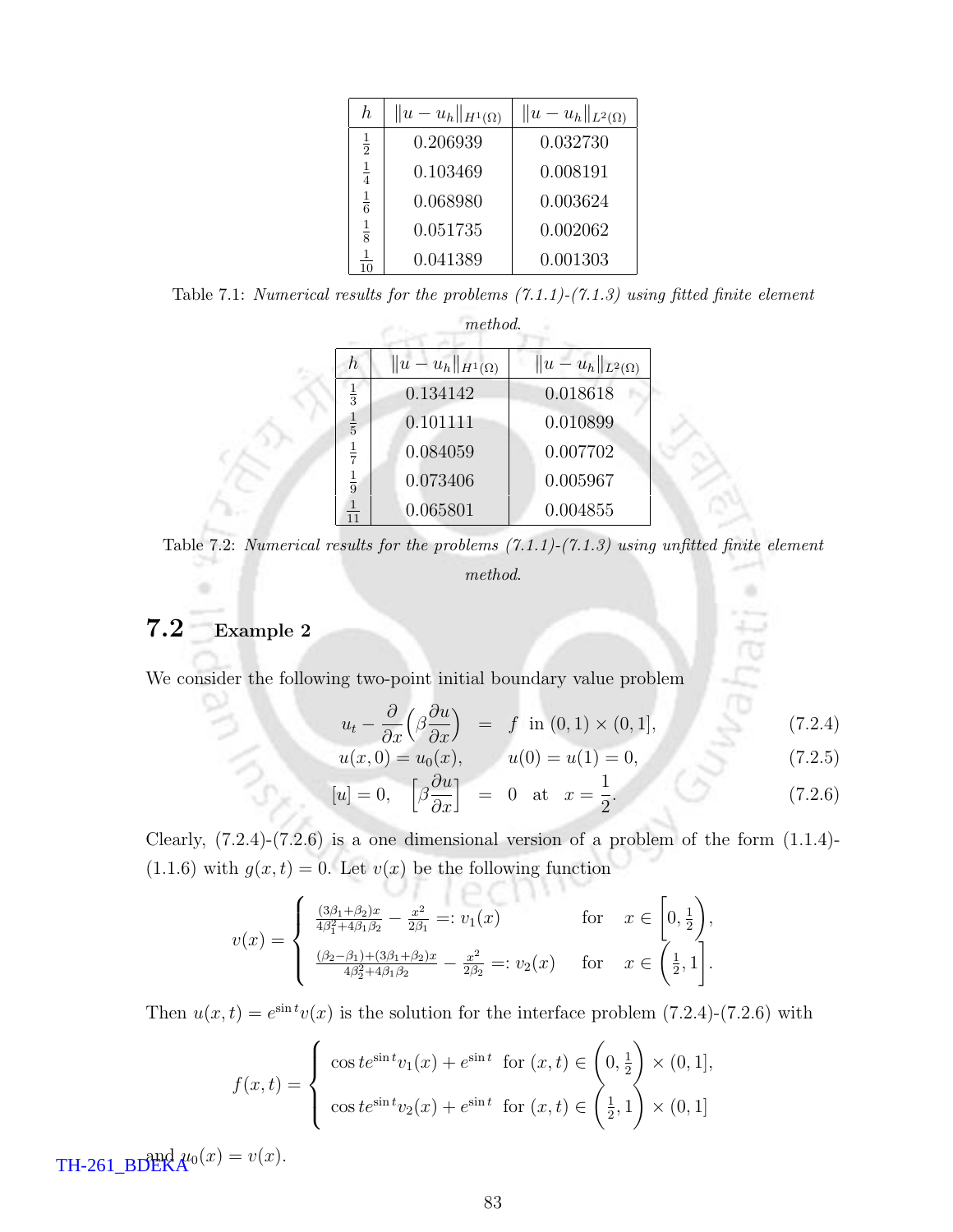We choose  $\beta_1 = \frac{1}{2}$  $\frac{1}{2}$ ,  $\beta_2 = 3$  and perform a numerical convergence test for the proposed fitted and unfitted finite element methods. The convergence of the fully discrete solution to the exact solution for five different mesh parameters at time  $t = \frac{1}{130}$  with  $k = h^2$  are presented. Tables 7.3 and 7.4 show the convergence of fitted and unfitted finite element solutions to the exact solutions, respectively.

| h,             | $  u-U  _{H^1(\Omega)}$ | $  u-U  _{L^2(\Omega)}$ |
|----------------|-------------------------|-------------------------|
| $\frac{1}{2}$  | 0.215678                | 0.025799                |
| $\frac{1}{4}$  | 0.108580                | 0.004936                |
| $\frac{1}{6}$  | 0.071227                | 0.002110                |
| $\frac{1}{8}$  | 0.052883                | 0.001125                |
| $\frac{1}{10}$ | 0.042102                | 0.000673                |

Table 7.3: Numerical results for the fully discrete solution at  $t = \frac{1}{130}$  for fitted finite element method.

| $\hbar$       | $  u-U  _{H^1(\Omega)}$ | $  u-U  _{L^2(\Omega)}$ |  |
|---------------|-------------------------|-------------------------|--|
| $\frac{1}{3}$ | 0.129511                | 0.014135                |  |
| $\frac{1}{5}$ | 0.100278                | 0.006339                |  |
| $\frac{1}{7}$ | 0.083586                | 0.003941                |  |
| $\frac{1}{9}$ | 0.072915                | 0.002804                |  |
| 11            | 0.063640                | 0.002102                |  |

Table 7.4: Numerical results for the fully discrete solution at  $t = \frac{1}{130}$  for unfitted finite

 $\begin{minipage}{0.5\textwidth} \centering \begin{tabular}{|c|c|} \hline \textbf{element method.} \end{tabular} \end{minipage} \vspace{0.5cm} \begin{minipage}{0.5\textwidth} \centering \begin{tabular}{|c|c|c|} \hline \textbf{even} & \textbf{method.} \end{tabular} \end{minipage} \vspace{0.5cm} \begin{minipage}{0.5\textwidth} \centering \begin{tabular}{|c|c|c|c|} \hline \textbf{even} & \textbf{method.} \end{tabular} \end{minipage} \vspace{0.5cm} \begin{minipage}{0.5\textwidth} \center$ 

hnolooy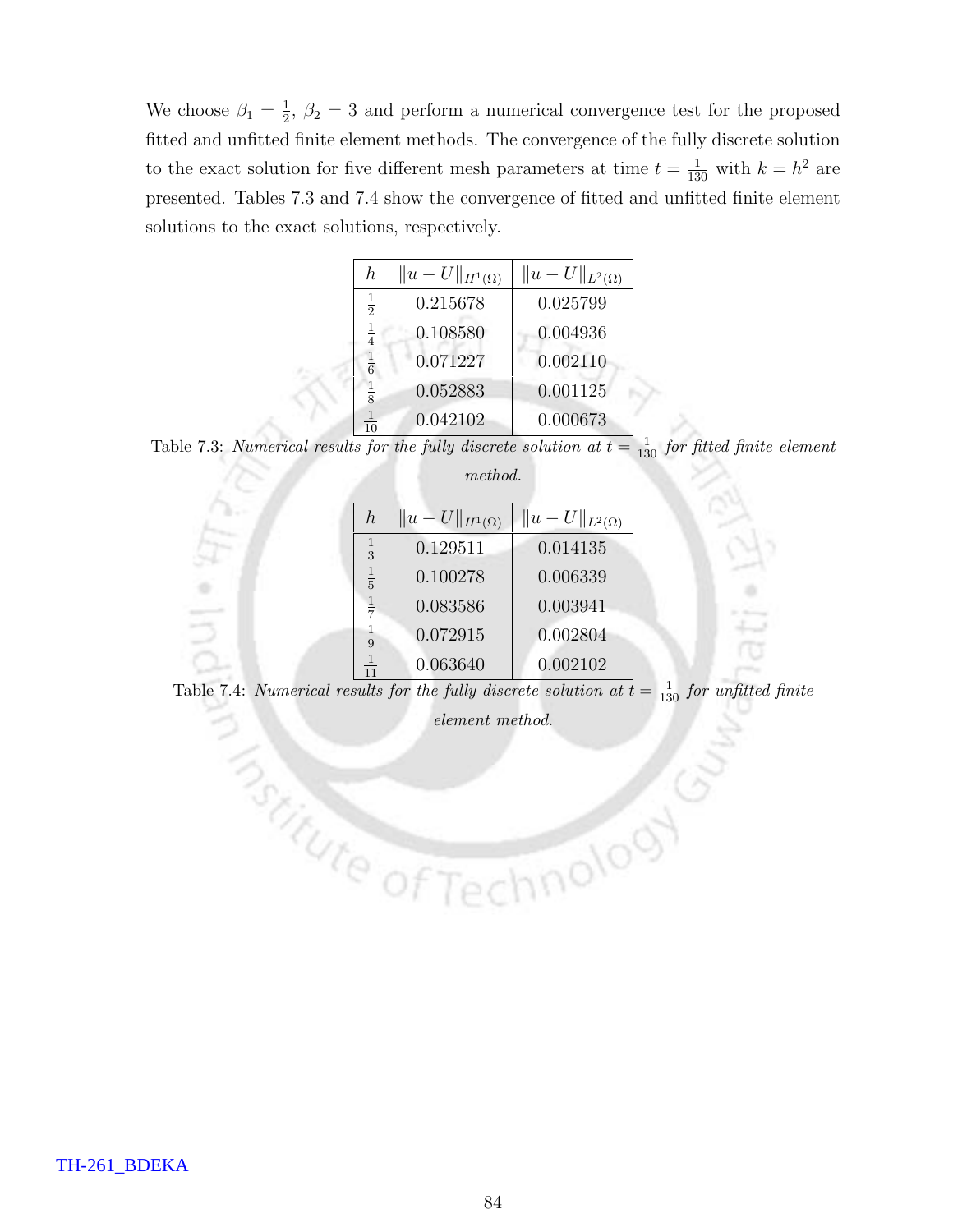## Chapter 8

# Conclusion and Extensions

This chapter is devoted to a critical assessment of the results highlighting the contributions made by this thesis and technique used in deriving these. It also provides information for the scope of possible extensions and future investigations.

## 8.1 Critical Review of the Results

In this thesis, we have studied linear elliptic and parabolic interface problems by means of classical finite element methods. Both fitted and unfitted finite element methods are considered and analyzed.

In Chapter 2, the finite element solution is shown to converge at optimal rate in  $L^2$  and  $H^1$  norms when the global regularity of the solution is low (cf. Theorems 2.3.2-2.3.3). The finite element discretization in this case is such that the grid lines coincide with the actual interface. Further, for the purpose of numerical computations we have also discussed the effect of numerical quadrature on the finite element solution and related optimal order estimates are established (cf. Theorems 2.4.1-2.4.2). Compared to [8], the present method not only assumes low global regularity on the solution but also improves upon the earlier results of Chen and Zou [14]. The main idea of our error analysis is to construct a suitable subspace  $S^{\perp}_{h,\Omega_k}$  such that the estimate (2.3.11) holds true. Then, we use Lemma 2.3.1 to prove that the error  $||u - u_h||_{H^1(\Omega)}$  is bounded by the best approximation error  $||u - v_h^{(s)}||$  $\|h^{(s)}\|_{H^1(\Omega_k)}$  in  $\Omega_k$ . Since the grid line coincide with the actual interface, it turns out that the error  $||u - v_h^{(s)}||$  $\binom{s}{h}$ || $H^1(\Omega_k)$  can be used to obtain the optimal  $H<sup>1</sup>$  norm estimate. The main crucial technical tools used in our analysis are some Sobolev embedding inequality, extension theorem and Nitsche's trick.

Since it is costly to generate the mesh whose grid lines coincide with the actual interface of general shape, a modification of the mesh is introduced in Chapter 3.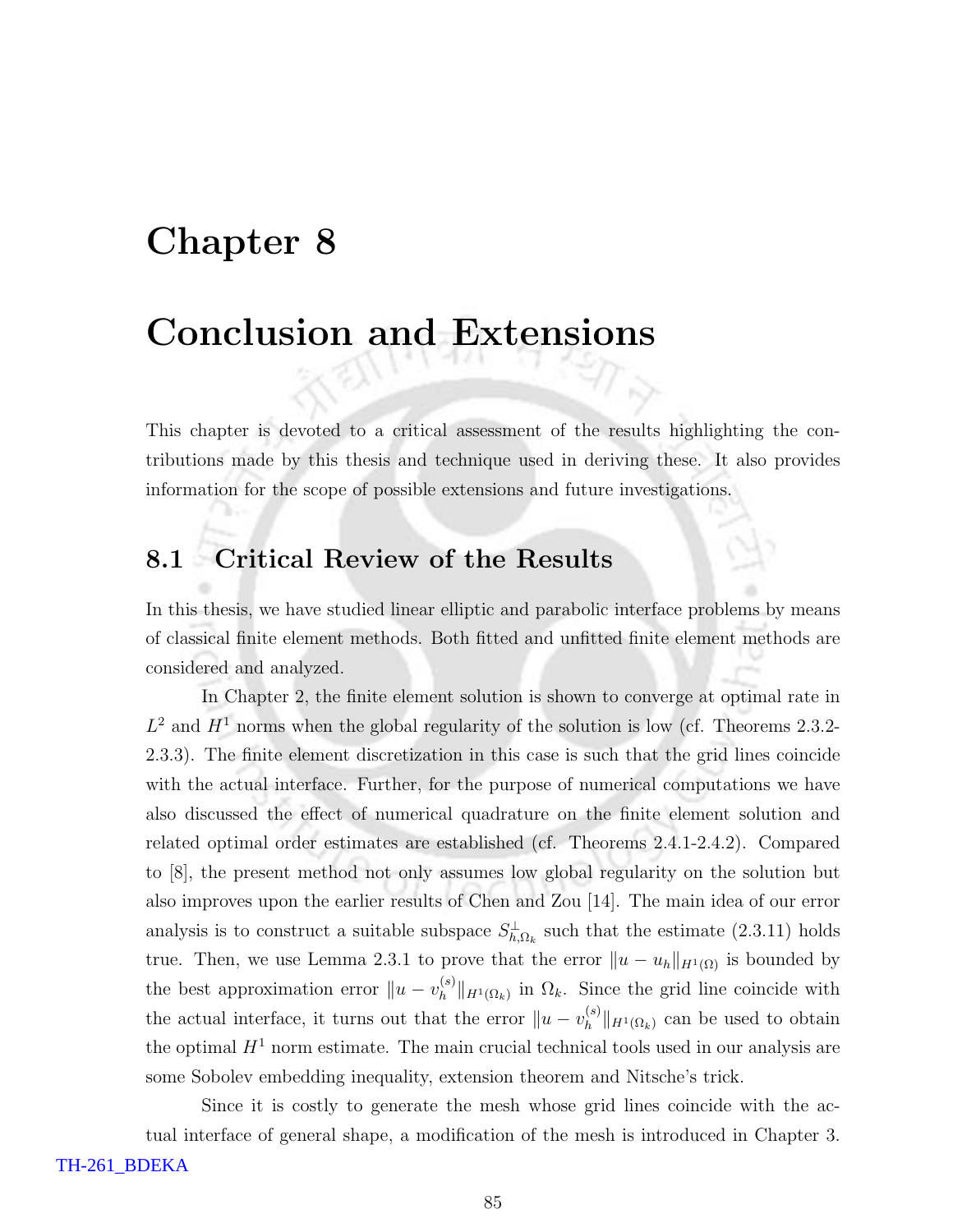We consider a finite element method in which the domains  $\Omega_1$  and  $\Omega_2$  are replaced by polygonal domains  $\Omega_1^h$  and  $\Omega_2^h$ , respectively. Then, the interface function g is transferred to the polygonal boundary  $\Gamma_h$  of the domain  $\Omega_1^h$  via its interpolant  $g_h$ . The proposed method yields optimal order convergence in  $H<sup>1</sup>$  norm and sub-optimal in  $L<sup>2</sup>$  norm for the elliptic interface problems (cf. Theorem 3.3.1). First, we have established some new optimal interpolation approximation property for the linear interpolant under minimal regularity assumption of the true solution (cf. Lemma 3.2.1). An interpolation postprocessing technique in conjunction with the duality argument is introduced to obtain sub-optimal error estimates in  $L^2$  norm. The main crucial technical tools used in our analysis are some Sobolev embedding inequality, duality arguments and some previously proved results for interface problems in non-convex domain (cf. [22, 40]).

Chapter 4 is devoted to the continuous time Galerkin approximation for the spatially discrete scheme for parabolic interface problems. We have used fitted finite element discretization to study the convergence of semidiscrete solution to the exact solution. Optimal error estimates in  $L^2(L^2)$  and  $L^2(H^1)$  norms are established if the grid lines coincide with the interface (cf. Theorems 4.2.1-4.2.2). Further, the error in  $L^2(H^1)$  norm is shown to be optimal when the finite element discretization is based on straight triangulation (cf. Theorem 4.3.1). The standard  $L^2$  projection played an important role in the treatment of the term  $u_t - u_{ht}$  appearing in the error equations (cf. (4.2.23) and (4.3.7)) for the continuous-in-time scheme. Then, we used the convergence results of elliptic interface problem and some newly established optimal approximation results for the elliptic projection (cf. Lemma 4.2.1) to study the convergence in  $L^2(H^1)$ norm for the spatially discrete scheme. Finally, the duality trick is used to obtain optimal error estimate in  $L^2(L^2)$  norm.

In Chapter 5, we have discussed time discretization scheme based on backward Euler type discontinuous Galerkin method of semidiscrete equations (4.2.21) and (4.3.5). In this chapter, we recalled the optimal approximation properties for the elliptic projection derived in Chapter 4. These estimates and parabolic duality technique are used to prove optimal error estimates in  $L^2(L^2)$  and  $L^2(H^1)$  norms when the curved triangles follow exactly the actual interface (cf. Theorems 5.2.1-5.2.2). Further, we have shown that the fully discrete solution converges to the true solution at an optimal rate in  $L^2(H^1)$ norm if we used straight triangles instead curved interface triangles (cf. Theorem 5.3.1). The results presented in this chapter improves upon the earlier results of Chen and Zou  $|14|$ .

Chapter 6 is concerned with the *a priori* error analysis of an unfitted finite element method for both linear elliptic and time dependent parabolic interface problems. Here,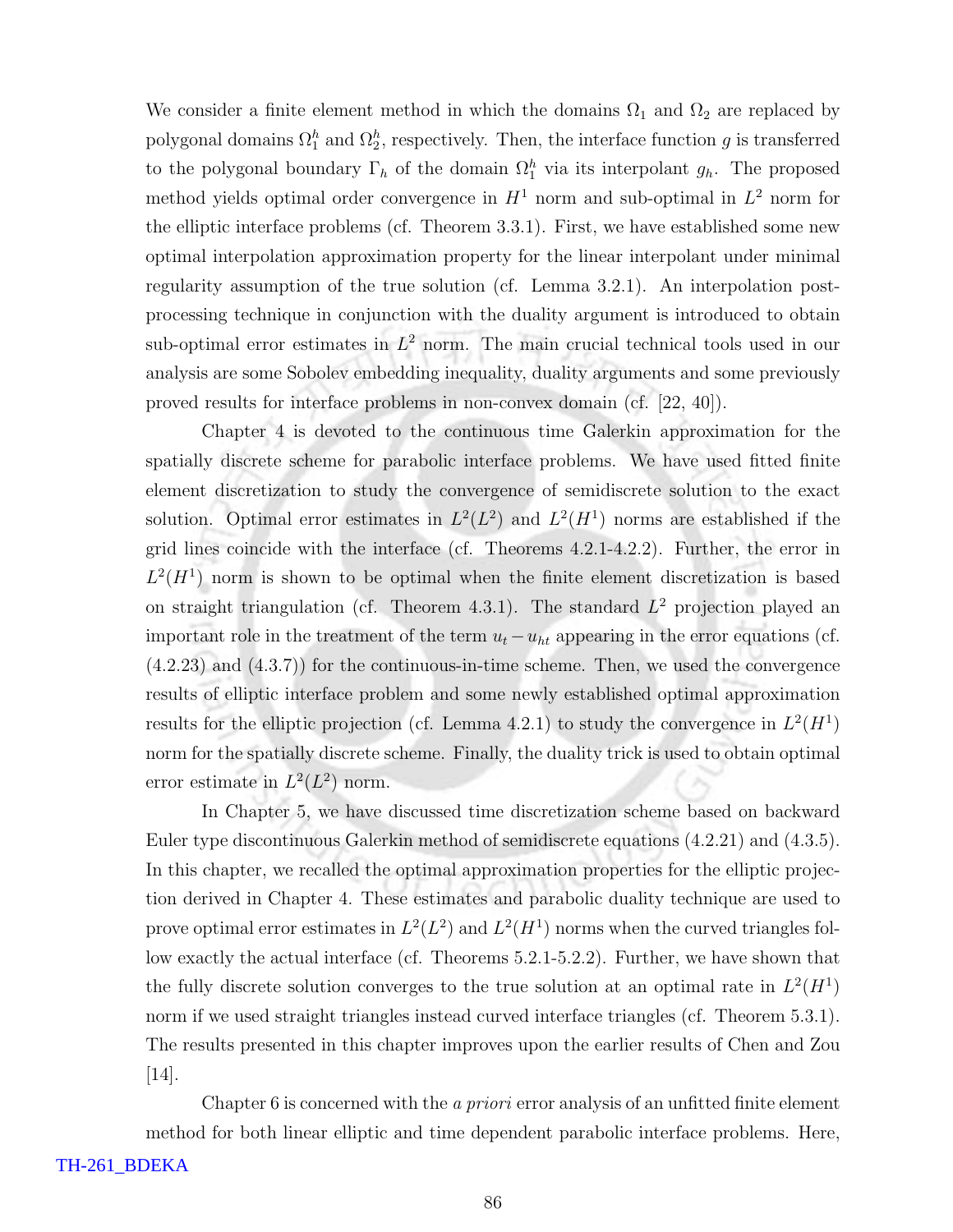the finite element discretization is independent of the location of the interface. The proposed method yields optimal order error estimate in  $H<sup>1</sup>$  norm and almost optimal in  $L^2$  norm for elliptic interface problems (cf. Theorems 6.3.1-6.3.2). For the time dependent parabolic interface problems, we derive optimal order error estimate in  $L^2(H^1)$ norm and almost optimal order error estimate in  $L^2(L^2)$  norm for the spatially discrete scheme (cf. Theorems 6.4.2-6.4.3). While the standard  $L^2$  projection and some newly established approximation properties for the linear interpolant plays a crucial role to derive error estimate in  $L^2(H^1)$  norm, the parabolic duality technique is used to obtain the almost optimal error estimate in  $L^2(L^2)$  norm. Finally, the discrete in time scheme based on backward Euler method is analyzed. The standard energy technique is used to derive optimal error estimate in  $L^2(H^1)$  norm for the fully discrete case (cf. Theorem 6.4.4).

In Chapter 7, we have carried out numerical experiment for one dimensional test problems. We have applied both fitted and unfitted finite element methods to check the performance of our algorithms. As our main objective is to study the theoretical aspects of finite element Galerkin methods for elliptic and parabolic problems with discontinuous coefficients, we have performed numerical experiments only for one dimensional test problems for the completeness of this work.

### 8.2 Extensions and Remarks

In this section, we make some informal observations pertaining to the possible extensions of our results to different problems. We shall briefly outline some interesting problems to be taken up in future.

Numerical Quadrature for Linear Parabolic Equations with Discontinuous Coefficients: The algorithm discussed in Chapter 4 and Chapter 5 require exact calculation of integrals involved in the finite element methods. This may causes some technical difficulties in practice for the evaluation of the integrals over those curved elements near the interface. It would make the numerical implementation much easier if we can replace these integrals over the straight elements by some quadrature schemes. Numerical quadrature for parabolic problems without interface have been studied by several authors, see [13, 48] and references therein. It will be useful to explore the effect of quadrature for both spatially discrete and fully discrete schemes. We wish to take up this issue in future.

Crank-Nicolson Scheme. A fully discrete scheme based on backward Euler method with uniform step sizes for the parabolic interface problems have been studied in this work.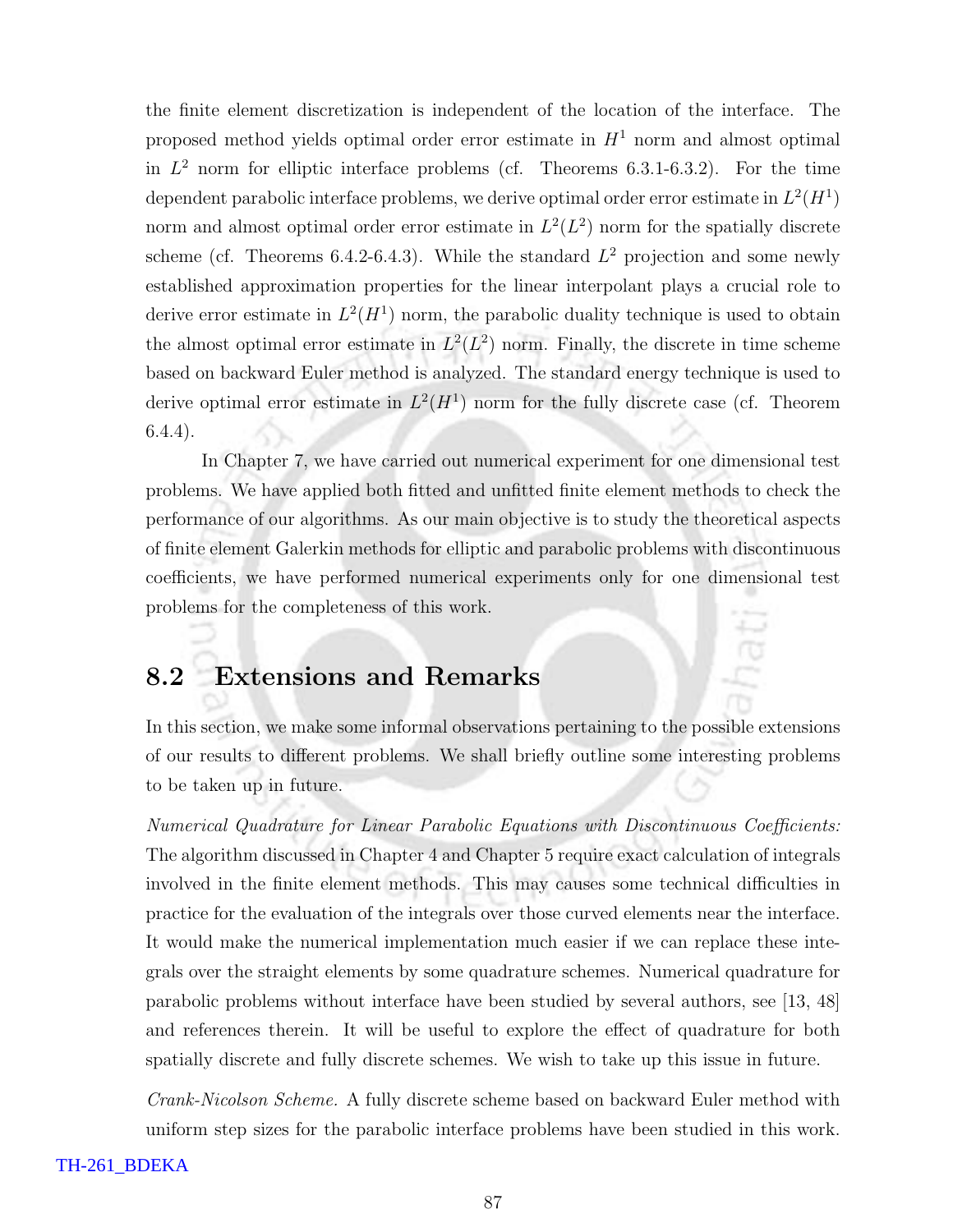We have seen that optimal order error estimates for the fully discrete solution of parabolic interface problem can be generated by the backward Euler time stepping. More precisely, error estimate of order  $O(k + h^{2-m})$ ,  $m = 0, 1$  are derived in  $L^2(H^m)$  norms for the fully discrete scheme based on backward Euler time discretization. Note that because of the non-symmetric choice of the discretization in time, the backward Euler method is only first order in k. However, second order accurate approximation in  $k$  can be derived if the semidiscrete equation is discretized in a symmetric fashion around the point  $t_{n-\frac{1}{2}} = (n-\frac{1}{2})$  $\frac{1}{2}$ )k in the absence of interface condition (cf. [29, 58]). In literature, such scheme is known as Crank-Nicolson scheme.

For the parabolic interface problem Crank-Nicolson scheme may be read as: Find  $U^n \in V_h$ , for  $n = 1, 2, ..., M$ , such that

$$
(\Delta_k U^n, v_h) + A\left(\frac{U^n + U^{n-1}}{2}, v_h\right) = (f(t_{n-\frac{1}{2}}), v_h) + \langle g(t_{n-\frac{1}{2}}), v_h \rangle_{\Gamma} \quad \forall v_h \in V_h, \quad (8.2.1)
$$

with  $U^0 = u_{0,h}$ , where  $u_{0,h}$  is an suitable approximation of  $u_0$  and  $\Delta_k U^n = \frac{U^n - U^{n-1}}{k}$  $\frac{U^{n-1}}{k}$ . In future, we shall make an effort to see whether the standard analysis of Thomée [58] with some modification can be applied to study the convergence of fully discrete solution given by (8.2.1) to the exact solution of parabolic interface problem. The convergence analysis for Crank-Nicolson scheme under minimal regularity assumption of the true solution would be a very interesting extension of this work.

*Nonlinear Elliptic Interface Problems:* Let  $\Omega$  be a bounded domain in  $\mathbb{R}^2$  with smooth boundary  $\partial\Omega$ . We consider the following elliptic interface problems of the form

$$
\mathcal{L}u = f(x) \quad \text{in } \Omega \tag{8.2.2}
$$

with the boundary condition

$$
u = 0 \quad \text{on } \partial\Omega,\tag{8.2.3}
$$

where the operator  $\mathcal L$  is a second order elliptic partial differential operator of the form

$$
\mathcal{L}u = \nabla(a(x, u(x), \nabla u(x))) + a_0(x, u(x), \nabla u(x)).
$$

The functions  $a, a_0 : \Omega \times \mathbb{R}^2 \to \mathbb{R}$  are such that the operator  $\mathcal L$  is strongly monotone and Lipschitz continuous. We assume that a is of the form

$$
a(x,\xi) = a^k(x,\xi) \quad x \in \Omega_k, \ \xi \in \mathbb{R}^2, \ k = 1,2,
$$

where  $a^k$ :  $\Omega_k \times \mathbb{R}^2 \to \mathbb{R}$  are continuous,  $\Omega_1$  is a subset of  $\Omega$  with sufficiently smooth boundary and  $\Omega_2 = \Omega \backslash (\Omega_1 \cup \Gamma)$ .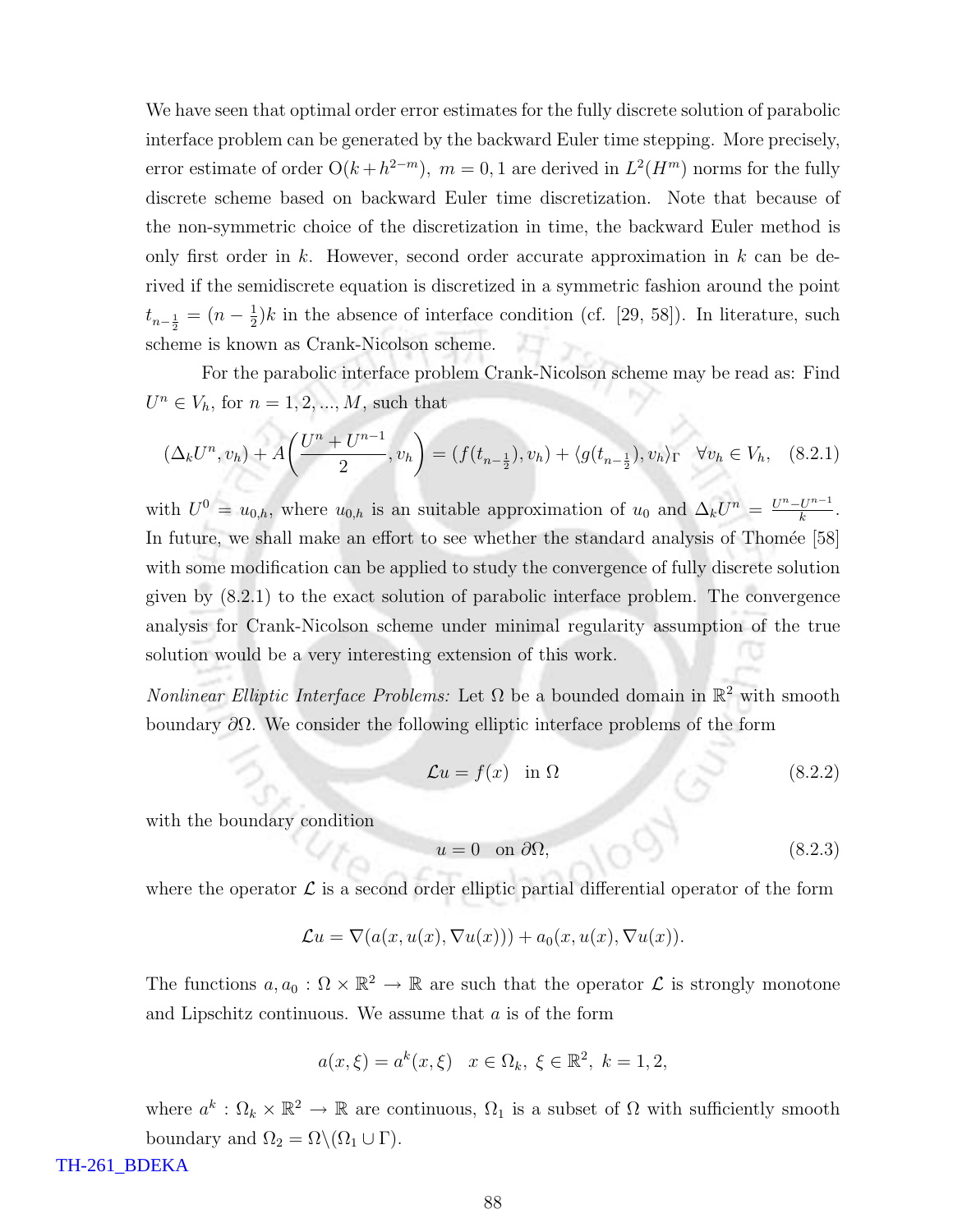In this case, equation (8.2.2) is satisfied only for  $x \in \Omega_k$ ,  $k = 1, 2$ , and on the interface Γ the following transition conditions are prescribed

$$
u_1 = u_2, \t(8.2.4)
$$

$$
a^{1}(x, u_{1}(x), \nabla u_{1}(x))\mathbf{n}_{1}(x) - a^{2}(x, u_{2}(x), \nabla u_{2}(x))\mathbf{n}_{2}(x) = g(x), \qquad (8.2.5)
$$

where  $u_k(x) = u(x)|_{\Omega_k}$ ,  $k = 1, 2$  and  $(\mathbf{n}_1, \mathbf{n}_2)$  is the outer normal to interface  $\Gamma$ .

Although a good number of article is devoted to the finite element approximation of linear elliptic interface problems, the literature seems to lack on the convergence for nonlinear elliptic interface problems. It will be interesting and challenging to extend the results for linear elliptic interface problems to the nonlinear problems.

Parabolic-Hyperbolic Interface Problems: Let  $\Omega$  be a bounded domain in  $\mathbb{R}^2$  with smooth boundary  $\partial\Omega$ . Further, let  $\Omega_1 \subset \Omega$  be an open domain with  $C^2$  smooth boundary  $\Gamma$  and  $\Omega_2 = \Omega \backslash \Omega_1$ . We now consider the following problem

$$
\sigma u_t = \Delta u \quad \text{in } \Omega_1; \quad \beta u_{tt} = \Delta u \quad \text{in } \Omega_2,
$$

with initial conditions

$$
u(x, 0) = u_0(x)
$$
 in  $\Omega$ ;  $u_t(x, 0) = v_0(x)$  in  $\Omega_2$ 

and interface conditions

$$
[u] = 0, \quad \left[\frac{\partial u}{\partial \mathbf{n}}\right] = g(x, t) \quad \text{along } \Gamma.
$$

The symbol [v] is a jump of a quantity v across the interface  $\Gamma$ , i.e.,  $[v](x) = v_1(x)$  $v_2(x)$ ,  $x \in \Gamma$ , where  $v_i(x) = v(x)|_{\Omega_i}$ ,  $i = 1, 2$  and **n** denotes the unit outward normal to the boundary  $\partial\Omega_1$ . The quantities  $\sigma$  and  $\beta$  are positive constants.

Such problem arises in electromagnetism when we study the production of eddy currents in a metallic cylinder due to a particular type of external electromagnetic field. This problem leads to a parabolic equation inside the body and a hyperbolic equation outside. The two equations interact through jump relations across the interface  $\Gamma$ . The physical problem and the derivation of the equations are given in [41]. The existence, uniqueness and regularity results for the above problem is contained in [2]. In future, we would like to study the convergence analysis of this problem by means of finite element methods.

*Moving Interface Problems:* In this work, we have assumed that the interface does not change its topology during the computation. Currently, the most difficult problems in TH-261\_BDEKA<sup>T</sup> between flowing interfaces between flowing or deforming media.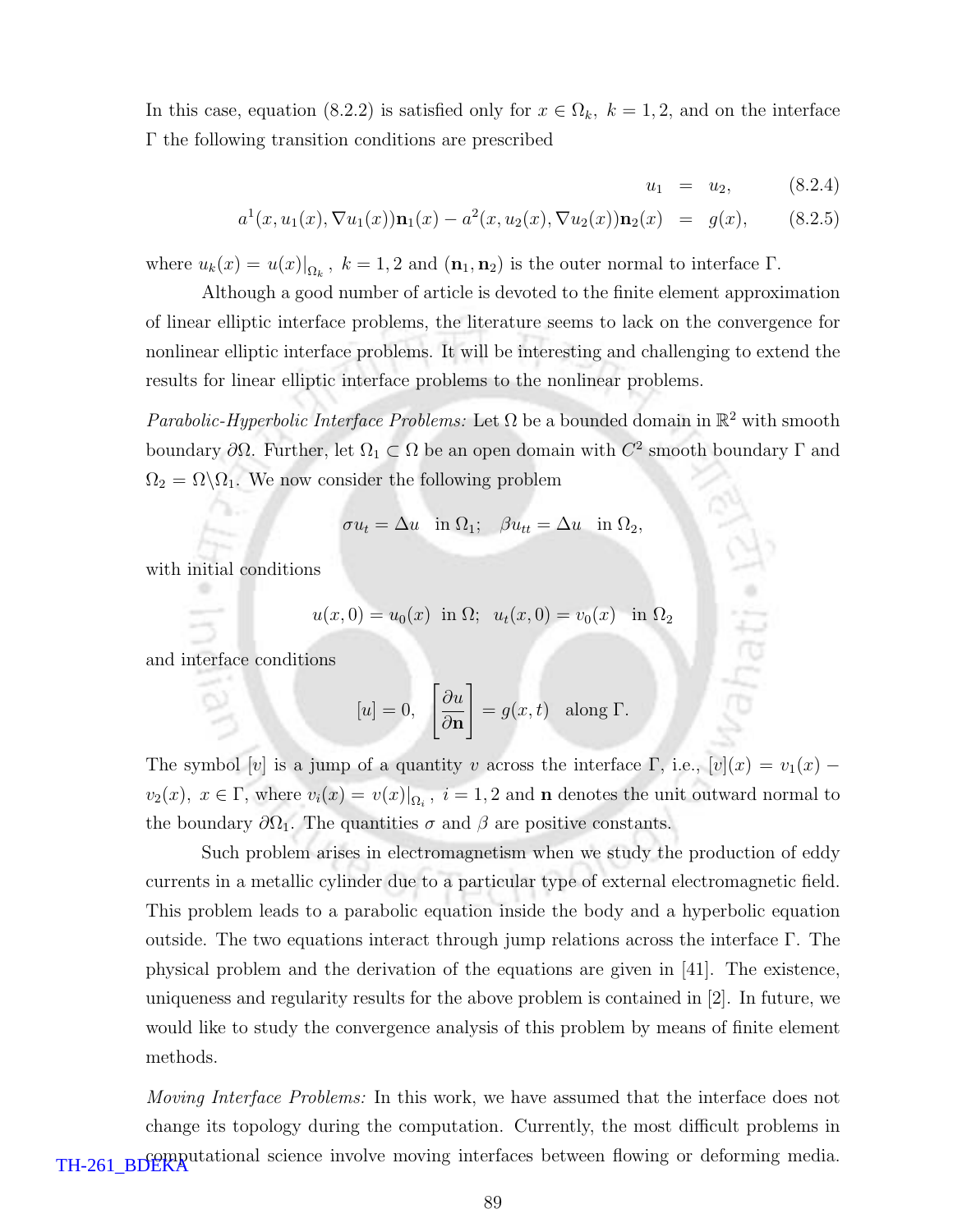Biological fluid dynamics is a rich source of problems with complex geometry and frequently the interaction of fluids with moving elastic structures, e.g. the study of blood flow in flexible tubes, cell dynamics, phase change problems etc. Different approaches are being studied in the context of many different applications areas. Most methods involve some transformations either for the differential equations or the coordinate system, which complicates the problem in some way. Various approaches have been used to solve moving interface problems numerically using the level set approach. For level set methods, one represent an interface as a level set of some function for which an evolution equation must then be derived and solved. Complex geometries and topological changes can often be easily handled with this approach. Interface fitting is an another approach in which the computational grid deforms in order to follow the motion of an interface. No significant development has been made in the direction of finite element methods. We believe that unfitted mesh would be a natural candidate to tackle this type of problems. At present we do not know how to generalize this work for the moving interface problem. But, we would like to take up this issue in future.

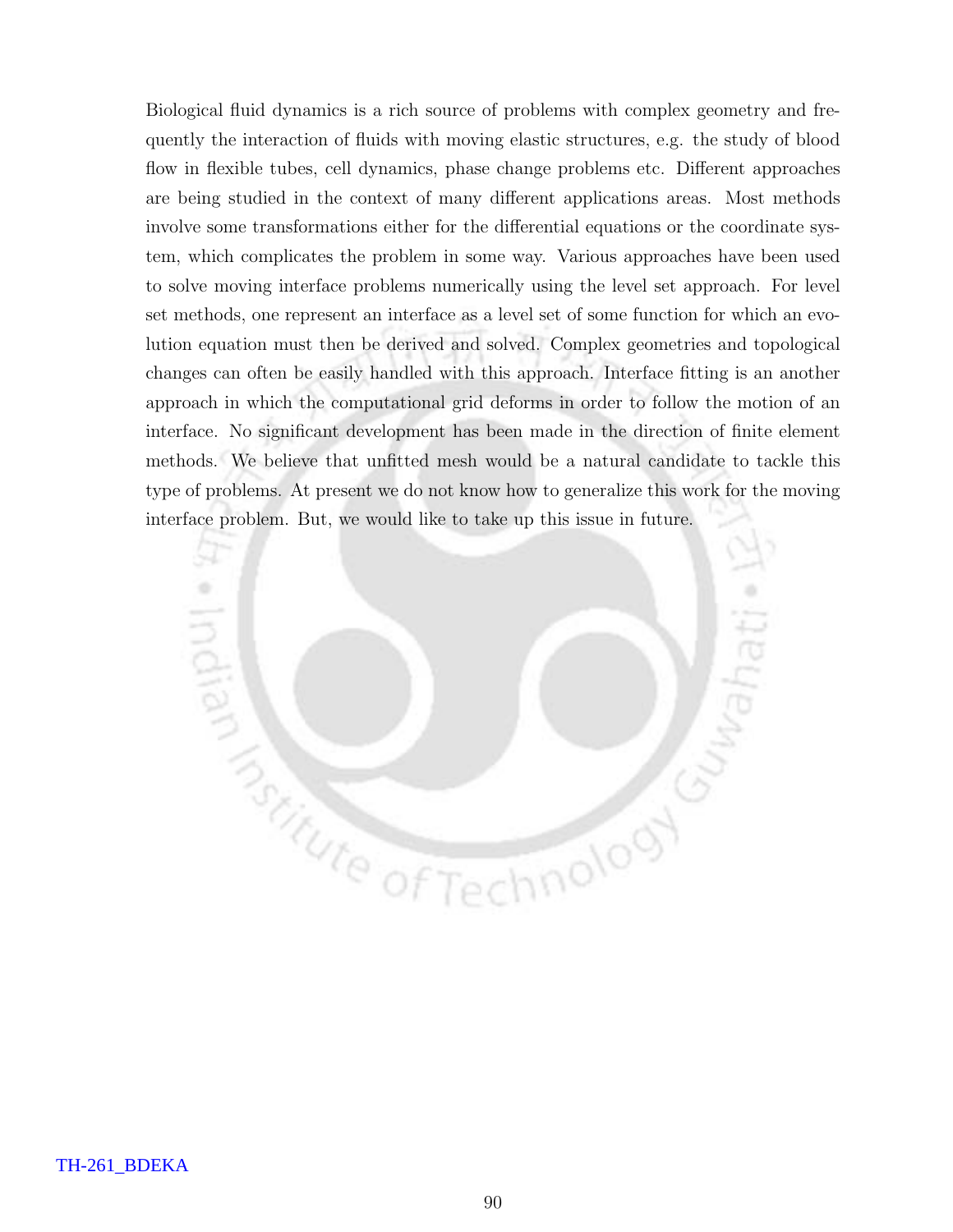# Bibliography

- [1] R. A. Adams, Sobolev Spaces, Academic Press, 1975.
- [2] A. Al-Droubi and M. Renardy, Energy methods for a parabolic-hyberbolic interface problem arising in electromagnetism, ZAMP, 39 (1988), pp. 931-936.
- [3] I. Babuška, The finite element method for elliptic equations with discontinuous coefficients, Computing, 5 (1970), pp. 207-213.
- [4] I. Babuška and Ch. G. Makridakis, On the stability of the discontinuous Galerkin method for the heat equation, SIAM J. Numer. Anal., 34 (1997), pp. 389-401.
- [5] E. Bänsch, F. Haußer, O. Lakkis, B. Li and A. Voigt, Finite element method for epitaxial growth with attachment-detachment kinetics, J. Comput. Phys., 194 (2004), pp. 409-434.
- [6] J. W. Barrett and C. M. Elliott, A finite-element method for solving elliptic equations with Neumann data on a curved boundary using unfitted meshes, IMA J. Numer. Anal., 4 (1984), pp. 309-325.
- [7] \_\_\_\_\_, Fixed mesh finite element approximations to a free boundary problem for an elliptic equation with an oblique derivative boundary condition, Comput. Math. Appl., 11 (1985), pp. 335-345.
- [8]  $\Box$ , Fitted and unfitted finite-element methods for elliptic equations with smooth interfaces, IMA J. Numer. Anal., 7 (1987), pp. 283-300.
- [9] J. H. Bramble and J. T. King, A finite element method for interface problems in domains with smooth boundaries and interfaces, Adv. Comput. Math. 6 (1996), pp. 109-138.
- [10] J. H. Bramble, J. E. Pasciak and A. H. Schatz, An iterative method for elliptic problems on regions partitioned into substructures, Math. Comp., 46 (1986), pp. 361- 369. TH-261\_BDEKA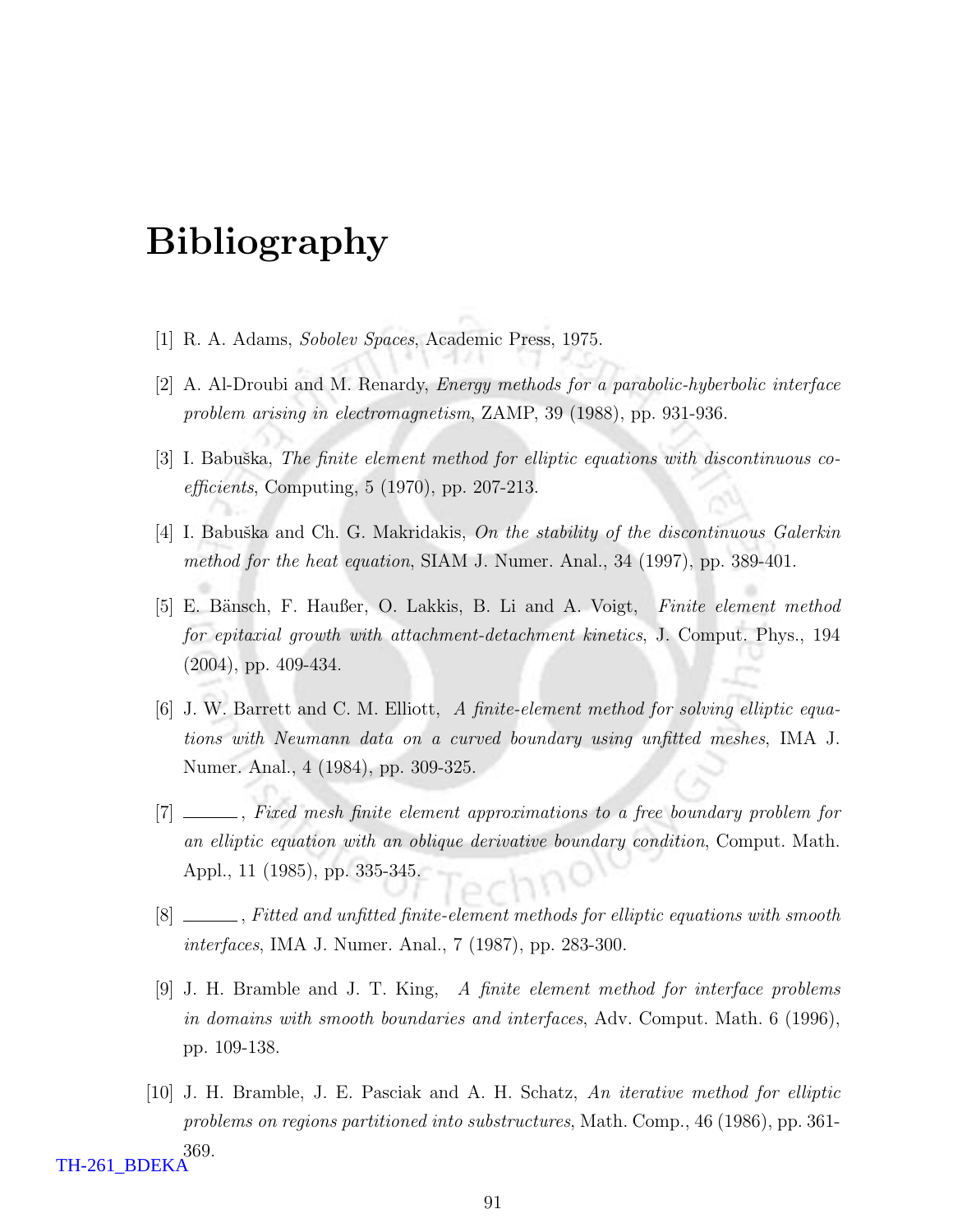- [11] J. H. Bramble, J. E. Pasciak and A. H. Schatz, The construction of preconditioners for elliptic problems by substructuring I, Math. Comp., 47 (1986), pp. 103-134.
- $[12]$  S. C. Brenner and L. R. Scott, *The Mathematical Theory of Finite Element Methods*, Springer-Verlag, 1994.
- [13] C. M. Chen and V. Thomée, The lumped mass finite element method for a parabolic problems, J. Austral. Math. Soc. Ser. B, 26 (1985), pp. 329-354.
- [14] Z. Chen and J. Zou, Finite element methods and their convergence for elliptic and parabolic interface problems, Numer. Math., 79 (1998), pp. 175-202.
- [15] K. Chrysafinos and L.S. Hou, Error estimates for semidiscrete finite element approximations of linear and semilinear parabolic equations under minimal regularity assumptions, SIAM J. Numer. Anal., 2002, 40, pp. 282-306.
- [16] P. G. Ciarlet, The Finite Element Method for Elliptic Problems, North Holland, 1978.
- [17] R. Dautray and J. L Lions, Mathematical Analysis and Numerical Methods for Science and Technology, vol. II: Functional and Variational Methods, Springer-Verlag, 1988.
- [18] J. Douglas and T. Dupont, Galerkin methods for parabolic equations, SIAM J. Numer. Anal., 7 (1970), pp. 575-626.
- [19] T. Dupont and R. Scott, Polynomial approximation of functions in Sobolev Spaces, Math. Comp., 34 (1980), pp. 441-463.
- [20] R. E. Ewing, Problems arising in the modeling of processes for hydrocarbon recovery, The Mathematics of Reservoir Simulation , R. E. Ewing, Ed., SIAM Philadelphia, 1983, pp. 3-34.
- [21] D. Gilbarg and N. S. Trudinger, Elliptic Partial Differential Equations of Second Order, Springer-Verlag, 1977.
- [22] P. Grisvard, Elliptic Problems in Nonsmooth Domains, Pitman, Boston, 1985.
- [23] H. Han, The numerical solutions of interface problems by infinite element methods, Numer. Math., 39 (1982), pp. 39-50.

[24] W. Hackbusch, Elliptic Differential Equations. Theory and Numerical Treatment, TH-261\_BDEKA<sup>Springer-Verlag, 1992.</sup>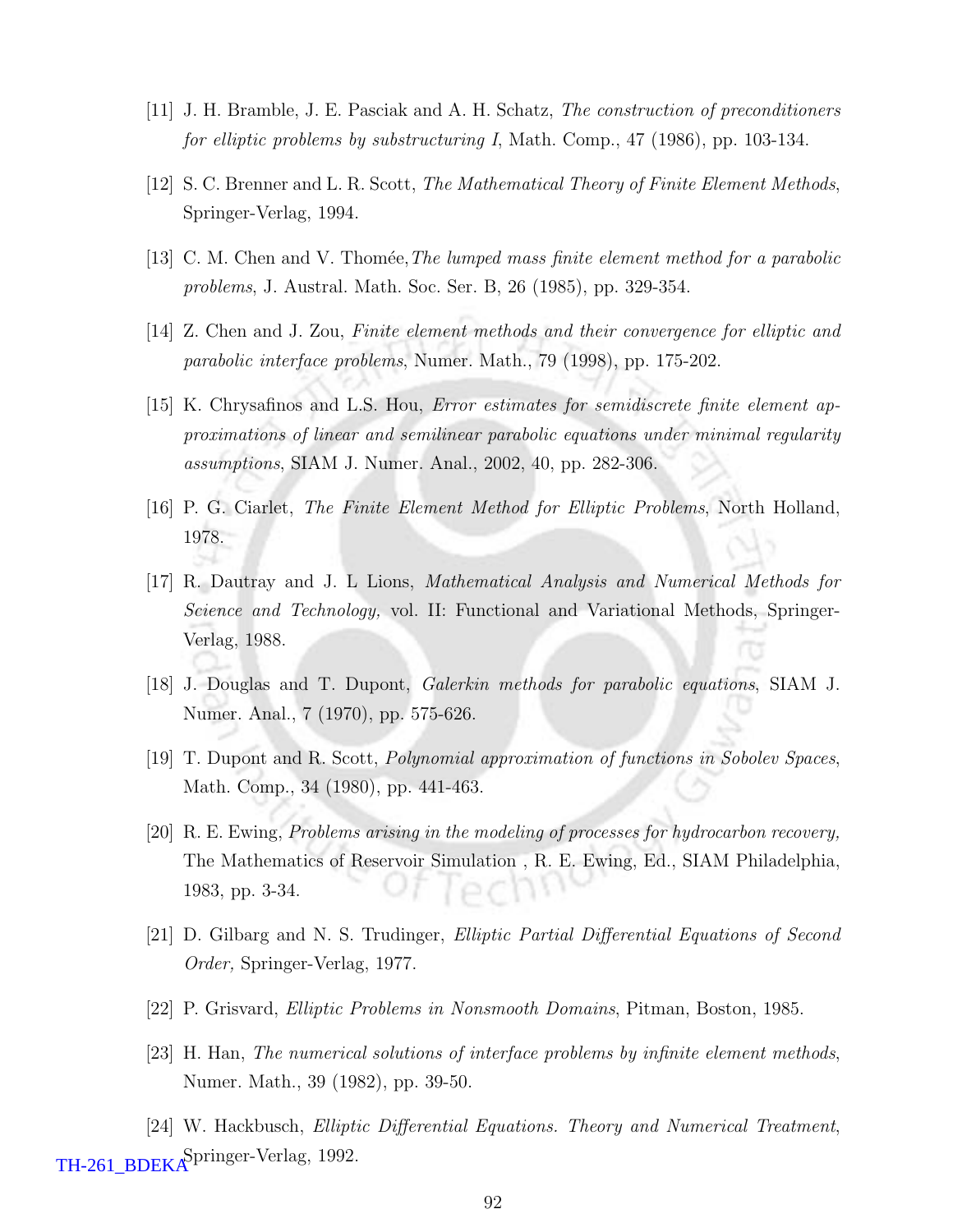- [25] G. H. Hardy, J. E. Littlewood and G. Pólya, *Inequalities*, Cambridge Univ. Press, London, 1964.
- [26] A. Hansbo and P. Hansbo, An unfitted finite element method, based on Nitsche's method, for elliptic interface problems, Comput. Methods Appl. Mech. Engrg., 191 (2002), pp. 5537-5552.
- [27] J. Huang and J. Zou, A mortar element method for elliptic problems with discontinuous coefficients, IMA J. Numer. Anal., 22 (2002), pp. 549-576.
- [28] Some new a priori estimates for second-order elliptic and parabolic interface problems, J. Differential Equations, 184 (2002), pp. 570–586.
- [29] C. Johnson, Numerical Solution of Partial Differential Equations by the Finite Element Method, Cambridge University Press, 1987.
- [30] O. A. Ladyzhenskaya, V. Ya. Rivkind and N. N. Ural'tseva, The classical solvability of diffraction problems, Proc. Steklov Inst. Math., 92 (1966), pp. 63-104.
- [31] S. Larsson, V. Thomée and L. B. Wahlbion, *Numerical solution of parabolic integro*differential equations by the discontinuous Galerkin method, Math. Comp., 67 (1998), pp. 45-71.
- [32] R. LeVeque and Z. Li, The immersed interface method for elliptic equations with discontinuous coefficients and singular soursces, SIAM J. Numer. Anal. 31 (1994), pp. 1019-1044.
- [33] \_\_\_\_\_, Immersed interface method for Stokes flow with elastic boundaries or surface tension, SIAM J. Sci. Comp. 19 (1997), pp. 709-735.
- [34] Z. Li, Immersed interface method for moving interface problems, Numer. Algorithms, 14 (1997), pp. 269-293.
- [35]  $\_\_\_\_\_\$  The immersed interface method using a finite element formulation, Applied Numer. Math., 27 (1998), pp. 253-267.
- [36] , An overview of the immersed interface method and its applications, Taiwanese J. Math., 7 (2003), pp. 1-49.
- [37] Z. Li, T. Lin and X. H. Wu, New Cartesian grid methods for interface problems using the finite element formulation, Numer. Math., 96 (2003), pp. 61-98.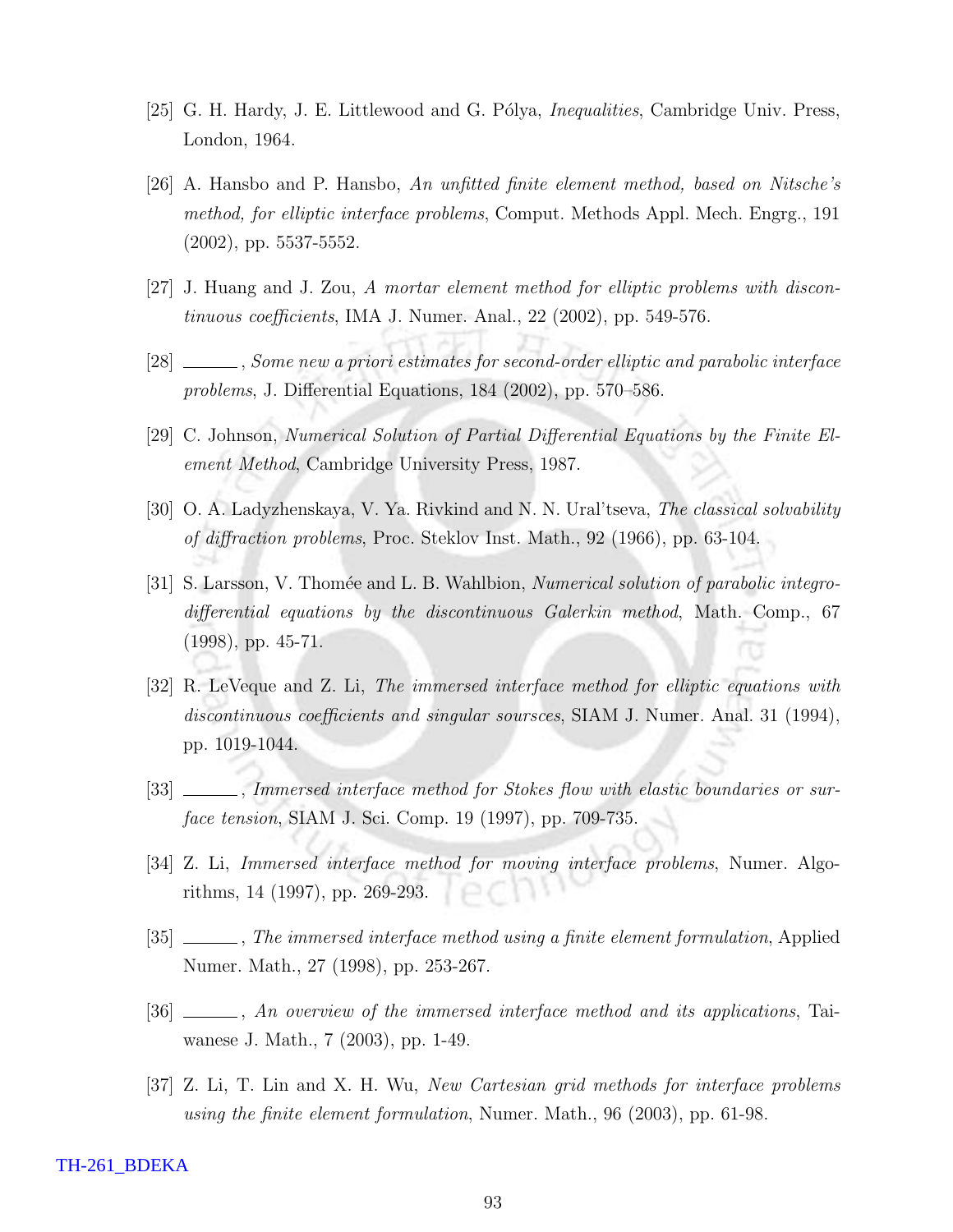- [38] M. Luskin and R. Rannacher, On the smoothing property of the Galerkin method for parabolic equations, SIAM J. Numer. Anal., 19 (1982), pp. 93-113.
- [39] J. T. Marti, Introduction to Sobolev Spaces and Finite Element Solution of Elliptic Boundary Value Problems, Academic Press, 1986.
- [40] Martin Petzoldt, Regularity and Error Estimators for Elliptic Problems with Discontinuous Coefficients, Phd thesis, 2001, http:/www.wias-berlin.de/ petzoldt.
- [41] R. C. MacCamy and M. Suri, A time-dependent interface problem for twodimensional eddy currents, Quart. Appl. Math. 44 (1987), pp. 675-690.
- [42] B. F. Nielsen, Finite element discretizations of elliptic problems in the presence of arbitrarily small ellipticity: An error analysis, SIAM J. Numer. Anal., 36 (1999), pp. 368-392.
- [43] J. T. Oden and L. C. Wellford, A theory of discontinuous finite element Galerkin approximations of shock waves in non linear elastic solids part1: Variational theory, Comput. Methods Appl. Mech. Engrg., 8 (1976), pp. 1-16.
- [44] , A theory of discontinuous finite element Galerkin approximations of shock waves in non linear elastic solids part2: Accuracy and convergence, Comput. Methods Appl. Mech. Engrg., 8 (1976), pp. 17-36.
- [45] D. W. Peaceman, Fundamentals of Numerical Reservoir Simulation, Elsevier, 1977.
- $[46]$  M. Plum and C. Wieners, *Optimal a priori estimates for interface problems*, Numer. Math., 95 (2003), pp. 735-759.
- [47] M. Rama Mohan Rao, Ordinary Differential Equations Theory and Aplications, East-West Press Pvt. Ltd., 1980.
- [48] P. A. Raviart, The use of numerical integration in finite element methods for solving parabolic equations, topics in numerical analysis, J.J.H. Miller. ed., Academic Press, 1973.
- [49] J. N. Reddy, Finite Element Method, McGraw-Hill International editions, 1993.
- [50] X. Ren and J. Wei, On a two-dimensional elliptic problem with large exponent in nonlinearity, Trans. Amer. Math. Soc., 343 (1994), pp. 749-763.

[51] L. R. Scott and S. Zhang, Finite element interpolation of nonsmooth functions **TH-261\_BDEKA**<sup>satisfying boundary conditions, Math. Comp., 54 (1990), pp. 483-493.</sup>